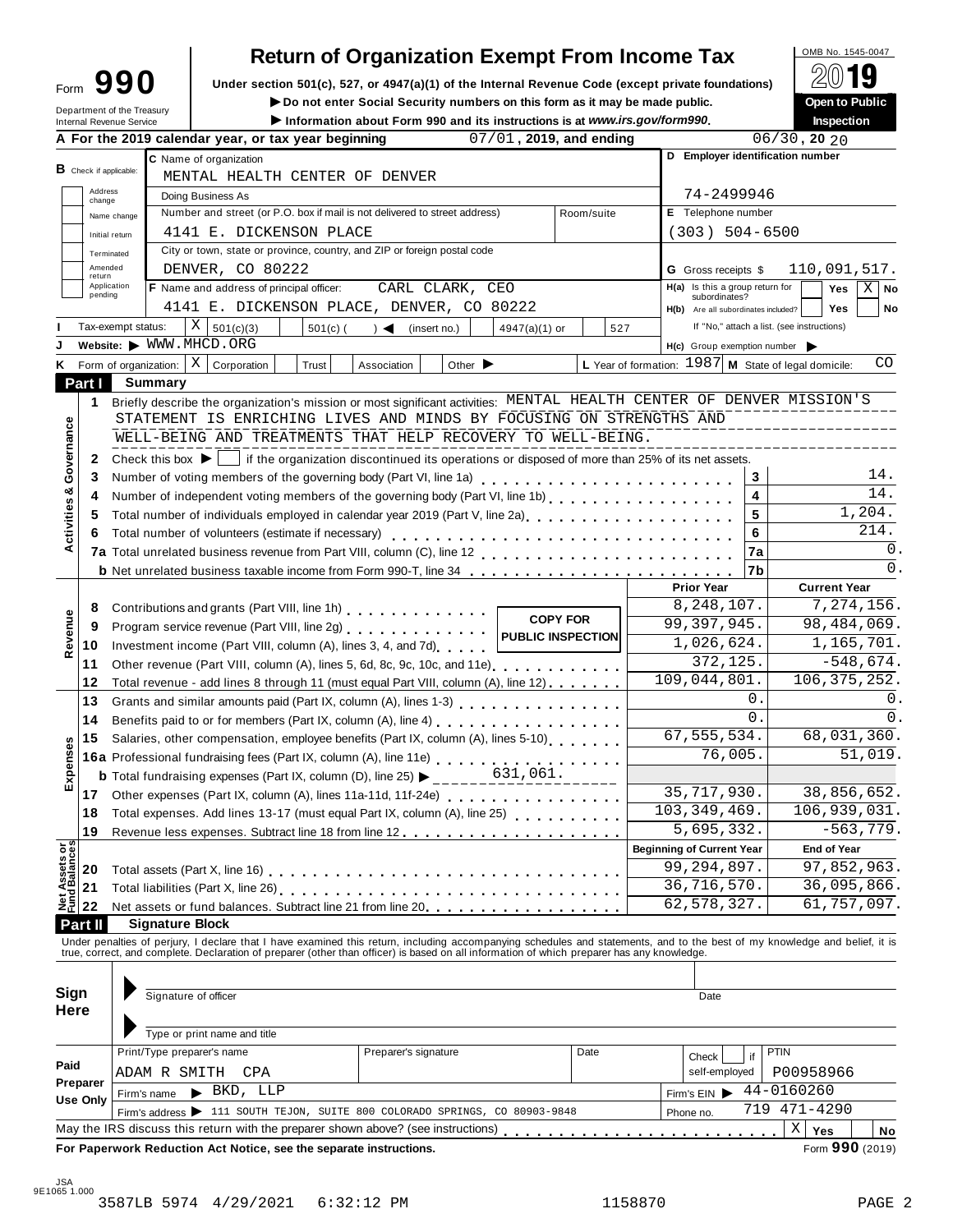| MENTAL HEALTH CENTER OF DENVER |  |  |  |  |
|--------------------------------|--|--|--|--|
|--------------------------------|--|--|--|--|

|            | Form 990 (2019)                                                                                                                                                               | Page 2                    |
|------------|-------------------------------------------------------------------------------------------------------------------------------------------------------------------------------|---------------------------|
|            | <b>Part III</b><br><b>Statement of Program Service Accomplishments</b>                                                                                                        |                           |
| 1          | Briefly describe the organization's mission:                                                                                                                                  | X                         |
|            | ATTACHMENT 1                                                                                                                                                                  |                           |
|            |                                                                                                                                                                               |                           |
|            |                                                                                                                                                                               |                           |
|            |                                                                                                                                                                               |                           |
| 2          | Did the organization undertake any significant program services during the year which were not listed on the                                                                  |                           |
|            |                                                                                                                                                                               | $X \vert$<br>Yes<br>No    |
|            | If "Yes," describe these new services on Schedule O.                                                                                                                          |                           |
| 3          | Did the organization cease conducting, or make significant changes in how it conducts, any program                                                                            |                           |
|            |                                                                                                                                                                               | $X \mid Y$ es<br>No       |
|            | If "Yes," describe these changes on Schedule O.<br>Describe the organization's program service accomplishments for each of its three largest program services, as measured by |                           |
|            | expenses. Section $501(c)(3)$ and $501(c)(4)$ organizations are required to report the amount of grants and allocations to others,                                            |                           |
|            | the total expenses, and revenue, if any, for each program service reported.                                                                                                   |                           |
|            |                                                                                                                                                                               |                           |
|            | 4a (Code:<br>) (Expenses \$<br>41,833,206. including grants of \$<br>) (Revenue \$                                                                                            | $51,043,719.$ )           |
|            | ADULT RECOVERY SERVICES: ENGAGES PEOPLE EXPERIENCING BEHAVIORAL                                                                                                               |                           |
|            | HEALTH NEEDS FROM MILD TO SEVERE INCLUDING THOSE WHO ARE OR HAVE                                                                                                              |                           |
|            | RECENTLY BEEN HOMELESS, HOSPITALIZED, OR INVOLVED IN THE CRIMINAL                                                                                                             |                           |
|            | JUSTICE SYSTEM.<br>SERVICES INCLUDE INDIVIDUAL AND GROUP THERAPY,                                                                                                             |                           |
|            | PSYCHIATRY, OUTPATIENT, ENHANCED OUTPATIENT, PHARMACY, INTENSIVE                                                                                                              |                           |
|            | CASE MANAGEMENT, HIGH INTENSITY TREATMENT, CRISIS AND EMERGENCY                                                                                                               |                           |
|            | SERVICES, BENEFITS ACQUISITION, AND PRIMARY CARE. USING OUR                                                                                                                   |                           |
|            | NATIONALLY-RECOGNIZED RECOVERY NEEDS LEVELS INSTRUMENT, WE MATCH<br>PEOPLE WITH THE TREATMENT THAT BEST MEETS THEIR NEEDS THROUGH A                                           |                           |
|            | TRAUMA-INFORMED SERVICE DELIVERY MODEL.                                                                                                                                       |                           |
|            |                                                                                                                                                                               |                           |
|            |                                                                                                                                                                               |                           |
|            | 20,730,125. including grants of \$ (Revenue \$ 21,172,481.)<br>) (Expenses \$<br>4b (Code:                                                                                    |                           |
|            | ATTACHMENT<br>2                                                                                                                                                               |                           |
|            |                                                                                                                                                                               |                           |
|            |                                                                                                                                                                               |                           |
|            |                                                                                                                                                                               |                           |
|            |                                                                                                                                                                               |                           |
|            |                                                                                                                                                                               |                           |
|            |                                                                                                                                                                               |                           |
|            |                                                                                                                                                                               |                           |
|            |                                                                                                                                                                               |                           |
|            |                                                                                                                                                                               |                           |
|            |                                                                                                                                                                               |                           |
|            | ) (Expenses $$$ 12,675,976. including grants of $$$ ) (Revenue $$$<br>4c (Code:                                                                                               | 16,947,748.               |
|            | ATTACHMENT<br>्द                                                                                                                                                              |                           |
|            |                                                                                                                                                                               |                           |
|            |                                                                                                                                                                               |                           |
|            |                                                                                                                                                                               |                           |
|            |                                                                                                                                                                               |                           |
|            |                                                                                                                                                                               |                           |
|            |                                                                                                                                                                               |                           |
|            |                                                                                                                                                                               |                           |
|            |                                                                                                                                                                               |                           |
|            |                                                                                                                                                                               |                           |
|            |                                                                                                                                                                               |                           |
|            |                                                                                                                                                                               |                           |
|            | ATTACHMENT 4<br>4d Other program services (Describe on Schedule O.)                                                                                                           |                           |
|            | (Expenses \$<br>8,072,167. including grants of \$<br>) (Revenue \$<br>8,851,443.                                                                                              |                           |
| <b>JSA</b> | 83, 311, 474.<br>4e Total program service expenses >                                                                                                                          |                           |
|            | 9E1020 2.000<br>3587LB 5974 4/29/2021<br>$6:32:12$ PM<br>1158870                                                                                                              | Form 990 (2019)<br>PAGE 3 |
|            |                                                                                                                                                                               |                           |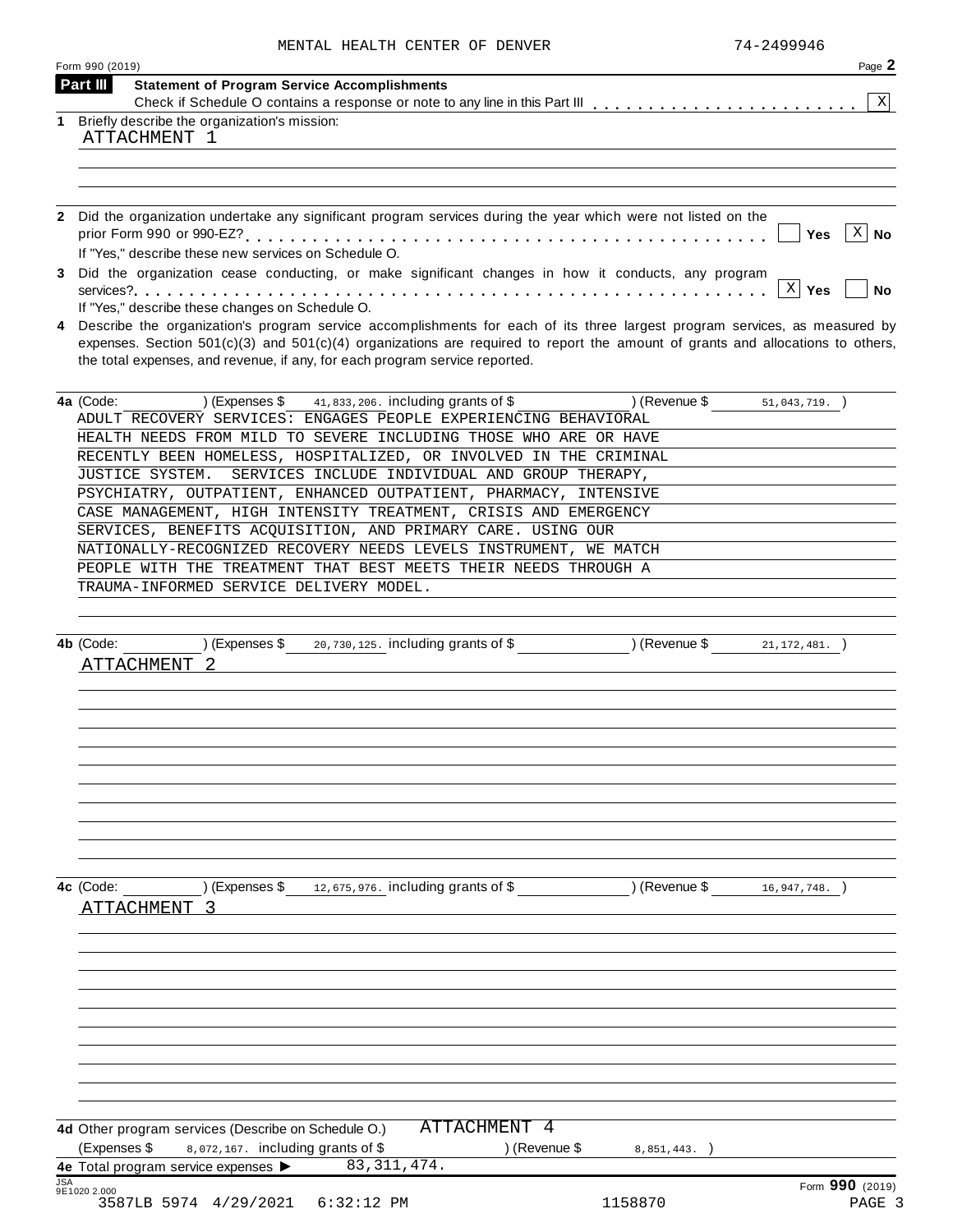|              | Form 990 (2019)                                                                                                                                                                                                                                                                                                                                                                               |                       |             | Page 3 |
|--------------|-----------------------------------------------------------------------------------------------------------------------------------------------------------------------------------------------------------------------------------------------------------------------------------------------------------------------------------------------------------------------------------------------|-----------------------|-------------|--------|
| Part IV      | <b>Checklist of Required Schedules</b>                                                                                                                                                                                                                                                                                                                                                        |                       | Yes         | No     |
| 1            | Is the organization described in section $501(c)(3)$ or $4947(a)(1)$ (other than a private foundation)? If "Yes,"                                                                                                                                                                                                                                                                             |                       |             |        |
|              |                                                                                                                                                                                                                                                                                                                                                                                               | 1                     | Χ           |        |
| $\mathbf{2}$ | Is the organization required to complete Schedule B, Schedule of Contributors (see instructions)?                                                                                                                                                                                                                                                                                             | $\overline{2}$        | $\mathbf X$ |        |
| 3            | Did the organization engage in direct or indirect political campaign activities on behalf of or in opposition to                                                                                                                                                                                                                                                                              |                       |             |        |
|              | candidates for public office? If "Yes," complete Schedule C, Part I.                                                                                                                                                                                                                                                                                                                          | 3                     |             | X      |
| 4            | Section 501(c)(3) organizations. Did the organization engage in lobbying activities, or have a section 501(h)                                                                                                                                                                                                                                                                                 |                       |             |        |
|              |                                                                                                                                                                                                                                                                                                                                                                                               | 4                     | Χ           |        |
| 5.           | Is the organization a section $501(c)(4)$ , $501(c)(5)$ , or $501(c)(6)$ organization that receives membership dues,                                                                                                                                                                                                                                                                          |                       |             |        |
|              | assessments, or similar amounts as defined in Revenue Procedure 98-19? If "Yes," complete Schedule C, Part III                                                                                                                                                                                                                                                                                | 5                     |             |        |
| 6            | Did the organization maintain any donor advised funds or any similar funds or accounts for which donors                                                                                                                                                                                                                                                                                       |                       |             |        |
|              | have the right to provide advice on the distribution or investment of amounts in such funds or accounts? If                                                                                                                                                                                                                                                                                   |                       |             |        |
|              | "Yes," complete Schedule D, Part $l_1, \ldots, l_k, \ldots, l_k, \ldots, l_k, \ldots, l_k, \ldots, l_k, \ldots, l_k, \ldots, l_k, \ldots, l_k, \ldots, l_k, \ldots, l_k, \ldots, l_k, \ldots, l_k, \ldots, l_k, \ldots, l_k, \ldots, l_k, \ldots, l_k, \ldots, l_k, \ldots, l_k, \ldots, l_k, \ldots, l_k, \ldots, l_k, \ldots, l_k, \ldots, l_k, \ldots, l_k, \ldots, l_k, \ldots, l_k, \ld$ | 6                     |             |        |
| 7            | Did the organization receive or hold a conservation easement, including easements to preserve open space,                                                                                                                                                                                                                                                                                     |                       |             |        |
|              | the environment, historic land areas, or historic structures? If "Yes," complete Schedule D, Part II.                                                                                                                                                                                                                                                                                         | 7                     |             |        |
| 8            | Did the organization maintain collections of works of art, historical treasures, or other similar assets? If "Yes,"                                                                                                                                                                                                                                                                           |                       |             |        |
|              |                                                                                                                                                                                                                                                                                                                                                                                               | 8                     |             |        |
| 9            | Did the organization report an amount in Part X, line 21, for escrow or custodial account liability, serve as a                                                                                                                                                                                                                                                                               |                       |             |        |
|              | custodian for amounts not listed in Part X; or provide credit counseling, debt management, credit repair, or                                                                                                                                                                                                                                                                                  |                       |             |        |
|              |                                                                                                                                                                                                                                                                                                                                                                                               | 9                     | Χ           |        |
| 10           | Did the organization, directly or through a related organization, hold assets in donor-restricted endowments                                                                                                                                                                                                                                                                                  |                       |             |        |
|              |                                                                                                                                                                                                                                                                                                                                                                                               | 10                    | Χ           |        |
| 11           | If the organization's answer to any of the following questions is "Yes," then complete Schedule D, Parts VI,                                                                                                                                                                                                                                                                                  |                       |             |        |
|              | VII, VIII, IX, or X as applicable.                                                                                                                                                                                                                                                                                                                                                            |                       |             |        |
|              | a Did the organization report an amount for land, buildings, and equipment in Part X, line 10? If "Yes,"                                                                                                                                                                                                                                                                                      |                       |             |        |
|              |                                                                                                                                                                                                                                                                                                                                                                                               | 11a                   | Χ           |        |
|              | <b>b</b> Did the organization report an amount for investments-other securities in Part X, line 12 that is 5% or more                                                                                                                                                                                                                                                                         |                       |             |        |
|              | of its total assets reported in Part X, line 16? If "Yes," complete Schedule D, Part VII                                                                                                                                                                                                                                                                                                      | 11 <sub>b</sub>       |             |        |
|              | c Did the organization report an amount for investments-program related in Part X, line 13 that is 5% or more                                                                                                                                                                                                                                                                                 |                       |             |        |
|              | of its total assets reported in Part X, line 16? If "Yes," complete Schedule D, Part VIII                                                                                                                                                                                                                                                                                                     | 11c                   |             |        |
|              | d Did the organization report an amount for other assets in Part X, line 15, that is 5% or more of its total assets                                                                                                                                                                                                                                                                           |                       |             |        |
|              | reported in Part X, line 16? If "Yes," complete Schedule D, Part IX.                                                                                                                                                                                                                                                                                                                          | 11d                   | $\mathbf X$ |        |
|              | e Did the organization report an amount for other liabilities in Part X, line 25? If "Yes," complete Schedule D, Part X                                                                                                                                                                                                                                                                       | 11e                   |             |        |
|              | f Did the organization's separate or consolidated financial statements for the tax year include a footnote that addresses                                                                                                                                                                                                                                                                     |                       |             |        |
|              | the organization's liability for uncertain tax positions under FIN 48 (ASC 740)? If "Yes," complete Schedule D, Part X                                                                                                                                                                                                                                                                        | 11f                   |             |        |
|              | 12a Did the organization obtain separate, independent audited financial statements for the tax year? If "Yes," complete                                                                                                                                                                                                                                                                       |                       |             |        |
|              |                                                                                                                                                                                                                                                                                                                                                                                               | 12a                   |             |        |
|              | <b>b</b> Was the organization included in consolidated, independent audited financial statements for the tax year? If                                                                                                                                                                                                                                                                         |                       | Χ           |        |
|              | "Yes," and if the organization answered "No" to line 12a, then completing Schedule D, Parts XI and XII is optional<br>Is the organization a school described in section $170(b)(1)(A)(ii)$ ? If "Yes," complete Schedule E                                                                                                                                                                    | 12 <sub>b</sub><br>13 |             |        |
| 13           | 14a Did the organization maintain an office, employees, or agents outside of the United States?.                                                                                                                                                                                                                                                                                              | 14a                   |             |        |
|              | <b>b</b> Did the organization have aggregate revenues or expenses of more than \$10,000 from grantmaking,                                                                                                                                                                                                                                                                                     |                       |             |        |
|              | fundraising, business, investment, and program service activities outside the United States, or aggregate                                                                                                                                                                                                                                                                                     |                       |             |        |
|              | foreign investments valued at \$100,000 or more? If "Yes," complete Schedule F, Parts I and IV                                                                                                                                                                                                                                                                                                | 14b                   |             |        |
| 15           | Did the organization report on Part IX, column (A), line 3, more than \$5,000 of grants or other assistance to or                                                                                                                                                                                                                                                                             |                       |             |        |
|              |                                                                                                                                                                                                                                                                                                                                                                                               | 15                    |             |        |
| 16           | Did the organization report on Part IX, column (A), line 3, more than \$5,000 of aggregate grants or other                                                                                                                                                                                                                                                                                    |                       |             |        |
|              | assistance to or for foreign individuals? If "Yes," complete Schedule F, Parts III and IV                                                                                                                                                                                                                                                                                                     | 16                    |             |        |
| 17           | Did the organization report a total of more than \$15,000 of expenses for professional fundraising services on                                                                                                                                                                                                                                                                                |                       |             |        |
|              | Part IX, column (A), lines 6 and 11e? If "Yes," complete Schedule G, Part I (see instructions)                                                                                                                                                                                                                                                                                                | 17                    | Χ           |        |
| 18           | Did the organization report more than \$15,000 total of fundraising event gross income and contributions on                                                                                                                                                                                                                                                                                   |                       |             |        |
|              |                                                                                                                                                                                                                                                                                                                                                                                               | 18                    | Χ           |        |
| 19           | Did the organization report more than \$15,000 of gross income from gaming activities on Part VIII, line 9a?                                                                                                                                                                                                                                                                                  |                       |             |        |
|              |                                                                                                                                                                                                                                                                                                                                                                                               | 19                    |             |        |
|              | 20a Did the organization operate one or more hospital facilities? If "Yes," complete Schedule H                                                                                                                                                                                                                                                                                               | 20a                   |             |        |
|              |                                                                                                                                                                                                                                                                                                                                                                                               |                       |             |        |
|              |                                                                                                                                                                                                                                                                                                                                                                                               |                       |             |        |
| 21           | <b>b</b> If "Yes" to line 20a, did the organization attach a copy of its audited financial statements to this return?<br>Did the organization report more than \$5,000 of grants or other assistance to any domestic organization or                                                                                                                                                          | 20 <sub>b</sub>       |             |        |

3587LB 5974 4/29/2021 6:32:12 PM 1158870 PAGE 4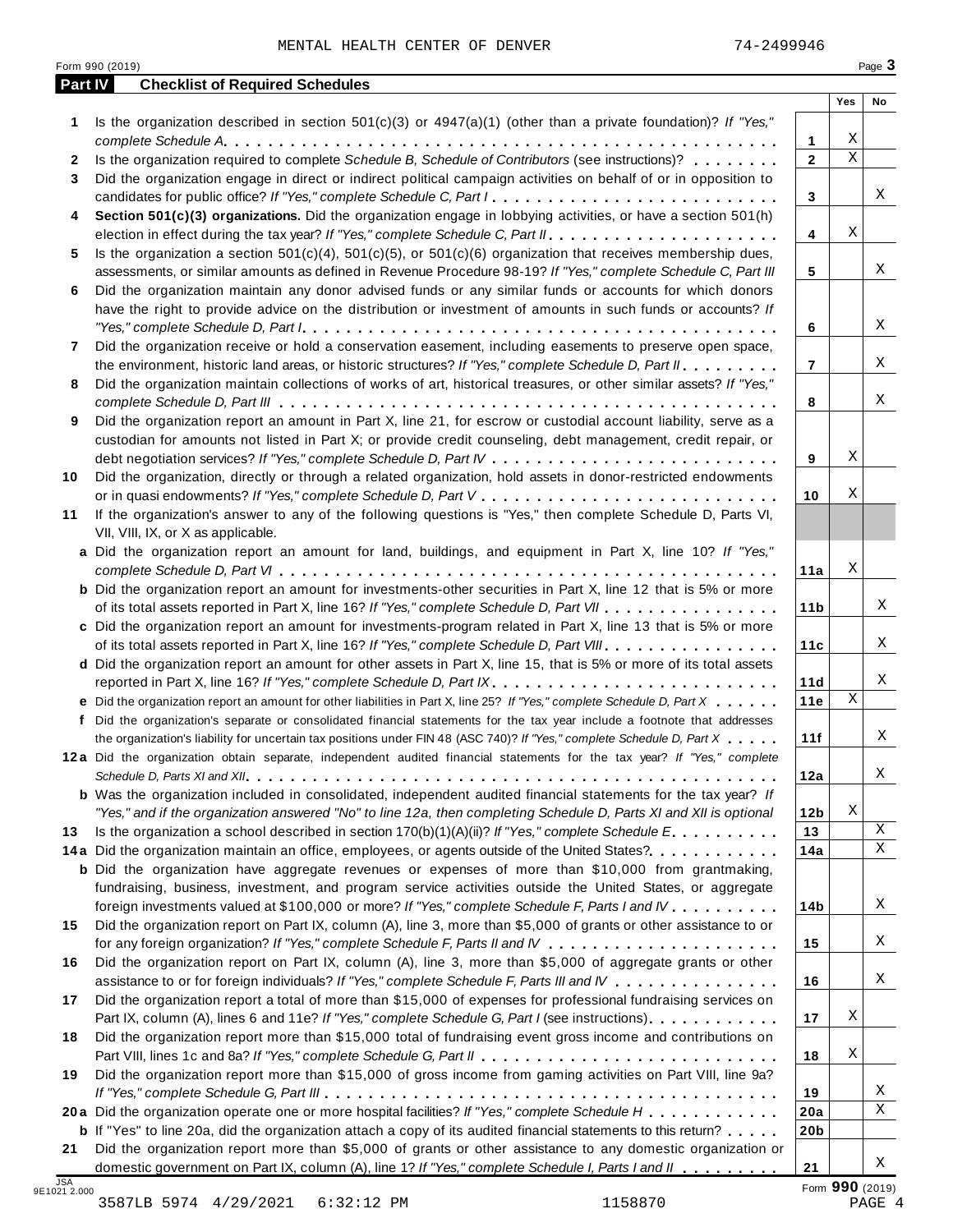| <b>Part IV</b> | <b>Checklist of Required Schedules (continued)</b>                                                                            |                 |                 |        |
|----------------|-------------------------------------------------------------------------------------------------------------------------------|-----------------|-----------------|--------|
|                |                                                                                                                               |                 | Yes             | No     |
| 22             | Did the organization report more than \$5,000 of grants or other assistance to or for domestic individuals on                 |                 |                 |        |
|                | Part IX, column (A), line 2? If "Yes," complete Schedule I, Parts I and III                                                   | 22              |                 | Χ      |
| 23             | Did the organization answer "Yes" to Part VII, Section A, line 3, 4, or 5 about compensation of the                           |                 |                 |        |
|                | organization's current and former officers, directors, trustees, key employees, and highest compensated                       |                 |                 |        |
|                |                                                                                                                               | 23              | Χ               |        |
|                | 24a Did the organization have a tax-exempt bond issue with an outstanding principal amount of more than                       |                 |                 |        |
|                | \$100,000 as of the last day of the year, that was issued after December 31, 2002? If "Yes," answer lines 24b                 |                 |                 |        |
|                | through 24d and complete Schedule K. If "No," go to line 25a                                                                  | 24a             | Χ               |        |
|                | <b>b</b> Did the organization invest any proceeds of tax-exempt bonds beyond a temporary period exception?                    | 24 <sub>b</sub> |                 | X      |
|                | c Did the organization maintain an escrow account other than a refunding escrow at any time during the year                   |                 |                 |        |
|                |                                                                                                                               | 24c             |                 | Χ      |
|                | d Did the organization act as an "on behalf of" issuer for bonds outstanding at any time during the year?                     | 24d             |                 | X      |
|                | 25a Section 501(c)(3), 501(c)(4), and 501(c)(29) organizations. Did the organization engage in an excess benefit              |                 |                 |        |
|                | transaction with a disqualified person during the year? If "Yes," complete Schedule L, Part $1, \ldots, \ldots, \ldots$       | 25a             |                 | Χ      |
|                | <b>b</b> Is the organization aware that it engaged in an excess benefit transaction with a disqualified person in a prior     |                 |                 |        |
|                | year, and that the transaction has not been reported on any of the organization's prior Forms 990 or 990-EZ?                  |                 |                 |        |
|                |                                                                                                                               | 25 <sub>b</sub> |                 | Χ      |
| 26             | Did the organization report any amount on Part X, line 5 or 22, for receivables from or payables to any current               |                 |                 |        |
|                | or former officer, director, trustee, key employee, creator or founder, substantial contributor, or 35%                       |                 |                 |        |
|                | controlled entity or family member of any of these persons? If "Yes," complete Schedule L, Part II.                           | 26              |                 | Χ      |
| 27             | Did the organization provide a grant or other assistance to any current or former officer, director, trustee, key             |                 |                 |        |
|                | employee, creator or founder, substantial contributor or employee thereof, a grant selection committee                        |                 |                 |        |
|                | member, or to a 35% controlled entity (including an employee thereof) or family member of any of these                        |                 |                 |        |
|                |                                                                                                                               | 27              |                 | Χ      |
| 28             | Was the organization a party to a business transaction with one of the following parties (see Schedule L,                     |                 |                 |        |
|                | Part IV instructions, for applicable filing thresholds, conditions, and exceptions):                                          |                 |                 |        |
|                | a A current or former officer, director, trustee, key employee, creator or founder, or substantial contributor? If            |                 |                 |        |
|                |                                                                                                                               | 28a             |                 | Χ      |
|                | <b>b</b> A family member of any individual described in line 28a? If "Yes," complete Schedule L, Part IV.                     | 28b             |                 | X      |
|                | c A 35% controlled entity of one or more individuals and/or organizations described in lines 28a or 28b? If                   |                 |                 |        |
|                |                                                                                                                               | 28c             |                 | Χ      |
| 29             | Did the organization receive more than \$25,000 in non-cash contributions? If "Yes," complete Schedule M                      | 29              |                 | X      |
| 30             | Did the organization receive contributions of art, historical treasures, or other similar assets, or qualified                |                 |                 |        |
|                |                                                                                                                               | 30              |                 | Χ      |
| 31             | Did the organization liquidate, terminate, or dissolve and cease operations? If "Yes," complete Schedule N, Part I            | 31              |                 | X      |
|                | Did the organization sell, exchange, dispose of, or transfer more than 25% of its net assets? If "Yes,"                       |                 |                 |        |
|                |                                                                                                                               | 32              |                 | Χ      |
| 33             | Did the organization own 100% of an entity disregarded as separate from the organization under Regulations                    |                 |                 |        |
|                | sections 301.7701-2 and 301.7701-3? If "Yes," complete Schedule R, Part $l_1, \ldots, \ldots, \ldots, \ldots, \ldots, \ldots$ | 33              | Χ               |        |
| 34             | Was the organization related to any tax-exempt or taxable entity? If "Yes," complete Schedule R, Part II, III,                |                 |                 |        |
|                |                                                                                                                               | 34              | Χ               |        |
|                | 35a Did the organization have a controlled entity within the meaning of section 512(b)(13)?                                   | 35a             | X               |        |
|                | <b>b</b> If "Yes" to line 35a, did the organization receive any payment from or engage in any transaction with a              |                 |                 |        |
|                | controlled entity within the meaning of section 512(b)(13)? If "Yes," complete Schedule R, Part V, line 2                     | 35 <sub>b</sub> | Χ               |        |
| 36             | Section 501(c)(3) organizations. Did the organization make any transfers to an exempt non-charitable                          |                 |                 |        |
|                | related organization? If "Yes," complete Schedule R, Part V, line 2.                                                          | 36              |                 | Χ      |
| 37             | Did the organization conduct more than 5% of its activities through an entity that is not a related organization              |                 |                 |        |
|                | and that is treated as a partnership for federal income tax purposes? If "Yes," complete Schedule R, Part VI                  | 37              |                 | Χ      |
| 38             | Did the organization complete Schedule O and provide explanations in Schedule O for Part VI, lines 11b and                    |                 |                 |        |
|                | 19? Note: All Form 990 filers are required to complete Schedule O.                                                            | 38              | Χ               |        |
| <b>Part V</b>  | <b>Statements Regarding Other IRS Filings and Tax Compliance</b>                                                              |                 |                 |        |
|                | Check if Schedule O contains a response or note to any line in this Part V                                                    |                 |                 |        |
|                |                                                                                                                               |                 | <b>Yes</b>      | No     |
|                | 156<br>1a Enter the number reported in Box 3 of Form 1096. Enter -0- if not applicable<br>1a                                  |                 |                 |        |
|                | $0$ .<br><b>b</b> Enter the number of Forms W-2G included in line 1a. Enter -0- if not applicable<br>1b                       |                 |                 |        |
|                | c Did the organization comply with backup withholding rules for reportable payments to vendors and                            |                 |                 |        |
| <b>JSA</b>     |                                                                                                                               | 1c              |                 |        |
| 9E1030 2.000   |                                                                                                                               |                 | Form 990 (2019) |        |
|                | 3587LB 5974 4/29/2021<br>1158870<br>$6:32:12$ PM                                                                              |                 |                 | PAGE 5 |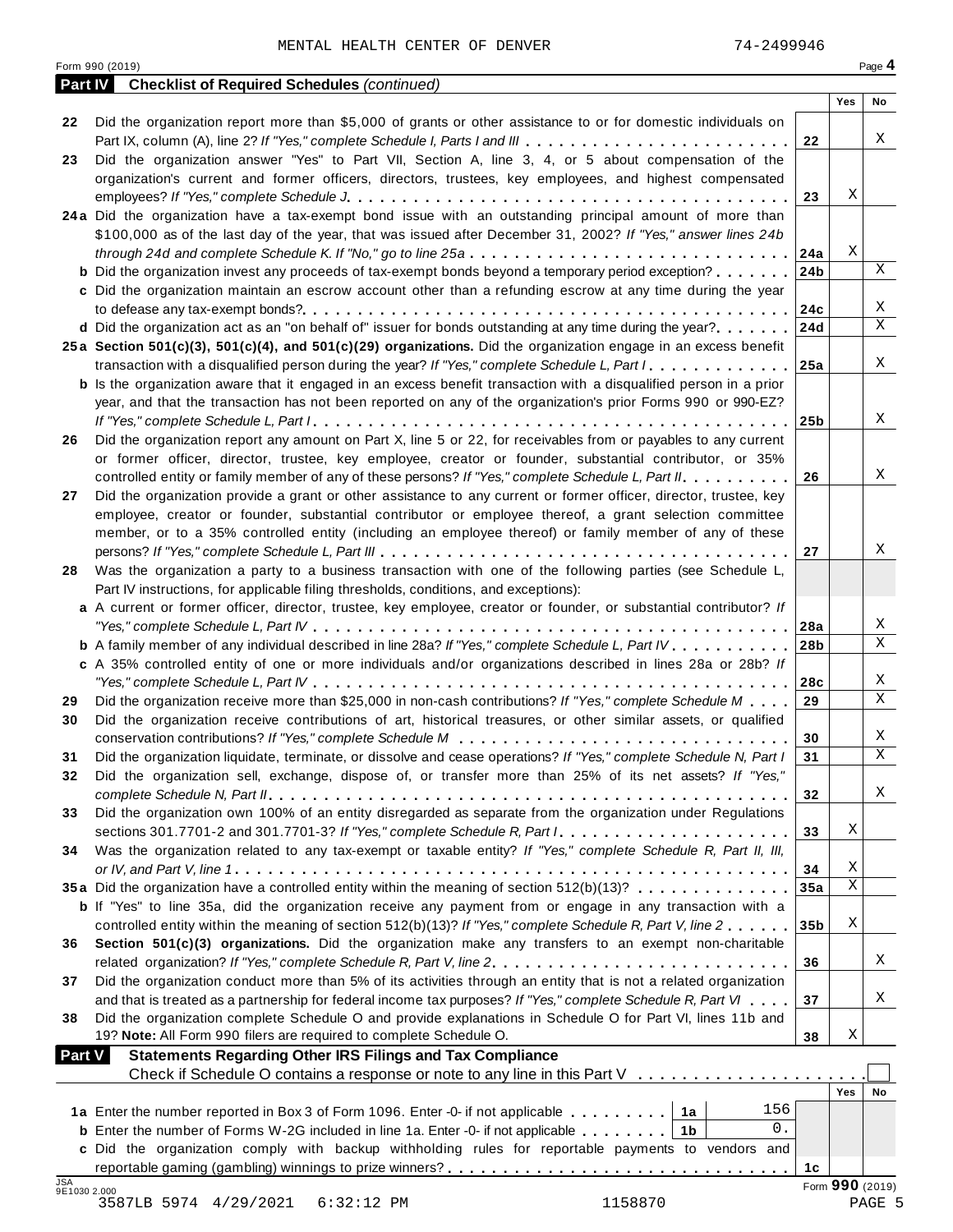|        | Form 990 (2019)                                                                                                                              |     |     | Page 5 |
|--------|----------------------------------------------------------------------------------------------------------------------------------------------|-----|-----|--------|
| Part V | Statements Regarding Other IRS Filings and Tax Compliance (continued)                                                                        |     |     |        |
|        |                                                                                                                                              |     | Yes | No     |
|        | 2a Enter the number of employees reported on Form W-3, Transmittal of Wage and Tax                                                           |     |     |        |
|        | 1,204<br>Statements, filed for the calendar year ending with or within the year covered by this return. [2a]                                 |     |     |        |
|        | <b>b</b> If at least one is reported on line 2a, did the organization file all required federal employment tax returns?                      | 2b  | Χ   |        |
|        | <b>Note:</b> If the sum of lines 1a and 2a is greater than 250, you may be required to e-file (see instructions).                            |     |     |        |
|        | 3a Did the organization have unrelated business gross income of \$1,000 or more during the year?                                             | 3a  |     | Χ      |
|        | <b>b</b> If "Yes," has it filed a Form 990-T for this year? If "No" to line 3b, provide an explanation on Schedule O                         | 3b  |     |        |
|        | 4a At any time during the calendar year, did the organization have an interest in, or a signature or other authority over,                   |     |     |        |
|        | a financial account in a foreign country (such as a bank account, securities account, or other financial account)?                           | 4a  |     | Χ      |
|        | <b>b</b> If "Yes," enter the name of the foreign country $\blacktriangleright$                                                               |     |     |        |
|        | See instructions for filing requirements for FinCEN Form 114, Report of Foreign Bank and Financial Accounts (FBAR).                          |     |     |        |
|        | 5a Was the organization a party to a prohibited tax shelter transaction at any time during the tax year?                                     | 5a  |     | Χ      |
|        | <b>b</b> Did any taxable party notify the organization that it was or is a party to a prohibited tax shelter transaction?                    | 5b  |     | Χ      |
|        |                                                                                                                                              | 5c  |     |        |
|        | 6a Does the organization have annual gross receipts that are normally greater than \$100,000, and did the                                    |     |     |        |
|        | organization solicit any contributions that were not tax deductible as charitable contributions?                                             | 6a  |     | Χ      |
|        | <b>b</b> If "Yes," did the organization include with every solicitation an express statement that such contributions or                      |     |     |        |
|        |                                                                                                                                              | 6b  |     |        |
| 7      | Organizations that may receive deductible contributions under section 170(c).                                                                |     |     |        |
|        | a Did the organization receive a payment in excess of \$75 made partly as a contribution and partly for goods                                |     |     |        |
|        |                                                                                                                                              | 7а  |     | Χ      |
|        | <b>b</b> If "Yes," did the organization notify the donor of the value of the goods or services provided?                                     | 7b  |     |        |
|        | c Did the organization sell, exchange, or otherwise dispose of tangible personal property for which it was                                   |     |     |        |
|        |                                                                                                                                              | 7с  |     | Χ      |
|        | 7d                                                                                                                                           |     |     |        |
|        | e Did the organization receive any funds, directly or indirectly, to pay premiums on a personal benefit contract?                            | 7е  |     | Χ      |
|        | f Did the organization, during the year, pay premiums, directly or indirectly, on a personal benefit contract?                               | 7f  |     | Χ      |
|        | If the organization received a contribution of qualified intellectual property, did the organization file Form 8899 as required?             | 7g  |     |        |
|        | h If the organization received a contribution of cars, boats, airplanes, or other vehicles, did the organization file a Form 1098-C?         | 7h  |     |        |
| 8      | Sponsoring organizations maintaining donor advised funds. Did a donor advised fund maintained by the                                         |     |     |        |
|        | sponsoring organization have excess business holdings at any time during the year?                                                           | 8   |     |        |
| 9      | Sponsoring organizations maintaining donor advised funds.                                                                                    |     |     |        |
|        | <b>a</b> Did the sponsoring organization make any taxable distributions under section 4966?                                                  | 9а  |     |        |
|        | <b>b</b> Did the sponsoring organization make a distribution to a donor, donor advisor, or related person?                                   | 9b  |     |        |
|        | 10 Section 501(c)(7) organizations. Enter:                                                                                                   |     |     |        |
|        | 10a <br>a Initiation fees and capital contributions included on Part VIII, line 12                                                           |     |     |        |
|        | 10b<br><b>b</b> Gross receipts, included on Form 990, Part VIII, line 12, for public use of club facilities                                  |     |     |        |
| 11     | Section 501(c)(12) organizations. Enter:                                                                                                     |     |     |        |
|        | 11a                                                                                                                                          |     |     |        |
|        | b Gross income from other sources (Do not net amounts due or paid to other sources                                                           |     |     |        |
|        | 11b                                                                                                                                          |     |     |        |
|        | 12a Section 4947(a)(1) non-exempt charitable trusts. Is the organization filing Form 990 in lieu of Form 1041?                               | 12a |     |        |
|        | 12b<br><b>b</b> If "Yes," enter the amount of tax-exempt interest received or accrued during the year                                        |     |     |        |
| 13.    | Section 501(c)(29) qualified nonprofit health insurance issuers.                                                                             |     |     |        |
|        | <b>a</b> Is the organization licensed to issue qualified health plans in more than one state?                                                | 13а |     |        |
|        | Note: See the instructions for additional information the organization must report on Schedule O.                                            |     |     |        |
|        | <b>b</b> Enter the amount of reserves the organization is required to maintain by the states in which                                        |     |     |        |
|        | 13b<br>the organization is licensed to issue qualified health plans $\dots \dots \dots \dots \dots \dots \dots$                              |     |     |        |
|        | 13c                                                                                                                                          |     |     |        |
|        | 14a Did the organization receive any payments for indoor tanning services during the tax year?                                               | 14a |     | Χ      |
|        | <b>b</b> If "Yes," has it filed a Form 720 to report these payments? If "No," provide an explanation on Schedule $0 \cdot \cdot \cdot \cdot$ | 14b |     |        |
| 15     | Is the organization subject to the section 4960 tax on payment(s) of more than \$1,000,000 in remuneration or                                |     |     |        |
|        |                                                                                                                                              | 15  |     | Χ      |
|        | If "Yes," see instructions and file Form 4720, Schedule N.                                                                                   |     |     |        |
| 16     | Is the organization an educational institution subject to the section 4968 excise tax on net investment income?                              | 16  |     | Χ      |
|        | If "Yes," complete Form 4720, Schedule O.                                                                                                    |     |     |        |

Form **990** (2019)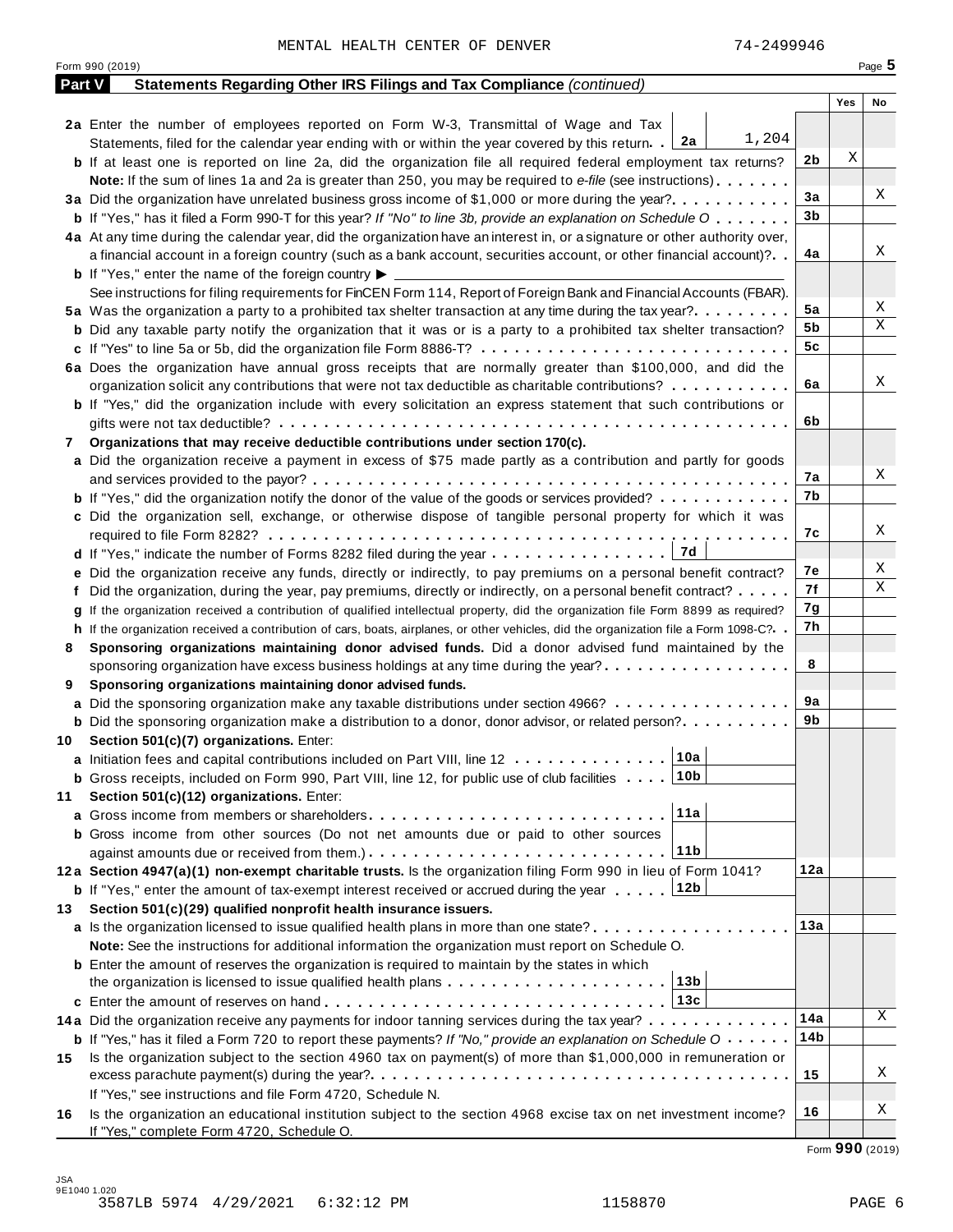|            | 74-2499946<br>MENTAL HEALTH CENTER OF DENVER<br>Form 990 (2019)                                                                                                                                                                                                                                                                                                                                       |                 |                 | Page $6$  |
|------------|-------------------------------------------------------------------------------------------------------------------------------------------------------------------------------------------------------------------------------------------------------------------------------------------------------------------------------------------------------------------------------------------------------|-----------------|-----------------|-----------|
| Part VI    | Governance, Management, and Disclosure For each "Yes" response to lines 2 through 7b below, and for a "No"                                                                                                                                                                                                                                                                                            |                 |                 |           |
|            | response to line 8a, 8b, or 10b below, describe the circumstances, processes, or changes on Schedule O. See instructions.                                                                                                                                                                                                                                                                             |                 |                 |           |
|            |                                                                                                                                                                                                                                                                                                                                                                                                       |                 |                 | X         |
|            | <b>Section A. Governing Body and Management</b>                                                                                                                                                                                                                                                                                                                                                       |                 |                 |           |
|            |                                                                                                                                                                                                                                                                                                                                                                                                       |                 | <b>Yes</b>      | <b>No</b> |
|            | 14<br>1a<br>1a Enter the number of voting members of the governing body at the end of the tax year<br>If there are material differences in voting rights among members of the governing body, or<br>if the governing body delegated broad authority to an executive committee or similar<br>committée, explain on Schedule O.<br>14<br>1b                                                             |                 |                 |           |
|            | Enter the number of voting members included on line 1a, above, who are independent                                                                                                                                                                                                                                                                                                                    |                 |                 |           |
| 2          | Did any officer, director, trustee, or key employee have a family relationship or a business relationship with                                                                                                                                                                                                                                                                                        | 2               |                 | Χ         |
| 3          | Did the organization delegate control over management duties customarily performed by or under the direct                                                                                                                                                                                                                                                                                             |                 |                 |           |
|            | supervision of officers, directors, trustees, or key employees to a management company or other person?                                                                                                                                                                                                                                                                                               | 3               |                 | Χ         |
| 4          | Did the organization make any significant changes to its governing documents since the prior Form 990 was filed?                                                                                                                                                                                                                                                                                      | 4               |                 | Χ         |
| 5          | Did the organization become aware during the year of a significant diversion of the organization's assets?                                                                                                                                                                                                                                                                                            | 5               |                 | X         |
| 6          |                                                                                                                                                                                                                                                                                                                                                                                                       | 6               | Χ               |           |
| 7a         | Did the organization have members, stockholders, or other persons who had the power to elect or appoint                                                                                                                                                                                                                                                                                               |                 |                 |           |
|            |                                                                                                                                                                                                                                                                                                                                                                                                       | 7a              | X               |           |
|            | Are any governance decisions of the organization reserved to (or subject to approval by) members,                                                                                                                                                                                                                                                                                                     |                 |                 |           |
|            |                                                                                                                                                                                                                                                                                                                                                                                                       | 7b              | X               |           |
| 8          | Did the organization contemporaneously document the meetings held or written actions undertaken during                                                                                                                                                                                                                                                                                                |                 |                 |           |
|            | the year by the following:                                                                                                                                                                                                                                                                                                                                                                            |                 |                 |           |
|            |                                                                                                                                                                                                                                                                                                                                                                                                       | 8a              | X               |           |
| b          |                                                                                                                                                                                                                                                                                                                                                                                                       | 8b              | Χ               |           |
| 9          | Is there any officer, director, trustee, or key employee listed in Part VII, Section A, who cannot be reached at<br>the organization's mailing address? If "Yes," provide the names and addresses on Schedule O.                                                                                                                                                                                      | 9               |                 | Χ         |
|            | Section B. Policies (This Section B requests information about policies not required by the Internal Revenue Code.)                                                                                                                                                                                                                                                                                   |                 |                 |           |
|            |                                                                                                                                                                                                                                                                                                                                                                                                       |                 | Yes             | No        |
|            | 10a Did the organization have local chapters, branches, or affiliates?                                                                                                                                                                                                                                                                                                                                | 10a             |                 | Χ         |
| b          | If "Yes," did the organization have written policies and procedures governing the activities of such chapters,                                                                                                                                                                                                                                                                                        |                 |                 |           |
|            | affiliates, and branches to ensure their operations are consistent with the organization's exempt purposes?                                                                                                                                                                                                                                                                                           | 10 <sub>b</sub> |                 |           |
| 11 a       | Has the organization provided a complete copy of this Form 990 to all members of its governing body before filing the form?                                                                                                                                                                                                                                                                           | 11a             | Χ               |           |
|            | <b>b</b> Describe in Schedule O the process, if any, used by the organization to review this Form 990.                                                                                                                                                                                                                                                                                                |                 |                 |           |
| 12a        | Did the organization have a written conflict of interest policy? If "No," go to line 13                                                                                                                                                                                                                                                                                                               | 12a             | X               |           |
|            | <b>b</b> Were officers, directors, or trustees, and key employees required to disclose annually interests that could give                                                                                                                                                                                                                                                                             | 12 <sub>b</sub> | X               |           |
|            | Did the organization regularly and consistently monitor and enforce compliance with the policy? If "Yes,"                                                                                                                                                                                                                                                                                             |                 |                 |           |
|            |                                                                                                                                                                                                                                                                                                                                                                                                       | 12c             | X               |           |
| 13         | Did the organization have a written whistleblower policy?                                                                                                                                                                                                                                                                                                                                             | 13              | Χ               |           |
| 14         | Did the organization have a written document retention and destruction policy?                                                                                                                                                                                                                                                                                                                        | 14              | Χ               |           |
| 15         | Did the process for determining compensation of the following persons include a review and approval by                                                                                                                                                                                                                                                                                                |                 |                 |           |
|            | independent persons, comparability data, and contemporaneous substantiation of the deliberation and decision?                                                                                                                                                                                                                                                                                         |                 |                 |           |
|            |                                                                                                                                                                                                                                                                                                                                                                                                       | 15a             | X               |           |
| b          |                                                                                                                                                                                                                                                                                                                                                                                                       | 15 <sub>b</sub> | Χ               |           |
|            | If "Yes" to line 15a or 15b, describe the process in Schedule O (see instructions).                                                                                                                                                                                                                                                                                                                   |                 |                 |           |
|            | 16a Did the organization invest in, contribute assets to, or participate in a joint venture or similar arrangement                                                                                                                                                                                                                                                                                    |                 |                 |           |
|            |                                                                                                                                                                                                                                                                                                                                                                                                       | 16a             |                 | Χ         |
|            | <b>b</b> If "Yes," did the organization follow a written policy or procedure requiring the organization to evaluate its<br>participation in joint venture arrangements under applicable federal tax law, and take steps to safeguard the                                                                                                                                                              |                 |                 |           |
|            |                                                                                                                                                                                                                                                                                                                                                                                                       | 16 <sub>b</sub> |                 |           |
|            | <b>Section C. Disclosure</b>                                                                                                                                                                                                                                                                                                                                                                          |                 |                 |           |
| 17         | List the states with which a copy of this Form 990 is required to be filed $\blacktriangleright$                                                                                                                                                                                                                                                                                                      |                 |                 |           |
| 18         | Section 6104 requires an organization to make its Forms 1023 (1024 or 1024-A, if applicable), 990, and 990-T (Section 501(c)<br>(3)s only) available for public inspection. Indicate how you made these available. Check all that apply.<br>$\mathbf{X}$<br>X<br>Own website<br>Another's website<br>Upon request<br>Other (explain on Schedule O)<br>ΧI                                              |                 |                 |           |
| 19<br>20   | Describe on Schedule O whether (and if so, how) the organization made its governing documents, conflict of interest policy,<br>and financial statements available to the public during the tax year.<br>State the name, address, and telephone number of the person who possesses the organization's books and records $\blacktriangleright$<br>ANGELA OAKLEY 4141 E DICKENSON PLACE DENVER, CO 80222 |                 |                 |           |
|            |                                                                                                                                                                                                                                                                                                                                                                                                       |                 |                 |           |
| <b>JSA</b> |                                                                                                                                                                                                                                                                                                                                                                                                       |                 | Form 990 (2019) |           |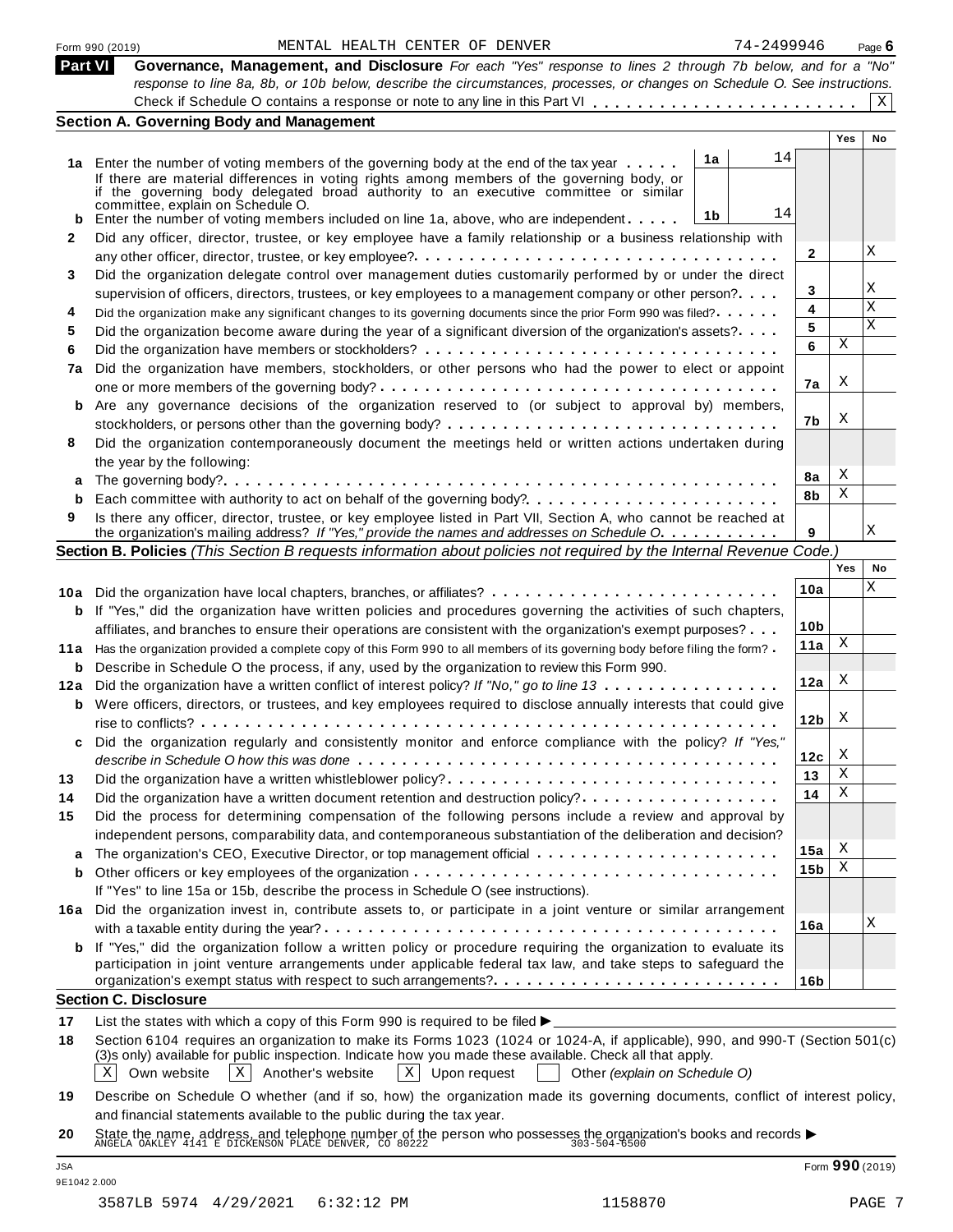| <b>Part VII</b> Compensation of Officers, Directors, Trustees, Key Employees, Highest Compensated Employees, and<br><b>Independent Contractors</b> |  |
|----------------------------------------------------------------------------------------------------------------------------------------------------|--|
|                                                                                                                                                    |  |
| Section A. Officers, Directors, Trustees, Key Employees, and Highest Compensated Employees                                                         |  |

**1a** Complete this table for all persons required to be listed. Report compensation for the calendar year ending with or within the organization's tax year.

anization's lax year.<br>● List all of the organization's **current** officers, directors, trustees (whether individuals or organizations), regardless of amount of<br>nnensation Enter -0- in columns (D) (E) and (E) if no compensa compensation. Enter -0- in columns (D), (E), and (F) if no compensation was paid.

**■** List all of the organization's **current** key employees, if any. See instructions for definition of "key employee."<br>■ List the experientials five event highert expressed employees (other than an efficer director of

**Example in the organization's current** key employees, if any. See instructions for definition of key employee.<br>• List the organization's five **current** highest compensated employees (other than an officer, director, trust who received reportable compensation (Box 5 of Form W-2 and/or Box 7 of Form 1099-MISC) of more than \$100,000 from the

organization and any related organizations.<br>• List all of the organization's **former** officers, key employees, and highest compensated employees who received more than<br>\$1.00.000 of reportable componention from the erganiza \$100,000 of reportable compensation from the organization and any related organizations.

% List all of the organization's **former directors or trustees** that received, in the capacity as a former director or trustee of the organization, more than \$10,000 of reportable compensation from the organization and any related organizations. See instructions for the order in which to list the persons above.

Check this box if neither the organization nor any related organization compensated any current officer, director, or trustee.

| (A)<br>Name and title          | (B)<br>Average                                                              |                                   |                       |         | (C)<br>Position | (do not check more than one                                      |        | (D)<br>Reportable               | (E)<br>Reportable                | (F)<br><b>Estimated amount</b>                        |
|--------------------------------|-----------------------------------------------------------------------------|-----------------------------------|-----------------------|---------|-----------------|------------------------------------------------------------------|--------|---------------------------------|----------------------------------|-------------------------------------------------------|
|                                | hours<br>per week                                                           |                                   |                       |         |                 | box, unless person is both an<br>officer and a director/trustee) |        | compensation<br>from the        | compensation<br>from related     | of other<br>compensation                              |
|                                | (list any<br>hours for<br>related<br>organizations<br>below<br>dotted line) | Individual trustee<br>or director | Institutional trustee | Officer | Key employee    | Highest compensated<br>employee                                  | Former | organization<br>(W-2/1099-MISC) | organizations<br>(W-2/1099-MISC) | from the<br>organization and<br>related organizations |
| (1) CARL CLARK, MD             | 40.00                                                                       |                                   |                       |         |                 |                                                                  |        |                                 |                                  |                                                       |
| PRESIDENT AND CEO              | 2.50                                                                        |                                   |                       | Χ       |                 |                                                                  |        | 798,483.                        | 0.                               | 20,857.                                               |
| (2) CHERYL A. CLARK            | 40.00                                                                       |                                   |                       |         |                 |                                                                  |        |                                 |                                  |                                                       |
| VP AND CHIEF MEDICAL OFFICER   | 0.                                                                          |                                   |                       |         | Χ               |                                                                  |        | 517,498.                        | 0.                               | 26,401.                                               |
| (3) ANGELA OAKLEY              | 40.00                                                                       |                                   |                       |         |                 |                                                                  |        |                                 |                                  |                                                       |
| VP AND CFO                     | 2.50                                                                        |                                   |                       | Χ       |                 |                                                                  |        | 391,890.                        | 0.                               | 37,395.                                               |
| (4) KRISTI MOCK                | 40.00                                                                       |                                   |                       |         |                 |                                                                  |        |                                 |                                  |                                                       |
| VP AND COO                     | 2.50                                                                        |                                   |                       | X       |                 |                                                                  |        | 391,327.                        | 0.                               | 36,165.                                               |
| (5) YVETTE BUXTON              | 40.00                                                                       |                                   |                       |         |                 |                                                                  |        |                                 |                                  |                                                       |
| CHILD AND FAMILY MEDICAL DIREC | 0.                                                                          |                                   |                       |         | Χ               |                                                                  |        | 410,003.                        | 0.                               | 10,687.                                               |
| $(6)$ JODY T. RYAN             | 40.00                                                                       |                                   |                       |         |                 |                                                                  |        |                                 |                                  |                                                       |
| ADULT SERVICES MEDICAL DIRECTO | 0.                                                                          |                                   |                       |         | Χ               |                                                                  |        | 369,658.                        | 0.                               | 27,079.                                               |
| (7) CASEY H. WOLF              | 40.00                                                                       |                                   |                       |         |                 |                                                                  |        |                                 |                                  |                                                       |
| PSYCHIATRIST                   | 0.                                                                          |                                   |                       |         |                 | Χ                                                                |        | 311,203.                        | 0.                               | 32,451.                                               |
| (8) KENNETH J. MACINTYRE       | 40.00                                                                       |                                   |                       |         |                 |                                                                  |        |                                 |                                  |                                                       |
| PSYCHIATRIST                   | 0.                                                                          |                                   |                       |         |                 | Χ                                                                |        | 303,030.                        | $\mathbf 0$ .                    | 17,758.                                               |
| $(9)$ DAVID M. WEISS           | 40.00                                                                       |                                   |                       |         |                 |                                                                  |        |                                 |                                  |                                                       |
| PSYCHIATRIST                   | 0.                                                                          |                                   |                       |         |                 | X                                                                |        | 292,987.                        | 0.                               | 26,541.                                               |
| (10) JASON W. RODRIGUEZ        | 40.00                                                                       |                                   |                       |         |                 |                                                                  |        |                                 |                                  |                                                       |
| PSYCHIATRIST                   | 0.                                                                          |                                   |                       |         |                 | Χ                                                                |        | 295,196.                        | 0.                               | 17,198.                                               |
| (11) JAMES D. BAKER            | 40.00                                                                       |                                   |                       |         |                 |                                                                  |        |                                 |                                  |                                                       |
| PSYCHIATRIST                   | 0.                                                                          |                                   |                       |         |                 | Χ                                                                |        | 292,091                         | 0.                               | 18,027.                                               |
| $(12)$ JOHN FLYNN              | 40.00                                                                       |                                   |                       |         |                 |                                                                  |        |                                 |                                  |                                                       |
| VP OF ADULT SERVICES           | 0.                                                                          |                                   |                       |         | Χ               |                                                                  |        | 271,799.                        | 0.                               | 31,237.                                               |
| (13) WESLEY M. WILLIAMS        | 40.00                                                                       |                                   |                       |         |                 |                                                                  |        |                                 |                                  |                                                       |
| VP AND CHIEF INFORMATION TECHN | 0.                                                                          |                                   |                       |         | Χ               |                                                                  |        | 263,850.                        | 0.                               | 15,853.                                               |
| (14) DAWN WILSON               | 40.00                                                                       |                                   |                       |         |                 |                                                                  |        |                                 |                                  |                                                       |
| VP OF CHILD AND FAMILY SERVICE | 0.                                                                          |                                   |                       |         | Χ               |                                                                  |        | 230,230.                        | 0.                               | 30,861.                                               |

JSA Form **990** (2019)

9E1041 2.000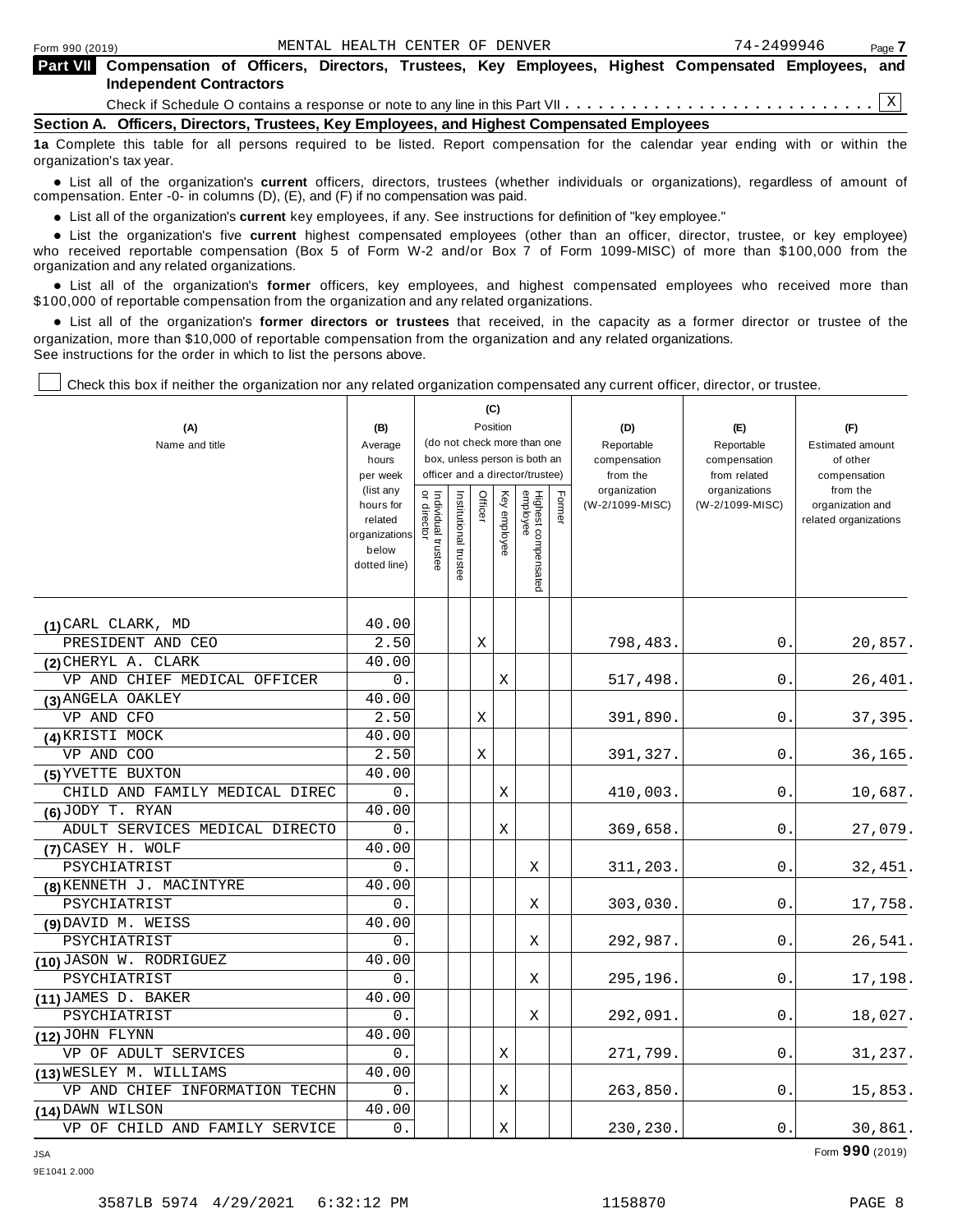## MENTAL HEALTH CENTER OF DENVER 74-2499946

| Form 990 (2019) |  |  |
|-----------------|--|--|
|-----------------|--|--|

|         | (A)<br>Name and title                                                                                                                                                                                                                                                                          | (B)<br>Average<br>hours per<br>week (list any<br>hours for |                                           |                       | (C)<br>Position | (do not check more than one<br>box, unless person is both an<br>officer and a director/trustee) |                                 |        | (D)<br>Reportable<br>compensation<br>from<br>the | (E)<br>Reportable<br>compensation from<br>related<br>organizations | (F)<br>Estimated<br>amount of<br>other<br>compensation   |
|---------|------------------------------------------------------------------------------------------------------------------------------------------------------------------------------------------------------------------------------------------------------------------------------------------------|------------------------------------------------------------|-------------------------------------------|-----------------------|-----------------|-------------------------------------------------------------------------------------------------|---------------------------------|--------|--------------------------------------------------|--------------------------------------------------------------------|----------------------------------------------------------|
|         |                                                                                                                                                                                                                                                                                                | related<br>organizations<br>below dotted<br>line)          | <br>  Individual trustee<br>  or director | Institutional trustee | Officer         | Key employee                                                                                    | Highest compensated<br>employee | Former | organization<br>(W-2/1099-MISC)                  | (W-2/1099-MISC)                                                    | from the<br>organization<br>and related<br>organizations |
|         | 15) DEBRA DEMUTH                                                                                                                                                                                                                                                                               | .50                                                        |                                           |                       |                 |                                                                                                 |                                 |        |                                                  |                                                                    |                                                          |
|         | <b>BOARD CHAIR</b>                                                                                                                                                                                                                                                                             | 0.                                                         | Χ                                         |                       | Χ               |                                                                                                 |                                 |        | 0                                                | 0.                                                                 | 0.                                                       |
|         | 16) PEGGY KOZAL                                                                                                                                                                                                                                                                                | .50                                                        |                                           |                       |                 |                                                                                                 |                                 |        |                                                  |                                                                    |                                                          |
|         | VICE CHAIR                                                                                                                                                                                                                                                                                     | 0.                                                         | Χ                                         |                       | Χ               |                                                                                                 |                                 |        | 0                                                | 0.                                                                 | 0.                                                       |
|         | 17) HANNAH SCHECHTER<br><b>SECRETARY</b>                                                                                                                                                                                                                                                       | .50<br>0.                                                  |                                           |                       |                 |                                                                                                 |                                 |        |                                                  |                                                                    |                                                          |
|         | 18) RYAN KIRKPATRICK                                                                                                                                                                                                                                                                           | .50                                                        | Χ                                         |                       | Χ               |                                                                                                 |                                 |        | 0                                                | 0.                                                                 | 0.                                                       |
|         | TREASURER                                                                                                                                                                                                                                                                                      | 0.                                                         | Χ                                         |                       | Χ               |                                                                                                 |                                 |        | 0                                                | 0.                                                                 | 0.                                                       |
|         | (19) LES WALLACE                                                                                                                                                                                                                                                                               | .50                                                        |                                           |                       |                 |                                                                                                 |                                 |        |                                                  |                                                                    |                                                          |
|         | DIRECTOR THROUGH 9/23/2019                                                                                                                                                                                                                                                                     | 0.                                                         | Χ                                         |                       |                 |                                                                                                 |                                 |        | 0                                                | 0.                                                                 | 0.                                                       |
|         | 20) ANN BOYD                                                                                                                                                                                                                                                                                   | .50                                                        |                                           |                       |                 |                                                                                                 |                                 |        |                                                  |                                                                    |                                                          |
|         | <b>DIRECTOR</b>                                                                                                                                                                                                                                                                                | $0$ .                                                      | X                                         |                       |                 |                                                                                                 |                                 |        | 0                                                | 0.                                                                 | 0.                                                       |
|         | 21) BARBARA YONDORF                                                                                                                                                                                                                                                                            | .50                                                        |                                           |                       |                 |                                                                                                 |                                 |        |                                                  |                                                                    |                                                          |
|         | DIRECTOR                                                                                                                                                                                                                                                                                       | 0.                                                         | X                                         |                       |                 |                                                                                                 |                                 |        | 0                                                | 0.                                                                 | 0.                                                       |
|         | 22) MARJORIE LEWIS                                                                                                                                                                                                                                                                             | .50                                                        |                                           |                       |                 |                                                                                                 |                                 |        |                                                  |                                                                    |                                                          |
|         | DIRECTOR                                                                                                                                                                                                                                                                                       | 2.50                                                       | Χ                                         |                       |                 |                                                                                                 |                                 |        | 0                                                | 0.                                                                 | 0.                                                       |
|         | 23) NANCY GARY                                                                                                                                                                                                                                                                                 | .50                                                        |                                           |                       |                 |                                                                                                 |                                 |        |                                                  |                                                                    |                                                          |
|         | DIRECTOR                                                                                                                                                                                                                                                                                       | 0.                                                         | Χ                                         |                       |                 |                                                                                                 |                                 |        | 0                                                | 0.                                                                 | 0.                                                       |
|         | 24) EDIE SONN                                                                                                                                                                                                                                                                                  | .50                                                        |                                           |                       |                 |                                                                                                 |                                 |        |                                                  |                                                                    |                                                          |
|         | <b>DIRECTOR</b>                                                                                                                                                                                                                                                                                | $0$ .                                                      | X                                         |                       |                 |                                                                                                 |                                 |        | 0                                                | 0.                                                                 | 0.                                                       |
|         | 25) RICK SIMMS                                                                                                                                                                                                                                                                                 | .50                                                        |                                           |                       |                 |                                                                                                 |                                 |        |                                                  |                                                                    |                                                          |
|         | DIRECTOR THROUGH 3/11/2020                                                                                                                                                                                                                                                                     | 0.                                                         | Χ                                         |                       |                 |                                                                                                 |                                 |        | $\Omega$                                         | $0$ .                                                              | 0.                                                       |
|         | 1b Sub-total                                                                                                                                                                                                                                                                                   |                                                            |                                           |                       |                 |                                                                                                 |                                 |        | 5, 139, 245                                      | 0                                                                  | 348,510.                                                 |
|         | c Total from continuation sheets to Part VII, Section A                                                                                                                                                                                                                                        |                                                            |                                           |                       |                 |                                                                                                 |                                 |        | $\mathbf{0}$                                     | 0                                                                  | 0.                                                       |
|         |                                                                                                                                                                                                                                                                                                |                                                            |                                           |                       |                 |                                                                                                 |                                 | ▶      | 5, 139, 245.                                     | $\mathsf{O}$ .                                                     | 348,510.                                                 |
| 3       | 2 Total number of individuals (including but not limited to those listed above) who received more than \$100,000 of<br>reportable compensation from the organization ▶<br>Did the organization list any former officer, director, or trustee, key employee, or highest compensated             |                                                            | 74                                        |                       |                 |                                                                                                 |                                 |        |                                                  |                                                                    | <b>Yes</b><br>No.<br>X                                   |
|         | employee on line 1a? If "Yes," complete Schedule J for such individual<br>For any individual listed on line 1a, is the sum of reportable compensation and other compensation from the<br>organization and related organizations greater than \$150,000? If "Yes," complete Schedule J for such |                                                            |                                           |                       |                 |                                                                                                 |                                 |        |                                                  |                                                                    | 3<br>Χ<br>4                                              |
| 4<br>5. | Did any person listed on line 1a receive or accrue compensation from any unrelated organization or individual                                                                                                                                                                                  |                                                            |                                           |                       |                 |                                                                                                 |                                 |        |                                                  |                                                                    |                                                          |
|         | for services rendered to the organization? If "Yes," complete Schedule J for such person                                                                                                                                                                                                       |                                                            |                                           |                       |                 |                                                                                                 |                                 |        |                                                  |                                                                    | х<br>5                                                   |
| 1       | <b>Section B. Independent Contractors</b>                                                                                                                                                                                                                                                      |                                                            |                                           |                       |                 |                                                                                                 |                                 |        |                                                  |                                                                    |                                                          |
|         | Complete this table for your five highest compensated independent contractors that received more than \$100,000 of<br>compensation from the organization. Report compensation for the calendar year ending with or within the organization's tax<br>year.                                      |                                                            |                                           |                       |                 |                                                                                                 |                                 |        |                                                  |                                                                    |                                                          |
|         | (A)<br>Name and business address                                                                                                                                                                                                                                                               |                                                            |                                           |                       |                 |                                                                                                 |                                 |        | (B)                                              |                                                                    | (C)                                                      |
|         | <b>ATTACHMENT</b><br>-5                                                                                                                                                                                                                                                                        |                                                            |                                           |                       |                 |                                                                                                 |                                 |        | Description of services                          |                                                                    | Compensation                                             |
|         |                                                                                                                                                                                                                                                                                                |                                                            |                                           |                       |                 |                                                                                                 |                                 |        |                                                  |                                                                    |                                                          |
|         |                                                                                                                                                                                                                                                                                                |                                                            |                                           |                       |                 |                                                                                                 |                                 |        |                                                  |                                                                    |                                                          |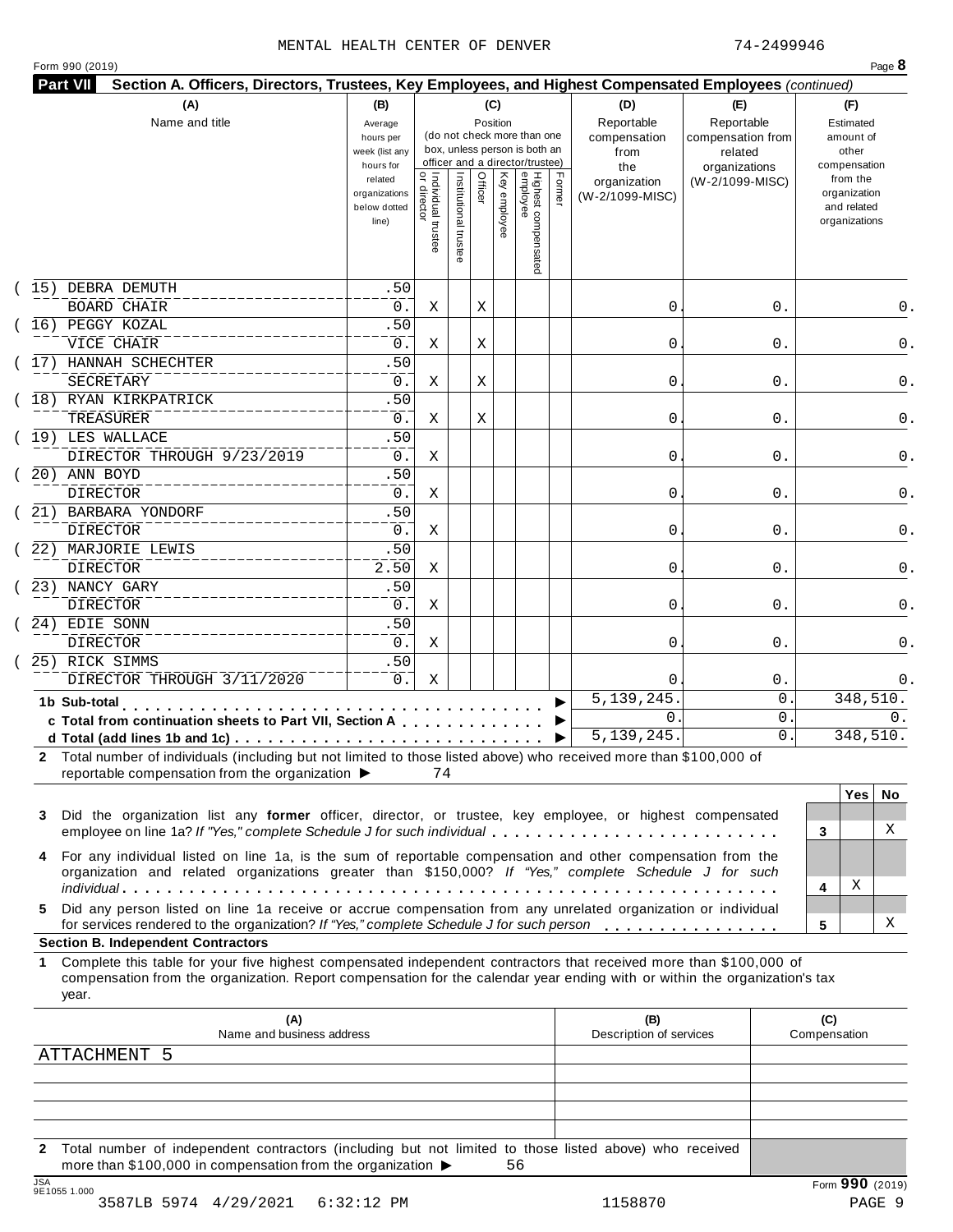## MENTAL HEALTH CENTER OF DENVER 74-2499946

| Form 990 (2019) |
|-----------------|
|-----------------|

| Name and title                                                                                                                                                                                                                                            | (B)<br>Average<br>hours per<br>week (list any                  |                                     |                       | (C)<br>Position |              | (do not check more than one<br>box, unless person is both an<br>officer and a director/trustee) |        | (D)<br>Reportable<br>compensation<br>from | (E)<br>Reportable<br>compensation from<br>related |                     | (F)<br>Estimated<br>amount of<br>other                                   |          |
|-----------------------------------------------------------------------------------------------------------------------------------------------------------------------------------------------------------------------------------------------------------|----------------------------------------------------------------|-------------------------------------|-----------------------|-----------------|--------------|-------------------------------------------------------------------------------------------------|--------|-------------------------------------------|---------------------------------------------------|---------------------|--------------------------------------------------------------------------|----------|
|                                                                                                                                                                                                                                                           | hours for<br>related<br>organizations<br>below dotted<br>line) | Individual trustee<br>  or director | Institutional trustee | Officer         | Key employee | Highest compensated<br>employee                                                                 | Former | the<br>organization<br>(W-2/1099-MISC)    | organizations<br>(W-2/1099-MISC)                  |                     | compensation<br>from the<br>organization<br>and related<br>organizations |          |
| 26) ROBERT PARKS<br><b>DIRECTOR</b>                                                                                                                                                                                                                       | .50<br>0.                                                      | Χ                                   |                       |                 |              |                                                                                                 |        | 0                                         | 0.                                                |                     |                                                                          | 0.       |
| 27) BRUCE SCHROFFEL<br><b>DIRECTOR</b>                                                                                                                                                                                                                    | .50<br>0.                                                      | Χ                                   |                       |                 |              |                                                                                                 |        | 0                                         | 0.                                                |                     |                                                                          | 0.       |
| 28) MARY HAYNES<br><b>DIRECTOR</b>                                                                                                                                                                                                                        | .50<br>0.                                                      | X                                   |                       |                 |              |                                                                                                 |        | 0                                         | 0.                                                |                     |                                                                          | 0.       |
| 29) THERESA PIARROT<br>DIRECTOR                                                                                                                                                                                                                           | .50<br>0.                                                      | Χ                                   |                       |                 |              |                                                                                                 |        | 0                                         | 0.                                                |                     |                                                                          | 0.       |
| 30) MARTIN HOUGAARD<br>DIRECTOR STARTING 3/11/2020                                                                                                                                                                                                        | .50<br>0.                                                      | Χ                                   |                       |                 |              |                                                                                                 |        | 0                                         | 0.                                                |                     |                                                                          | 0.       |
|                                                                                                                                                                                                                                                           |                                                                |                                     |                       |                 |              |                                                                                                 |        |                                           |                                                   |                     |                                                                          |          |
|                                                                                                                                                                                                                                                           |                                                                |                                     |                       |                 |              |                                                                                                 |        |                                           |                                                   |                     |                                                                          |          |
|                                                                                                                                                                                                                                                           |                                                                |                                     |                       |                 |              |                                                                                                 |        |                                           |                                                   |                     |                                                                          |          |
|                                                                                                                                                                                                                                                           |                                                                |                                     |                       |                 |              |                                                                                                 |        |                                           |                                                   |                     |                                                                          |          |
| 1b Sub-total<br>c Total from continuation sheets to Part VII, Section A                                                                                                                                                                                   |                                                                |                                     |                       |                 |              |                                                                                                 |        | $\mathbf{0}$                              | 0                                                 |                     |                                                                          | 0.       |
| 2 Total number of individuals (including but not limited to those listed above) who received more than \$100,000 of<br>reportable compensation from the organization ▶                                                                                    |                                                                | 74                                  |                       |                 |              |                                                                                                 |        |                                           |                                                   |                     |                                                                          |          |
| Did the organization list any former officer, director, or trustee, key employee, or highest compensated<br>3<br>employee on line 1a? If "Yes," complete Schedule J for such individual                                                                   |                                                                |                                     |                       |                 |              |                                                                                                 |        |                                           |                                                   | 3                   | <b>Yes</b>                                                               | No.<br>X |
| For any individual listed on line 1a, is the sum of reportable compensation and other compensation from the<br>4<br>organization and related organizations greater than \$150,000? If "Yes," complete Schedule J for such                                 |                                                                |                                     |                       |                 |              |                                                                                                 |        |                                           |                                                   | 4                   | Χ                                                                        |          |
| Did any person listed on line 1a receive or accrue compensation from any unrelated organization or individual<br>5.<br>for services rendered to the organization? If "Yes," complete Schedule J for such person                                           |                                                                |                                     |                       |                 |              |                                                                                                 |        |                                           |                                                   | 5                   |                                                                          | х        |
|                                                                                                                                                                                                                                                           |                                                                |                                     |                       |                 |              |                                                                                                 |        |                                           |                                                   |                     |                                                                          |          |
|                                                                                                                                                                                                                                                           |                                                                |                                     |                       |                 |              |                                                                                                 |        |                                           |                                                   |                     |                                                                          |          |
| Complete this table for your five highest compensated independent contractors that received more than \$100,000 of<br>compensation from the organization. Report compensation for the calendar year ending with or within the organization's tax<br>year. |                                                                |                                     |                       |                 |              |                                                                                                 |        |                                           |                                                   |                     |                                                                          |          |
| (A)<br>Name and business address                                                                                                                                                                                                                          |                                                                |                                     |                       |                 |              |                                                                                                 |        | (B)<br>Description of services            |                                                   | (C)<br>Compensation |                                                                          |          |
| <b>Section B. Independent Contractors</b><br>1.                                                                                                                                                                                                           |                                                                |                                     |                       |                 |              |                                                                                                 |        |                                           |                                                   |                     |                                                                          |          |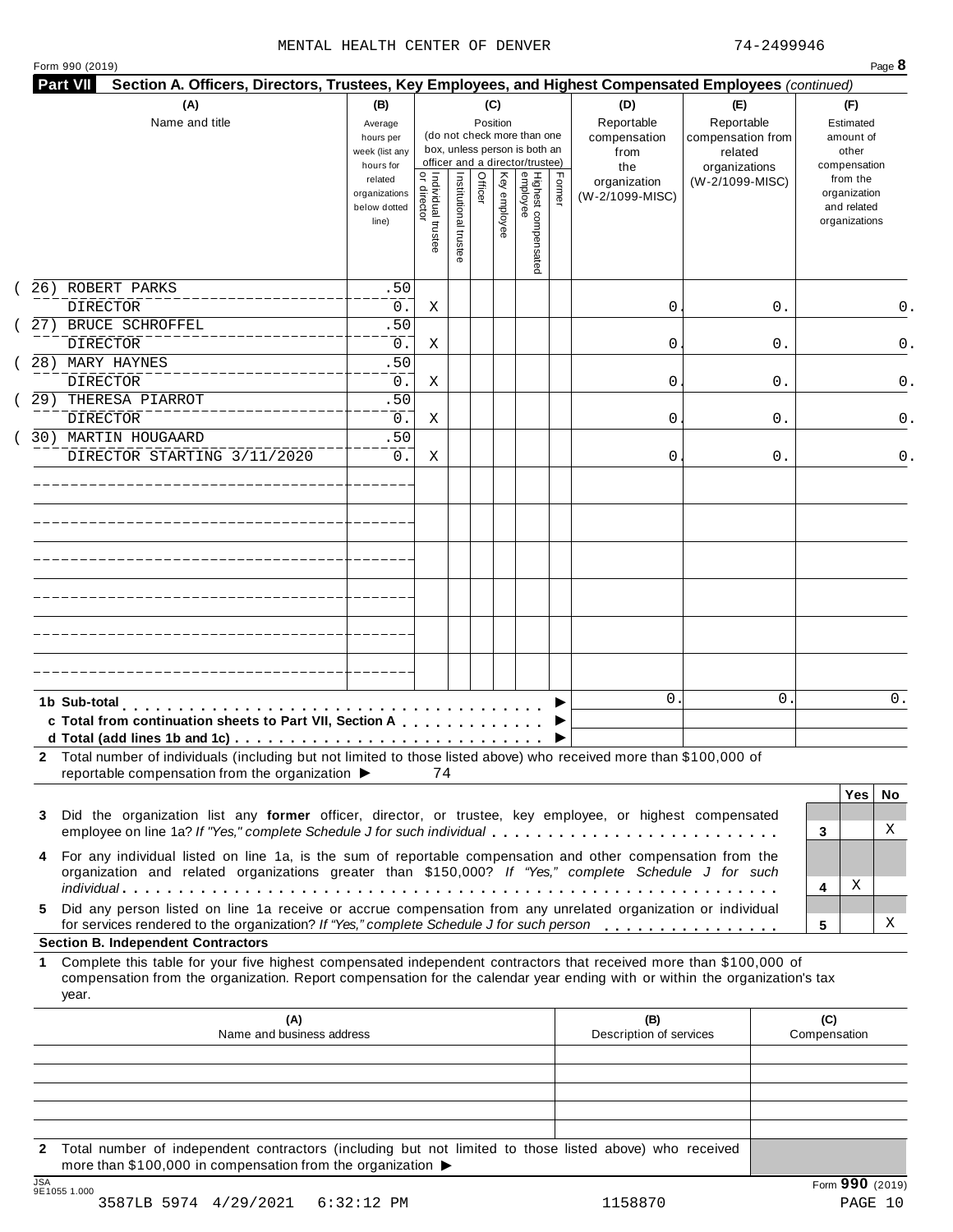|                                                                |                                                                                                                                                                                                                                                               |      |                |                 |                      |                      | Check if Schedule O contains a response or note to any line in this Part VIII<br>(B) | (C)                           |                                                               |
|----------------------------------------------------------------|---------------------------------------------------------------------------------------------------------------------------------------------------------------------------------------------------------------------------------------------------------------|------|----------------|-----------------|----------------------|----------------------|--------------------------------------------------------------------------------------|-------------------------------|---------------------------------------------------------------|
|                                                                |                                                                                                                                                                                                                                                               |      |                |                 |                      | (A)<br>Total revenue | Related or exempt<br>function revenue                                                | Unrelated<br>business revenue | (D)<br>Revenue excluded<br>from tax under<br>sections 512-514 |
| 1a                                                             | Federated campaigns                                                                                                                                                                                                                                           |      |                | 1а              |                      |                      |                                                                                      |                               |                                                               |
| Contributions, Gifts, Grants<br>and Other Similar Amounts<br>b | Membership dues                                                                                                                                                                                                                                               |      |                | 1b              |                      |                      |                                                                                      |                               |                                                               |
| c                                                              | Fundraising events <b>Exercise State Internal Exercise</b>                                                                                                                                                                                                    |      |                | 1c              | 142,382.             |                      |                                                                                      |                               |                                                               |
| d                                                              | Related organizations <b>contains</b> and the set of the set of the set of the set of the set of the set of the set of the set of the set of the set of the set of the set of the set of the set of the set of the set of the set o                           |      |                | 1d              |                      |                      |                                                                                      |                               |                                                               |
| е                                                              | Government grants (contributions)                                                                                                                                                                                                                             |      |                | 1е              | 5,490,957.           |                      |                                                                                      |                               |                                                               |
| t.                                                             | All other contributions, gifts, grants,                                                                                                                                                                                                                       |      |                |                 |                      |                      |                                                                                      |                               |                                                               |
|                                                                | and similar amounts not included above                                                                                                                                                                                                                        |      |                | 1f              | 1,640,817.           |                      |                                                                                      |                               |                                                               |
| g                                                              | Noncash contributions included in                                                                                                                                                                                                                             |      |                |                 |                      |                      |                                                                                      |                               |                                                               |
|                                                                |                                                                                                                                                                                                                                                               |      |                | 1g $\sqrt{3}$   |                      |                      |                                                                                      |                               |                                                               |
|                                                                |                                                                                                                                                                                                                                                               |      |                |                 |                      | 7,274,156.           |                                                                                      |                               |                                                               |
|                                                                |                                                                                                                                                                                                                                                               |      |                |                 | <b>Business Code</b> |                      |                                                                                      |                               |                                                               |
| 2a                                                             | MEDICAID                                                                                                                                                                                                                                                      |      |                |                 | 623990               | 70,131,036.          | 70,131,036.                                                                          |                               |                                                               |
| b                                                              | COLORADO BEHAVIORAL HEALTH                                                                                                                                                                                                                                    |      |                |                 | 623990               | 15,876,772.          | 15,876,772.                                                                          |                               |                                                               |
| c                                                              | PHARMACY                                                                                                                                                                                                                                                      |      |                |                 | 446110               | 8,289,216.           | 8,289,216.                                                                           |                               |                                                               |
| d                                                              | CLIENT FEES                                                                                                                                                                                                                                                   |      |                |                 | 623990               | 3,176,629.           | 3,176,629.                                                                           |                               |                                                               |
| Program Service<br>Revenue<br>е                                | OTHER PROGRAM SERVICE REVENUE                                                                                                                                                                                                                                 |      |                |                 | 623990               | 1,010,416.           | 1,010,416.                                                                           |                               |                                                               |
| f                                                              | All other program service revenue                                                                                                                                                                                                                             |      |                |                 |                      |                      |                                                                                      |                               |                                                               |
| g                                                              | Total. Add lines 2a-2f (2002) → 2012 → 2012 → 2012 → 2012 → 2012 → 2012 → 2012 → 2012 → 2012 → 2012 → 2012 → 2012 → 2012 → 2012 → 2012 → 2012 → 2012 → 2012 → 2012 → 2012 → 2012 → 2012 → 2012 → 2012 → 2012 → 2012 → 2012 →                                  |      |                |                 |                      | 98, 484, 069.        |                                                                                      |                               |                                                               |
| 3                                                              | Investment income (including dividends, interest, and                                                                                                                                                                                                         |      |                |                 |                      |                      |                                                                                      |                               |                                                               |
|                                                                |                                                                                                                                                                                                                                                               |      |                |                 |                      | 1,116,756.           |                                                                                      |                               | 1,116,756.                                                    |
| 4                                                              | Income from investment of tax-exempt bond proceeds $\blacktriangleright$                                                                                                                                                                                      |      |                |                 |                      | 0.                   |                                                                                      |                               |                                                               |
| 5                                                              |                                                                                                                                                                                                                                                               |      |                |                 |                      | 0.                   |                                                                                      |                               |                                                               |
|                                                                |                                                                                                                                                                                                                                                               |      | (i) Real       |                 | (ii) Personal        |                      |                                                                                      |                               |                                                               |
| 6a                                                             | Gross rents                                                                                                                                                                                                                                                   | 6а   |                |                 |                      |                      |                                                                                      |                               |                                                               |
| b                                                              | Less: rental expenses                                                                                                                                                                                                                                         | 6b   |                |                 |                      |                      |                                                                                      |                               |                                                               |
| c                                                              | Rental income or (loss) 6c                                                                                                                                                                                                                                    |      |                |                 |                      |                      |                                                                                      |                               |                                                               |
| d                                                              | Net rental income or (loss) ▶                                                                                                                                                                                                                                 |      |                |                 |                      | 0.                   |                                                                                      |                               |                                                               |
| 7а                                                             | Gross amount from                                                                                                                                                                                                                                             |      | (i) Securities |                 | (ii) Other           |                      |                                                                                      |                               |                                                               |
|                                                                | of<br>sales<br>assets                                                                                                                                                                                                                                         |      |                |                 |                      |                      |                                                                                      |                               |                                                               |
|                                                                | other than inventory                                                                                                                                                                                                                                          | 7a   |                | 3,665,575.      | 19,639.              |                      |                                                                                      |                               |                                                               |
| b                                                              | Less: cost or other basis                                                                                                                                                                                                                                     |      |                |                 |                      |                      |                                                                                      |                               |                                                               |
| evenue                                                         | and sales expenses                                                                                                                                                                                                                                            | 7b   |                | 3,617,616.      | 18,653.              |                      |                                                                                      |                               |                                                               |
|                                                                | <b>c</b> Gain or (loss)                                                                                                                                                                                                                                       | 7c   |                | 47,959.         | 986.                 |                      |                                                                                      |                               |                                                               |
| Other <sub>R</sub><br>d                                        | Net gain or (loss) $\cdots$ $\cdots$ $\cdots$ $\cdots$ $\cdots$ $\cdots$                                                                                                                                                                                      |      |                |                 |                      | 48,945.              |                                                                                      |                               | 48,945.                                                       |
| 8а                                                             | income from fundraising<br>Gross                                                                                                                                                                                                                              |      |                |                 |                      |                      |                                                                                      |                               |                                                               |
|                                                                | events (not including \$                                                                                                                                                                                                                                      |      | 142,382.       |                 |                      |                      |                                                                                      |                               |                                                               |
|                                                                | of contributions reported on line                                                                                                                                                                                                                             |      |                |                 |                      |                      |                                                                                      |                               |                                                               |
|                                                                | 1c). See Part IV, line 18                                                                                                                                                                                                                                     |      |                | 8а              | 0.                   |                      |                                                                                      |                               |                                                               |
| b                                                              | Less: direct expenses                                                                                                                                                                                                                                         |      |                | 8b              | 79,996.              |                      |                                                                                      |                               |                                                               |
| с                                                              | Net income or (loss) from fundraising events                                                                                                                                                                                                                  |      |                |                 | … ▶                  | $-79,996.$           |                                                                                      |                               | $-79,996.$                                                    |
| 9а                                                             | income<br>Gross<br>activities. See Part IV, line 19                                                                                                                                                                                                           | from | gaming         | 9а              | 0.                   |                      |                                                                                      |                               |                                                               |
|                                                                | Less: direct expenses <b>contained contained contained contained contained contained </b>                                                                                                                                                                     |      |                | 9b              | $0$ .                |                      |                                                                                      |                               |                                                               |
| b<br>c                                                         | Net income or (loss) from gaming activities.                                                                                                                                                                                                                  |      |                |                 | ▶                    | 0.                   |                                                                                      |                               |                                                               |
| 10a                                                            | sales of inventory,<br>Gross<br>returns and allowances and the state of the state of the state of the state of the state of the state of the state of the state of the state of the state of the state of the state of the state of the state of the state of |      | less           | 10a             | 0.                   |                      |                                                                                      |                               |                                                               |
| b                                                              | Less: cost of goods sold                                                                                                                                                                                                                                      |      |                | 10 <sub>b</sub> | 0.                   |                      |                                                                                      |                               |                                                               |
| c                                                              | Net income or (loss) from sales of inventory                                                                                                                                                                                                                  |      |                |                 | ▶                    | $0$ .                |                                                                                      |                               |                                                               |
|                                                                |                                                                                                                                                                                                                                                               |      |                |                 | <b>Business Code</b> |                      |                                                                                      |                               |                                                               |
| Miscellaneous<br>Revenue<br>11a<br>b                           | EQUITY IN EQUITY INVESTEE                                                                                                                                                                                                                                     |      |                |                 | 900099               | $-468,678.$          | $-468,678.$                                                                          |                               |                                                               |
| c                                                              |                                                                                                                                                                                                                                                               |      |                |                 |                      |                      |                                                                                      |                               |                                                               |
| d                                                              | All other revenue                                                                                                                                                                                                                                             |      |                |                 |                      |                      |                                                                                      |                               |                                                               |
| е                                                              |                                                                                                                                                                                                                                                               |      |                |                 |                      | $-468,678.$          |                                                                                      |                               |                                                               |
|                                                                | Total revenue. See instructions                                                                                                                                                                                                                               |      |                |                 |                      | 106, 375, 252.       | 98,015,391.                                                                          |                               | 1,085,705.                                                    |

3587LB 5974 4/29/2021 6:32:12 PM 1158870 PAGE 11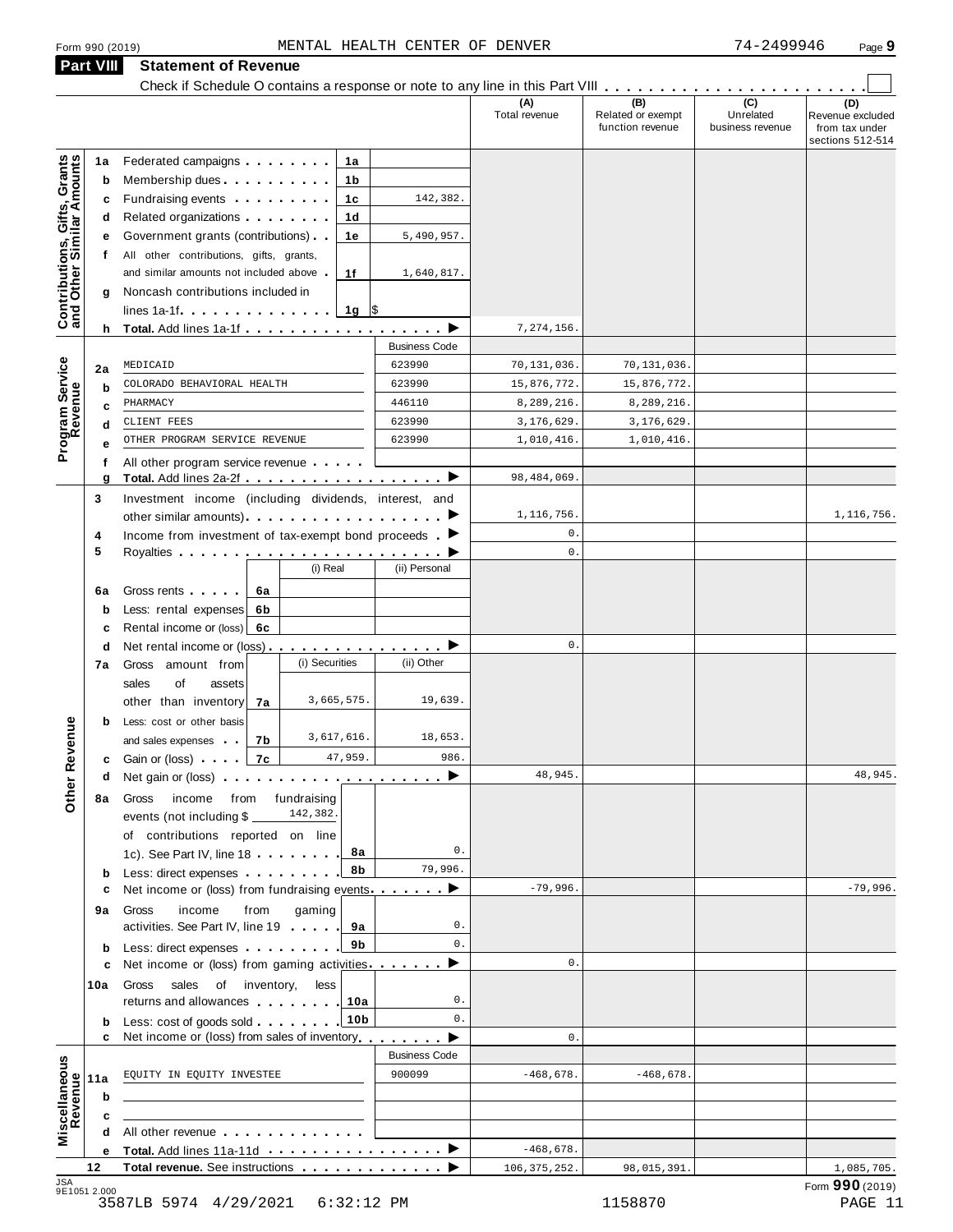|    | Section 501(c)(3) and 501(c)(4) organizations must complete all columns. All other organizations must complete column (A).                                                                                                     |                       |                                    |                                    |                                |
|----|--------------------------------------------------------------------------------------------------------------------------------------------------------------------------------------------------------------------------------|-----------------------|------------------------------------|------------------------------------|--------------------------------|
|    |                                                                                                                                                                                                                                |                       |                                    |                                    |                                |
|    | Do not include amounts reported on lines 6b, 7b,<br>8b, 9b, and 10b of Part VIII.                                                                                                                                              | (A)<br>Total expenses | (B)<br>Program service<br>expenses | Management and<br>general expenses | (D)<br>Fundraising<br>expenses |
|    | 1 Grants and other assistance to domestic organizations                                                                                                                                                                        |                       |                                    |                                    |                                |
|    | and domestic governments. See Part IV, line 21                                                                                                                                                                                 | 0                     |                                    |                                    |                                |
|    | 2 Grants and other assistance to domestic                                                                                                                                                                                      |                       |                                    |                                    |                                |
|    | individuals. See Part IV, line 22                                                                                                                                                                                              | 0                     |                                    |                                    |                                |
|    | 3 Grants and other assistance to foreign                                                                                                                                                                                       |                       |                                    |                                    |                                |
|    | organizations, foreign governments, and foreign                                                                                                                                                                                |                       |                                    |                                    |                                |
|    | individuals. See Part IV, lines 15 and 16                                                                                                                                                                                      | 0                     |                                    |                                    |                                |
|    | Benefits paid to or for members                                                                                                                                                                                                | $\Omega$              |                                    |                                    |                                |
|    | 5 Compensation of current officers, directors,                                                                                                                                                                                 |                       |                                    |                                    |                                |
|    | trustees, and key employees                                                                                                                                                                                                    | 3,932,303.            | 3, 342, 458.                       | 589,845.                           |                                |
|    | 6 Compensation not included above to disqualified                                                                                                                                                                              |                       |                                    |                                    |                                |
|    | persons (as defined under section 4958(f)(1)) and                                                                                                                                                                              |                       |                                    |                                    |                                |
|    | persons described in section 4958(c)(3)(B)                                                                                                                                                                                     | 0                     |                                    |                                    |                                |
|    | 7 Other salaries and wages                                                                                                                                                                                                     | 51,754,587.           | 41,582,883.                        | 9,776,322.                         | 395, 382.                      |
|    | 8 Pension plan accruals and contributions (include                                                                                                                                                                             |                       |                                    |                                    |                                |
|    | section 401(k) and 403(b) employer contributions)                                                                                                                                                                              | 1,184,642.            | 912,371.                           | 262,329.                           | 9,942.                         |
| 9  | Other employee benefits                                                                                                                                                                                                        | 7,277,828.            | 5,054,404.                         | 2, 184, 475.                       | 38,949.                        |
| 10 |                                                                                                                                                                                                                                | 3,882,000.            | 2,937,473.                         | 916,813.                           | 27,714.                        |
|    | 11 Fees for services (nonemployees):                                                                                                                                                                                           |                       |                                    |                                    |                                |
|    | a Management                                                                                                                                                                                                                   | 0                     |                                    |                                    |                                |
|    | b Legal entering the service of the service of the service of the service of the service of the service of the                                                                                                                 | 77,204                | 3,964.                             | 73, 240.                           |                                |
|    | c Accounting                                                                                                                                                                                                                   | 121,058               |                                    | 121,058.                           |                                |
|    |                                                                                                                                                                                                                                | 50,000.               |                                    | 50,000.                            |                                |
|    | e Professional fundraising services. See Part IV, line 17                                                                                                                                                                      | $\overline{51}$ , 019 |                                    |                                    | 51,019.                        |
|    | f Investment management fees                                                                                                                                                                                                   | $\Omega$              |                                    |                                    |                                |
|    | 9 Other. (If line 11g amount exceeds 10% of line 25, column                                                                                                                                                                    |                       |                                    |                                    |                                |
|    | (A) amount, list line 11g expenses on Schedule O.) expenses                                                                                                                                                                    | 2,025,554.            | 1,246,275.                         | 757,359.                           | 21,920.                        |
|    | 12 Advertising and promotion                                                                                                                                                                                                   | 141,038.              | 141,038.                           |                                    |                                |
| 13 | Office expenses                                                                                                                                                                                                                | 1,675,300.            | 828,542.                           | 809, 364.                          | 37,394.                        |
| 14 | Information technology.                                                                                                                                                                                                        | 5, 287, 297.          | 492,555.                           | 4,788,636.                         | 6,106.                         |
| 15 |                                                                                                                                                                                                                                | $\Omega$ .            |                                    |                                    |                                |
| 16 | Occupancy contains a state of the state of the state of the state of the state of the state of the state of the                                                                                                                | 3,454,462.            | 2,912,787.                         | 537,035.                           | 4,640.                         |
|    |                                                                                                                                                                                                                                | 599,970.              | 299,410.                           | 293,991.                           | 6,569.                         |
|    | 18 Payments of travel or entertainment expenses                                                                                                                                                                                |                       |                                    |                                    |                                |
|    | for any federal, state, or local public officials                                                                                                                                                                              | 0<br>80,370           |                                    | 80, 370.                           |                                |
|    | 19 Conferences, conventions, and meetings                                                                                                                                                                                      |                       |                                    |                                    | 557.                           |
| 20 | Interest the contract of the contract of the contract of the contract of the contract of the contract of the contract of the contract of the contract of the contract of the contract of the contract of the contract of the c | 1,256,784<br>0        | 1,222,829.                         | 33,398.                            |                                |
| 21 | Payments to affiliates <b>Exercise Services</b>                                                                                                                                                                                | 3, 228, 143.          | 1,922,789.                         | 1,299,489.                         | 5,865.                         |
| 22 | Depreciation, depletion, and amortization                                                                                                                                                                                      | 509,523.              | 341,773.                           | 166,013.                           | 1,737.                         |
| 23 | Insurance experience and the set of the set of the set of the set of the set of the set of the set of the set o                                                                                                                |                       |                                    |                                    |                                |
| 24 | Other expenses. Itemize expenses not covered                                                                                                                                                                                   |                       |                                    |                                    |                                |
|    | above (List miscellaneous expenses on line 24e. If<br>line 24e amount exceeds 10% of line 25, column                                                                                                                           |                       |                                    |                                    |                                |
|    | (A) amount, list line 24e expenses on Schedule O.)                                                                                                                                                                             |                       |                                    |                                    |                                |
|    | <b>a</b> PHARMACEUTICAL                                                                                                                                                                                                        | 11,294,988.           | 11,294,988.                        |                                    |                                |
|    | <b>b</b> MEDICAL AND LAB                                                                                                                                                                                                       | 3, 232, 792.          | 3, 232, 792.                       |                                    |                                |
|    | <b>CMAINTENANCE AND REPAIRS</b>                                                                                                                                                                                                | 1,034,085.            | 877,868.                           | 154, 132.                          | 2,085.                         |
|    | dMISCELLANEOUS EXPENSES                                                                                                                                                                                                        | 4,788,084.            | 4,664,275.                         | 102,627.                           | 21,182.                        |
|    | <b>e</b> All other expenses                                                                                                                                                                                                    |                       |                                    |                                    |                                |
|    | 25 Total functional expenses. Add lines 1 through 24e                                                                                                                                                                          | 106,939,031.          | 83, 311, 474.                      | 22,996,496.                        | 631,061.                       |
|    | 26 Joint costs. Complete this line only if the                                                                                                                                                                                 |                       |                                    |                                    |                                |
|    | organization reported in column (B) joint costs<br>from a combined educational campaign and                                                                                                                                    |                       |                                    |                                    |                                |
|    | fundraising solicitation. Check here<br>if                                                                                                                                                                                     |                       |                                    |                                    |                                |
|    | following SOP 98-2 (ASC 958-720)                                                                                                                                                                                               | 0.                    |                                    |                                    |                                |

Form **990** (2019) JSA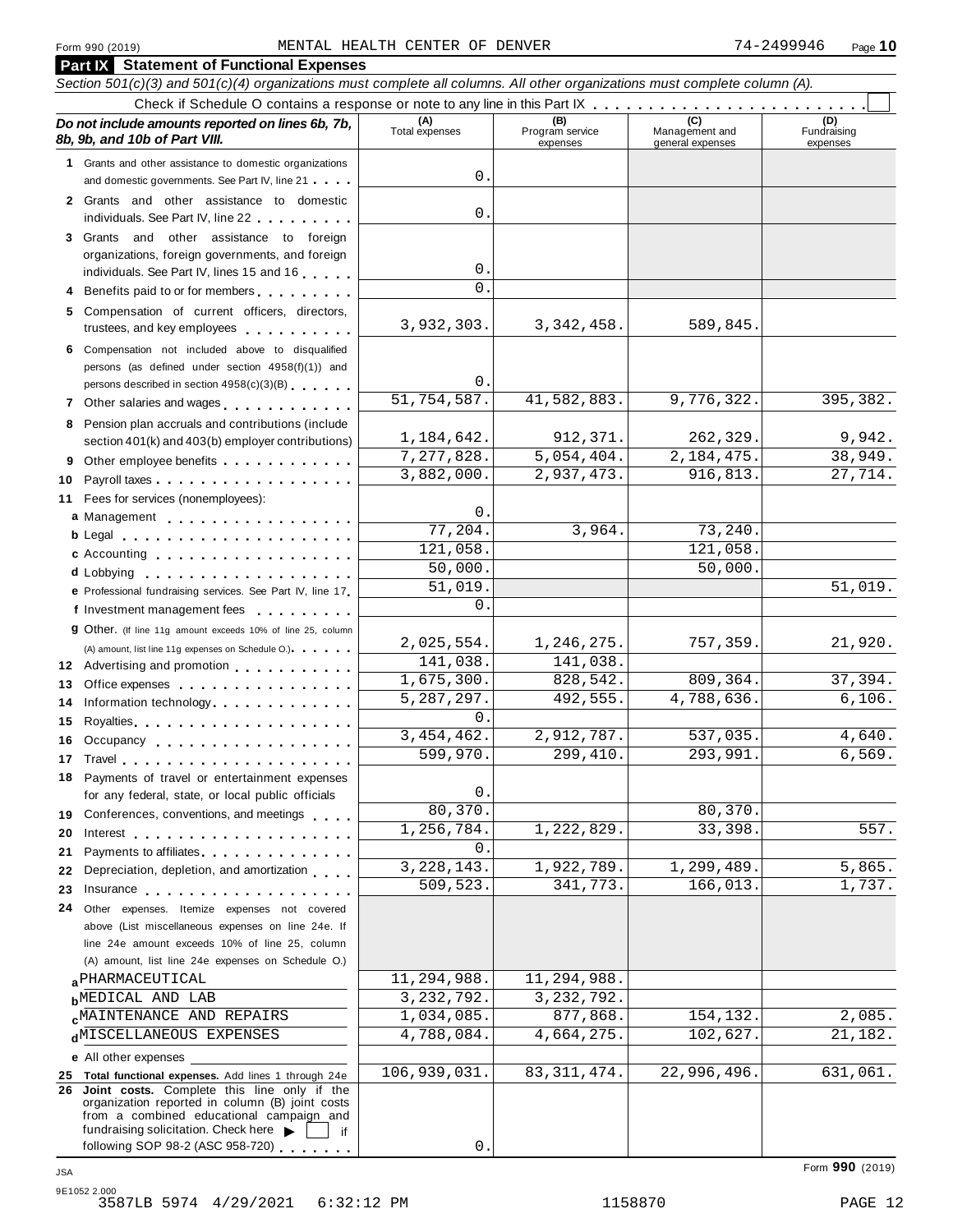MENTAL HEALTH CENTER OF DENVER 74-2499946

|                      |                                                                                                                | (A)<br>Beginning of year |                         | (B)<br>End of year |
|----------------------|----------------------------------------------------------------------------------------------------------------|--------------------------|-------------------------|--------------------|
| 1                    |                                                                                                                | 22,656,333.              | $\mathbf{1}$            | 13,200,210.        |
| 2                    |                                                                                                                | 863,889.                 | $\overline{2}$          | 1,258,956.         |
| 3                    |                                                                                                                | 1,579,375.               | $\overline{3}$          | 1,180,874.         |
| 4                    | Accounts receivable, net                                                                                       | 4,605,276.               | $\overline{\mathbf{4}}$ | 6, 363, 575.       |
| 5                    | Loans and other receivables from any current or former officer, director,                                      |                          |                         |                    |
|                      | trustee, key employee, creator or founder, substantial contributor, or 35%                                     |                          |                         |                    |
|                      | controlled entity or family member of any of these persons                                                     | 0.                       | $5\phantom{1}$          | 0.                 |
| 6                    | Loans and other receivables from other disqualified persons (as defined                                        |                          |                         |                    |
|                      | under section $4958(f)(1)$ , and persons described in section $4958(c)(3)(B)$                                  | $\mathsf{O}$ .           | $6\phantom{1}6$         | $0$ .              |
|                      |                                                                                                                | $\mathbf{0}$ .           | $\overline{7}$          | 0.                 |
| Assets<br>7          |                                                                                                                | 700,289.                 | 8                       | 922,106.           |
| 8                    |                                                                                                                | 1,223,870.               | 9                       | 1,552,599.         |
| 9                    |                                                                                                                |                          |                         |                    |
|                      | 10a Land, buildings, and equipment: cost or other<br>81,103,609.                                               |                          |                         |                    |
|                      | basis. Complete Part VI of Schedule D 10a<br>34, 210, 164.                                                     | 41,922,272.              |                         | 46,893,445.        |
|                      | <b>b</b> Less: accumulated depreciation $\cdots$   10b                                                         | 19, 148, 684.            | 10c                     | 19,538,671.        |
| 11                   |                                                                                                                |                          | 11                      |                    |
| 12                   | Investments - other securities. See Part IV, line 11                                                           | 0.                       | 12                      | 0.                 |
| 13                   | Investments - program-related. See Part IV, line 11                                                            | 2,647,011.               | 13                      | 2,168,333.         |
| 14                   |                                                                                                                | 0.                       | 14                      | $0$ .              |
| 15                   |                                                                                                                | 3,947,898.               | 15                      | 4,774,194.         |
| 16                   | Total assets. Add lines 1 through 15 (must equal line 33)                                                      | 99, 294, 897.            | 16                      | 97,852,963.        |
| 17                   |                                                                                                                | 13,509,255.              | 17                      | 11,823,258.        |
| 18                   |                                                                                                                | $\mathsf{0}$ .           | 18                      | 0.                 |
| 19                   |                                                                                                                | $\mathbf{0}$             | 19                      | 0.                 |
| 20                   |                                                                                                                | 21,671,799.              | 20                      | 21, 240, 929.      |
| 21                   | Escrow or custodial account liability. Complete Part IV of Schedule D.                                         | 850,074.                 | 21                      | 1,251,495.         |
| 22                   | Loans and other payables to any current or former officer, director,                                           |                          |                         |                    |
|                      | trustee, key employee, creator or founder, substantial contributor, or 35%                                     |                          |                         |                    |
| Liabilities          | controlled entity or family member of any of these persons                                                     | $\boldsymbol{0}$ .       | 22                      | 0.                 |
| 23                   | Secured mortgages and notes payable to unrelated third parties                                                 | 685,442.                 | 23                      | 676,025.           |
| 24                   | Unsecured notes and loans payable to unrelated third parties.                                                  | 0.                       | 24                      | 0.                 |
| 25                   | Other liabilities (including federal income tax, payables to related third                                     |                          |                         |                    |
|                      | parties, and other liabilities not included on lines 17-24). Complete Part X                                   |                          |                         |                    |
|                      |                                                                                                                | 0.                       | 25                      | 1,104,159.         |
| 26                   |                                                                                                                | 36,716,570.              | 26                      | 36,095,866.        |
| <b>Fund Balances</b> | $\mathbf{x}$<br>Organizations that follow FASB ASC 958, check here ▶<br>and complete lines 27, 28, 32, and 33. |                          |                         |                    |
| 27                   |                                                                                                                | 61,040,169.              | 27                      | 60,620,735.        |
| 28                   |                                                                                                                | 1,538,158.               | 28                      | 1,136,362.         |
|                      | Organizations that do not follow FASB ASC 958, check here ▶<br>and complete lines 29 through 33.               |                          |                         |                    |
| 29                   | Capital stock or trust principal, or current funds                                                             |                          |                         |                    |
|                      |                                                                                                                |                          | 29                      |                    |
| 30                   | Paid-in or capital surplus, or land, building, or equipment fund.                                              |                          | 30                      |                    |
| 31                   | Retained earnings, endowment, accumulated income, or other funds                                               |                          | 31                      |                    |
| 32                   |                                                                                                                | 62,578,327.              | 32                      | 61,757,097.        |

Form **990** (2019)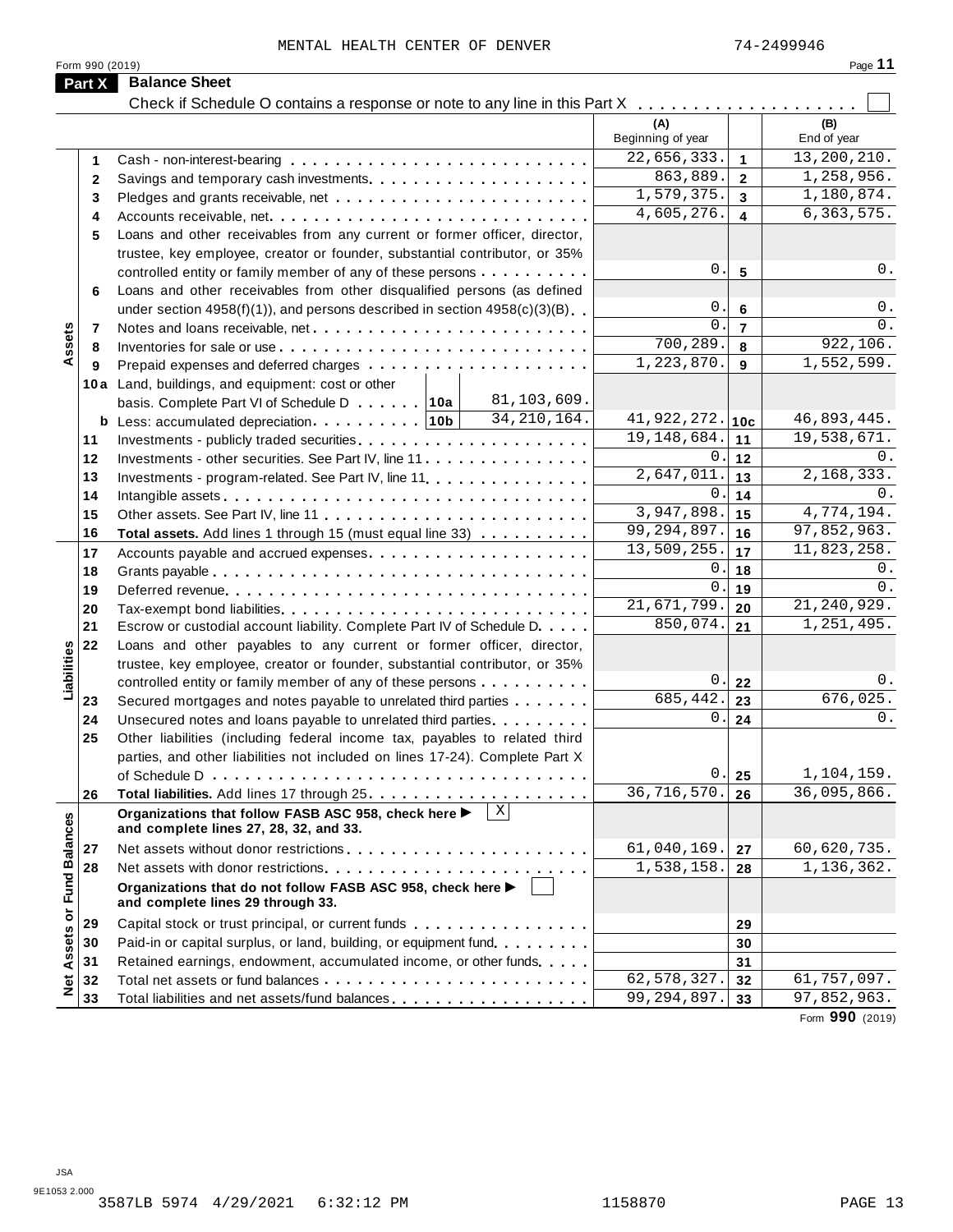| MENTAL HEALTH CENTER OF DENVER |  |  | 74-2499946 |
|--------------------------------|--|--|------------|
|                                |  |  |            |

|          | Form 990 (2019)                                                                                                                                                                                                                                                                                                                                                   |                         |                |              | Page 12 |
|----------|-------------------------------------------------------------------------------------------------------------------------------------------------------------------------------------------------------------------------------------------------------------------------------------------------------------------------------------------------------------------|-------------------------|----------------|--------------|---------|
| Part XI  | <b>Reconciliation of Net Assets</b>                                                                                                                                                                                                                                                                                                                               |                         |                |              |         |
|          |                                                                                                                                                                                                                                                                                                                                                                   |                         |                |              |         |
| 1        |                                                                                                                                                                                                                                                                                                                                                                   | $\mathbf{1}$            | 106, 375, 252. |              |         |
| 2        | Total expenses (must equal Part IX, column (A), line 25)                                                                                                                                                                                                                                                                                                          | $\mathbf{2}$            | 106,939,031.   |              |         |
| 3        |                                                                                                                                                                                                                                                                                                                                                                   | $\overline{\mathbf{3}}$ |                | $-563,779.$  |         |
| 4        | Net assets or fund balances at beginning of year (must equal Part X, line 32, column (A))                                                                                                                                                                                                                                                                         | $\overline{\mathbf{4}}$ | 62,578,327.    |              |         |
| 5        |                                                                                                                                                                                                                                                                                                                                                                   | 5                       |                | $-257, 451.$ |         |
| 6        |                                                                                                                                                                                                                                                                                                                                                                   | 6                       |                |              | 0.      |
| 7        |                                                                                                                                                                                                                                                                                                                                                                   | $\overline{7}$          |                |              | 0.      |
| 8        |                                                                                                                                                                                                                                                                                                                                                                   | 8                       |                |              | 0.      |
| 9        | Other changes in net assets or fund balances (explain on Schedule O).                                                                                                                                                                                                                                                                                             | 9                       |                |              | $0$ .   |
| 10       | Net assets or fund balances at end of year. Combine lines 3 through 9 (must equal Part X, line                                                                                                                                                                                                                                                                    |                         |                |              |         |
|          |                                                                                                                                                                                                                                                                                                                                                                   | 10                      | 61,757,097.    |              |         |
| Part XII | <b>Financial Statements and Reporting</b>                                                                                                                                                                                                                                                                                                                         |                         |                | Yes          | No      |
| 1        | $\overline{X}$ Accrual<br>Accounting method used to prepare the Form 990:<br>Cash<br>Other<br>If the organization changed its method of accounting from a prior year or checked "Other," explain in<br>Schedule O.                                                                                                                                                |                         |                |              |         |
|          | 2a Were the organization's financial statements compiled or reviewed by an independent accountant?<br>If "Yes," check a box below to indicate whether the financial statements for the year were compiled or<br>reviewed on a separate basis, consolidated basis, or both:<br>Separate basis<br><b>Consolidated basis</b><br>Both consolidated and separate basis |                         | 2a             |              | Χ       |
|          | <b>b</b> Were the organization's financial statements audited by an independent accountant?                                                                                                                                                                                                                                                                       |                         | 2 <sub>b</sub> | X            |         |
|          | If "Yes," check a box below to indicate whether the financial statements for the year were audited on a<br>separate basis, consolidated basis, or both:<br>$X$ Consolidated basis<br>Separate basis<br>Both consolidated and separate basis                                                                                                                       |                         |                |              |         |
|          | c If "Yes" to line 2a or 2b, does the organization have a committee that assumes responsibility for oversight of                                                                                                                                                                                                                                                  |                         |                |              |         |
|          | the audit, review, or compilation of its financial statements and selection of an independent accountant?                                                                                                                                                                                                                                                         |                         | 2c             | Χ            |         |
|          | If the organization changed either its oversight process or selection process during the tax year, explain on<br>Schedule O.                                                                                                                                                                                                                                      |                         |                |              |         |
|          | 3a As a result of a federal award, was the organization required to undergo an audit or audits as set forth in the                                                                                                                                                                                                                                                |                         |                |              |         |
|          |                                                                                                                                                                                                                                                                                                                                                                   |                         | 3a             | Χ            |         |
|          | <b>b</b> If "Yes," did the organization undergo the required audit or audits? If the organization did not undergo the                                                                                                                                                                                                                                             |                         |                |              |         |
|          | required audit or audits, explain why on Schedule O and describe any steps taken to undergo such audits                                                                                                                                                                                                                                                           |                         | 3 <sub>b</sub> | Χ            |         |

Form **990** (2019)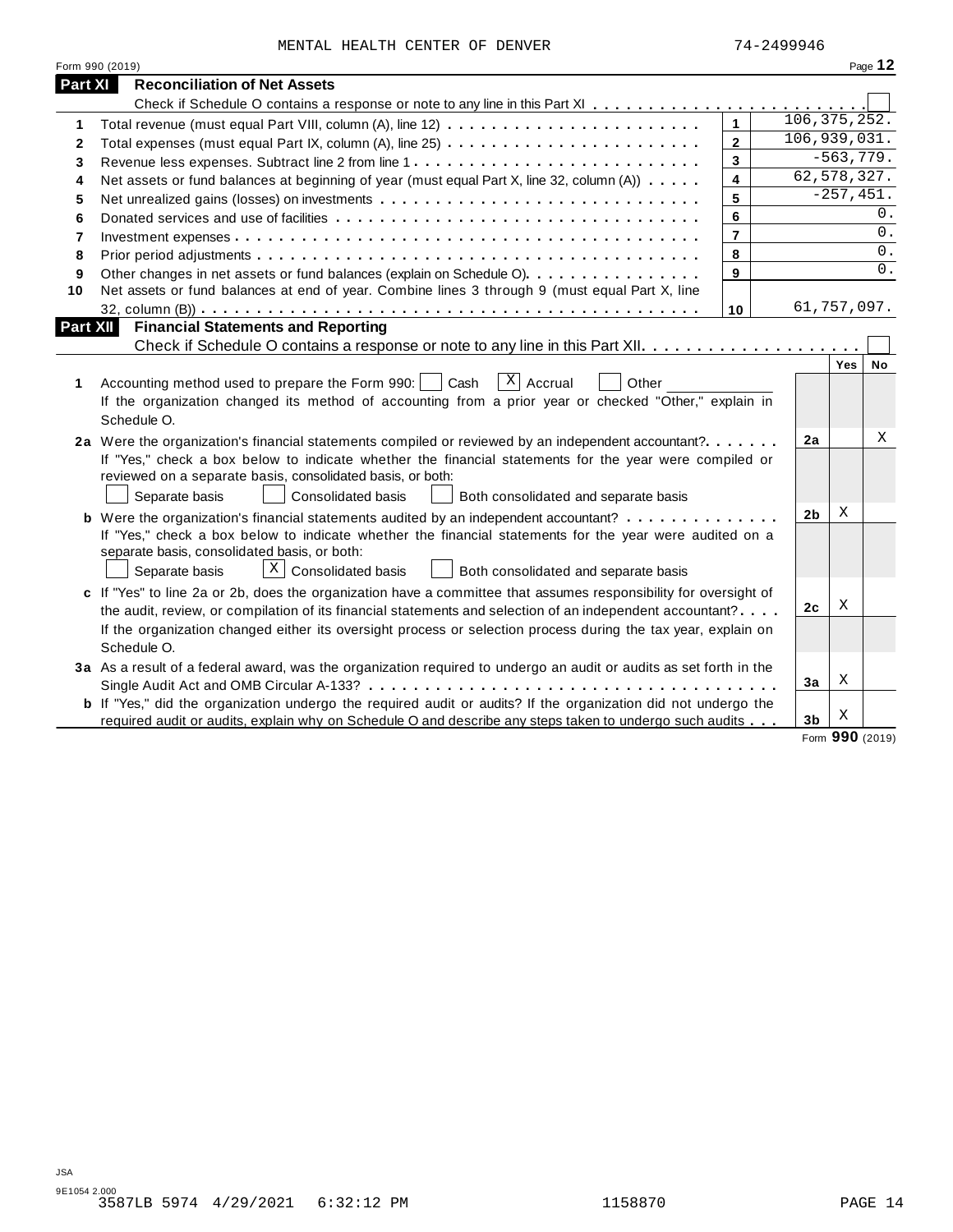## **CHEDULE A Public Charity Status and Public Support**  $\frac{100 \text{dB No. }1545-0047}{000 \text{dB}}$

(Form 990 or 990-EZ) complete if the organization is a section 501(c)(3) organization or a section 4947(a)(1) nonexempt charitable trust.  $2019$ 

|        |                                                                                                                                                                                                                                                                |  |                                                            | Complete if the organization is a section 501(c)(3) organization or a section 4947(a)(1) nonexempt charitable trust. |     |                                       |                                                                                                                                                                                                                                                            | ZW IJ                                                                                                                        |
|--------|----------------------------------------------------------------------------------------------------------------------------------------------------------------------------------------------------------------------------------------------------------------|--|------------------------------------------------------------|----------------------------------------------------------------------------------------------------------------------|-----|---------------------------------------|------------------------------------------------------------------------------------------------------------------------------------------------------------------------------------------------------------------------------------------------------------|------------------------------------------------------------------------------------------------------------------------------|
|        | Department of the Treasury                                                                                                                                                                                                                                     |  |                                                            | Attach to Form 990 or Form 990-EZ.<br>Go to www.irs.gov/Form990 for instructions and the latest information.         |     |                                       |                                                                                                                                                                                                                                                            | Open to Public                                                                                                               |
|        | <b>Internal Revenue Service</b>                                                                                                                                                                                                                                |  |                                                            |                                                                                                                      |     |                                       |                                                                                                                                                                                                                                                            | <b>Inspection</b>                                                                                                            |
|        | Name of the organization<br>MENTAL HEALTH CENTER OF DENVER                                                                                                                                                                                                     |  |                                                            |                                                                                                                      |     |                                       | <b>Employer identification number</b><br>74-2499946                                                                                                                                                                                                        |                                                                                                                              |
| Part I |                                                                                                                                                                                                                                                                |  |                                                            |                                                                                                                      |     |                                       | Reason for Public Charity Status (All organizations must complete this part.) See instructions.                                                                                                                                                            |                                                                                                                              |
|        |                                                                                                                                                                                                                                                                |  |                                                            | The organization is not a private foundation because it is: (For lines 1 through 12, check only one box.)            |     |                                       |                                                                                                                                                                                                                                                            |                                                                                                                              |
| 1      |                                                                                                                                                                                                                                                                |  |                                                            | A church, convention of churches, or association of churches described in section 170(b)(1)(A)(i).                   |     |                                       |                                                                                                                                                                                                                                                            |                                                                                                                              |
| 2      |                                                                                                                                                                                                                                                                |  |                                                            | A school described in section 170(b)(1)(A)(ii). (Attach Schedule E (Form 990 or 990-EZ).)                            |     |                                       |                                                                                                                                                                                                                                                            |                                                                                                                              |
| 3      |                                                                                                                                                                                                                                                                |  |                                                            | A hospital or a cooperative hospital service organization described in section 170(b)(1)(A)(iii).                    |     |                                       |                                                                                                                                                                                                                                                            |                                                                                                                              |
| 4      |                                                                                                                                                                                                                                                                |  |                                                            |                                                                                                                      |     |                                       | A medical research organization operated in conjunction with a hospital described in section 170(b)(1)(A)(iii). Enter the                                                                                                                                  |                                                                                                                              |
|        | hospital's name, city, and state:                                                                                                                                                                                                                              |  |                                                            |                                                                                                                      |     |                                       |                                                                                                                                                                                                                                                            |                                                                                                                              |
| 5      |                                                                                                                                                                                                                                                                |  |                                                            |                                                                                                                      |     |                                       |                                                                                                                                                                                                                                                            | An organization operated for the benefit of a college or university owned or operated by a governmental unit described in    |
|        |                                                                                                                                                                                                                                                                |  | section 170(b)(1)(A)(iv). (Complete Part II.)              |                                                                                                                      |     |                                       |                                                                                                                                                                                                                                                            |                                                                                                                              |
| 6      |                                                                                                                                                                                                                                                                |  |                                                            | A federal, state, or local government or governmental unit described in section 170(b)(1)(A)(v).                     |     |                                       |                                                                                                                                                                                                                                                            |                                                                                                                              |
| 7      | x                                                                                                                                                                                                                                                              |  |                                                            |                                                                                                                      |     |                                       |                                                                                                                                                                                                                                                            | An organization that normally receives a substantial part of its support from a governmental unit or from the general public |
|        |                                                                                                                                                                                                                                                                |  | described in section 170(b)(1)(A)(vi). (Complete Part II.) |                                                                                                                      |     |                                       |                                                                                                                                                                                                                                                            |                                                                                                                              |
| 8      |                                                                                                                                                                                                                                                                |  |                                                            | A community trust described in section 170(b)(1)(A)(vi). (Complete Part II.)                                         |     |                                       |                                                                                                                                                                                                                                                            |                                                                                                                              |
| 9      |                                                                                                                                                                                                                                                                |  |                                                            |                                                                                                                      |     |                                       | An agricultural research organization described in section 170(b)(1)(A)(ix) operated in conjunction with a land-grant college                                                                                                                              |                                                                                                                              |
|        |                                                                                                                                                                                                                                                                |  |                                                            |                                                                                                                      |     |                                       | or university or a non-land-grant college of agriculture (see instructions). Enter the name, city, and state of the college or                                                                                                                             |                                                                                                                              |
|        | university:                                                                                                                                                                                                                                                    |  |                                                            |                                                                                                                      |     |                                       |                                                                                                                                                                                                                                                            |                                                                                                                              |
| 10     |                                                                                                                                                                                                                                                                |  |                                                            |                                                                                                                      |     |                                       | An organization that normally receives: (1) more than 331/3% of its support from contributions, membership fees, and gross<br>receipts from activities related to its exempt functions - subject to certain exceptions, and (2) no more than 331/3% of its |                                                                                                                              |
|        |                                                                                                                                                                                                                                                                |  |                                                            |                                                                                                                      |     |                                       | support from gross investment income and unrelated business taxable income (less section 511 tax) from businesses                                                                                                                                          |                                                                                                                              |
|        |                                                                                                                                                                                                                                                                |  |                                                            | acquired by the organization after June 30, 1975. See section 509(a)(2). (Complete Part III.)                        |     |                                       |                                                                                                                                                                                                                                                            |                                                                                                                              |
| 11     | An organization organized and operated exclusively to test for public safety. See section 509(a)(4).                                                                                                                                                           |  |                                                            |                                                                                                                      |     |                                       |                                                                                                                                                                                                                                                            |                                                                                                                              |
| 12     | An organization organized and operated exclusively for the benefit of, to perform the functions of, or to carry out the purposes                                                                                                                               |  |                                                            |                                                                                                                      |     |                                       |                                                                                                                                                                                                                                                            |                                                                                                                              |
|        | of one or more publicly supported organizations described in section 509(a)(1) or section 509(a)(2). See section 509(a)(3).<br>Check the box in lines 12a through 12d that describes the type of supporting organization and complete lines 12e, 12f, and 12g. |  |                                                            |                                                                                                                      |     |                                       |                                                                                                                                                                                                                                                            |                                                                                                                              |
|        |                                                                                                                                                                                                                                                                |  |                                                            |                                                                                                                      |     |                                       |                                                                                                                                                                                                                                                            |                                                                                                                              |
| a      |                                                                                                                                                                                                                                                                |  |                                                            |                                                                                                                      |     |                                       | Type I. A supporting organization operated, supervised, or controlled by its supported organization(s), typically by giving                                                                                                                                |                                                                                                                              |
|        |                                                                                                                                                                                                                                                                |  |                                                            |                                                                                                                      |     |                                       | the supported organization(s) the power to regularly appoint or elect a majority of the directors or trustees of the                                                                                                                                       |                                                                                                                              |
|        |                                                                                                                                                                                                                                                                |  |                                                            | supporting organization. You must complete Part IV, Sections A and B.                                                |     |                                       |                                                                                                                                                                                                                                                            |                                                                                                                              |
| b      |                                                                                                                                                                                                                                                                |  |                                                            |                                                                                                                      |     |                                       | Type II. A supporting organization supervised or controlled in connection with its supported organization(s), by having<br>control or management of the supporting organization vested in the same persons that control or manage the supported            |                                                                                                                              |
|        |                                                                                                                                                                                                                                                                |  |                                                            | organization(s). You must complete Part IV, Sections A and C.                                                        |     |                                       |                                                                                                                                                                                                                                                            |                                                                                                                              |
| c      |                                                                                                                                                                                                                                                                |  |                                                            |                                                                                                                      |     |                                       | Type III functionally integrated. A supporting organization operated in connection with, and functionally integrated with,                                                                                                                                 |                                                                                                                              |
|        |                                                                                                                                                                                                                                                                |  |                                                            | its supported organization(s) (see instructions). You must complete Part IV, Sections A, D, and E.                   |     |                                       |                                                                                                                                                                                                                                                            |                                                                                                                              |
| d      |                                                                                                                                                                                                                                                                |  |                                                            |                                                                                                                      |     |                                       | Type III non-functionally integrated. A supporting organization operated in connection with its supported organization(s)                                                                                                                                  |                                                                                                                              |
|        |                                                                                                                                                                                                                                                                |  |                                                            |                                                                                                                      |     |                                       | that is not functionally integrated. The organization generally must satisfy a distribution requirement and an attentiveness                                                                                                                               |                                                                                                                              |
|        |                                                                                                                                                                                                                                                                |  |                                                            | requirement (see instructions). You must complete Part IV, Sections A and D, and Part V.                             |     |                                       |                                                                                                                                                                                                                                                            |                                                                                                                              |
| е      |                                                                                                                                                                                                                                                                |  |                                                            |                                                                                                                      |     |                                       | Check this box if the organization received a written determination from the IRS that it is a Type I, Type II, Type III                                                                                                                                    |                                                                                                                              |
|        |                                                                                                                                                                                                                                                                |  |                                                            | functionally integrated, or Type III non-functionally integrated supporting organization.                            |     |                                       |                                                                                                                                                                                                                                                            |                                                                                                                              |
| f      |                                                                                                                                                                                                                                                                |  |                                                            |                                                                                                                      |     |                                       |                                                                                                                                                                                                                                                            |                                                                                                                              |
| g      |                                                                                                                                                                                                                                                                |  |                                                            | Provide the following information about the supported organization(s).                                               |     |                                       |                                                                                                                                                                                                                                                            |                                                                                                                              |
|        | (i) Name of supported organization                                                                                                                                                                                                                             |  | (ii) EIN                                                   | (iii) Type of organization                                                                                           |     | (iv) Is the organization              | (v) Amount of monetary                                                                                                                                                                                                                                     | (vi) Amount of                                                                                                               |
|        |                                                                                                                                                                                                                                                                |  |                                                            | (described on lines 1-10<br>above (see instructions))                                                                |     | listed in your governing<br>document? | support (see<br>instructions)                                                                                                                                                                                                                              | other support (see<br>instructions)                                                                                          |
|        |                                                                                                                                                                                                                                                                |  |                                                            |                                                                                                                      | Yes | No                                    |                                                                                                                                                                                                                                                            |                                                                                                                              |
| (A)    |                                                                                                                                                                                                                                                                |  |                                                            |                                                                                                                      |     |                                       |                                                                                                                                                                                                                                                            |                                                                                                                              |
|        |                                                                                                                                                                                                                                                                |  |                                                            |                                                                                                                      |     |                                       |                                                                                                                                                                                                                                                            |                                                                                                                              |
| (B)    |                                                                                                                                                                                                                                                                |  |                                                            |                                                                                                                      |     |                                       |                                                                                                                                                                                                                                                            |                                                                                                                              |
|        |                                                                                                                                                                                                                                                                |  |                                                            |                                                                                                                      |     |                                       |                                                                                                                                                                                                                                                            |                                                                                                                              |
| (C)    |                                                                                                                                                                                                                                                                |  |                                                            |                                                                                                                      |     |                                       |                                                                                                                                                                                                                                                            |                                                                                                                              |
|        |                                                                                                                                                                                                                                                                |  |                                                            |                                                                                                                      |     |                                       |                                                                                                                                                                                                                                                            |                                                                                                                              |
| (D)    |                                                                                                                                                                                                                                                                |  |                                                            |                                                                                                                      |     |                                       |                                                                                                                                                                                                                                                            |                                                                                                                              |
|        |                                                                                                                                                                                                                                                                |  |                                                            |                                                                                                                      |     |                                       |                                                                                                                                                                                                                                                            |                                                                                                                              |
| (E)    |                                                                                                                                                                                                                                                                |  |                                                            |                                                                                                                      |     |                                       |                                                                                                                                                                                                                                                            |                                                                                                                              |
|        |                                                                                                                                                                                                                                                                |  |                                                            |                                                                                                                      |     |                                       |                                                                                                                                                                                                                                                            |                                                                                                                              |

**Total**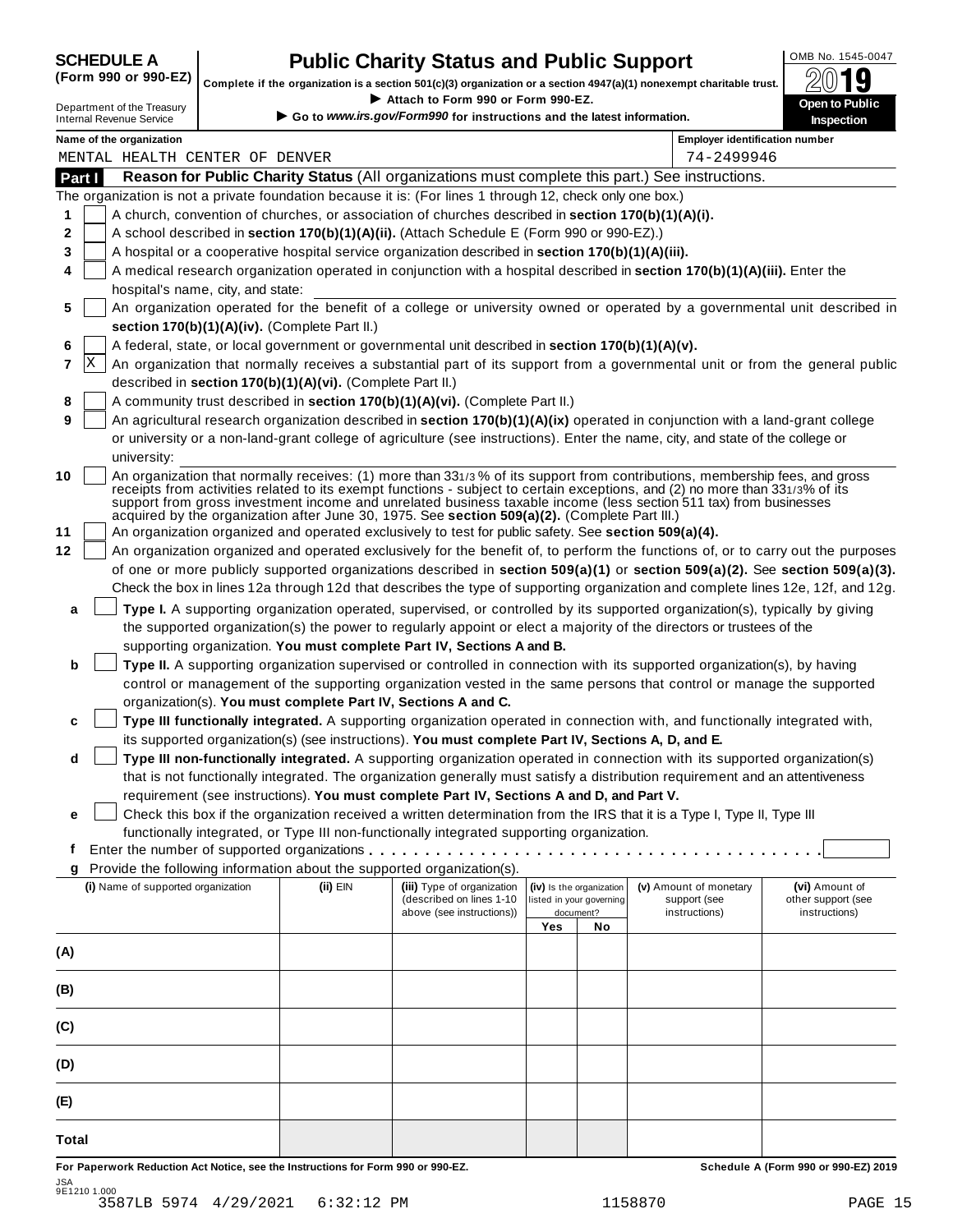## Schedule <sup>A</sup> (Form <sup>990</sup> or 990-EZ) <sup>2019</sup> Page **2**

**Support Schedule for Organizations Described in Sections 170(b)(1)(A)(iv) and 170(b)(1)(A)(vi)** (Complete only if you checked the box on line 5, 7, or 8 of Part I or if the organization failed to qualify under Part III. If the organization fails to qualify under the tests listed below, please complete Part III.) **Part II**

|                | <b>Section A. Public Support</b>                                                                                                                                                                                   |            |            |            |            |            |                      |
|----------------|--------------------------------------------------------------------------------------------------------------------------------------------------------------------------------------------------------------------|------------|------------|------------|------------|------------|----------------------|
|                | Calendar year (or fiscal year beginning in) ▶                                                                                                                                                                      | (a) 2015   | (b) 2016   | (c) 2017   | $(d)$ 2018 | (e) 2019   | (f) Total            |
| 1              | Gifts, grants, contributions, and<br>membership fees received. (Do not<br>include any "unusual grants.")                                                                                                           | 3,792,545. | 2,976,779. | 3,898,937. | 8,248,107. | 7,274,156. | 26, 190, 524.        |
| $\mathbf{2}$   | Tax revenues levied for the<br>organization's benefit and either paid<br>to or expended on its behalf                                                                                                              |            |            |            |            |            | 0.                   |
| 3              | The value of services or facilities<br>furnished by a governmental unit to the<br>organization without charge                                                                                                      |            |            |            |            |            | 0.                   |
| 4              | Total. Add lines 1 through 3                                                                                                                                                                                       | 3,792,545. | 2,976,779. | 3,898,937. | 8,248,107. | 7,274,156. | 26, 190, 524.        |
| 5              | The portion of total contributions by<br>each person (other than a<br>governmental unit or publicly<br>supported organization) included on<br>line 1 that exceeds 2% of the amount<br>shown on line 11, column (f) |            |            |            |            |            | 3,032,187.           |
| 6              | Public support. Subtract line 5 from line 4                                                                                                                                                                        |            |            |            |            |            | 23, 158, 337.        |
|                | <b>Section B. Total Support</b>                                                                                                                                                                                    |            |            |            |            |            |                      |
|                | Calendar year (or fiscal year beginning in) ▶                                                                                                                                                                      | (a) $2015$ | (b) 2016   | (c) 2017   | $(d)$ 2018 | (e) 2019   | (f) Total            |
| 7              | Amounts from line 4                                                                                                                                                                                                | 3,792,545. | 2,976,779. | 3,898,937. | 8,248,107. | 7,274,156. | 26, 190, 524.        |
| 8              | Gross income from interest, dividends.<br>payments received on securities loans,<br>rents, royalties, and income from<br>similar sources experiences                                                               | 224,809.   | 327,612.   | 332,830.   | 1,069,984. | 1,116,756. | 3,071,991.           |
| 9              | Net income from unrelated business<br>activities, whether or not the business<br>is regularly carried on the control of the set of the set of the set of the set of the set of the set of the s                    |            |            |            |            |            | 0.                   |
| 10             | Other income. Do not include gain or<br>loss from the sale of capital assets<br>(Explain in Part VI.)                                                                                                              |            |            |            |            |            | 0.                   |
| 11             | Total support. Add lines 7 through 10                                                                                                                                                                              |            |            |            |            |            | 29, 262, 515.        |
| 12             |                                                                                                                                                                                                                    |            |            |            |            |            | 471, 741, 974.       |
|                | First five years. If the Form 990 is for the organization's first, second, third, fourth, or fifth tax year as a section 501(c)(3)                                                                                 |            |            |            |            |            |                      |
|                |                                                                                                                                                                                                                    |            |            |            |            |            |                      |
|                | <b>Section C. Computation of Public Support Percentage</b>                                                                                                                                                         |            |            |            |            |            |                      |
|                | Public support percentage for 2019 (line 6, column (f) divided by line 11, column (f)).                                                                                                                            |            |            |            |            | 14         | $\overline{79.14}$ % |
|                |                                                                                                                                                                                                                    |            |            |            |            | 15         | 80.63%               |
|                | 16a 331/3% support test - 2019. If the organization did not check the box on line 13, and line 14 is 331/3% or more, check this                                                                                    |            |            |            |            |            |                      |
|                |                                                                                                                                                                                                                    |            |            |            |            |            | Χ                    |
|                | b 331/3% support test - 2018. If the organization did not check a box on line 13 or 16a, and line 15 is 331/3% or more, check                                                                                      |            |            |            |            |            |                      |
|                |                                                                                                                                                                                                                    |            |            |            |            |            |                      |
|                | 17a 10%-facts-and-circumstances test - 2019. If the organization did not check a box on line 13, 16a, or 16b, and line 14 is                                                                                       |            |            |            |            |            |                      |
|                | 10% or more, and if the organization meets the "facts-and-circumstances" test, check this box and stop here. Explain in                                                                                            |            |            |            |            |            |                      |
|                | Part VI how the organization meets the "facts-and-circumstances" test. The organization qualifies as a publicly supported                                                                                          |            |            |            |            |            |                      |
|                |                                                                                                                                                                                                                    |            |            |            |            |            |                      |
|                | b 10%-facts-and-circumstances test - 2018. If the organization did not check a box on line 13, 16a, 16b, or 17a, and line                                                                                          |            |            |            |            |            |                      |
|                | 15 is 10% or more, and if the organization meets the "facts-and-circumstances" test, check this box and stop here.                                                                                                 |            |            |            |            |            |                      |
| 13<br>14<br>15 | Explain in Part VI how the organization meets the "facts-and-circumstances" test. The organization qualifies as a publicly                                                                                         |            |            |            |            |            |                      |
| 18             | Private foundation. If the organization did not check a box on line 13, 16a, 16b, 17a, or 17b, check this box and see                                                                                              |            |            |            |            |            |                      |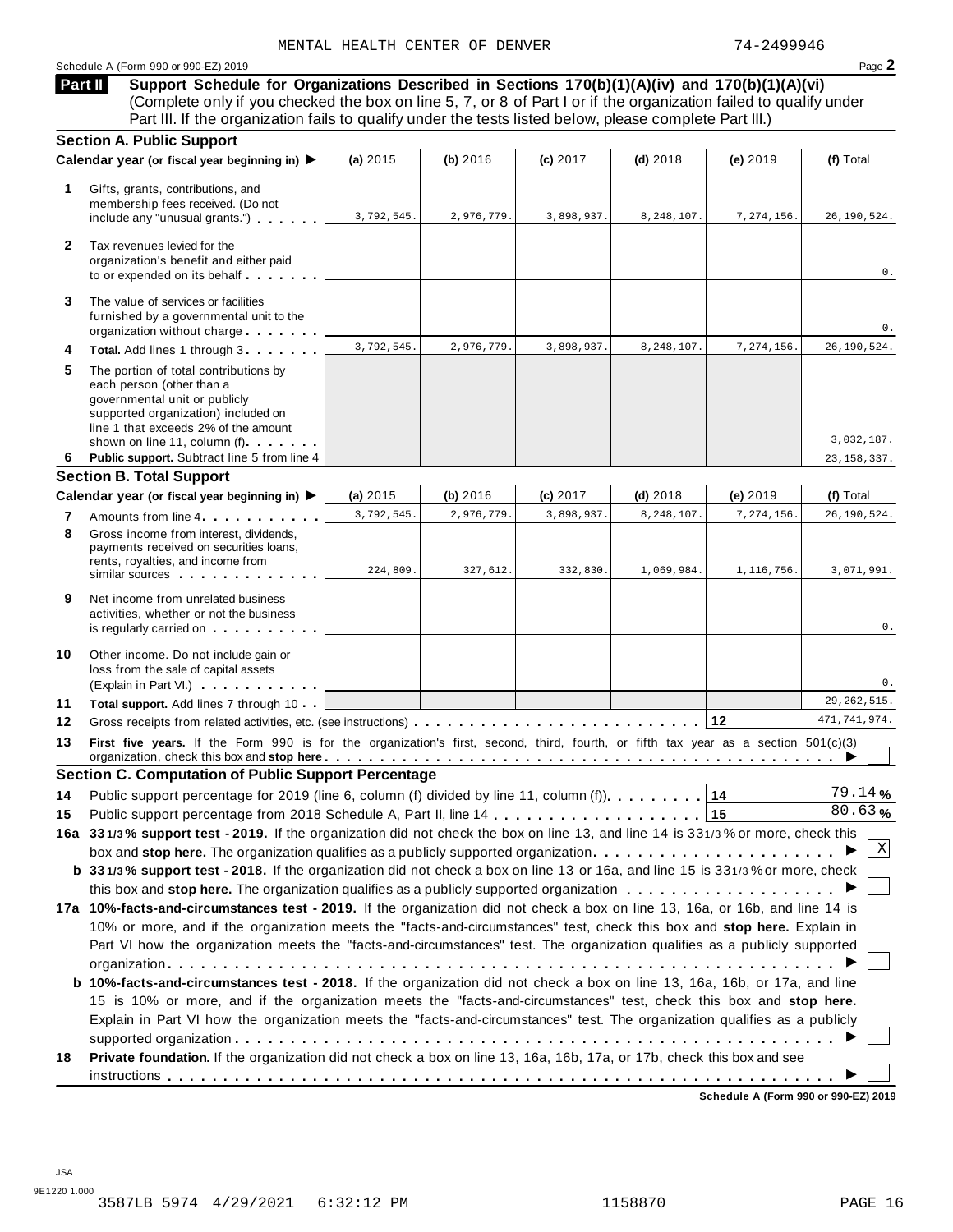## Schedule A (Form 990 or 990-EZ) 2019 Page 3

### **Support Schedule for Organizations Described in Section 509(a)(2) Part III**

(Complete only if you checked the box on line 10 of Part I or if the organization failed to qualify under Part II. If the organization fails to qualify under the tests listed below, please complete Part II.)

| 1.<br>2<br>3<br>4<br>5<br>6<br>8<br><b>Section B. Total Support</b><br>9<br>11<br>12<br>13 | Calendar year (or fiscal year beginning in) $\blacktriangleright$<br>Gifts, grants, contributions, and membership fees<br>received. (Do not include any "unusual grants.")<br>Gross receipts from admissions, merchandise<br>sold or services performed, or facilities<br>furnished in any activity that is related to the<br>organization's tax-exempt purpose<br>Gross receipts from activities that are not an<br>unrelated trade or business under section 513<br>Tax revenues levied for the<br>organization's benefit and either paid to<br>or expended on its behalf <b>contains the set of the set of the set of the set of the set of the set of the set of the set of the set of the set of the set of the set of the set of the set of the set of the set of the set of</b><br>The value of services or facilities<br>furnished by a governmental unit to the<br>organization without charge<br>Total. Add lines 1 through 5 | (a) $2015$ | (b) 2016 | $(c)$ 2017 | $(d)$ 2018 | (e) 2019                             | (f) Total |
|--------------------------------------------------------------------------------------------|-----------------------------------------------------------------------------------------------------------------------------------------------------------------------------------------------------------------------------------------------------------------------------------------------------------------------------------------------------------------------------------------------------------------------------------------------------------------------------------------------------------------------------------------------------------------------------------------------------------------------------------------------------------------------------------------------------------------------------------------------------------------------------------------------------------------------------------------------------------------------------------------------------------------------------------------|------------|----------|------------|------------|--------------------------------------|-----------|
|                                                                                            |                                                                                                                                                                                                                                                                                                                                                                                                                                                                                                                                                                                                                                                                                                                                                                                                                                                                                                                                         |            |          |            |            |                                      |           |
|                                                                                            |                                                                                                                                                                                                                                                                                                                                                                                                                                                                                                                                                                                                                                                                                                                                                                                                                                                                                                                                         |            |          |            |            |                                      |           |
|                                                                                            |                                                                                                                                                                                                                                                                                                                                                                                                                                                                                                                                                                                                                                                                                                                                                                                                                                                                                                                                         |            |          |            |            |                                      |           |
|                                                                                            |                                                                                                                                                                                                                                                                                                                                                                                                                                                                                                                                                                                                                                                                                                                                                                                                                                                                                                                                         |            |          |            |            |                                      |           |
|                                                                                            |                                                                                                                                                                                                                                                                                                                                                                                                                                                                                                                                                                                                                                                                                                                                                                                                                                                                                                                                         |            |          |            |            |                                      |           |
|                                                                                            |                                                                                                                                                                                                                                                                                                                                                                                                                                                                                                                                                                                                                                                                                                                                                                                                                                                                                                                                         |            |          |            |            |                                      |           |
|                                                                                            |                                                                                                                                                                                                                                                                                                                                                                                                                                                                                                                                                                                                                                                                                                                                                                                                                                                                                                                                         |            |          |            |            |                                      |           |
|                                                                                            |                                                                                                                                                                                                                                                                                                                                                                                                                                                                                                                                                                                                                                                                                                                                                                                                                                                                                                                                         |            |          |            |            |                                      |           |
|                                                                                            |                                                                                                                                                                                                                                                                                                                                                                                                                                                                                                                                                                                                                                                                                                                                                                                                                                                                                                                                         |            |          |            |            |                                      |           |
|                                                                                            |                                                                                                                                                                                                                                                                                                                                                                                                                                                                                                                                                                                                                                                                                                                                                                                                                                                                                                                                         |            |          |            |            |                                      |           |
|                                                                                            |                                                                                                                                                                                                                                                                                                                                                                                                                                                                                                                                                                                                                                                                                                                                                                                                                                                                                                                                         |            |          |            |            |                                      |           |
|                                                                                            |                                                                                                                                                                                                                                                                                                                                                                                                                                                                                                                                                                                                                                                                                                                                                                                                                                                                                                                                         |            |          |            |            |                                      |           |
|                                                                                            |                                                                                                                                                                                                                                                                                                                                                                                                                                                                                                                                                                                                                                                                                                                                                                                                                                                                                                                                         |            |          |            |            |                                      |           |
|                                                                                            |                                                                                                                                                                                                                                                                                                                                                                                                                                                                                                                                                                                                                                                                                                                                                                                                                                                                                                                                         |            |          |            |            |                                      |           |
|                                                                                            |                                                                                                                                                                                                                                                                                                                                                                                                                                                                                                                                                                                                                                                                                                                                                                                                                                                                                                                                         |            |          |            |            |                                      |           |
|                                                                                            |                                                                                                                                                                                                                                                                                                                                                                                                                                                                                                                                                                                                                                                                                                                                                                                                                                                                                                                                         |            |          |            |            |                                      |           |
|                                                                                            | 7a Amounts included on lines 1, 2, and 3                                                                                                                                                                                                                                                                                                                                                                                                                                                                                                                                                                                                                                                                                                                                                                                                                                                                                                |            |          |            |            |                                      |           |
|                                                                                            | received from disqualified persons                                                                                                                                                                                                                                                                                                                                                                                                                                                                                                                                                                                                                                                                                                                                                                                                                                                                                                      |            |          |            |            |                                      |           |
|                                                                                            | <b>b</b> Amounts included on lines 2 and 3                                                                                                                                                                                                                                                                                                                                                                                                                                                                                                                                                                                                                                                                                                                                                                                                                                                                                              |            |          |            |            |                                      |           |
|                                                                                            | received from other than disqualified                                                                                                                                                                                                                                                                                                                                                                                                                                                                                                                                                                                                                                                                                                                                                                                                                                                                                                   |            |          |            |            |                                      |           |
|                                                                                            | persons that exceed the greater of \$5,000                                                                                                                                                                                                                                                                                                                                                                                                                                                                                                                                                                                                                                                                                                                                                                                                                                                                                              |            |          |            |            |                                      |           |
|                                                                                            | or 1% of the amount on line 13 for the year                                                                                                                                                                                                                                                                                                                                                                                                                                                                                                                                                                                                                                                                                                                                                                                                                                                                                             |            |          |            |            |                                      |           |
|                                                                                            | c Add lines 7a and 7b                                                                                                                                                                                                                                                                                                                                                                                                                                                                                                                                                                                                                                                                                                                                                                                                                                                                                                                   |            |          |            |            |                                      |           |
|                                                                                            | <b>Public support.</b> (Subtract line 7c from                                                                                                                                                                                                                                                                                                                                                                                                                                                                                                                                                                                                                                                                                                                                                                                                                                                                                           |            |          |            |            |                                      |           |
|                                                                                            | $line 6.)$                                                                                                                                                                                                                                                                                                                                                                                                                                                                                                                                                                                                                                                                                                                                                                                                                                                                                                                              |            |          |            |            |                                      |           |
|                                                                                            |                                                                                                                                                                                                                                                                                                                                                                                                                                                                                                                                                                                                                                                                                                                                                                                                                                                                                                                                         | (a) $2015$ | (b) 2016 | $(c)$ 2017 | $(d)$ 2018 | (e) 2019                             | (f) Total |
|                                                                                            | Calendar year (or fiscal year beginning in) ▶                                                                                                                                                                                                                                                                                                                                                                                                                                                                                                                                                                                                                                                                                                                                                                                                                                                                                           |            |          |            |            |                                      |           |
|                                                                                            | Amounts from line 6 <b>Amounts</b> from line 6<br>10 a Gross income from interest, dividends,                                                                                                                                                                                                                                                                                                                                                                                                                                                                                                                                                                                                                                                                                                                                                                                                                                           |            |          |            |            |                                      |           |
|                                                                                            | payments received on securities loans,                                                                                                                                                                                                                                                                                                                                                                                                                                                                                                                                                                                                                                                                                                                                                                                                                                                                                                  |            |          |            |            |                                      |           |
|                                                                                            | rents, royalties, and income from similar                                                                                                                                                                                                                                                                                                                                                                                                                                                                                                                                                                                                                                                                                                                                                                                                                                                                                               |            |          |            |            |                                      |           |
|                                                                                            | $sources$                                                                                                                                                                                                                                                                                                                                                                                                                                                                                                                                                                                                                                                                                                                                                                                                                                                                                                                               |            |          |            |            |                                      |           |
|                                                                                            | <b>b</b> Unrelated business taxable income (less                                                                                                                                                                                                                                                                                                                                                                                                                                                                                                                                                                                                                                                                                                                                                                                                                                                                                        |            |          |            |            |                                      |           |
|                                                                                            | section 511 taxes) from businesses                                                                                                                                                                                                                                                                                                                                                                                                                                                                                                                                                                                                                                                                                                                                                                                                                                                                                                      |            |          |            |            |                                      |           |
|                                                                                            | acquired after June 30, 1975                                                                                                                                                                                                                                                                                                                                                                                                                                                                                                                                                                                                                                                                                                                                                                                                                                                                                                            |            |          |            |            |                                      |           |
|                                                                                            | c Add lines 10a and 10b                                                                                                                                                                                                                                                                                                                                                                                                                                                                                                                                                                                                                                                                                                                                                                                                                                                                                                                 |            |          |            |            |                                      |           |
|                                                                                            | Net income from unrelated business                                                                                                                                                                                                                                                                                                                                                                                                                                                                                                                                                                                                                                                                                                                                                                                                                                                                                                      |            |          |            |            |                                      |           |
|                                                                                            | activities not included in line 10b, whether                                                                                                                                                                                                                                                                                                                                                                                                                                                                                                                                                                                                                                                                                                                                                                                                                                                                                            |            |          |            |            |                                      |           |
|                                                                                            | or not the business is regularly carried on                                                                                                                                                                                                                                                                                                                                                                                                                                                                                                                                                                                                                                                                                                                                                                                                                                                                                             |            |          |            |            |                                      |           |
|                                                                                            | Other income. Do not include gain or                                                                                                                                                                                                                                                                                                                                                                                                                                                                                                                                                                                                                                                                                                                                                                                                                                                                                                    |            |          |            |            |                                      |           |
|                                                                                            | loss from the sale of capital assets                                                                                                                                                                                                                                                                                                                                                                                                                                                                                                                                                                                                                                                                                                                                                                                                                                                                                                    |            |          |            |            |                                      |           |
|                                                                                            | (Explain in Part VI.) <b>All Accords</b>                                                                                                                                                                                                                                                                                                                                                                                                                                                                                                                                                                                                                                                                                                                                                                                                                                                                                                |            |          |            |            |                                      |           |
|                                                                                            | Total support. (Add lines 9, 10c, 11,                                                                                                                                                                                                                                                                                                                                                                                                                                                                                                                                                                                                                                                                                                                                                                                                                                                                                                   |            |          |            |            |                                      |           |
|                                                                                            | and $12.$ ) $\ldots$ $\ldots$ $\ldots$ $\ldots$ $\ldots$                                                                                                                                                                                                                                                                                                                                                                                                                                                                                                                                                                                                                                                                                                                                                                                                                                                                                |            |          |            |            |                                      |           |
| 14                                                                                         | First five years. If the Form 990 is for the organization's first, second, third, fourth, or fifth tax year as a section 501(c)(3)                                                                                                                                                                                                                                                                                                                                                                                                                                                                                                                                                                                                                                                                                                                                                                                                      |            |          |            |            |                                      |           |
|                                                                                            |                                                                                                                                                                                                                                                                                                                                                                                                                                                                                                                                                                                                                                                                                                                                                                                                                                                                                                                                         |            |          |            |            |                                      |           |
|                                                                                            | <b>Section C. Computation of Public Support Percentage</b>                                                                                                                                                                                                                                                                                                                                                                                                                                                                                                                                                                                                                                                                                                                                                                                                                                                                              |            |          |            |            |                                      |           |
| 15                                                                                         | Public support percentage for 2019 (line 8, column (f), divided by line 13, column (f)) $\ldots$ ,,,,,,,,,,,,,                                                                                                                                                                                                                                                                                                                                                                                                                                                                                                                                                                                                                                                                                                                                                                                                                          |            |          |            |            | 15                                   | %         |
| 16                                                                                         |                                                                                                                                                                                                                                                                                                                                                                                                                                                                                                                                                                                                                                                                                                                                                                                                                                                                                                                                         |            |          |            |            | 16                                   | %         |
|                                                                                            | Section D. Computation of Investment Income Percentage                                                                                                                                                                                                                                                                                                                                                                                                                                                                                                                                                                                                                                                                                                                                                                                                                                                                                  |            |          |            |            |                                      |           |
|                                                                                            |                                                                                                                                                                                                                                                                                                                                                                                                                                                                                                                                                                                                                                                                                                                                                                                                                                                                                                                                         |            |          |            |            | 17                                   | %         |
| 17                                                                                         |                                                                                                                                                                                                                                                                                                                                                                                                                                                                                                                                                                                                                                                                                                                                                                                                                                                                                                                                         |            |          |            |            |                                      |           |
| 18                                                                                         | Investment income percentage for 2019 (line 10c, column (f), divided by line 13, column (f)), $\ldots$ , , , , , , ,                                                                                                                                                                                                                                                                                                                                                                                                                                                                                                                                                                                                                                                                                                                                                                                                                    |            |          |            |            | 18                                   | %         |
|                                                                                            |                                                                                                                                                                                                                                                                                                                                                                                                                                                                                                                                                                                                                                                                                                                                                                                                                                                                                                                                         |            |          |            |            |                                      |           |
|                                                                                            | 19a 331/3% support tests - 2019. If the organization did not check the box on line 14, and line 15 is more than 331/3%, and line                                                                                                                                                                                                                                                                                                                                                                                                                                                                                                                                                                                                                                                                                                                                                                                                        |            |          |            |            |                                      |           |
|                                                                                            | 17 is not more than 331/3%, check this box and stop here. The organization qualifies as a publicly supported organization                                                                                                                                                                                                                                                                                                                                                                                                                                                                                                                                                                                                                                                                                                                                                                                                               |            |          |            |            |                                      |           |
|                                                                                            | b 331/3% support tests - 2018. If the organization did not check a box on line 14 or line 19a, and line 16 is more than 331/3%, and                                                                                                                                                                                                                                                                                                                                                                                                                                                                                                                                                                                                                                                                                                                                                                                                     |            |          |            |            |                                      |           |
| 20                                                                                         | line 18 is not more than 331/3%, check this box and stop here. The organization qualifies as a publicly supported organization                                                                                                                                                                                                                                                                                                                                                                                                                                                                                                                                                                                                                                                                                                                                                                                                          |            |          |            |            |                                      |           |
| <b>JSA</b><br>9E1221 1.000<br>3587LB 5974 4/29/2021                                        | Private foundation. If the organization did not check a box on line 14, 19a, or 19b, check this box and see instructions                                                                                                                                                                                                                                                                                                                                                                                                                                                                                                                                                                                                                                                                                                                                                                                                                |            |          |            |            | Schedule A (Form 990 or 990-EZ) 2019 |           |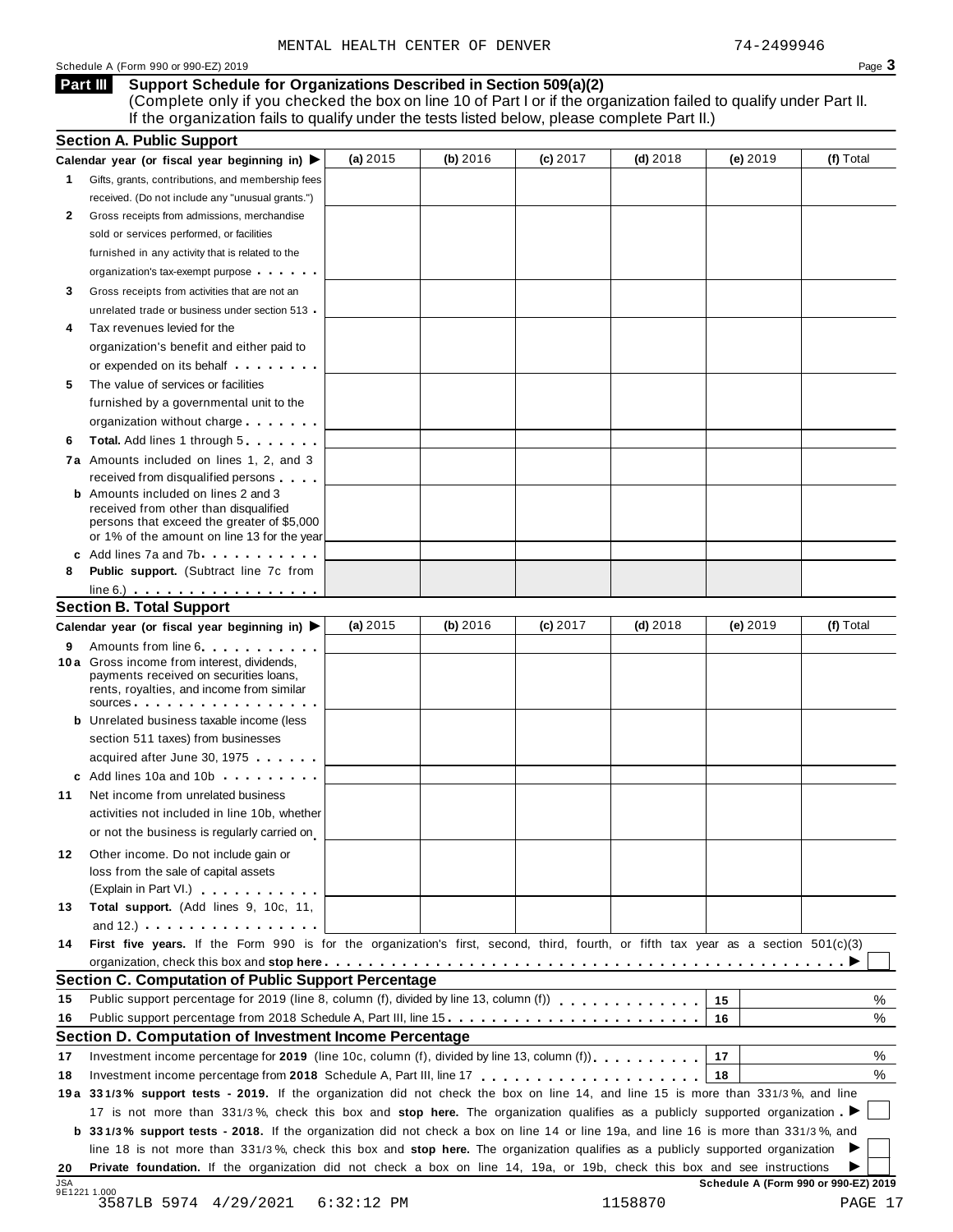**Yes No**

**2**

**3a**

**3b**

**3c**

**4a**

**4b**

**4c**

**5a**

**5b 5c**

**6**

**7**

**8**

**9a**

**9b**

**9c**

**10a**

## **Part IV Supporting Organizations**

(Complete only if you checked a box in line 12 on Part I. If you checked 12a of Part I, complete Sections A and B. If you checked 12b of Part I, complete Sections A and C. If you checked 12c of Part I, complete Sections A, D, and E. If you checked 12d of Part I, complete Sections A and D, and complete Part V.)

## **Section A. All Supporting Organizations**

- **1** Are all of the organization's supported organizations listed by name in the organization's governing documents? *If "No," describe in Part VI how the supported organizations are designated. If designated by class or purpose, describe the designation. If historic and continuing relationship, explain.* **1**
- **2** Did the organization have any supported organization that does not have an IRS determination of status under section 509(a)(1) or (2)? *If"Yes," explain in Part VI how the organization determined that the supported organization was described in section 509(a)(1) or (2).*
- **3 a** Did the organization have a supported organization described in section 501(c)(4), (5), or (6)? *If "Yes," answer (b) and (c) below.*
- **b** Did the organization confirm that each supported organization qualified under section 501(c)(4), (5), or (6) and | satisfied the public support tests under section 509(a)(2)? *If "Yes," describe in Part VI when and how the organization made the determination.*
- **c** Did the organization ensure that all support to such organizations was used exclusively for section 170(c)(2)(B) purposes? *If"Yes," explain in Part VI what controls the organization put in place to ensure such use.*
- **4 a** Was any supported organization not organized in the United States ("foreign supported organization")? *If "Yes," and if you checked 12a or 12b in Part I, answer (b) and (c) below.*
- **b** Did the organization have ultimate control and discretion in deciding whether to make grants to the foreign | supported organization? *If "Yes," describe in Part VI how the organization had such control and discretion despite being controlled or supervised by or in connection with its supported organizations.*
- **c** Did the organization support any foreign supported organization that does not have an IRS determination | under sections 501(c)(3) and 509(a)(1) or (2)? *If "Yes," explain in Part VI what controls the organization used to ensure that all support to the foreign supported organization was used exclusively for section 170(c)(2)(B) purposes.*
- **5 a** Did the organization add, substitute, or remove any supported organizations during the tax year? *If "Yes,"* answer (b) and (c) below (if applicable). Also, provide detail in Part VI, including (i) the names and EIN *numbers of the supported organizations added, substituted, or removed; (ii) the reasons for each such action;* (iii) the authority under the organization's organizing document authorizing such action; and (iv) how the action *was accomplished (such as by amendment to the organizing document).*
- **b Type I or Type II only.** Was any added or substituted supported organization part of a class already designated in the organization's organizing document?
- **c Substitutions only.** Was the substitution the result of an event beyond the organization's control?
- **6** Did the organization provide support (whether in the form of grants or the provision of services or facilities) to anyone other than (i) its supported organizations, (ii) individuals that are part of the charitable class benefited by one or more of its supported organizations, or (iii) other supporting organizations that also support or benefit one or more of the filing organization's supported organizations? *If"Yes," provide detail in Part VI.*
- **7** Did the organization provide a grant, loan, compensation, or other similar payment to a substantial contributor (as defined in section 4958(c)(3)(C)), a family member of a substantial contributor, or a 35% controlled entity with regard to a substantial contributor? *If"Yes," complete Part I of Schedule L (Form 990 or 990-EZ).*
- **8** Did the organization make a loan to a disqualified person (as defined in section 4958) not described in line 7? *If "Yes," complete Part I of Schedule L (Form 990 or 990-EZ).*
- **9a** Was the organization controlled directly or indirectly at any time during the tax year by one or more | disqualified persons as defined in section 4946 (other than foundation managers and organizations described in section 509(a)(1) or (2))? *If"Yes," provide detail in Part VI.*
- **b** Did one or more disqualified persons (as defined in line 9a) hold a controlling interest in any entity in which | the supporting organization had an interest? *If"Yes," provide detail in Part VI.*
- **c** Did a disqualified person (as defined in line 9a) have an ownership interest in, or derive any personal benefit from, assets in which the supporting organization also had an interest? *If"Yes," provide detail in Part VI.*
- **10a** Was the organization subject to the excess business holdings rules of section 4943 because of section | 4943(f) (regarding certain Type II supporting organizations, and all Type III non-functionally integrated supporting organizations)? *If"Yes," answer 10b below.*
	- **b** Did the organization have any excess business holdings in the tax year? *(Use Schedule C, Form 4720, to determine whether the organization had excess business holdings.)*

**10b Schedule A (Form 990 or 990-EZ) 2019**

JSA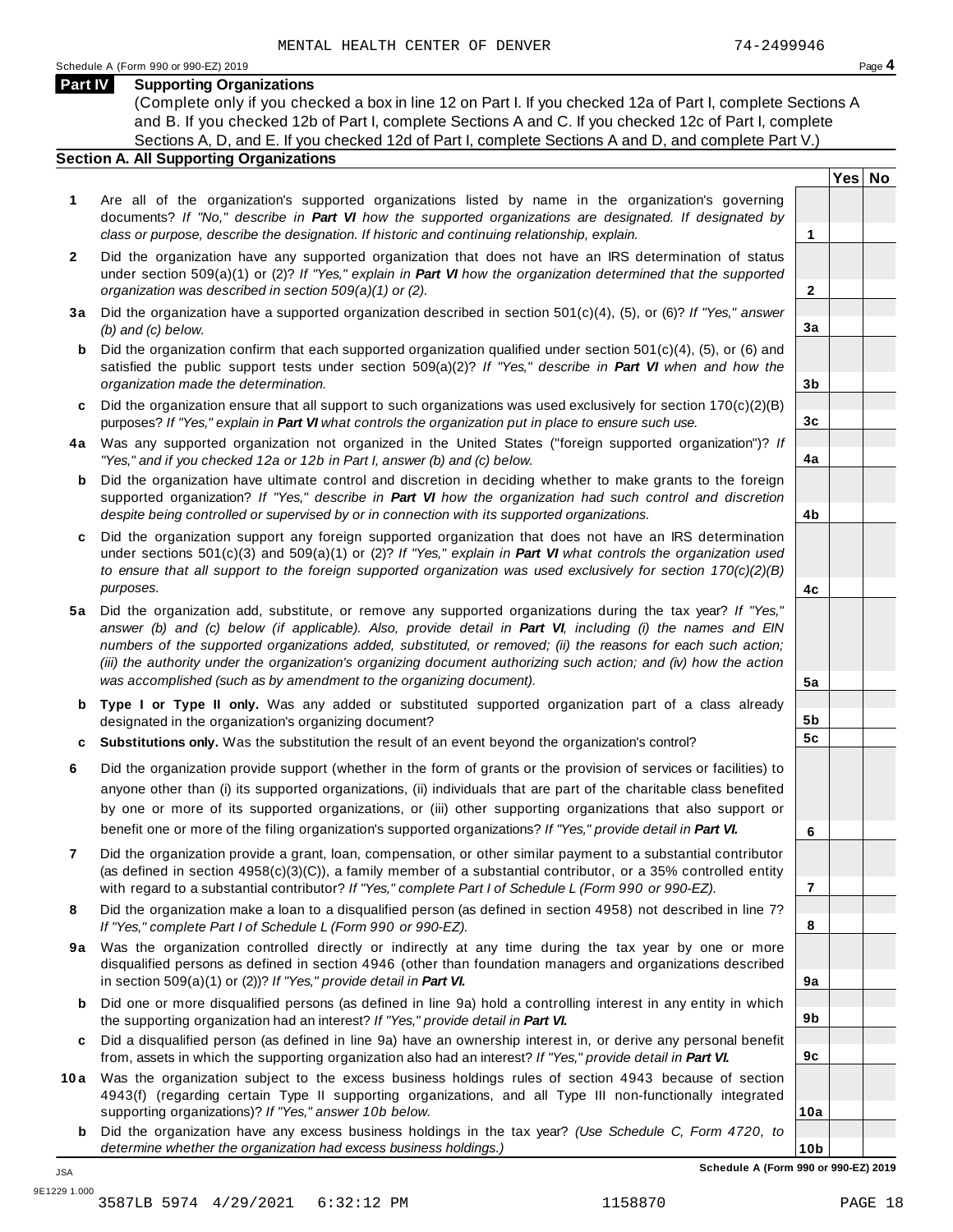|                | Schedule A (Form 990 or 990-EZ) 2019                                                                                                                                                                                                |                 |        | Page 5 |
|----------------|-------------------------------------------------------------------------------------------------------------------------------------------------------------------------------------------------------------------------------------|-----------------|--------|--------|
| <b>Part IV</b> | <b>Supporting Organizations (continued)</b>                                                                                                                                                                                         |                 |        |        |
|                |                                                                                                                                                                                                                                     |                 | Yes No |        |
| 11             | Has the organization accepted a gift or contribution from any of the following persons?                                                                                                                                             |                 |        |        |
| a              | A person who directly or indirectly controls, either alone or together with persons described in (b) and (c)                                                                                                                        |                 |        |        |
|                | below, the governing body of a supported organization?                                                                                                                                                                              | 11a             |        |        |
| b              | A family member of a person described in (a) above?                                                                                                                                                                                 | 11 <sub>b</sub> |        |        |
| C              | A 35% controlled entity of a person described in (a) or (b) above? If "Yes" to a, b, or c, provide detail in Part VI.<br><b>Section B. Type I Supporting Organizations</b>                                                          | 11c             |        |        |
|                |                                                                                                                                                                                                                                     |                 | Yes No |        |
|                |                                                                                                                                                                                                                                     |                 |        |        |
| 1              | Did the directors, trustees, or membership of one or more supported organizations have the power to                                                                                                                                 |                 |        |        |
|                | regularly appoint or elect at least a majority of the organization's directors or trustees at all times during the<br>tax year? If "No," describe in Part VI how the supported organization(s) effectively operated, supervised, or |                 |        |        |
|                | controlled the organization's activities. If the organization had more than one supported organization,                                                                                                                             |                 |        |        |
|                | describe how the powers to appoint and/or remove directors or trustees were allocated among the supported                                                                                                                           |                 |        |        |
|                | organizations and what conditions or restrictions, if any, applied to such powers during the tax year.                                                                                                                              | 1               |        |        |
|                |                                                                                                                                                                                                                                     |                 |        |        |
| $\mathbf{2}$   | Did the organization operate for the benefit of any supported organization other than the supported<br>organization(s) that operated, supervised, or controlled the supporting organization? If "Yes," explain in Part              |                 |        |        |
|                | VI how providing such benefit carried out the purposes of the supported organization(s) that operated,                                                                                                                              |                 |        |        |
|                | supervised, or controlled the supporting organization.                                                                                                                                                                              | $\mathbf{2}$    |        |        |
|                | <b>Section C. Type II Supporting Organizations</b>                                                                                                                                                                                  |                 |        |        |
|                |                                                                                                                                                                                                                                     |                 | Yes No |        |
|                |                                                                                                                                                                                                                                     |                 |        |        |
| 1              | Were a majority of the organization's directors or trustees during the tax year also a majority of the directors<br>or trustees of each of the organization's supported organization(s)? If "No," describe in Part VI how control   |                 |        |        |
|                | or management of the supporting organization was vested in the same persons that controlled or managed                                                                                                                              |                 |        |        |
|                | the supported organization(s).                                                                                                                                                                                                      | 1               |        |        |
|                | <b>Section D. All Type III Supporting Organizations</b>                                                                                                                                                                             |                 |        |        |
|                |                                                                                                                                                                                                                                     |                 | Yes No |        |
| 1              | Did the organization provide to each of its supported organizations, by the last day of the fifth month of the                                                                                                                      |                 |        |        |
|                | organization's tax year, (i) a written notice describing the type and amount of support provided during the prior                                                                                                                   |                 |        |        |
|                | tax year, (ii) a copy of the Form 990 that was most recently filed as of the date of notification, and (iii) copies of                                                                                                              |                 |        |        |
|                | the organization's governing documents in effect on the date of notification, to the extent not previously<br>provided?                                                                                                             |                 |        |        |
|                |                                                                                                                                                                                                                                     | 1               |        |        |
| 2              | Were any of the organization's officers, directors, or trustees either (i) appointed or elected by the supported                                                                                                                    |                 |        |        |
|                | organization(s) or (ii) serving on the governing body of a supported organization? If "No," explain in Part VI how<br>the organization maintained a close and continuous working relationship with the supported organization(s).   |                 |        |        |
|                |                                                                                                                                                                                                                                     | $\mathbf{2}$    |        |        |
| 3              | By reason of the relationship described in (2), did the organization's supported organizations have a                                                                                                                               |                 |        |        |
|                | significant voice in the organization's investment policies and in directing the use of the organization's<br>income or assets at all times during the tax year? If "Yes," describe in Part VI the role the organization's          |                 |        |        |
|                | supported organizations played in this regard.                                                                                                                                                                                      |                 |        |        |
|                |                                                                                                                                                                                                                                     | 3               |        |        |
|                | Section E. Type III Functionally Integrated Supporting Organizations                                                                                                                                                                |                 |        |        |
| 1              | Check the box next to the method that the organization used to satisfy the Integral Part Test during the year (see instructions).                                                                                                   |                 |        |        |
| a              | The organization satisfied the Activities Test. Complete line 2 below.                                                                                                                                                              |                 |        |        |
| b              | The organization is the parent of each of its supported organizations. Complete line 3 below.                                                                                                                                       |                 |        |        |
| c              | The organization supported a governmental entity. Describe in Part VI how you supported a government entity (see instructions).                                                                                                     |                 |        |        |
| 2              | Activities Test. Answer (a) and (b) below.                                                                                                                                                                                          |                 | Yes No |        |
| а              | Did substantially all of the organization's activities during the tax year directly further the exempt purposes of                                                                                                                  |                 |        |        |
|                | the supported organization(s) to which the organization was responsive? If "Yes," then in Part VI identify                                                                                                                          |                 |        |        |
|                | those supported organizations and explain how these activities directly furthered their exempt purposes,                                                                                                                            |                 |        |        |
|                | how the organization was responsive to those supported organizations, and how the organization determined                                                                                                                           |                 |        |        |
|                | that these activities constituted substantially all of its activities.                                                                                                                                                              | 2a              |        |        |
| b              | Did the activities described in (a) constitute activities that, but for the organization's involvement, one or more                                                                                                                 |                 |        |        |
|                | of the organization's supported organization(s) would have been engaged in? If "Yes," explain in Part VI the                                                                                                                        |                 |        |        |
|                | reasons for the organization's position that its supported organization(s) would have engaged in these                                                                                                                              |                 |        |        |
|                | activities but for the organization's involvement.                                                                                                                                                                                  | 2b              |        |        |
| 3              | Parent of Supported Organizations. Answer (a) and (b) below.                                                                                                                                                                        |                 |        |        |
| a              | Did the organization have the power to regularly appoint or elect a majority of the officers, directors, or                                                                                                                         |                 |        |        |
|                | trustees of each of the supported organizations? Provide details in Part VI.                                                                                                                                                        | 3a              |        |        |
| b              | Did the organization exercise a substantial degree of direction over the policies, programs, and activities of each                                                                                                                 |                 |        |        |
|                |                                                                                                                                                                                                                                     |                 |        |        |
|                | of its supported organizations? If "Yes," describe in Part VI the role played by the organization in this regard.                                                                                                                   | 3 <sub>b</sub>  |        |        |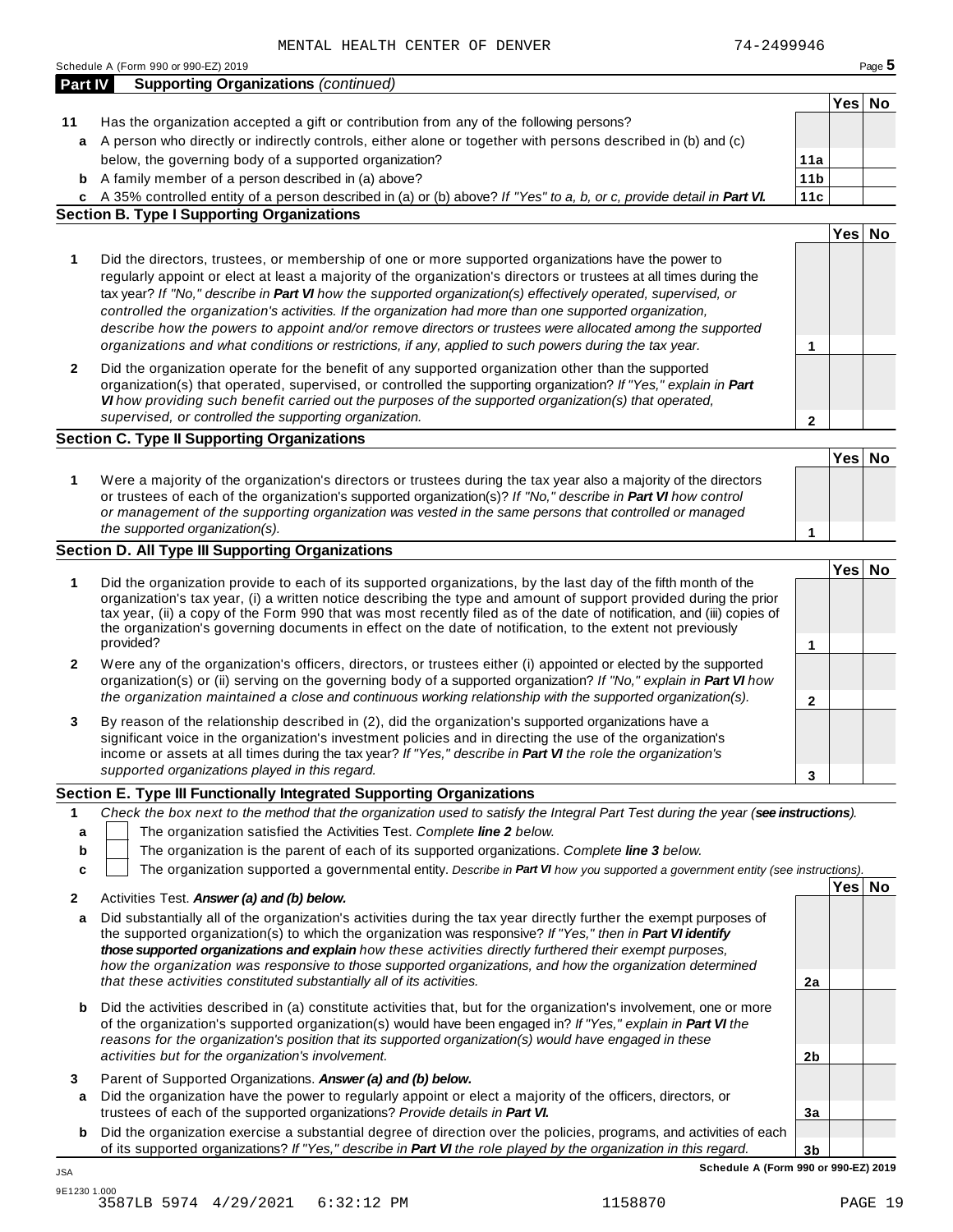| Schedule A (Form 990 or 990-EZ) 2019 | Page $6$ |
|--------------------------------------|----------|
|--------------------------------------|----------|

**Part V Type III Non-Functionally Integrated 509(a)(3) Supporting Organizations**

**1** Check here if the organization satisfied the Integral Part Test as a qualifying trust on Nov. 20, 1970 (explain in Part VI). **See instructions.** All other Type III non-functionally integrated supporting organizations must complete Sections A through E.

| Section A - Adjusted Net Income                                                                      |                         | (A) Prior Year | (B) Current Year<br>(optional) |
|------------------------------------------------------------------------------------------------------|-------------------------|----------------|--------------------------------|
| 1 Net short-term capital gain                                                                        | 1                       |                |                                |
| 2 Recoveries of prior-year distributions                                                             | $\overline{\mathbf{2}}$ |                |                                |
| 3 Other gross income (see instructions)                                                              | 3                       |                |                                |
| 4 Add lines 1 through 3.                                                                             | 4                       |                |                                |
| 5 Depreciation and depletion                                                                         | 5                       |                |                                |
| 6 Portion of operating expenses paid or incurred for production or                                   |                         |                |                                |
| collection of gross income or for management, conservation, or                                       |                         |                |                                |
| maintenance of property held for production of income (see instructions)                             | 6                       |                |                                |
| 7 Other expenses (see instructions)                                                                  | 7                       |                |                                |
| 8 Adjusted Net Income (subtract lines 5, 6, and 7 from line 4)                                       | 8                       |                |                                |
| <b>Section B - Minimum Asset Amount</b>                                                              |                         | (A) Prior Year | (B) Current Year<br>(optional) |
| 1 Aggregate fair market value of all non-exempt-use assets (see                                      |                         |                |                                |
| instructions for short tax year or assets held for part of year):                                    |                         |                |                                |
| a Average monthly value of securities                                                                | 1a                      |                |                                |
| <b>b</b> Average monthly cash balances                                                               | 1 <sub>b</sub>          |                |                                |
| c Fair market value of other non-exempt-use assets                                                   | 1 <sub>c</sub>          |                |                                |
| d Total (add lines 1a, 1b, and 1c)                                                                   | 1 <sub>d</sub>          |                |                                |
| e Discount claimed for blockage or other                                                             |                         |                |                                |
| factors (explain in detail in Part VI):                                                              |                         |                |                                |
| 2 Acquisition indebtedness applicable to non-exempt-use assets                                       | $\mathbf{2}$            |                |                                |
| 3 Subtract line 2 from line 1d.                                                                      | 3                       |                |                                |
| 4 Cash deemed held for exempt use. Enter 1-1/2% of line 3 (for greater amount,<br>see instructions). | 4                       |                |                                |
| 5 Net value of non-exempt-use assets (subtract line 4 from line 3)                                   | 5                       |                |                                |
| 6 Multiply line 5 by .035.                                                                           | 6                       |                |                                |
| 7 Recoveries of prior-year distributions                                                             | $\overline{7}$          |                |                                |
| 8 Minimum Asset Amount (add line 7 to line 6)                                                        | 8                       |                |                                |
| <b>Section C - Distributable Amount</b>                                                              |                         |                | <b>Current Year</b>            |
| 1 Adjusted net income for prior year (from Section A, line 8, Column A)                              | 1                       |                |                                |
| 2 Enter 85% of line 1.                                                                               | $\mathbf 2$             |                |                                |
| 3 Minimum asset amount for prior year (from Section B, line 8, Column A)                             | 3                       |                |                                |
| 4 Enter greater of line 2 or line 3.                                                                 | 4                       |                |                                |
| 5 Income tax imposed in prior year                                                                   | 5                       |                |                                |
| 6 Distributable Amount. Subtract line 5 from line 4, unless subject to                               |                         |                |                                |
| emergency temporary reduction (see instructions).                                                    | 6                       |                |                                |

**7** Check here if the current year is the organization's first as a non-functionally integrated Type III supporting organization (see instructions).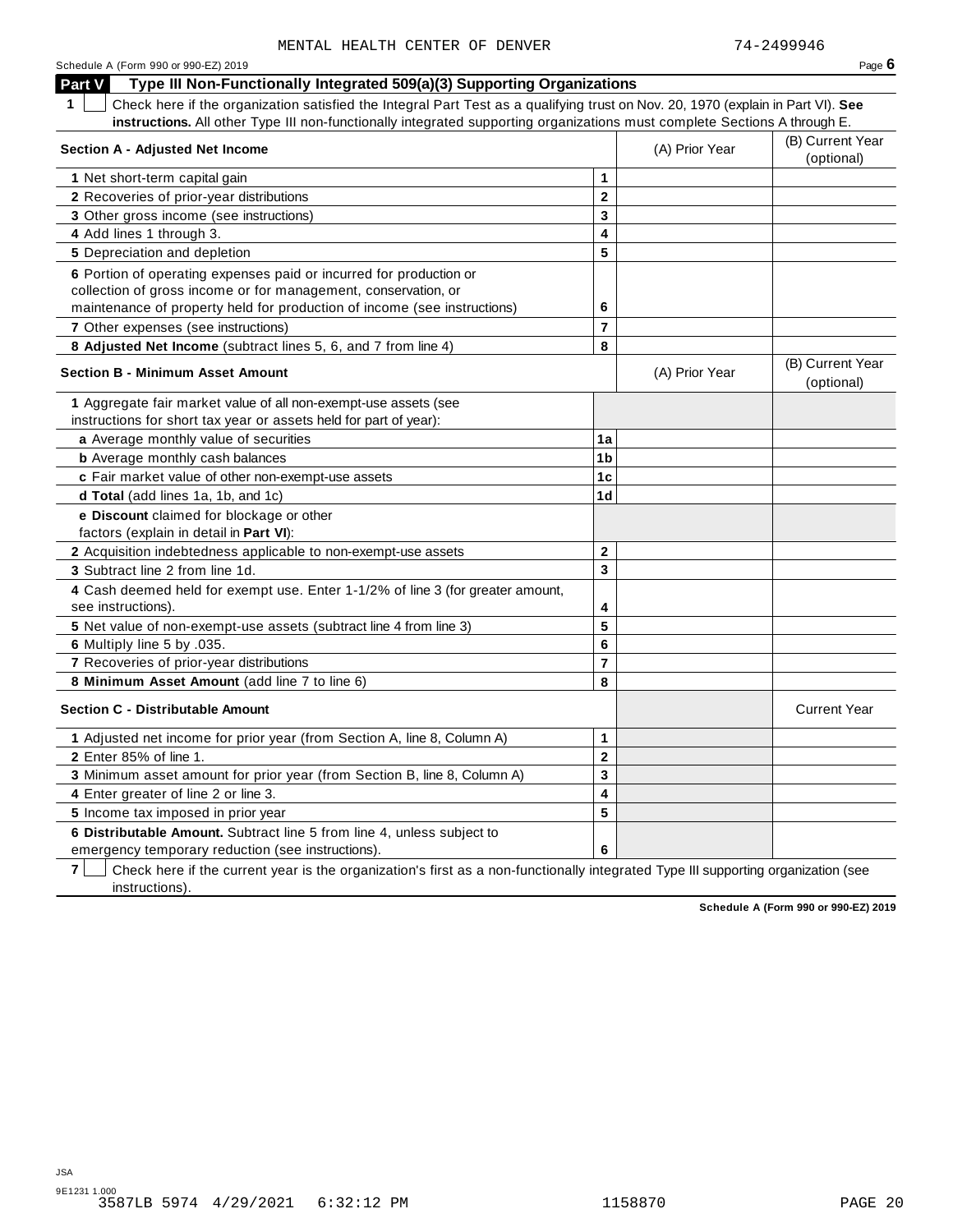|                | Schedule A (Form 990 or 990-EZ) 2019                                                       |                                            |                                               | Page 7                                      |
|----------------|--------------------------------------------------------------------------------------------|--------------------------------------------|-----------------------------------------------|---------------------------------------------|
| <b>Part V</b>  | Type III Non-Functionally Integrated 509(a)(3) Supporting Organizations (continued)        |                                            |                                               |                                             |
|                | <b>Section D - Distributions</b>                                                           |                                            |                                               | <b>Current Year</b>                         |
| 1.             | Amounts paid to supported organizations to accomplish exempt purposes                      |                                            |                                               |                                             |
| $\mathbf{2}$   | Amounts paid to perform activity that directly furthers exempt purposes of supported       |                                            |                                               |                                             |
|                | organizations, in excess of income from activity                                           |                                            |                                               |                                             |
| 3              | Administrative expenses paid to accomplish exempt purposes of supported organizations      |                                            |                                               |                                             |
| 4              | Amounts paid to acquire exempt-use assets                                                  |                                            |                                               |                                             |
| 5              | Qualified set-aside amounts (prior IRS approval required)                                  |                                            |                                               |                                             |
| 6              | Other distributions (describe in Part VI). See instructions.                               |                                            |                                               |                                             |
| 7              | Total annual distributions. Add lines 1 through 6.                                         |                                            |                                               |                                             |
| 8              | Distributions to attentive supported organizations to which the organization is responsive |                                            |                                               |                                             |
|                | (provide details in Part VI). See instructions.                                            |                                            |                                               |                                             |
| 9              | Distributable amount for 2019 from Section C, line 6                                       |                                            |                                               |                                             |
| 10             | Line 8 amount divided by line 9 amount                                                     |                                            |                                               |                                             |
|                | <b>Section E - Distribution Allocations (see instructions)</b>                             | $\sf^{(i)}$<br><b>Excess Distributions</b> | (ii)<br><b>Underdistributions</b><br>Pre-2019 | (iii)<br>Distributable<br>Amount for 2019   |
| 1              | Distributable amount for 2019 from Section C, line 6                                       |                                            |                                               |                                             |
| $\overline{2}$ | Underdistributions, if any, for years prior to 2019                                        |                                            |                                               |                                             |
|                | (reasonable cause required - explain in Part VI). See                                      |                                            |                                               |                                             |
|                | instructions.                                                                              |                                            |                                               |                                             |
| 3              | Excess distributions carryover, if any, to 2019                                            |                                            |                                               |                                             |
| a              | From 2014                                                                                  |                                            |                                               |                                             |
| b              | From 2015 $\frac{1}{2}$                                                                    |                                            |                                               |                                             |
| c              | From 2016                                                                                  |                                            |                                               |                                             |
| d              | From 2017                                                                                  |                                            |                                               |                                             |
| е              | From 2018                                                                                  |                                            |                                               |                                             |
| f              | Total of lines 3a through e                                                                |                                            |                                               |                                             |
| g              | Applied to underdistributions of prior years                                               |                                            |                                               |                                             |
| h              | Applied to 2019 distributable amount                                                       |                                            |                                               |                                             |
| j.             | Carryover from 2014 not applied (see instructions)                                         |                                            |                                               |                                             |
|                | Remainder. Subtract lines 3g, 3h, and 3i from 3f.                                          |                                            |                                               |                                             |
| 4              | Distributions for 2019 from                                                                |                                            |                                               |                                             |
|                | Section D, line 7:                                                                         |                                            |                                               |                                             |
| a              | Applied to underdistributions of prior years                                               |                                            |                                               |                                             |
| b              | Applied to 2019 distributable amount                                                       |                                            |                                               |                                             |
| c              | Remainder. Subtract lines 4a and 4b from 4.                                                |                                            |                                               |                                             |
| 5              | Remaining underdistributions for years prior to 2019, if                                   |                                            |                                               |                                             |
|                | any. Subtract lines 3g and 4a from line 2. For result                                      |                                            |                                               |                                             |
|                | greater than zero, explain in Part VI. See instructions.                                   |                                            |                                               |                                             |
| 6              | Remaining underdistributions for 2019. Subtract lines 3h                                   |                                            |                                               |                                             |
|                | and 4b from line 1. For result greater than zero, explain in                               |                                            |                                               |                                             |
|                | <b>Part VI.</b> See instructions.                                                          |                                            |                                               |                                             |
| 7              | Excess distributions carryover to 2020. Add lines 3j                                       |                                            |                                               |                                             |
|                | and 4c.                                                                                    |                                            |                                               |                                             |
| 8              | Breakdown of line 7:                                                                       |                                            |                                               |                                             |
| а              | Excess from 2015                                                                           |                                            |                                               |                                             |
| b              | Excess from 2016                                                                           |                                            |                                               |                                             |
| c              | Excess from 2017                                                                           |                                            |                                               |                                             |
| d              | Excess from 2018                                                                           |                                            |                                               |                                             |
| е              | Excess from 2019                                                                           |                                            |                                               | <b>Cohodule A (Form 000 or 000 E7) 2010</b> |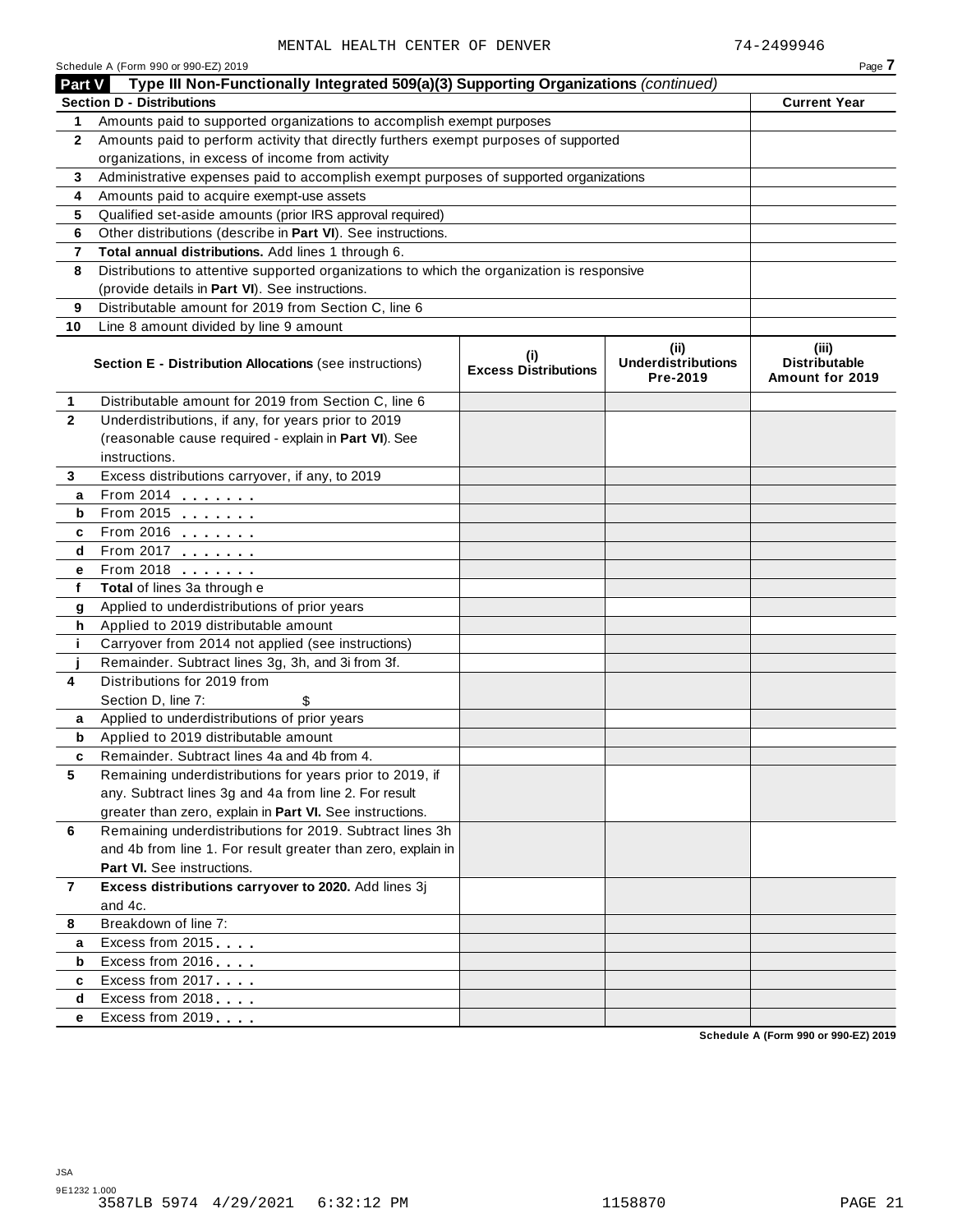Schedule <sup>A</sup> (Form <sup>990</sup> or 990-EZ) <sup>2019</sup> Page **8**

**Supplemental Information.** Provide the explanations required by Part II, line 10; Part II, line 17a or 17b; Part **Part VI** III, line 12; Part IV, Section A, lines 1, 2, 3b, 3c, 4b, 4c, 5a, 6, 9a, 9b, 9c, 11a, 11b, and 11c; Part IV, Section B, lines 1 and 2; Part IV, Section C, line 1; Part IV, Section D, lines 2 and 3; Part IV, Section E, lines 1c, 2a, 2b, 3a and 3b; Part V, line 1; Part V, Section B, line 1e; Part V, Section D, lines 5, 6, and 8; and Part V, Section E, lines 2, 5, and 6. Also complete this part for any additional information. (See instructions.)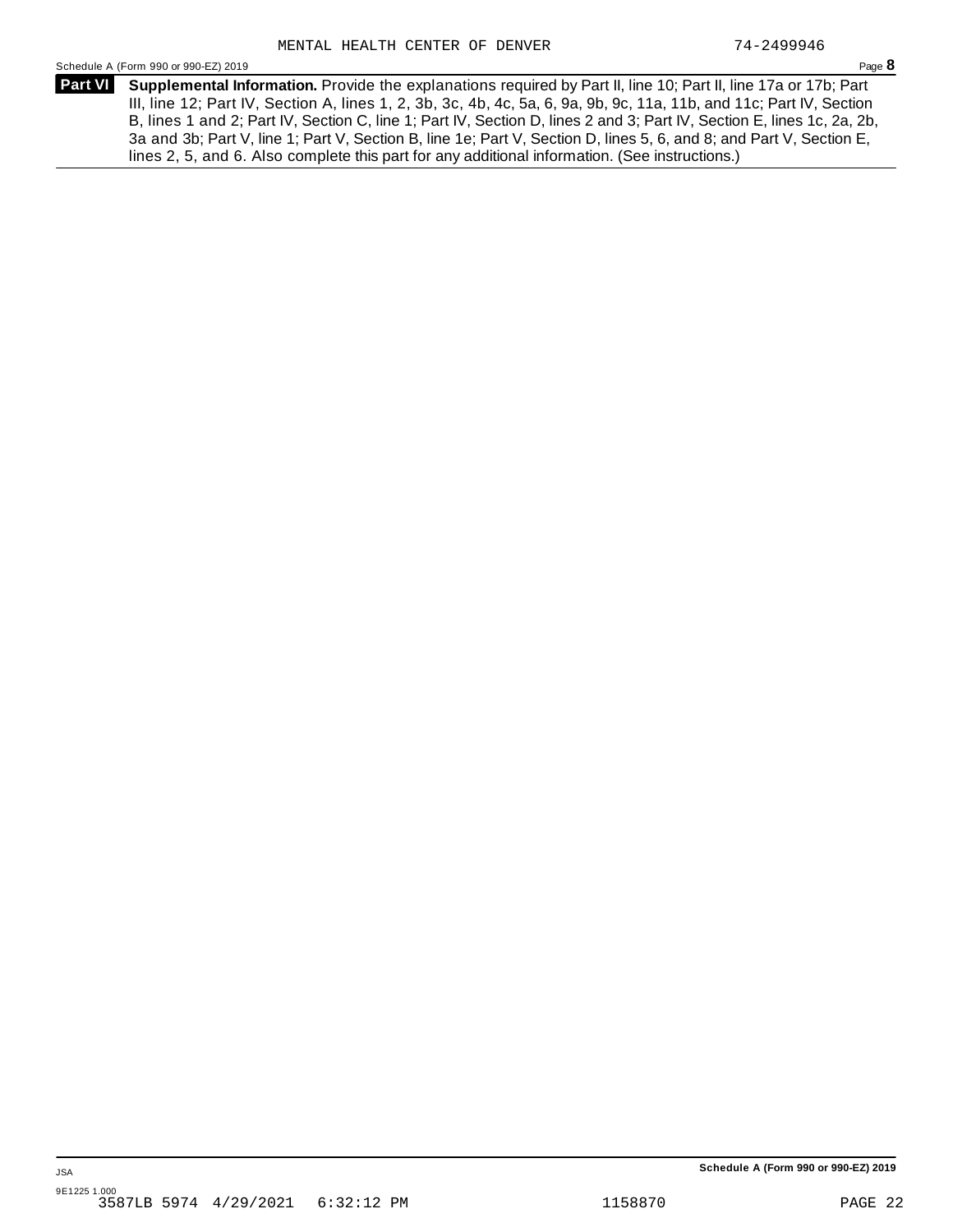**(Form 990, 990-EZ, or 990-PF)** Department of the Treasury<br>Internal Revenue Service

## **Schedule B chedule of Contributors**

(Porm 990, Form 990, Form 990-EZ, or Form 990-PF.<br>Department of the Treasury → Attach to Form 990, Form 990-EZ, or Form 990-PF.<br>Internal Revenue Service → → Go to www.irs.gov/Form990 for the latest information.<br>Name of th

2019

MENTAL HEALTH CENTER OF DENVER

74-2499946

| Filers of:         | Section:                                                                    |
|--------------------|-----------------------------------------------------------------------------|
| Form 990 or 990-EZ | X<br>$501(c)$ (3<br>) (enter number) organization                           |
|                    | $4947(a)(1)$ nonexempt charitable trust not treated as a private foundation |
|                    | 527 political organization                                                  |
| Form 990-PF        | $501(c)(3)$ exempt private foundation                                       |
|                    | $4947(a)(1)$ nonexempt charitable trust treated as a private foundation     |
|                    | 501(c)(3) taxable private foundation                                        |

Check if your organization is covered by the **General Rule** or a **Special Rule.**

**Note:** Only a section 501(c)(7), (8), or (10) organization can check boxes for both the General Rule and a Special Rule. See instructions.

## **General Rule**

For an organization filing Form 990, 990-EZ, or 990-PF that received, during the year, contributions totaling \$5,000 or more (in money or property) from any one contributor. Complete Parts I and II. See instructions for determining a contributor's total contributions.

## **Special Rules**

 $\text{X}$  For an organization described in section 501(c)(3) filing Form 990 or 990-EZ that met the 33 1/3% support test of the regulations under sections 509(a)(1) and 170(b)(1)(A)(vi), that checked Schedule A (Form 990 or 990-EZ), Part II, line 13, 16a, or 16b, and that received from any one contributor, during the year, total contributions of the greater of **(1)** \$5,000; or **(2)** 2% of the amount on (i) Form 990, Part VIII, line 1h; or (ii) Form 990-EZ, line 1. Complete Parts I and II.

For an organization described in section 501(c)(7), (8), or (10) filing Form 990 or 990-EZ that received from any one contributor, during the year, total contributions of more than \$1,000 *exclusively* for religious, charitable, scientific, literary, or educational purposes, or for the prevention of cruelty to children or animals. Complete Parts I, II, and III.

For an organization described in section 501(c)(7), (8), or (10) filing Form 990 or 990-EZ that received from any one contributor, during the year, contributions *exclusively* for religious, charitable, etc., purposes, but no such contributions totaled more than \$1,000. If this box is checked, enter here the total contributions that were received during the year for an *exclusively* religious, charitable, etc., purpose. Don't complete any of the parts unless the **General Rule** applies to this organization because it received *nonexclusively* religious, charitable, etc., contributions totaling \$5,000 or more during the year  $\ldots \ldots \ldots \ldots \ldots \ldots \ldots \ldots \ldots \vdots \bullet$   $\mathcal{S}$ 

**Caution:** An organization that isn't covered by the General Rule and/or the Special Rules doesn't file Schedule B (Form 990, 990-EZ, or 990-PF), but it **must** answer "No" on Part IV, line 2, of its Form 990; or check the box on line H of its Form 990-EZ or on its Form 990-PF, Part I, line 2, to certify that it doesn't meet the filing requirements of Schedule B (Form 990, 990-EZ, or 990-PF).

For Paperwork Reduction Act Notice, see the instructions for Form 990, 990-EZ, or 990-PF. Schedule B (Form 990, 990-EZ, or 990-PF) (2019)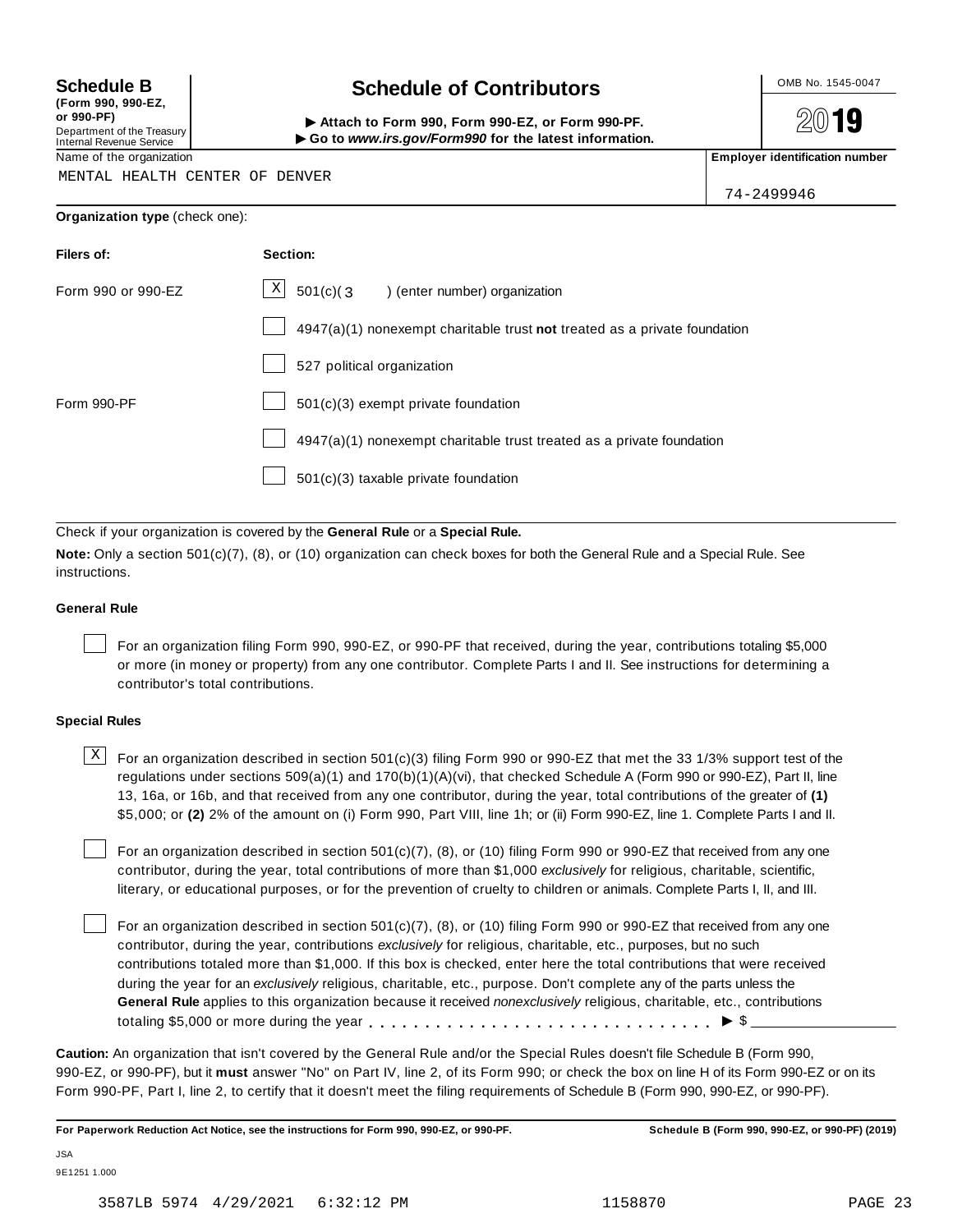| Part I     | <b>Contributors</b> (see instructions). Use duplicate copies of Part I if additional space is needed. |                                   |                                                                                                        |
|------------|-------------------------------------------------------------------------------------------------------|-----------------------------------|--------------------------------------------------------------------------------------------------------|
| (a)<br>No. | (b)<br>Name, address, and ZIP + 4                                                                     | (c)<br><b>Total contributions</b> | (d)<br>Type of contribution                                                                            |
| 1          |                                                                                                       | 1,818,256.<br>\$                  | Χ<br>Person<br>Payroll<br><b>Noncash</b><br>(Complete Part II for<br>noncash contributions.)           |
| (a)<br>No. | (b)<br>Name, address, and ZIP + 4                                                                     | (c)<br><b>Total contributions</b> | (d)<br>Type of contribution                                                                            |
| 2          |                                                                                                       | 1,701,597.<br>\$                  | $\mathbf X$<br>Person<br>Payroll<br><b>Noncash</b><br>(Complete Part II for<br>noncash contributions.) |
| (a)<br>No. | (b)<br>Name, address, and ZIP + 4                                                                     | (c)<br><b>Total contributions</b> | (d)<br>Type of contribution                                                                            |
| 3          |                                                                                                       | 483,902.<br>\$                    | $\mathbf X$<br>Person<br>Payroll<br><b>Noncash</b><br>(Complete Part II for<br>noncash contributions.) |
| (a)<br>No. | (b)<br>Name, address, and ZIP + 4                                                                     | (c)<br><b>Total contributions</b> | (d)<br>Type of contribution                                                                            |
| 4          |                                                                                                       | 456,747.<br>\$                    | $\mathbf X$<br>Person<br>Payroll<br>Noncash<br>(Complete Part II for<br>noncash contributions.)        |
| (a)<br>No. | (b)<br>Name, address, and ZIP + 4                                                                     | (c)<br><b>Total contributions</b> | (d)<br>Type of contribution                                                                            |
| 5          |                                                                                                       | 429,098.<br>\$                    | Χ<br>Person<br>Payroll<br>Noncash<br>(Complete Part II for<br>noncash contributions.)                  |
| (a)<br>No. | (b)<br>Name, address, and ZIP + 4                                                                     | (c)<br><b>Total contributions</b> | (d)<br>Type of contribution                                                                            |
| 6          |                                                                                                       | 269,035.<br>\$                    | Χ<br>Person<br>Payroll<br>Noncash<br>(Complete Part II for<br>noncash contributions.)                  |

**Schedule B (Form 990, 990-EZ, or 990-PF) (2019)** JSA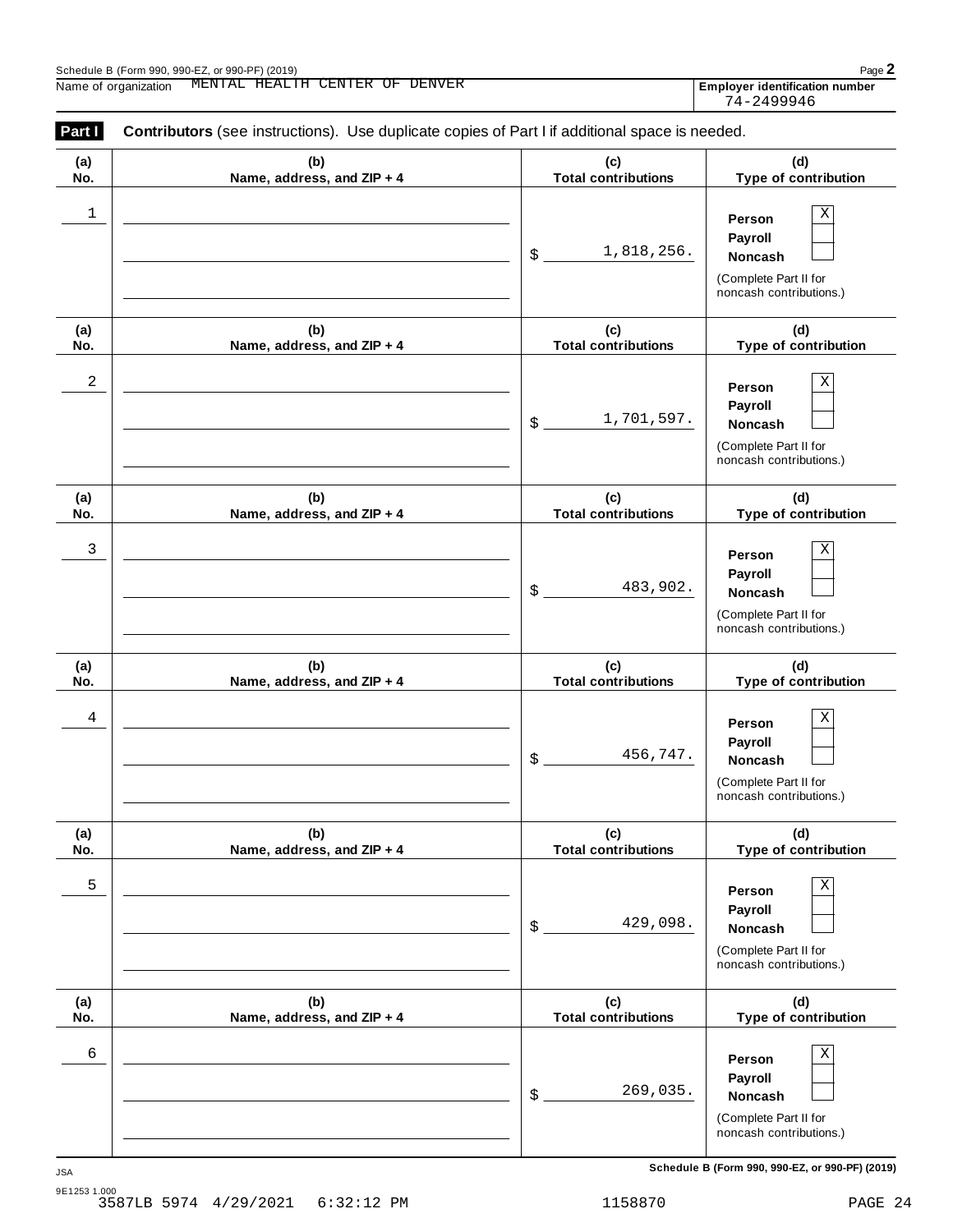| (a) | (b)                        | (c)                        | (d)                                                                                   |
|-----|----------------------------|----------------------------|---------------------------------------------------------------------------------------|
| No. | Name, address, and ZIP + 4 | <b>Total contributions</b> | Type of contribution                                                                  |
| 7   |                            | 262,079.<br>\$             | Χ<br>Person<br>Payroll<br>Noncash<br>(Complete Part II for<br>noncash contributions.) |
| (a) | (b)                        | (c)                        | (d)                                                                                   |
| No. | Name, address, and ZIP + 4 | <b>Total contributions</b> | Type of contribution                                                                  |
| 8   |                            | 191,677.<br>\$             | Χ<br>Person<br>Payroll<br>Noncash<br>(Complete Part II for<br>noncash contributions.) |
| (a) | (b)                        | (c)                        | (d)                                                                                   |
| No. | Name, address, and ZIP + 4 | <b>Total contributions</b> | Type of contribution                                                                  |
| 9   |                            | 397,635.<br>\$             | Χ<br>Person<br>Payroll<br>Noncash<br>(Complete Part II for<br>noncash contributions.) |
| (a) | (b)                        | (c)                        | (d)                                                                                   |
| No. | Name, address, and ZIP + 4 | <b>Total contributions</b> | Type of contribution                                                                  |
| 10  |                            | 383,553.<br>\$             | Χ<br>Person<br>Payroll<br>Noncash<br>(Complete Part II for<br>noncash contributions.) |
| (a) | (b)                        | (c)                        | (d)                                                                                   |
| No. | Name, address, and ZIP + 4 | <b>Total contributions</b> | Type of contribution                                                                  |
|     |                            | \$                         | Person<br>Payroll<br>Noncash<br>(Complete Part II for<br>noncash contributions.)      |
| (a) | (b)                        | (c)                        | (d)                                                                                   |
| No. | Name, address, and ZIP + 4 | <b>Total contributions</b> | Type of contribution                                                                  |
|     |                            | \$                         | Person<br>Payroll<br>Noncash<br>(Complete Part II for<br>noncash contributions.)      |

**Schedule B (Form 990, 990-EZ, or 990-PF) (2019)** JSA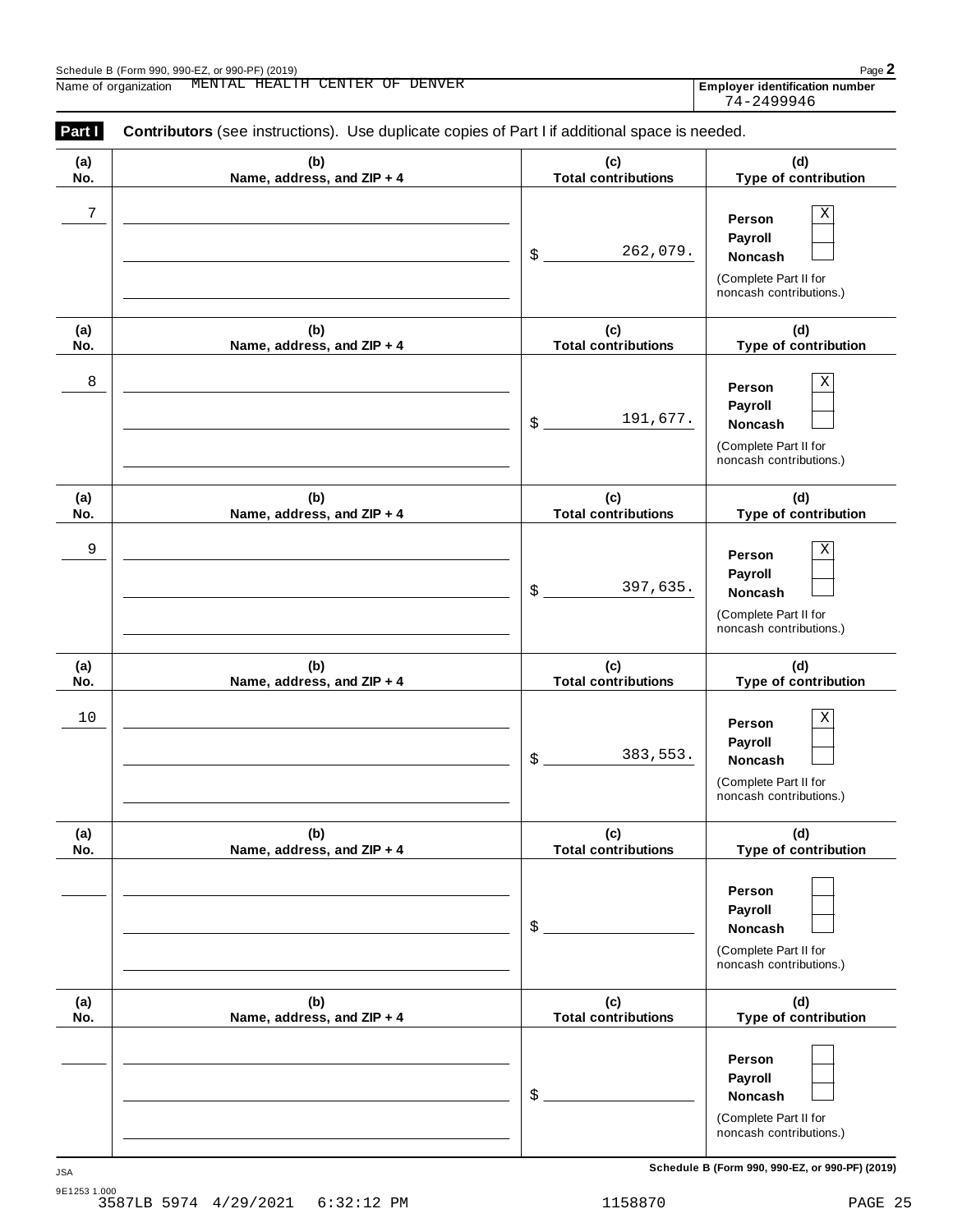**(a) No.**

**Part II Noncash Property** (see instructions). Use duplicate copies of Part II if additional space is needed.

**from Part I (c) FMV (or estimate)** (See instructions.) **(b) Description of noncash property given (d) Date received** \$ **(a) No. from Part I (c) FMV (or estimate)** (See instructions.) **(b) Description of noncash property given (d) Date received** \$ **(a) No. from Part I (c) FMV (or estimate)** (See instructions.) **(b) Description of noncash property given (d) Date received** \$ **(a) No. from Part I (c) FMV (or estimate)** (See instructions.) **(b) Description of noncash property given (d) Date received** \$ **(a) No. from Part I (c) FMV (or estimate)** (See instructions.) **(b) Description of noncash property given (d) Date received**  $$$ . **(a) No. from Part I (c) FMV (or estimate)** (See instructions.) **(b) Description of noncash property given (d) Date received** \$ **Schedule B (Form 990, 990-EZ, or 990-PF) (2019)** JSA

9E1254 1.000 3587LB 5974 4/29/2021 6:32:12 PM 1158870 PAGE 26

Name of organization MENTAL HEALTH CENTER OF DENVER **Employer identification number** 74-2499946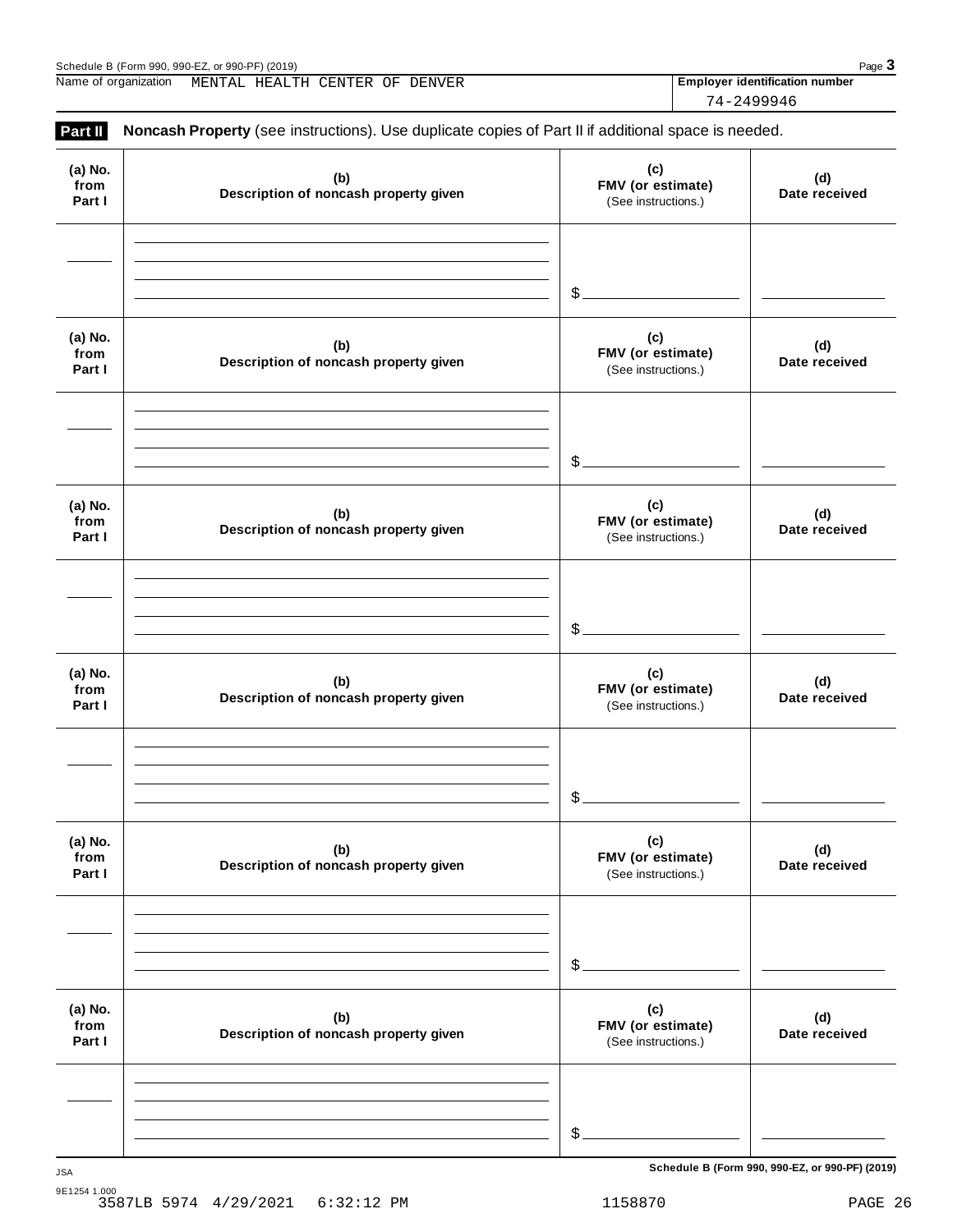|                             | Schedule B (Form 990, 990-EZ, or 990-PF) (2019)<br>Name of organization MENTAL HEALTH CENTER OF DENVER                                                                                      |                      | Page 4<br><b>Employer identification number</b>                                                                                                                                                                                                                                                                                                                           |
|-----------------------------|---------------------------------------------------------------------------------------------------------------------------------------------------------------------------------------------|----------------------|---------------------------------------------------------------------------------------------------------------------------------------------------------------------------------------------------------------------------------------------------------------------------------------------------------------------------------------------------------------------------|
|                             |                                                                                                                                                                                             |                      | 74-2499946                                                                                                                                                                                                                                                                                                                                                                |
|                             | contributions of \$1,000 or less for the year. (Enter this information once. See instructions.) $\blacktriangleright$ \$<br>Use duplicate copies of Part III if additional space is needed. |                      | Part III Exclusively religious, charitable, etc., contributions to organizations described in section 501(c)(7), (8), or<br>(10) that total more than \$1,000 for the year from any one contributor. Complete columns (a) through (e) and<br>the following line entry. For organizations completing Part III, enter the total of exclusively religious, charitable, etc., |
| $(a)$ No.<br>from<br>Part I | (b) Purpose of gift                                                                                                                                                                         | (c) Use of gift      | (d) Description of how gift is held                                                                                                                                                                                                                                                                                                                                       |
|                             |                                                                                                                                                                                             |                      |                                                                                                                                                                                                                                                                                                                                                                           |
|                             |                                                                                                                                                                                             | (e) Transfer of gift |                                                                                                                                                                                                                                                                                                                                                                           |
|                             | Transferee's name, address, and ZIP + 4                                                                                                                                                     |                      | Relationship of transferor to transferee                                                                                                                                                                                                                                                                                                                                  |
|                             |                                                                                                                                                                                             |                      |                                                                                                                                                                                                                                                                                                                                                                           |
| (a) No.<br>from<br>Part I   | (b) Purpose of gift                                                                                                                                                                         | (c) Use of gift      | (d) Description of how gift is held                                                                                                                                                                                                                                                                                                                                       |
|                             |                                                                                                                                                                                             |                      |                                                                                                                                                                                                                                                                                                                                                                           |
|                             |                                                                                                                                                                                             | (e) Transfer of gift |                                                                                                                                                                                                                                                                                                                                                                           |
|                             | Transferee's name, address, and ZIP + 4                                                                                                                                                     |                      | Relationship of transferor to transferee                                                                                                                                                                                                                                                                                                                                  |
| (a) No.                     |                                                                                                                                                                                             |                      |                                                                                                                                                                                                                                                                                                                                                                           |
| from<br>Part I              | (b) Purpose of gift                                                                                                                                                                         | (c) Use of gift      | (d) Description of how gift is held                                                                                                                                                                                                                                                                                                                                       |
|                             |                                                                                                                                                                                             |                      |                                                                                                                                                                                                                                                                                                                                                                           |
|                             |                                                                                                                                                                                             | (e) Transfer of gift |                                                                                                                                                                                                                                                                                                                                                                           |
|                             | Transferee's name, address, and ZIP + 4                                                                                                                                                     |                      | Relationship of transferor to transferee                                                                                                                                                                                                                                                                                                                                  |
|                             |                                                                                                                                                                                             |                      |                                                                                                                                                                                                                                                                                                                                                                           |
| $(a)$ No.<br>from<br>Part I | (b) Purpose of gift                                                                                                                                                                         | (c) Use of gift      | (d) Description of how gift is held                                                                                                                                                                                                                                                                                                                                       |
|                             |                                                                                                                                                                                             |                      |                                                                                                                                                                                                                                                                                                                                                                           |
|                             |                                                                                                                                                                                             | (e) Transfer of gift |                                                                                                                                                                                                                                                                                                                                                                           |
|                             | Transferee's name, address, and ZIP + 4                                                                                                                                                     |                      | Relationship of transferor to transferee                                                                                                                                                                                                                                                                                                                                  |
|                             |                                                                                                                                                                                             |                      |                                                                                                                                                                                                                                                                                                                                                                           |
|                             |                                                                                                                                                                                             |                      | Schedule B (Form 990, 990-EZ, or 990-PF) (2019)                                                                                                                                                                                                                                                                                                                           |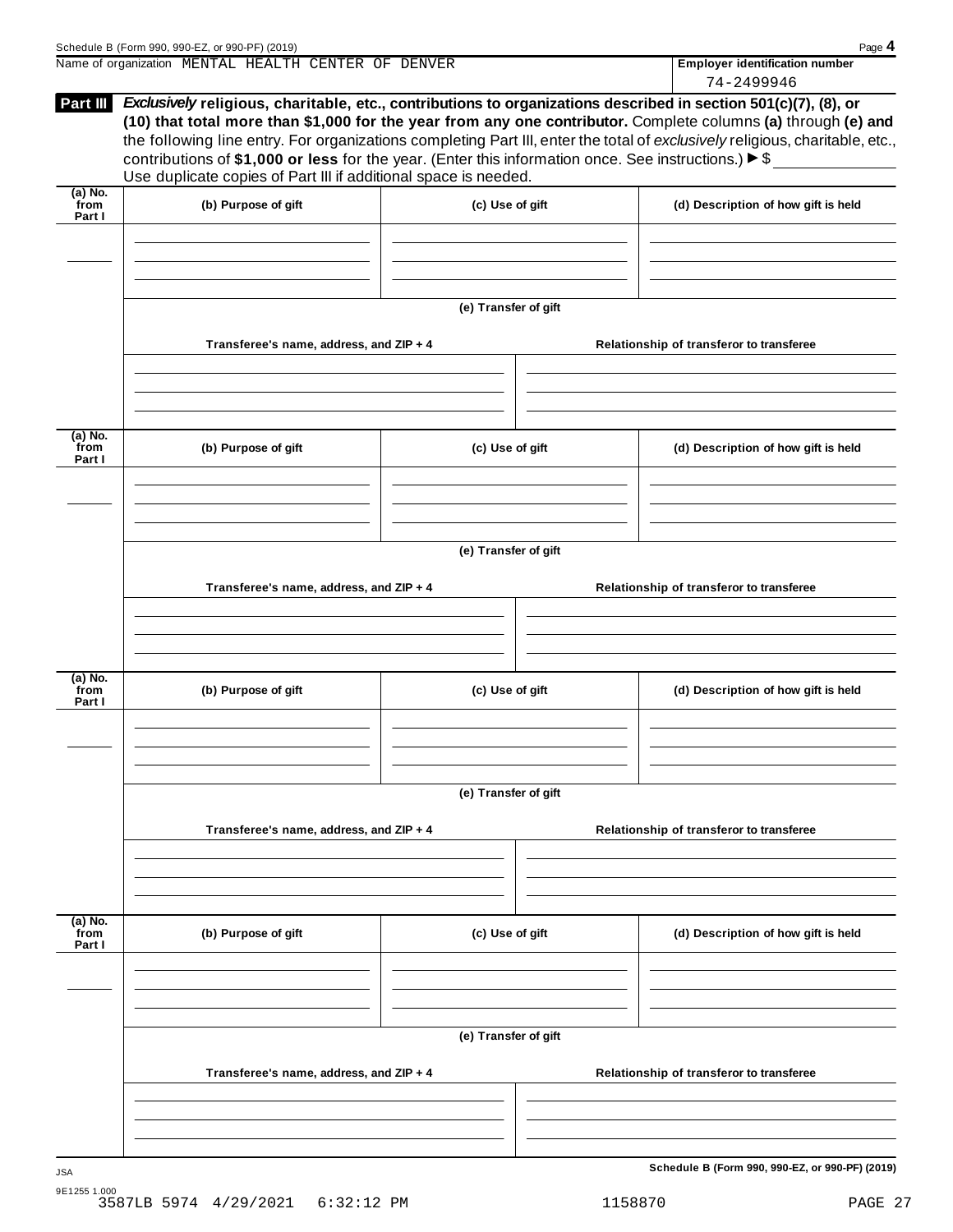| Internal Revenue Service |                                                      | $\blacktriangleright$ Go to www.irs.gov/Form990 for instructions and the latest information.                                                                                                                                                                                                                                        |           |                                                                             | <b>Inspection</b>                                                                                                                                           |
|--------------------------|------------------------------------------------------|-------------------------------------------------------------------------------------------------------------------------------------------------------------------------------------------------------------------------------------------------------------------------------------------------------------------------------------|-----------|-----------------------------------------------------------------------------|-------------------------------------------------------------------------------------------------------------------------------------------------------------|
|                          |                                                      | If the organization answered "Yes," on Form 990, Part IV, line 3, or Form 990-EZ, Part V, line 46 (Political Campaign Activities), then<br>• Section 501(c)(3) organizations: Complete Parts I-A and B. Do not complete Part I-C.                                                                                                   |           |                                                                             |                                                                                                                                                             |
|                          |                                                      | • Section 501(c) (other than section 501(c)(3)) organizations: Complete Parts I-A and C below. Do not complete Part I-B.                                                                                                                                                                                                            |           |                                                                             |                                                                                                                                                             |
|                          | • Section 527 organizations: Complete Part I-A only. |                                                                                                                                                                                                                                                                                                                                     |           |                                                                             |                                                                                                                                                             |
|                          |                                                      | If the organization answered "Yes," on Form 990, Part IV, line 4, or Form 990-EZ, Part VI, line 47 (Lobbying Activities), then                                                                                                                                                                                                      |           |                                                                             |                                                                                                                                                             |
|                          |                                                      | • Section 501(c)(3) organizations that have filed Form 5768 (election under section 501(h)): Complete Part II-A. Do not complete Part II-B.                                                                                                                                                                                         |           |                                                                             |                                                                                                                                                             |
|                          |                                                      | • Section 501(c)(3) organizations that have NOT filed Form 5768 (election under section 501(h)): Complete Part II-B. Do not complete Part II-A.                                                                                                                                                                                     |           |                                                                             |                                                                                                                                                             |
|                          | Tax) (see separate instructions), then               | If the organization answered "Yes," on Form 990, Part IV, line 5 (Proxy Tax) (see separate instructions) or Form 990-EZ, Part V, line 35c (Proxy                                                                                                                                                                                    |           |                                                                             |                                                                                                                                                             |
| Name of organization     |                                                      | • Section 501(c)(4), (5), or (6) organizations: Complete Part III.                                                                                                                                                                                                                                                                  |           |                                                                             | <b>Employer identification number</b>                                                                                                                       |
|                          | MENTAL HEALTH CENTER OF DENVER                       |                                                                                                                                                                                                                                                                                                                                     |           | 74-2499946                                                                  |                                                                                                                                                             |
| Part I-A                 |                                                      | Complete if the organization is exempt under section 501(c) or is a section 527 organization.                                                                                                                                                                                                                                       |           |                                                                             |                                                                                                                                                             |
|                          |                                                      | Provide a description of the organization's direct and indirect political campaign activities in Part IV. (see instructions for                                                                                                                                                                                                     |           |                                                                             |                                                                                                                                                             |
| 1                        | definition of "political campaign activities")       |                                                                                                                                                                                                                                                                                                                                     |           |                                                                             |                                                                                                                                                             |
| $\mathbf{2}$             |                                                      |                                                                                                                                                                                                                                                                                                                                     |           |                                                                             |                                                                                                                                                             |
| 3                        |                                                      |                                                                                                                                                                                                                                                                                                                                     |           |                                                                             |                                                                                                                                                             |
| Part I-B                 |                                                      | Complete if the organization is exempt under section 501(c)(3).                                                                                                                                                                                                                                                                     |           |                                                                             |                                                                                                                                                             |
| 1                        |                                                      | Enter the amount of any excise tax incurred by the organization under section 4955. $\triangleright$ \$                                                                                                                                                                                                                             |           |                                                                             |                                                                                                                                                             |
| 2                        |                                                      | Enter the amount of any excise tax incurred by organization managers under section 4955 $\triangleright$ \$                                                                                                                                                                                                                         |           |                                                                             |                                                                                                                                                             |
| 3                        |                                                      |                                                                                                                                                                                                                                                                                                                                     |           |                                                                             | <b>Yes</b><br>No                                                                                                                                            |
|                          |                                                      |                                                                                                                                                                                                                                                                                                                                     |           |                                                                             | Yes<br>No                                                                                                                                                   |
|                          | <b>b</b> If "Yes," describe in Part IV.              |                                                                                                                                                                                                                                                                                                                                     |           |                                                                             |                                                                                                                                                             |
| <b>Part I-C</b>          |                                                      | Complete if the organization is exempt under section 501(c), except section 501(c)(3).                                                                                                                                                                                                                                              |           |                                                                             |                                                                                                                                                             |
| 1                        |                                                      | Enter the amount directly expended by the filing organization for section 527 exempt function                                                                                                                                                                                                                                       |           |                                                                             |                                                                                                                                                             |
|                          |                                                      |                                                                                                                                                                                                                                                                                                                                     |           |                                                                             | $\triangleright$ \$                                                                                                                                         |
| 2                        |                                                      | Enter the amount of the filing organization's funds contributed to other organizations for section<br>527 exempt function activities enterprise on the control of the control of the set of the control of the control of the set of the control of the set of the control of the control of the set of the control of the set of t |           |                                                                             |                                                                                                                                                             |
| 3                        |                                                      | Total exempt function expenditures. Add lines 1 and 2. Enter here and on Form 1120-POL,                                                                                                                                                                                                                                             |           |                                                                             |                                                                                                                                                             |
|                          |                                                      |                                                                                                                                                                                                                                                                                                                                     |           |                                                                             |                                                                                                                                                             |
| 4                        |                                                      | Enter the names, addresses and employer identification number (EIN) of all section 527 political organizations to which the filing                                                                                                                                                                                                  |           |                                                                             | Yes<br><b>No</b>                                                                                                                                            |
| 5                        |                                                      | organization made payments. For each organization listed, enter the amount paid from the filing organization's funds. Also enter                                                                                                                                                                                                    |           |                                                                             |                                                                                                                                                             |
|                          |                                                      | the amount of political contributions received that were promptly and directly delivered to a separate political organization, such                                                                                                                                                                                                 |           |                                                                             |                                                                                                                                                             |
|                          |                                                      | as a separate segregated fund or a political action committee (PAC). If additional space is needed, provide information in Part IV.                                                                                                                                                                                                 |           |                                                                             |                                                                                                                                                             |
| (a) Name                 |                                                      | (b) Address                                                                                                                                                                                                                                                                                                                         | $(c)$ EIN | (d) Amount paid from<br>filing organization's<br>funds. If none, enter -0-. | (e) Amount of political<br>contributions received and<br>promptly and directly<br>delivered to a separate<br>political organization. If<br>none, enter -0-. |
| (1)                      |                                                      |                                                                                                                                                                                                                                                                                                                                     |           |                                                                             |                                                                                                                                                             |
| (2)                      |                                                      |                                                                                                                                                                                                                                                                                                                                     |           |                                                                             |                                                                                                                                                             |
| (3)                      |                                                      |                                                                                                                                                                                                                                                                                                                                     |           |                                                                             |                                                                                                                                                             |
| (4)                      |                                                      |                                                                                                                                                                                                                                                                                                                                     |           |                                                                             |                                                                                                                                                             |
|                          |                                                      |                                                                                                                                                                                                                                                                                                                                     |           |                                                                             |                                                                                                                                                             |
| (5)                      |                                                      |                                                                                                                                                                                                                                                                                                                                     |           |                                                                             |                                                                                                                                                             |

**SCHEDULE C Political Campaign and Lobbying Activities LOMB No. 1545-0047** 

| For Organizations Exempt From Income Tax Under section 501(c) and section 527 | 2019 |
|-------------------------------------------------------------------------------|------|
|-------------------------------------------------------------------------------|------|

Department of the Treasury I**Go to** *www.irs.gov/Form990* **for instructions and the latest information.**

**(Form 990 or 990-EZ)**

I **Complete if the organization is described below.** I **Attach to Form <sup>990</sup> or Form 990-EZ. Open to Public**

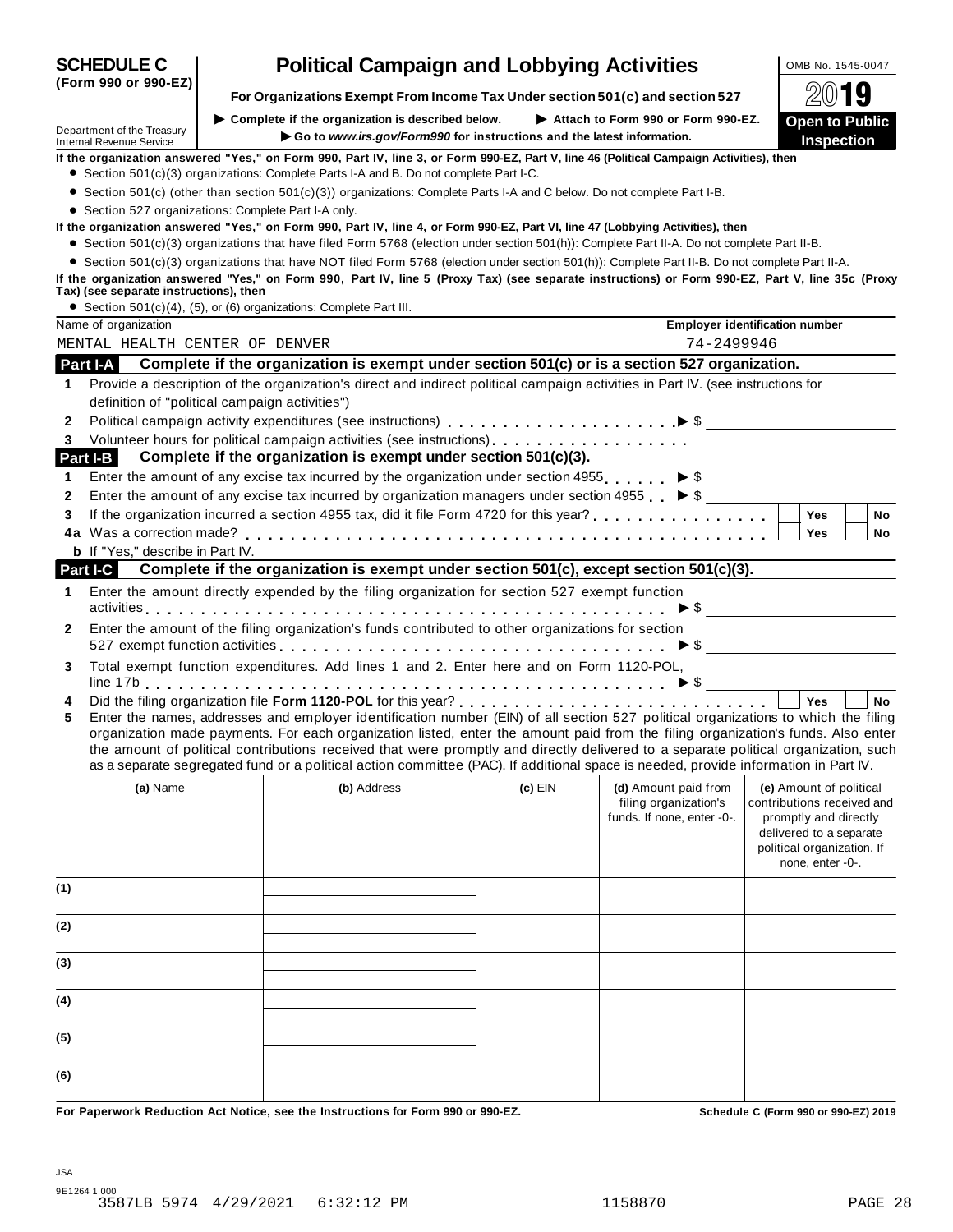| Schedule C (Form 990 or 990-EZ) 2019                                               | MENTAL HEALTH CENTER OF DENVER                                                                                                                                                                                                    |                                     | 74-2499946<br>Page 2           |
|------------------------------------------------------------------------------------|-----------------------------------------------------------------------------------------------------------------------------------------------------------------------------------------------------------------------------------|-------------------------------------|--------------------------------|
| Part II-A<br>section 501(h)).                                                      | Complete if the organization is exempt under section 501(c)(3) and filed Form 5768 (election under                                                                                                                                |                                     |                                |
| A Check $\blacktriangleright$                                                      | if the filing organization belongs to an affiliated group (and list in Part IV each affiliated group member's name,<br>address, EIN, expenses, and share of excess lobbying expenditures).                                        |                                     |                                |
| Check $\blacktriangleright$<br>в                                                   | if the filing organization checked box A and "limited control" provisions apply.                                                                                                                                                  |                                     |                                |
|                                                                                    | <b>Limits on Lobbying Expenditures</b><br>(The term "expenditures" means amounts paid or incurred.)                                                                                                                               | (a) Filing<br>organization's totals | (b) Affiliated<br>group totals |
|                                                                                    | 1a Total lobbying expenditures to influence public opinion (grassroots lobbying)<br><b>b</b> Total lobbying expenditures to influence a legislative body (direct lobbying)<br>c Total lobbying expenditures (add lines 1a and 1b) |                                     |                                |
| columns.                                                                           | e Total exempt purpose expenditures (add lines 1c and 1d)<br>f Lobbying nontaxable amount. Enter the amount from the following table in both                                                                                      |                                     |                                |
| If the amount on line 1e, column (a) or (b) is: The lobbying nontaxable amount is: |                                                                                                                                                                                                                                   |                                     |                                |
| Not over \$500,000                                                                 | 20% of the amount on line 1e.                                                                                                                                                                                                     |                                     |                                |
| Over \$500,000 but not over \$1,000,000                                            | \$100,000 plus 15% of the excess over \$500,000.                                                                                                                                                                                  |                                     |                                |
| Over \$1,000,000 but not over \$1,500,000                                          | \$175,000 plus 10% of the excess over \$1,000,000.                                                                                                                                                                                |                                     |                                |
| Over \$1,500,000 but not over \$17,000,000                                         | \$225,000 plus 5% of the excess over \$1,500,000.                                                                                                                                                                                 |                                     |                                |
| Over \$17,000,000                                                                  | \$1.000.000.                                                                                                                                                                                                                      |                                     |                                |
|                                                                                    | g Grassroots nontaxable amount (enter 25% of line 1f) $\ldots \ldots \ldots \ldots \ldots \ldots$                                                                                                                                 |                                     |                                |
|                                                                                    | h Subtract line 1g from line 1a. If zero or less, enter -0-                                                                                                                                                                       |                                     |                                |
|                                                                                    |                                                                                                                                                                                                                                   |                                     |                                |
|                                                                                    | If there is an amount other than zero on either line 1h or line 1i, did the organization file Form 4720                                                                                                                           |                                     |                                |
|                                                                                    |                                                                                                                                                                                                                                   |                                     | <b>Yes</b><br>No               |
|                                                                                    | 4-Year Averaging Period Under Section 501(h)                                                                                                                                                                                      |                                     |                                |

(Some organizations that made a section 501(h) election do not have to complete all of the five columns below.

**See the separate instructions for lines 2a through 2f.)**

|                                                                                        | Lobbying Expenditures During 4-Year Averaging Period |          |            |            |           |
|----------------------------------------------------------------------------------------|------------------------------------------------------|----------|------------|------------|-----------|
| Calendar year (or fiscal year<br>beginning in)                                         | (a) 2016                                             | (b) 2017 | $(c)$ 2018 | $(d)$ 2019 | (e) Total |
| 2a Lobbying nontaxable amount                                                          |                                                      |          |            |            |           |
| <b>b</b> Lobbying ceiling amount<br>$(150\% \text{ of line } 2a, \text{ column } (e))$ |                                                      |          |            |            |           |
| c Total lobbying expenditures                                                          |                                                      |          |            |            |           |
| <b>d</b> Grassroots nontaxable amount                                                  |                                                      |          |            |            |           |
| e Grassroots ceiling amount<br>$(150\% \text{ of line } 2d, \text{ column } (e))$      |                                                      |          |            |            |           |
| Grassroots lobbying expenditures                                                       |                                                      |          |            |            |           |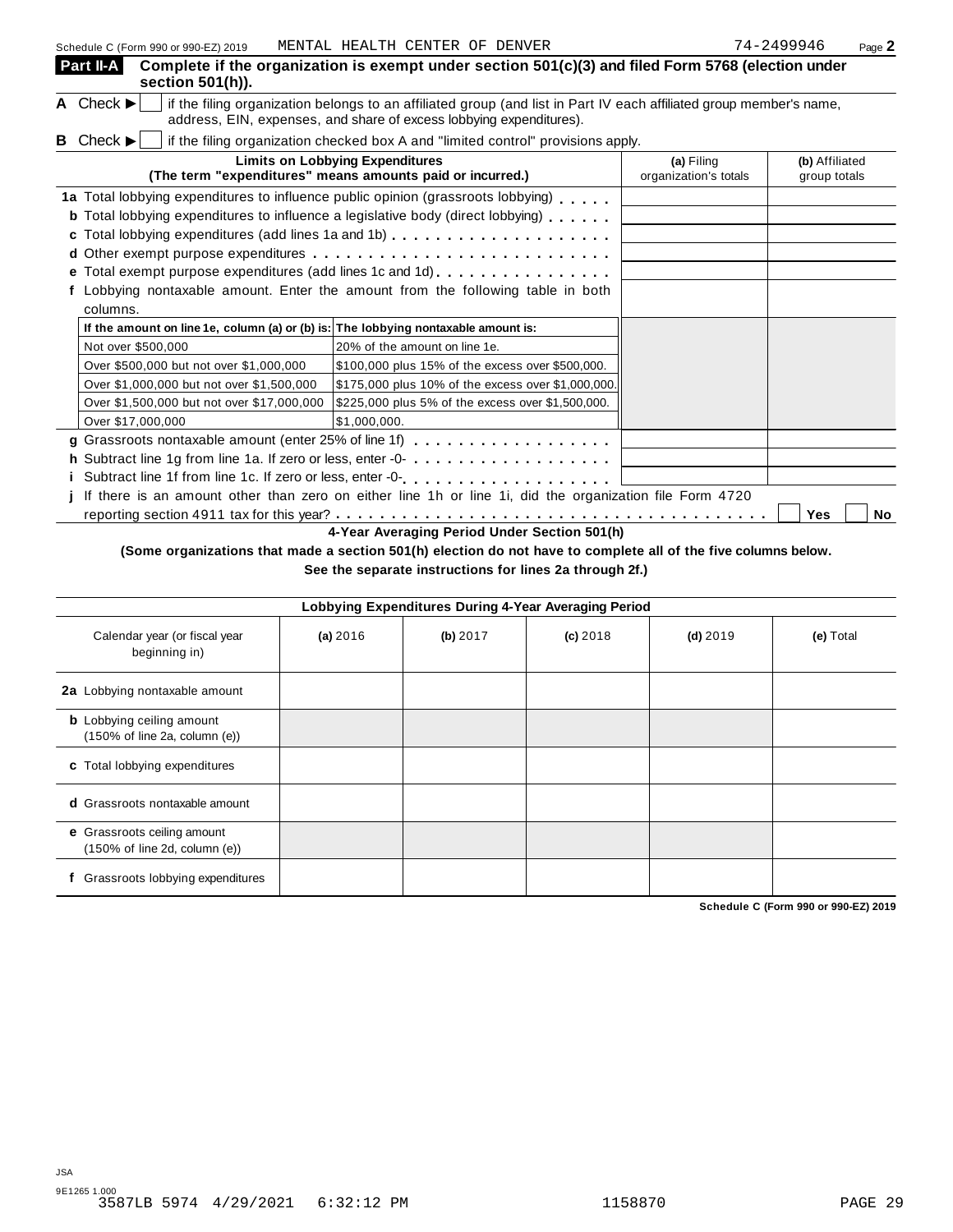| Schedule C (Form 990 or 990-EZ) 2019                                                                                                        | Page 3 |    |        |  |  |
|---------------------------------------------------------------------------------------------------------------------------------------------|--------|----|--------|--|--|
| Part II-B<br>Complete if the organization is exempt under section 501(c)(3) and has NOT filed Form 5768<br>(election under section 501(h)). |        |    |        |  |  |
|                                                                                                                                             | (a)    |    | (b)    |  |  |
| For each "Yes," response on lines 1a through 1i below, provide in Part IV a detailed<br>description of the lobbying activity.               | Yes.   | No | Amount |  |  |

| 1  | During the year, did the filing organization attempt to influence foreign, national, state, or local                |              |    |         |
|----|---------------------------------------------------------------------------------------------------------------------|--------------|----|---------|
|    | legislation, including any attempt to influence public opinion on a legislative matter or                           |              |    |         |
|    | referendum, through the use of:                                                                                     |              |    |         |
| a  |                                                                                                                     |              | Χ  |         |
| b  | Paid staff or management (include compensation in expenses reported on lines 1c through 1i)?                        |              | Χ  |         |
| c  |                                                                                                                     |              | X. |         |
| d  | Mailings to members, legislators, or the public?                                                                    |              | X. |         |
| е  |                                                                                                                     |              | X. |         |
|    |                                                                                                                     |              | X  |         |
| q  | Direct contact with legislators, their staffs, government officials, or a legislative body?                         | $\mathbf{X}$ |    | 50,000. |
| h. | Rallies, demonstrations, seminars, conventions, speeches, lectures, or any similar means?                           |              | X  |         |
|    |                                                                                                                     |              | X  |         |
|    |                                                                                                                     |              |    | 50,000. |
| 2a | Did the activities in line 1 cause the organization to be not described in section $501(c)(3)$ ?                    |              | X  |         |
| b  | If "Yes," enter the amount of any tax incurred under section 4912                                                   |              |    |         |
| C  | If "Yes," enter the amount of any tax incurred by organization managers under section 4912                          |              |    |         |
|    | d If the filing organization incurred a section 4912 tax, did it file Form 4720 for this year?                      |              |    |         |
|    | Part III-A I<br>Complete if the organization is exempt under section $501(c)(4)$ , section $501(c)(5)$ , or section |              |    |         |
|    | $501(c)(6)$ .                                                                                                       |              |    |         |

|                                                                                                                               | Yes | No |
|-------------------------------------------------------------------------------------------------------------------------------|-----|----|
|                                                                                                                               |     |    |
|                                                                                                                               |     |    |
| Did the organization agree to carry over lobbying and political campaign activity expenditures from the prior year? $\vert$ 3 |     |    |

| Part III-B Complete if the organization is exempt under section 501(c)(4), section 501(c)(5), or section<br>501(c)(6) and if either (a) BOTH Part III-A, lines 1 and 2, are answered "No" OR (b) Part III-A, line 3, is<br>answered "Yes." |  |  |  |  |
|--------------------------------------------------------------------------------------------------------------------------------------------------------------------------------------------------------------------------------------------|--|--|--|--|
|                                                                                                                                                                                                                                            |  |  |  |  |
| Dues, assessments and similar amounts from members $\ldots, \ldots, \ldots, \ldots, \ldots, \ldots, \ldots, \ldots, \ldots$                                                                                                                |  |  |  |  |

| $\mathbf{2}$   | Section 162(e) nondeductible lobbying and political expenditures (do not include amounts of          |  |
|----------------|------------------------------------------------------------------------------------------------------|--|
|                | political expenses for which the section 527(f) tax was paid).                                       |  |
|                |                                                                                                      |  |
|                |                                                                                                      |  |
|                |                                                                                                      |  |
| 3              | Aggregate amount reported in section $6033(e)(1)(A)$ notices of nondeductible section 162(e) dues    |  |
| $\overline{4}$ | If notices were sent and the amount on line 2c exceeds the amount on line 3, what portion of the     |  |
|                |                                                                                                      |  |
|                | excess does the organization agree to carryover to the reasonable estimate of nondeductible lobbying |  |
|                |                                                                                                      |  |
| 5.             |                                                                                                      |  |
|                |                                                                                                      |  |

## **Part IV Supplemental Information**

Provide the descriptions required for Part I-A, line 1; Part I-B, line 4; Part I-C, line 5; Part II-A (affiliated group list); Part II-A, lines 1 and 2 (see instructions); and Part II-B, line 1. Also, complete this part for any additional information.

SEE PAGE 4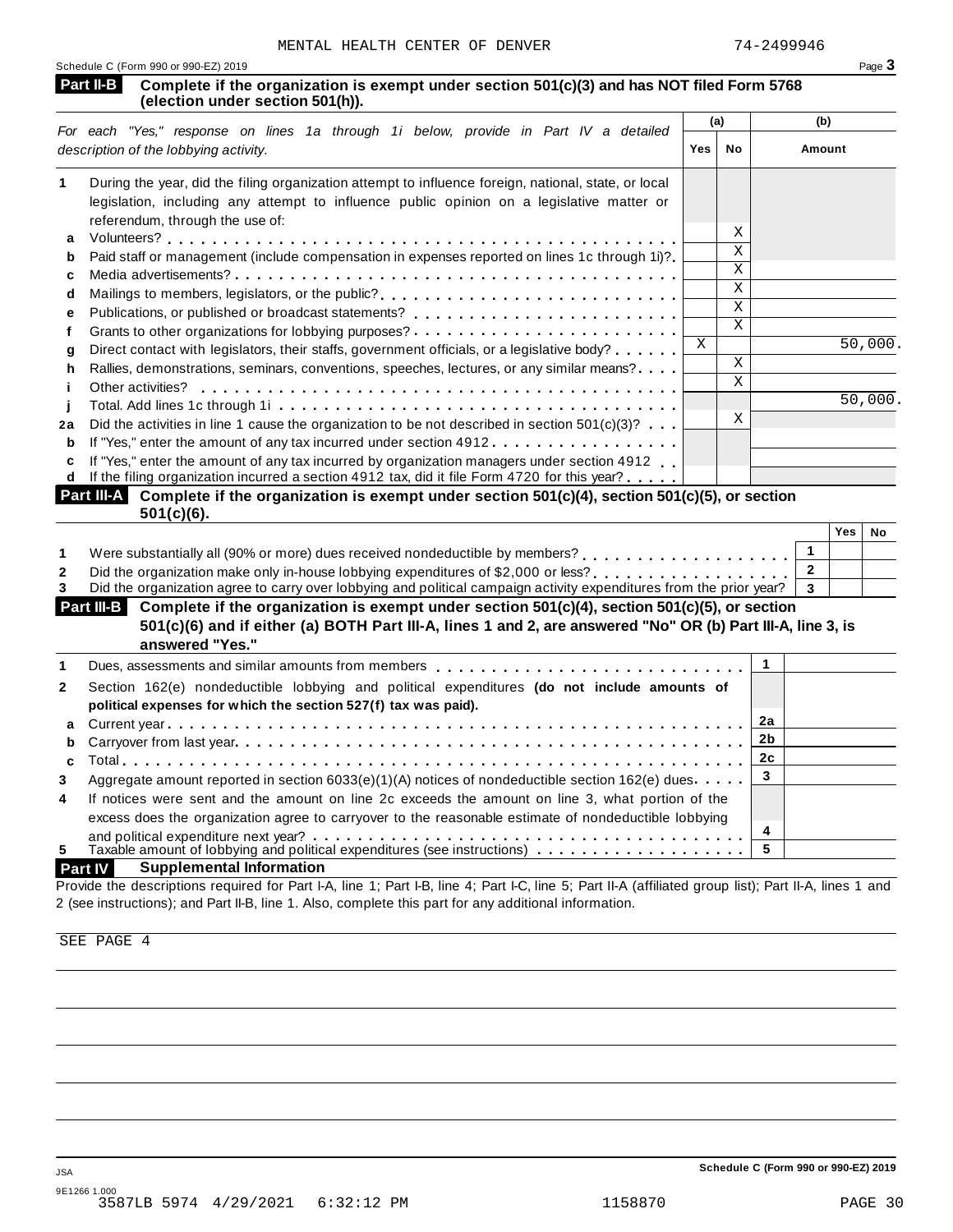Schedule C (Form 990 or 990-EZ) 2019 Page **4**

**Part IV Supplemental Information** *(continued)*

SCHEDULE C, PART II-B, LINE 1G

MENTAL HEALTH CENTER OF DENVER IS A MEMBER OF THE COLORADO BEHAVIORAL HEALTHCARE COUNCIL AND NATIONAL COUNCIL FOR BEHAVIORAL HEALTH, WHICH MONITORS STATE AND NATIONAL LEGISLATION AFFECTING THE MENTAL HEALTH INDUSTRY. STAFF AND BOARD MEMBERS ATTEND THE STATE AND NATIONAL HILL DAY GATHERINGS TO MEET STATE REPRESENTATIVES AND PROVIDE THEM WITH THE PERSPECTIVES OF THE MENTAL HEALTH CENTER OF DENVER. MENTAL HEALTH CENTER OF DENVER ALSO HAS AN ANNUAL LEGISLATIVE BRIEFING FOR STATE LEGISLATORS.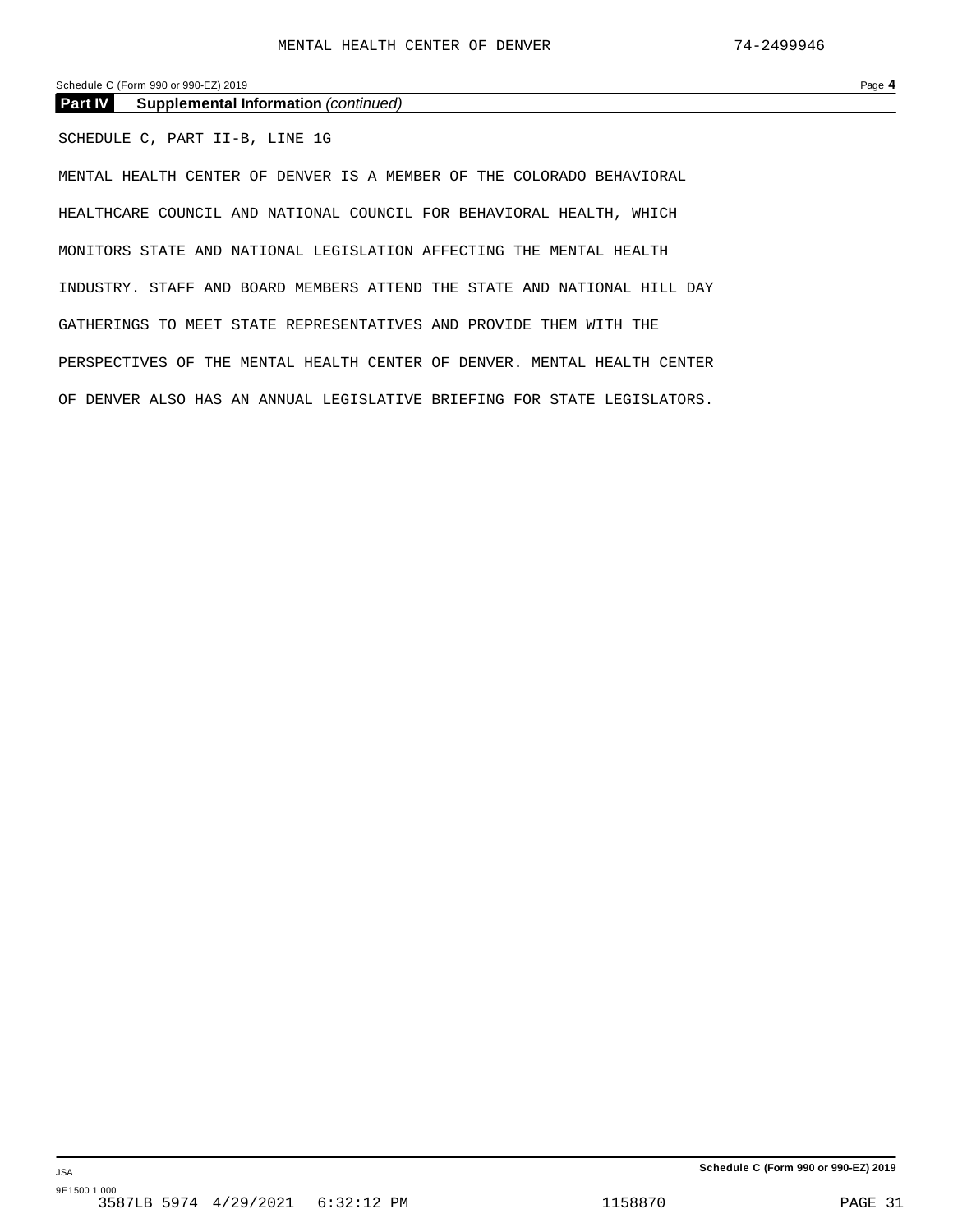|            | <b>SCHEDULE D</b> |
|------------|-------------------|
| (Form 990) |                   |

# CHEDULE D<br>
Supplemental Financial Statements<br>
Supplemental Financial Statements<br>
Supplemental Financial Statements<br>
Supplemental Financial Statements<br>  $\frac{0 \text{MB No. 1545-0047}}{20}$

|                            |                                 |                                                                            | Part IV, line 6, 7, 8, 9, 10, 11a, 11b, 11c, 11d, 11e, 11f, 12a, or 12b.                                                                                                                                                                                               |                                                    | ZW IJ                           |
|----------------------------|---------------------------------|----------------------------------------------------------------------------|------------------------------------------------------------------------------------------------------------------------------------------------------------------------------------------------------------------------------------------------------------------------|----------------------------------------------------|---------------------------------|
| Department of the Treasury |                                 |                                                                            | Attach to Form 990.                                                                                                                                                                                                                                                    | <b>Open to Public</b>                              |                                 |
|                            | <b>Internal Revenue Service</b> |                                                                            | Go to www.irs.gov/Form990 for instructions and the latest information.                                                                                                                                                                                                 |                                                    | <b>Inspection</b>               |
|                            | Name of the organization        |                                                                            |                                                                                                                                                                                                                                                                        | <b>Employer identification number</b>              |                                 |
|                            |                                 | MENTAL HEALTH CENTER OF DENVER                                             |                                                                                                                                                                                                                                                                        | 74-2499946                                         |                                 |
|                            | Part I                          |                                                                            | Organizations Maintaining Donor Advised Funds or Other Similar Funds or Accounts.                                                                                                                                                                                      |                                                    |                                 |
|                            |                                 |                                                                            | Complete if the organization answered "Yes" on Form 990, Part IV, line 6.                                                                                                                                                                                              |                                                    |                                 |
|                            |                                 |                                                                            | (a) Donor advised funds                                                                                                                                                                                                                                                | (b) Funds and other accounts                       |                                 |
| 1                          |                                 | Total number at end of year example.                                       |                                                                                                                                                                                                                                                                        |                                                    |                                 |
| $\mathbf{2}$               |                                 | Aggregate value of contributions to (during year)                          |                                                                                                                                                                                                                                                                        |                                                    |                                 |
| 3                          |                                 | Aggregate value of grants from (during year)                               |                                                                                                                                                                                                                                                                        |                                                    |                                 |
| 4                          |                                 | Aggregate value at end of year                                             |                                                                                                                                                                                                                                                                        |                                                    |                                 |
| 5                          |                                 |                                                                            | Did the organization inform all donors and donor advisors in writing that the assets held in donor advised<br>funds are the organization's property, subject to the organization's exclusive legal control?                                                            |                                                    | No<br>Yes                       |
| 6                          |                                 |                                                                            | Did the organization inform all grantees, donors, and donor advisors in writing that grant funds can be used                                                                                                                                                           |                                                    |                                 |
|                            |                                 |                                                                            | only for charitable purposes and not for the benefit of the donor or donor advisor, or for any other purpose                                                                                                                                                           |                                                    |                                 |
|                            |                                 |                                                                            |                                                                                                                                                                                                                                                                        |                                                    | <b>Yes</b><br>No                |
|                            | Part II                         | <b>Conservation Easements.</b>                                             |                                                                                                                                                                                                                                                                        |                                                    |                                 |
|                            |                                 |                                                                            | Complete if the organization answered "Yes" on Form 990, Part IV, line 7.                                                                                                                                                                                              |                                                    |                                 |
| 1                          |                                 |                                                                            | Purpose(s) of conservation easements held by the organization (check all that apply).                                                                                                                                                                                  |                                                    |                                 |
|                            |                                 | Preservation of land for public use (for example, recreation or education) |                                                                                                                                                                                                                                                                        | Preservation of a historically important land area |                                 |
|                            |                                 | Protection of natural habitat                                              |                                                                                                                                                                                                                                                                        | Preservation of a certified historic structure     |                                 |
|                            |                                 | Preservation of open space                                                 |                                                                                                                                                                                                                                                                        |                                                    |                                 |
| 2                          |                                 |                                                                            | Complete lines 2a through 2d if the organization held a qualified conservation contribution in the form of a conservation                                                                                                                                              |                                                    |                                 |
|                            |                                 | easement on the last day of the tax year.                                  |                                                                                                                                                                                                                                                                        |                                                    | Held at the End of the Tax Year |
| a                          |                                 |                                                                            |                                                                                                                                                                                                                                                                        | 2a                                                 |                                 |
| b                          |                                 |                                                                            | Total acreage restricted by conservation easements entitled results are not all results and results are not a                                                                                                                                                          | 2b                                                 |                                 |
| c                          |                                 |                                                                            | Number of conservation easements on a certified historic structure included in (a)                                                                                                                                                                                     | 2 <sub>c</sub>                                     |                                 |
| d                          |                                 |                                                                            | Number of conservation easements included in (c) acquired after 7/25/06, and not on a                                                                                                                                                                                  |                                                    |                                 |
|                            |                                 |                                                                            | historic structure listed in the National Register                                                                                                                                                                                                                     | 2d                                                 |                                 |
| 3                          |                                 |                                                                            | Number of conservation easements modified, transferred, released, extinguished, or terminated by the organization during the                                                                                                                                           |                                                    |                                 |
|                            |                                 |                                                                            |                                                                                                                                                                                                                                                                        |                                                    |                                 |
| 4                          |                                 |                                                                            | Number of states where property subject to conservation easement is located ▶ _____                                                                                                                                                                                    |                                                    |                                 |
| 5                          |                                 |                                                                            | Does the organization have a written policy regarding the periodic monitoring, inspection, handling of                                                                                                                                                                 |                                                    |                                 |
|                            |                                 |                                                                            | violations, and enforcement of the conservation easements it holds?                                                                                                                                                                                                    |                                                    | <b>Yes</b><br>No                |
| 6                          |                                 |                                                                            | Staff and volunteer hours devoted to monitoring, inspecting, handling of violations, and enforcing conservation easements during the year                                                                                                                              |                                                    |                                 |
|                            |                                 |                                                                            |                                                                                                                                                                                                                                                                        |                                                    |                                 |
| 7                          |                                 |                                                                            | Amount of expenses incurred in monitoring, inspecting, handling of violations, and enforcing conservation easements during the year                                                                                                                                    |                                                    |                                 |
|                            | $\blacktriangleright$ \$        |                                                                            |                                                                                                                                                                                                                                                                        |                                                    |                                 |
| 8                          |                                 |                                                                            | Does each conservation easement reported on line 2(d) above satisfy the requirements of section 170(h)(4)(B)(i)                                                                                                                                                        |                                                    |                                 |
| 9                          |                                 |                                                                            | In Part XIII, describe how the organization reports conservation easements in its revenue and expense statement and                                                                                                                                                    |                                                    | <b>Yes</b><br><b>No</b>         |
|                            |                                 |                                                                            | balance sheet, and include, if applicable, the text of the footnote to the organization's financial statements that describes the                                                                                                                                      |                                                    |                                 |
|                            |                                 | organization's accounting for conservation easements.                      |                                                                                                                                                                                                                                                                        |                                                    |                                 |
|                            | Part III                        |                                                                            | Organizations Maintaining Collections of Art, Historical Treasures, or Other Similar Assets.                                                                                                                                                                           |                                                    |                                 |
|                            |                                 |                                                                            | Complete if the organization answered "Yes" on Form 990, Part IV, line 8.                                                                                                                                                                                              |                                                    |                                 |
| 1a                         |                                 |                                                                            | If the organization elected, as permitted under FASB ASC 958, not to report in its revenue statement and balance sheet works                                                                                                                                           |                                                    |                                 |
|                            |                                 |                                                                            | of art, historical treasures, or other similar assets held for public exhibition, education, or research in furtherance of public service, provide in Part XIII the text of the footnote to its financial statements that desc                                         |                                                    |                                 |
| b                          |                                 | provide the following amounts relating to these items:                     | If the organization elected, as permitted under FASB ASC 958, to report in its revenue statement and balance sheet works of<br>art, historical treasures, or other similar assets held for public exhibition, education, or research in furtherance of public service, |                                                    |                                 |
|                            |                                 |                                                                            |                                                                                                                                                                                                                                                                        |                                                    |                                 |
|                            |                                 |                                                                            |                                                                                                                                                                                                                                                                        |                                                    |                                 |
| $\mathbf{2}$               |                                 |                                                                            | If the organization received or held works of art, historical treasures, or other similar assets for financial gain, provide the                                                                                                                                       |                                                    |                                 |
|                            |                                 |                                                                            | following amounts required to be reported under FASB ASC 958 relating to these items:                                                                                                                                                                                  |                                                    |                                 |
| а                          |                                 |                                                                            |                                                                                                                                                                                                                                                                        |                                                    |                                 |
| b                          |                                 |                                                                            |                                                                                                                                                                                                                                                                        |                                                    |                                 |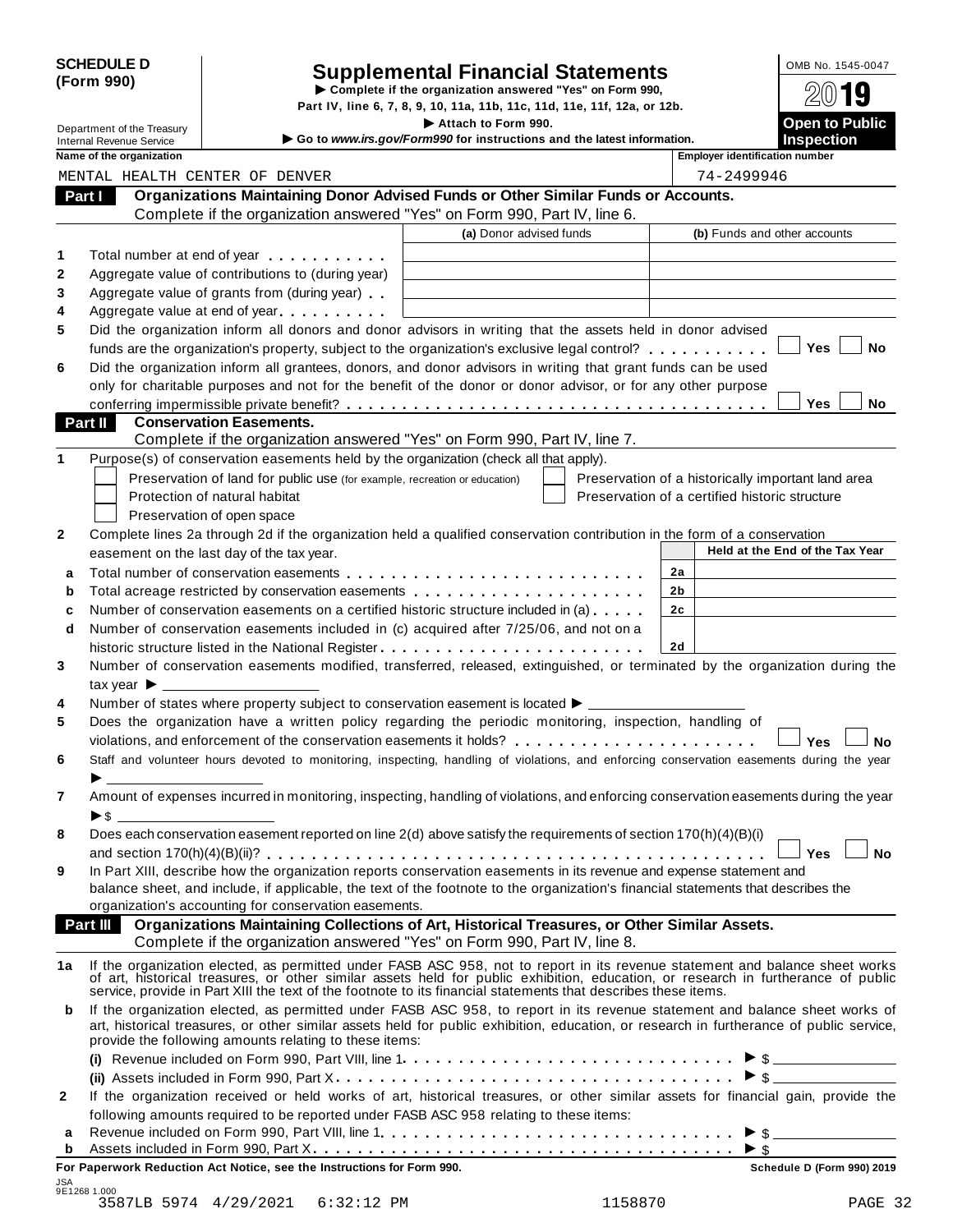MENTAL HEALTH CENTER OF DENVER 74-2499946

|    | Schedule D (Form 990) 2019                                                                                                                                                                                                     | MENIAL AEALIA CENIER OF DENVER |   |                |                             |                |                 |                      | / ± = ∠ ± ੭ ੭ ੭ ± ∪ |            | Page 2               |
|----|--------------------------------------------------------------------------------------------------------------------------------------------------------------------------------------------------------------------------------|--------------------------------|---|----------------|-----------------------------|----------------|-----------------|----------------------|---------------------|------------|----------------------|
|    | Organizations Maintaining Collections of Art, Historical Treasures, or Other Similar Assets (continued)<br><b>Part III</b>                                                                                                     |                                |   |                |                             |                |                 |                      |                     |            |                      |
| 3  | Using the organization's acquisition, accession, and other records, check any of the following that make significant use of its                                                                                                |                                |   |                |                             |                |                 |                      |                     |            |                      |
|    | collection items (check all that apply):                                                                                                                                                                                       |                                |   |                |                             |                |                 |                      |                     |            |                      |
| a  | Public exhibition                                                                                                                                                                                                              |                                | d |                | Loan or exchange program    |                |                 |                      |                     |            |                      |
| b  | Scholarly research                                                                                                                                                                                                             |                                | e | Other          |                             |                |                 |                      |                     |            |                      |
| c  | Preservation for future generations                                                                                                                                                                                            |                                |   |                |                             |                |                 |                      |                     |            |                      |
| 4  | Provide a description of the organization's collections and explain how they further the organization's exempt purpose in Part                                                                                                 |                                |   |                |                             |                |                 |                      |                     |            |                      |
|    | XIII.                                                                                                                                                                                                                          |                                |   |                |                             |                |                 |                      |                     |            |                      |
| 5  | During the year, did the organization solicit or receive donations of art, historical treasures, or other similar                                                                                                              |                                |   |                |                             |                |                 |                      |                     |            |                      |
|    | assets to be sold to raise funds rather than to be maintained as part of the organization's collection?                                                                                                                        |                                |   |                |                             |                |                 |                      | <b>Yes</b>          |            | No                   |
|    | <b>Escrow and Custodial Arrangements.</b><br><b>Part IV</b>                                                                                                                                                                    |                                |   |                |                             |                |                 |                      |                     |            |                      |
|    | Complete if the organization answered "Yes" on Form 990, Part IV, line 9, or reported an amount on Form                                                                                                                        |                                |   |                |                             |                |                 |                      |                     |            |                      |
|    | 990, Part X, line 21.                                                                                                                                                                                                          |                                |   |                |                             |                |                 |                      |                     |            |                      |
|    | 1a Is the organization an agent, trustee, custodian or other intermediary for contributions or other assets not                                                                                                                |                                |   |                |                             |                |                 |                      |                     |            |                      |
|    |                                                                                                                                                                                                                                |                                |   |                |                             |                |                 |                      | Yes                 |            | $X \mid$ No          |
|    | b If "Yes," explain the arrangement in Part XIII and complete the following table:                                                                                                                                             |                                |   |                |                             |                |                 |                      |                     |            |                      |
|    |                                                                                                                                                                                                                                |                                |   |                |                             |                |                 | Amount               |                     |            |                      |
| c  |                                                                                                                                                                                                                                |                                |   |                |                             | 1с             |                 |                      |                     |            |                      |
| d  |                                                                                                                                                                                                                                |                                |   |                |                             | 1 <sub>d</sub> |                 |                      |                     |            |                      |
|    |                                                                                                                                                                                                                                |                                |   |                |                             | 1e             |                 |                      |                     |            |                      |
| f  |                                                                                                                                                                                                                                |                                |   |                |                             | 1f             |                 |                      |                     |            |                      |
| 2a | Did the organization include an amount on Form 990, Part X, line 21, for escrow or custodial account liability?                                                                                                                |                                |   |                |                             |                |                 |                      | $X \mid Y$ es       |            | No                   |
|    | <b>b</b> If "Yes," explain the arrangement in Part XIII. Check here if the explanation has been provided on Part XIII                                                                                                          |                                |   |                |                             |                |                 |                      |                     | X          |                      |
|    | Part V<br><b>Endowment Funds.</b>                                                                                                                                                                                              |                                |   |                |                             |                |                 |                      |                     |            |                      |
|    | Complete if the organization answered "Yes" on Form 990, Part IV, line 10.                                                                                                                                                     |                                |   |                |                             |                |                 |                      |                     |            |                      |
|    |                                                                                                                                                                                                                                | (a) Current year               |   | (b) Prior year | (c) Two years back          |                |                 | (d) Three years back | (e) Four years back |            |                      |
|    | <b>1a</b> Beginning of year balance                                                                                                                                                                                            | 356,333.                       |   | 319,680.       |                             | 297,828.       |                 | 262,451.             |                     |            | 273,558.             |
| b  | Contributions                                                                                                                                                                                                                  |                                |   | 25,000.        |                             |                |                 |                      |                     |            |                      |
| c  | Net investment earnings, gains,                                                                                                                                                                                                |                                |   |                |                             |                |                 |                      |                     |            |                      |
|    | and losses and the set of the set of the set of the set of the set of the set of the set of the set of the set of the set of the set of the set of the set of the set of the set of the set of the set of the set of the set o | $-2,380.$                      |   | 14,958.        |                             |                | 24,938.         | 38,125.              |                     |            | $-8,470.$            |
|    | d Grants or scholarships                                                                                                                                                                                                       |                                |   |                |                             |                |                 |                      |                     |            |                      |
| е  | Other expenditures for facilities                                                                                                                                                                                              |                                |   |                |                             |                |                 |                      |                     |            |                      |
|    | and programs                                                                                                                                                                                                                   |                                |   |                |                             |                |                 |                      |                     |            |                      |
|    | Administrative expenses                                                                                                                                                                                                        | 4,798.                         |   | 3,305.         |                             |                | 3,086.          | 2,748.               |                     |            | $\overline{2,637}$ . |
| q  | End of year balance expansion of the same of the same of the same of the same of the same of the same of the s                                                                                                                 | 349,155.                       |   | 356,333.       |                             |                | 319,680.        | 297,828.             |                     |            | 262,451.             |
|    | Provide the estimated percentage of the current year end balance (line 1g, column (a)) held as:                                                                                                                                |                                |   |                |                             |                |                 |                      |                     |            |                      |
| a  | Board designated or quasi-endowment > 92.8400 %                                                                                                                                                                                |                                |   |                |                             |                |                 |                      |                     |            |                      |
|    | Permanent endowment ▶                                                                                                                                                                                                          | 7.1600 %                       |   |                |                             |                |                 |                      |                     |            |                      |
| c  | Term endowment ▶                                                                                                                                                                                                               | %                              |   |                |                             |                |                 |                      |                     |            |                      |
|    | The percentages on lines 2a, 2b, and 2c should equal 100%.                                                                                                                                                                     |                                |   |                |                             |                |                 |                      |                     |            |                      |
|    | 3a Are there endowment funds not in the possession of the organization that are held and administered for the                                                                                                                  |                                |   |                |                             |                |                 |                      |                     | <b>Yes</b> | No                   |
|    | organization by:                                                                                                                                                                                                               |                                |   |                |                             |                |                 |                      |                     | Χ          |                      |
|    |                                                                                                                                                                                                                                |                                |   |                |                             |                |                 |                      | 3a(i)               |            | Χ                    |
|    |                                                                                                                                                                                                                                |                                |   |                |                             |                |                 |                      | 3a(ii) <br>3b       |            |                      |
|    | <b>b</b> If "Yes" on line 3a(ii), are the related organizations listed as required on Schedule R?                                                                                                                              |                                |   |                |                             |                |                 |                      |                     |            |                      |
| 4  | Describe in Part XIII the intended uses of the organization's endowment funds.<br>Land, Buildings, and Equipment.<br><b>Part VI</b>                                                                                            |                                |   |                |                             |                |                 |                      |                     |            |                      |
|    | Complete if the organization answered "Yes" on Form 990, Part IV, line 11a. See Form 990, Part X, line 10.                                                                                                                     |                                |   |                |                             |                |                 |                      |                     |            |                      |
|    | Description of property                                                                                                                                                                                                        | (a) Cost or other basis        |   |                | (b) Cost or other basis     |                | (c) Accumulated |                      | (d) Book value      |            |                      |
|    |                                                                                                                                                                                                                                | (investment)                   |   |                | (other)<br>11,079,541.      |                | depreciation    |                      | 11,079,541.         |            |                      |
| 1a |                                                                                                                                                                                                                                |                                |   |                | $\overline{52}$ , 201, 771. |                |                 | 21,031,919.          | 31, 169, 852.       |            |                      |
|    | Buildings                                                                                                                                                                                                                      |                                |   |                | $\overline{978,809}$ .      |                |                 | 737,065.             |                     | 241,744.   |                      |
| d  | Leasehold improvements expressions and the set of the set of the set of the set of the set of the set of the s<br>Equipment                                                                                                    |                                |   |                | 15,950,921.                 |                |                 | 12,093,356.          |                     | 3,857,565. |                      |
|    |                                                                                                                                                                                                                                |                                |   |                | 892,567.                    |                |                 | 347,824              |                     | 544,743.   |                      |
| е  | Total. Add lines 1a through 1e. (Column (d) must equal Form 990, Part X, column (B), line 10c.)                                                                                                                                |                                |   |                |                             |                |                 |                      | 46,893,445.         |            |                      |
|    |                                                                                                                                                                                                                                |                                |   |                |                             |                |                 |                      |                     |            |                      |

**Schedule D (Form 990) 2019**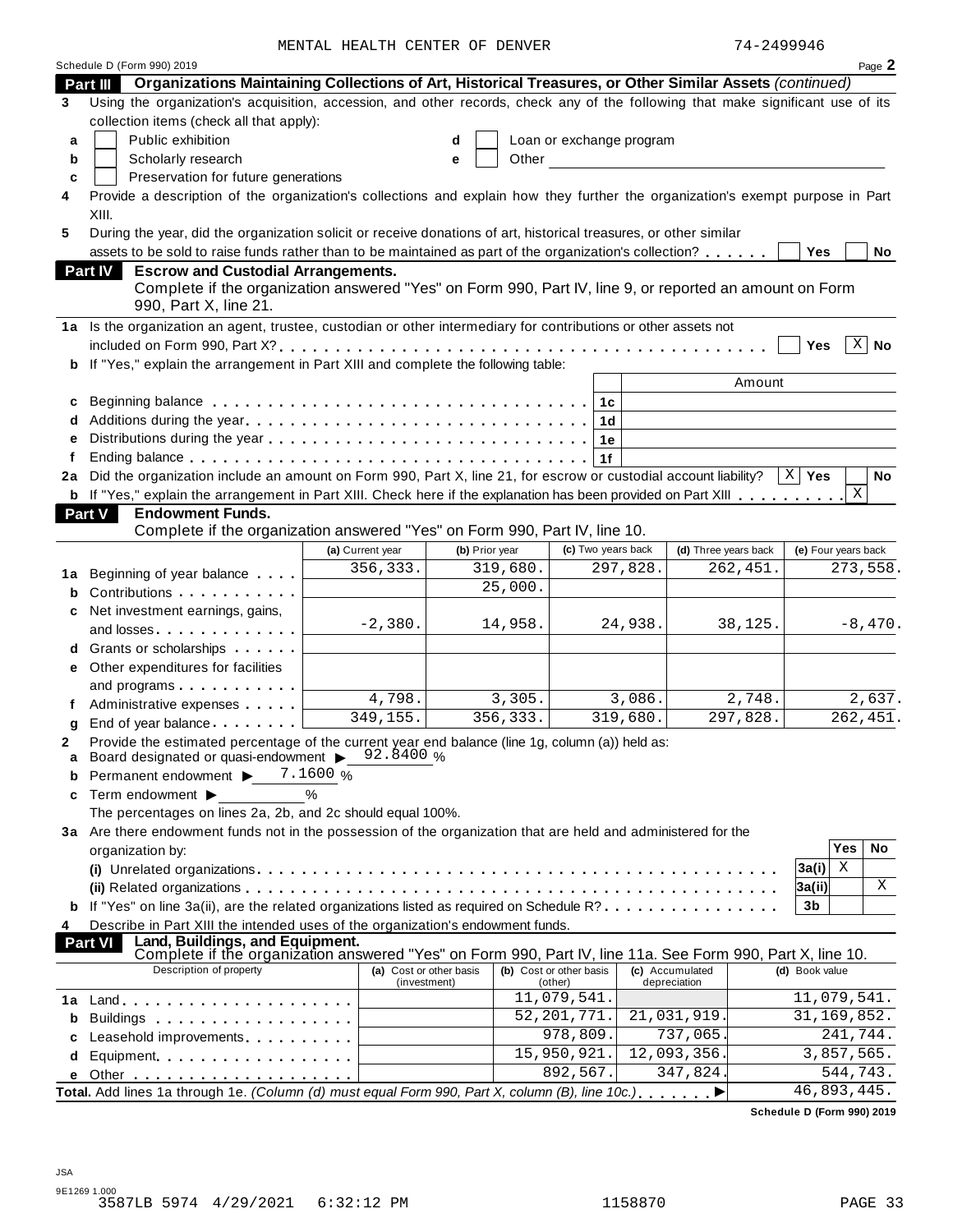| Schedule D (Form 990) 2019 |  |  |
|----------------------------|--|--|
|                            |  |  |

| Schedule D (Form 990) 2019                                                                                                                           |                              | Page 3                                                                                                     |
|------------------------------------------------------------------------------------------------------------------------------------------------------|------------------------------|------------------------------------------------------------------------------------------------------------|
| Part VII<br><b>Investments - Other Securities.</b>                                                                                                   |                              | Complete if the organization answered "Yes" on Form 990, Part IV, line 11b. See Form 990, Part X, line 12. |
| (a) Description of security or category<br>(including name of security)                                                                              | (b) Book value               | (c) Method of valuation:<br>Cost or end-of-year market value                                               |
| (1) Financial derivatives                                                                                                                            |                              |                                                                                                            |
| (2) Closely held equity interests                                                                                                                    |                              |                                                                                                            |
|                                                                                                                                                      |                              |                                                                                                            |
| (A)                                                                                                                                                  |                              |                                                                                                            |
| (B)                                                                                                                                                  |                              |                                                                                                            |
| (C)                                                                                                                                                  |                              |                                                                                                            |
| (D)                                                                                                                                                  |                              |                                                                                                            |
| (E)                                                                                                                                                  |                              |                                                                                                            |
| (F)<br>(G)                                                                                                                                           |                              |                                                                                                            |
| (H)                                                                                                                                                  |                              |                                                                                                            |
| Total. (Column (b) must equal Form 990, Part X, col. (B) line 12.) $\blacktriangleright$                                                             |                              |                                                                                                            |
| Part VIII<br><b>Investments - Program Related.</b>                                                                                                   |                              | Complete if the organization answered "Yes" on Form 990, Part IV, line 11c. See Form 990, Part X, line 13. |
| (a) Description of investment                                                                                                                        | (b) Book value               | (c) Method of valuation:                                                                                   |
|                                                                                                                                                      |                              | Cost or end-of-year market value                                                                           |
| (1)                                                                                                                                                  |                              |                                                                                                            |
| (2)                                                                                                                                                  |                              |                                                                                                            |
| (3)                                                                                                                                                  |                              |                                                                                                            |
| (4)                                                                                                                                                  |                              |                                                                                                            |
| (5)                                                                                                                                                  |                              |                                                                                                            |
| (6)                                                                                                                                                  |                              |                                                                                                            |
| (7)                                                                                                                                                  |                              |                                                                                                            |
| (8)                                                                                                                                                  |                              |                                                                                                            |
| (9)                                                                                                                                                  |                              |                                                                                                            |
| Total. (Column (b) must equal Form 990, Part X, col. (B) line $13$ .)                                                                                |                              |                                                                                                            |
| Part IX<br><b>Other Assets.</b>                                                                                                                      |                              | Complete if the organization answered "Yes" on Form 990, Part IV, line 11d. See Form 990, Part X, line 15. |
|                                                                                                                                                      | (a) Description              | (b) Book value                                                                                             |
| (1)                                                                                                                                                  |                              |                                                                                                            |
| (2)                                                                                                                                                  |                              |                                                                                                            |
| (3)                                                                                                                                                  |                              |                                                                                                            |
| (4)                                                                                                                                                  |                              |                                                                                                            |
| (5)                                                                                                                                                  |                              |                                                                                                            |
| (6)                                                                                                                                                  |                              |                                                                                                            |
| (7)                                                                                                                                                  |                              |                                                                                                            |
| (8)                                                                                                                                                  |                              |                                                                                                            |
| (9)                                                                                                                                                  |                              |                                                                                                            |
|                                                                                                                                                      |                              | ▶                                                                                                          |
| <b>Other Liabilities.</b><br>Part X<br>line 25.                                                                                                      |                              | Complete if the organization answered "Yes" on Form 990, Part IV, line 11e or 11f. See Form 990, Part X,   |
| 1.                                                                                                                                                   | (a) Description of liability | (b) Book value                                                                                             |
| Federal income taxes<br>(1)                                                                                                                          |                              |                                                                                                            |
| NOTE PAYABLE - SANDERSON<br>(2)                                                                                                                      |                              | 600,000.                                                                                                   |
| DEFERRED PAYROLL TAXES PAYABLE<br>(3)                                                                                                                |                              | 504,159.                                                                                                   |
| (4)                                                                                                                                                  |                              |                                                                                                            |
| (5)                                                                                                                                                  |                              |                                                                                                            |
| (6)                                                                                                                                                  |                              |                                                                                                            |
| (7)                                                                                                                                                  |                              |                                                                                                            |
| (8)                                                                                                                                                  |                              |                                                                                                            |
| (9)                                                                                                                                                  |                              |                                                                                                            |
|                                                                                                                                                      |                              | 1,104,159.                                                                                                 |
| 2. Liability for uncertain tax positions. In Part XIII, provide the text of the footnote to the organization's financial statements that reports the |                              |                                                                                                            |
| organization's liability for uncertain tax positions under FASB ASC 740. Check here if the text of the footnote has been provided in Part XIII       |                              |                                                                                                            |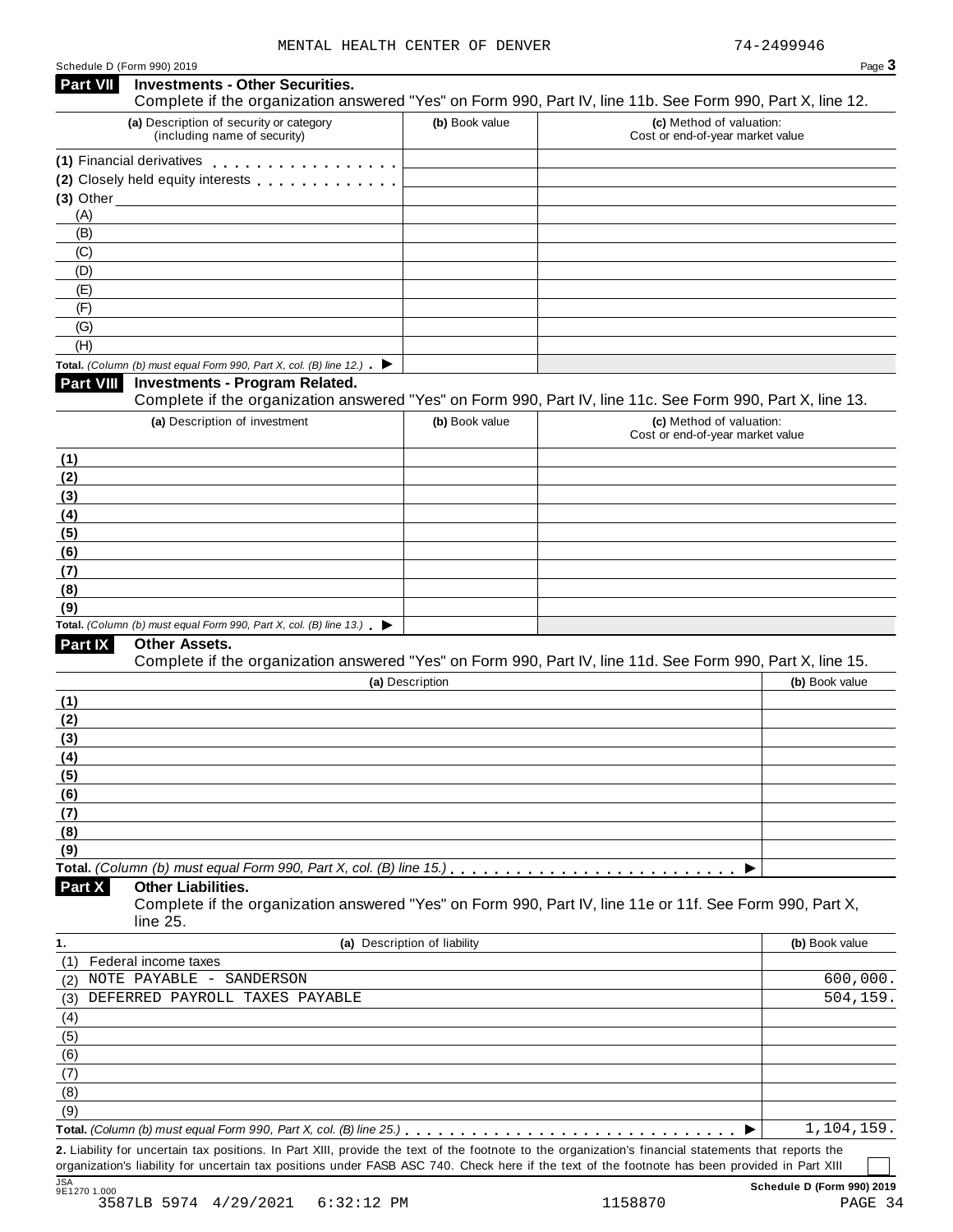|                 | Complete in the organization answered thes for norm 330, Farrity, filteriza.                                                                    |                |              |                |                |
|-----------------|-------------------------------------------------------------------------------------------------------------------------------------------------|----------------|--------------|----------------|----------------|
| 1               | Total revenue, gains, and other support per audited financial statements                                                                        |                |              | $\mathbf{1}$   | 106,560,958.   |
| $\mathbf{2}$    | Amounts included on line 1 but not on Form 990, Part VIII, line 12:                                                                             |                |              |                |                |
| a               |                                                                                                                                                 | 2a             | $-257, 451.$ |                |                |
| b               |                                                                                                                                                 | 2 <sub>b</sub> | 363,161      |                |                |
| C               | Recoveries of prior year grants                                                                                                                 | 2c             |              |                |                |
| d               |                                                                                                                                                 |                |              |                |                |
| е               |                                                                                                                                                 |                |              | 2e             | 105,710.       |
| 3               |                                                                                                                                                 |                |              | $\mathbf{3}$   | 106, 455, 248. |
| 4               | Amounts included on Form 990, Part VIII, line 12, but not on line 1:                                                                            |                |              |                |                |
| a               | Investment expenses not included on Form 990, Part VIII, line 7b                                                                                | 4a             |              |                |                |
| b               |                                                                                                                                                 | 4 <sub>b</sub> | $-79,996.$   |                |                |
|                 |                                                                                                                                                 |                |              | 4c             | $-79,996.$     |
| 5               | Total revenue. Add lines 3 and 4c. (This must equal Form 990, Part I, line 12.)                                                                 |                |              | 5              | 106, 375, 252. |
| <b>Part XII</b> | Reconciliation of Expenses per Audited Financial Statements With Expenses per Return.                                                           |                |              |                |                |
|                 | Complete if the organization answered "Yes" on Form 990, Part IV, line 12a.                                                                     |                |              |                |                |
| 1               |                                                                                                                                                 |                |              | $\mathbf{1}$   | 107, 382, 188. |
| $\mathbf{2}$    | Amounts included on line 1 but not on Form 990, Part IX, line 25:                                                                               |                |              |                |                |
| a               |                                                                                                                                                 | 2a             | 363,161.     |                |                |
| b               |                                                                                                                                                 | 2 <sub>b</sub> |              |                |                |
| c               |                                                                                                                                                 | 2c             |              |                |                |
| d               |                                                                                                                                                 | 2d             | 79,996.      |                |                |
| e               |                                                                                                                                                 |                |              | 2e             | 443,157.       |
| 3               |                                                                                                                                                 |                |              | 3              | 106,939,031.   |
| 4               | Amounts included on Form 990, Part IX, line 25, but not on line 1:                                                                              |                |              |                |                |
| a               | Investment expenses not included on Form 990, Part VIII, line 7b                                                                                | 4a             |              |                |                |
| b               |                                                                                                                                                 | 4 <sub>b</sub> |              |                |                |
|                 | Add lines 4a and 4b                                                                                                                             |                |              | 4 <sub>c</sub> |                |
| 5.              | Total expenses. Add lines 3 and 4c. (This must equal Form 990, Part I, line 18.)                                                                |                |              | 5              | 106,939,031.   |
|                 | Part XIII Supplemental Information.                                                                                                             |                |              |                |                |
|                 | ida tha dhaachatana naminad fan Dant II, linaa O. E. and O. Dant III, linaa da and de Dant IV, linaa dhe and Obe Dant V, Ilinaa de Dant V, Ilin |                |              |                |                |

**Reconciliation of Revenue per Audited Financial Statements With Revenue per Return.**

**Part XI** Reconciliation of Revenue per Audited Financial Statements With Revenue Complete if the organization answered "Yes" on Form 990, Part IV, line 12a.

Provide the descriptions required for Part II, lines 3, 5, and 9; Part III, lines 1a and 4; Part IV, lines 1b and 2b; Part V, line 4; Part X, line 2; Part XI, lines 2d and 4b; and Part XII, lines 2d and 4b. Also complete this part to provide any additional information.

SEE PAGE 5

Schedule D (Form 990) 2019

**Schedule D (Form 990) 2019**

| эΩ<br>ı |  |
|---------|--|
|         |  |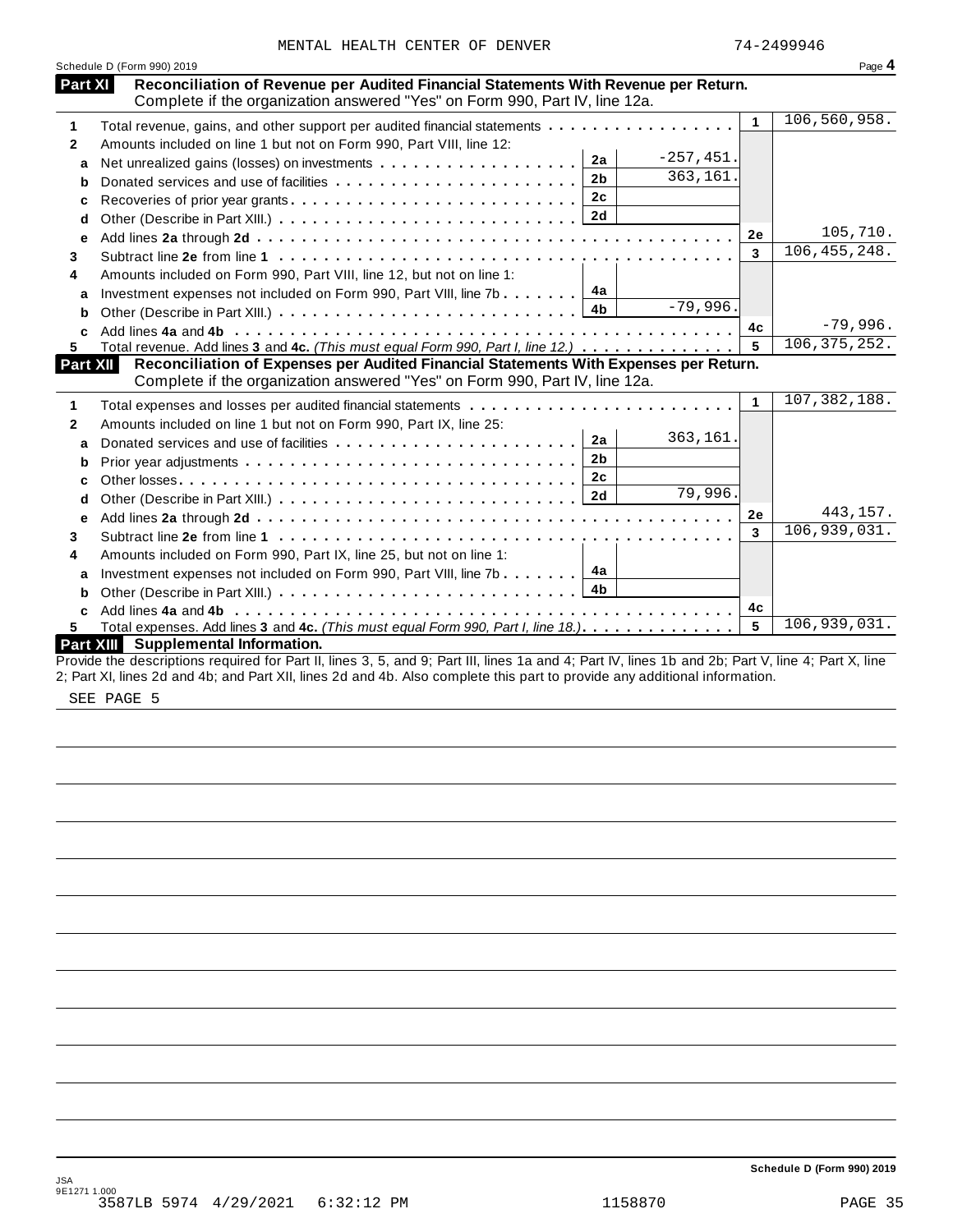SCHEDULE D, PART IV, LINE 2B

ESCROW AND CUSTODIAL ARRANGEMENTS:

MHCD MAINTAINS BANK ACCOUNTS ON BEHALF OF PEOPLE IT SERVES WHO RECEIVE

DISABILITY BENEFITS.

SCHEDULE D, PART V, LINE 4

PURPOSE OF ENDOWMENT FUNDS:

TO HELP SUSTAIN MENTAL HEALTH CENTER OF DENVER'S FUTURE GROWTH.

SCHEDULE D, PART XI, LINE 4B

AMOUNTS INCLUDED ON THE TAX RETURN BUT NOT IN AUDIT REVENUE:

FUNDRAISING EVENT EXPENSE (79,996)

SCHEDULE D, PART XII, LINE 2D

AMOUNTS INCLUDED IN AUDIT EXPENSE BUT NOT ON THE TAX RETURN:

FUNDRAISING EVENT EXPENSE **1996** 79,996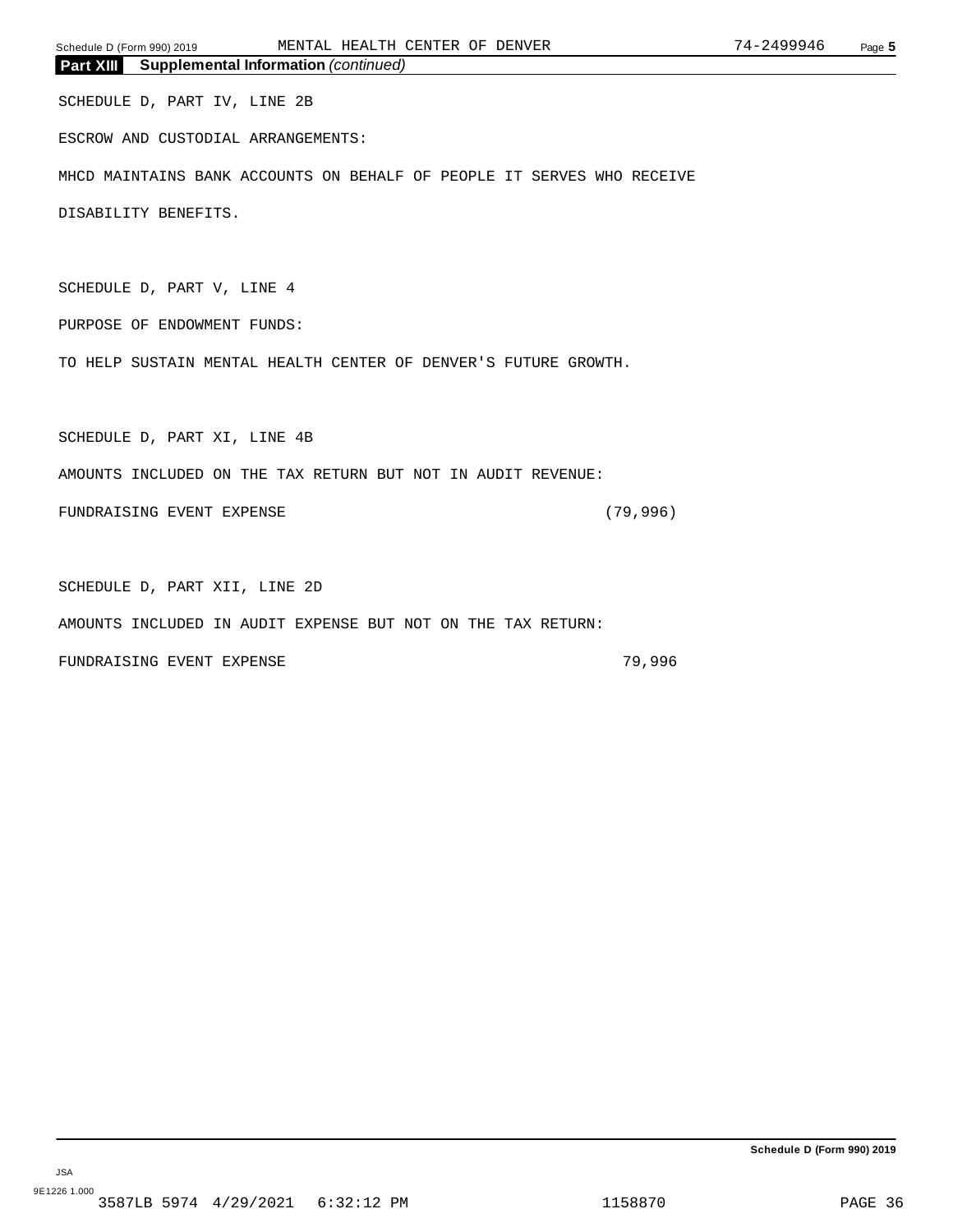| <b>SCHEDULE G</b><br>(Form 990 or 990-EZ)                    | <b>Supplemental Information Regarding Fundraising or Gaming Activities</b>                                                                                                                                                                                                                                          | organization entered more than \$15,000 on Form 990-EZ, line 6a. |                                    |                                                                      | Complete if the organization answered "Yes" on Form 990, Part IV, line 17, 18, or 19, or if the |                                                                            | OMB No. 1545-0047                                       |
|--------------------------------------------------------------|---------------------------------------------------------------------------------------------------------------------------------------------------------------------------------------------------------------------------------------------------------------------------------------------------------------------|------------------------------------------------------------------|------------------------------------|----------------------------------------------------------------------|-------------------------------------------------------------------------------------------------|----------------------------------------------------------------------------|---------------------------------------------------------|
| Department of the Treasury                                   |                                                                                                                                                                                                                                                                                                                     |                                                                  | Attach to Form 990 or Form 990-EZ. |                                                                      |                                                                                                 |                                                                            | Open to Public                                          |
| <b>Internal Revenue Service</b>                              |                                                                                                                                                                                                                                                                                                                     |                                                                  |                                    |                                                                      | Go to www.irs.gov/Form990 for instructions and the latest information.                          |                                                                            | Inspection                                              |
| Name of the organization<br>MENTAL HEALTH CENTER OF DENVER   |                                                                                                                                                                                                                                                                                                                     |                                                                  |                                    |                                                                      |                                                                                                 | <b>Employer identification number</b><br>74-2499946                        |                                                         |
| Part I                                                       | Fundraising Activities. Complete if the organization answered "Yes" on Form 990, Part IV, line 17.                                                                                                                                                                                                                  |                                                                  |                                    |                                                                      |                                                                                                 |                                                                            |                                                         |
|                                                              | Form 990-EZ filers are not required to complete this part.                                                                                                                                                                                                                                                          |                                                                  |                                    |                                                                      |                                                                                                 |                                                                            |                                                         |
| 1                                                            | Indicate whether the organization raised funds through any of the following activities. Check all that apply.                                                                                                                                                                                                       |                                                                  |                                    |                                                                      |                                                                                                 |                                                                            |                                                         |
| Χ<br>Mail solicitations<br>a                                 |                                                                                                                                                                                                                                                                                                                     | e                                                                | Χ                                  |                                                                      | Solicitation of non-government grants                                                           |                                                                            |                                                         |
| $\mathbf X$<br>b                                             | Internet and email solicitations                                                                                                                                                                                                                                                                                    | $\mathbf{f}$                                                     | Χ                                  |                                                                      | Solicitation of government grants                                                               |                                                                            |                                                         |
| <b>Phone solicitations</b><br>c<br>Χ                         |                                                                                                                                                                                                                                                                                                                     | q                                                                | Χ                                  |                                                                      | Special fundraising events                                                                      |                                                                            |                                                         |
| In-person solicitations<br>d                                 | 2a Did the organization have a written or oral agreement with any individual (including officers, directors, trustees,                                                                                                                                                                                              |                                                                  |                                    |                                                                      |                                                                                                 |                                                                            |                                                         |
|                                                              | or key employees listed in Form 990, Part VII) or entity in connection with professional fundraising services?<br><b>b</b> If "Yes," list the 10 highest paid individuals or entities (fundraisers) pursuant to agreements under which the fundraiser is to be<br>compensated at least \$5,000 by the organization. |                                                                  |                                    |                                                                      |                                                                                                 |                                                                            | $X \mid Y$ es<br>No                                     |
| (i) Name and address of individual<br>or entity (fundraiser) |                                                                                                                                                                                                                                                                                                                     | (ii) Activity                                                    |                                    | (iii) Did fundraiser have<br>custody or control of<br>contributions? | (iv) Gross receipts<br>from activity                                                            | (v) Amount paid to<br>(or retained by)<br>fundraiser listed in<br>col. (i) | (vi) Amount paid to<br>(or retained by)<br>organization |
|                                                              |                                                                                                                                                                                                                                                                                                                     |                                                                  | Yes                                | No                                                                   |                                                                                                 |                                                                            |                                                         |
| 1                                                            |                                                                                                                                                                                                                                                                                                                     |                                                                  |                                    |                                                                      |                                                                                                 |                                                                            |                                                         |
| ATTACHMENT 1<br>$\mathbf{2}$                                 |                                                                                                                                                                                                                                                                                                                     |                                                                  |                                    |                                                                      |                                                                                                 |                                                                            |                                                         |
|                                                              |                                                                                                                                                                                                                                                                                                                     |                                                                  |                                    |                                                                      |                                                                                                 |                                                                            |                                                         |
| 3                                                            |                                                                                                                                                                                                                                                                                                                     |                                                                  |                                    |                                                                      |                                                                                                 |                                                                            |                                                         |
|                                                              |                                                                                                                                                                                                                                                                                                                     |                                                                  |                                    |                                                                      |                                                                                                 |                                                                            |                                                         |
| 4                                                            |                                                                                                                                                                                                                                                                                                                     |                                                                  |                                    |                                                                      |                                                                                                 |                                                                            |                                                         |
| 5                                                            |                                                                                                                                                                                                                                                                                                                     |                                                                  |                                    |                                                                      |                                                                                                 |                                                                            |                                                         |
| 6                                                            |                                                                                                                                                                                                                                                                                                                     |                                                                  |                                    |                                                                      |                                                                                                 |                                                                            |                                                         |
|                                                              |                                                                                                                                                                                                                                                                                                                     |                                                                  |                                    |                                                                      |                                                                                                 |                                                                            |                                                         |
| 7                                                            |                                                                                                                                                                                                                                                                                                                     |                                                                  |                                    |                                                                      |                                                                                                 |                                                                            |                                                         |
| ŏ                                                            |                                                                                                                                                                                                                                                                                                                     |                                                                  |                                    |                                                                      |                                                                                                 |                                                                            |                                                         |
|                                                              |                                                                                                                                                                                                                                                                                                                     |                                                                  |                                    |                                                                      |                                                                                                 |                                                                            |                                                         |
| 9                                                            |                                                                                                                                                                                                                                                                                                                     |                                                                  |                                    |                                                                      |                                                                                                 |                                                                            |                                                         |
| 10                                                           |                                                                                                                                                                                                                                                                                                                     |                                                                  |                                    |                                                                      |                                                                                                 |                                                                            |                                                         |
|                                                              |                                                                                                                                                                                                                                                                                                                     |                                                                  |                                    |                                                                      |                                                                                                 |                                                                            |                                                         |
| Total                                                        |                                                                                                                                                                                                                                                                                                                     |                                                                  |                                    |                                                                      |                                                                                                 | 51,019.                                                                    | $-51,019$ .                                             |
| 3<br>registration or licensing.                              | List all states in which the organization is registered or licensed to solicit contributions or has been notified it is exempt from                                                                                                                                                                                 |                                                                  |                                    |                                                                      |                                                                                                 |                                                                            |                                                         |
|                                                              |                                                                                                                                                                                                                                                                                                                     |                                                                  |                                    |                                                                      |                                                                                                 |                                                                            |                                                         |
|                                                              |                                                                                                                                                                                                                                                                                                                     |                                                                  |                                    |                                                                      |                                                                                                 |                                                                            |                                                         |

For Paperwork Reduction Act Notice, see the Instructions for Form 990 or 990-EZ. Schedule G (Form 990 or 990-EZ) 2019 JSA 9E1281 1.000 3587LB 5974 4/29/2021 6:32:12 PM 1158870 PAGE 37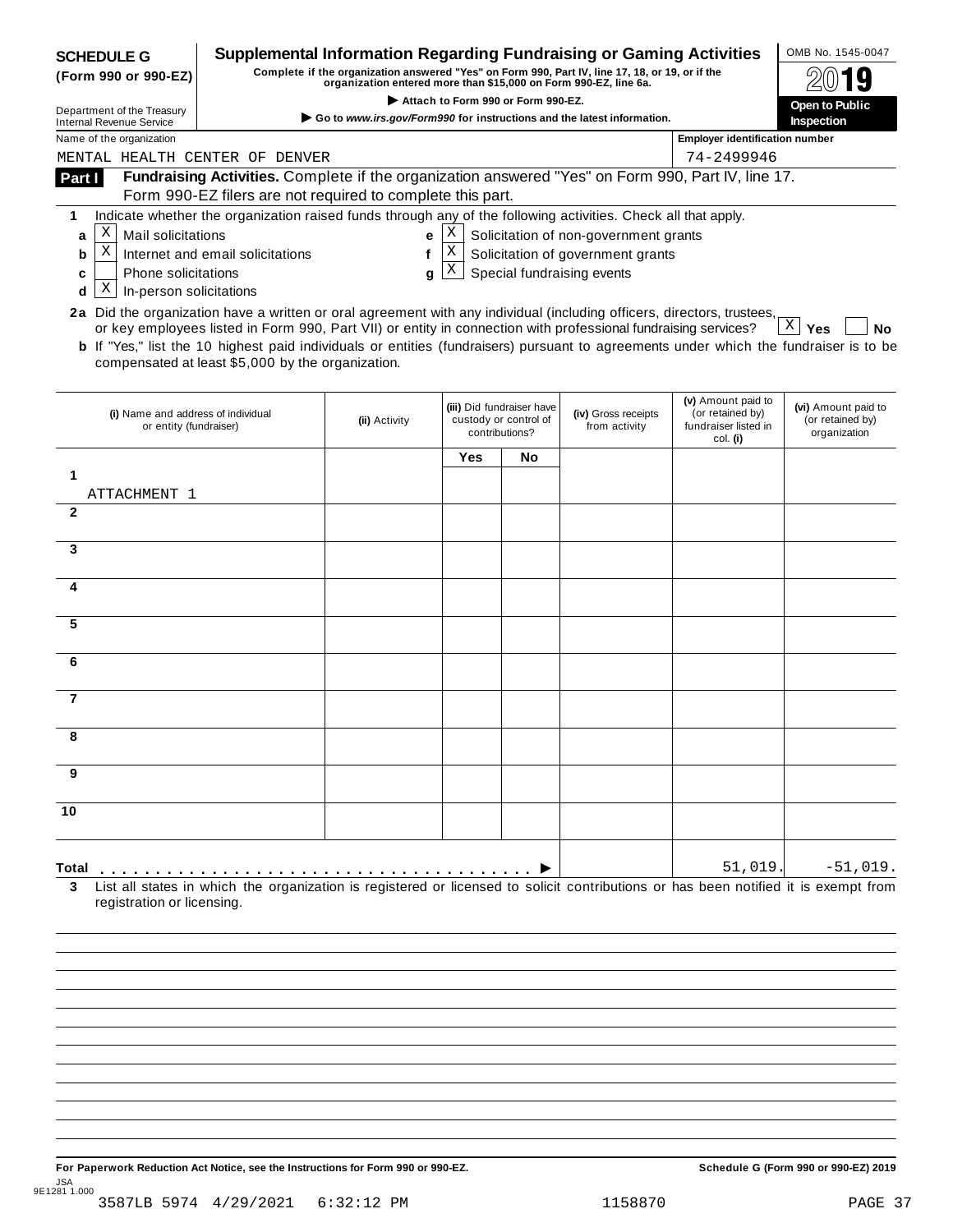|                                | Schedule G (Form 990 or 990-EZ) 2019                                                                                                                                                                                                                                                     | MENTAL HEALTH CENTER OF DENVER  |                                                  |                  | 74-2499946<br>Page 2                                 |
|--------------------------------|------------------------------------------------------------------------------------------------------------------------------------------------------------------------------------------------------------------------------------------------------------------------------------------|---------------------------------|--------------------------------------------------|------------------|------------------------------------------------------|
|                                | Part II<br>Fundraising Events. Complete if the organization answered "Yes" on Form 990, Part IV, line 18, or reported<br>more than \$15,000 of fundraising event contributions and gross income on Form 990-EZ, lines 1 and 6b. List<br>events with gross receipts greater than \$5,000. |                                 |                                                  |                  |                                                      |
|                                |                                                                                                                                                                                                                                                                                          | (a) Event $#1$<br>GIFTS OF HOPE | (b) Event $#2$                                   | (c) Other events | (d) Total events<br>(add col. (a) through            |
|                                |                                                                                                                                                                                                                                                                                          | (event type)                    | (event type)                                     | (total number)   | col. (c)                                             |
| Revenue                        |                                                                                                                                                                                                                                                                                          | 142,382.                        |                                                  |                  | 142,382.                                             |
|                                | 2 Less: Contributions                                                                                                                                                                                                                                                                    | 142,382.                        |                                                  |                  | 142,382.                                             |
|                                | 3 Gross income (line 1 minus<br>$line 2)$                                                                                                                                                                                                                                                |                                 |                                                  |                  |                                                      |
|                                | 4 Cash prizes experience and the contract of the contract of the contract of the contract of the contract of the contract of the contract of the contract of the contract of the contract of the contract of the contract of t                                                           |                                 |                                                  |                  |                                                      |
|                                | 5.                                                                                                                                                                                                                                                                                       |                                 |                                                  |                  |                                                      |
|                                |                                                                                                                                                                                                                                                                                          | 13,000.                         |                                                  |                  | 13,000.                                              |
| <b>Direct Expenses</b>         | 7 Food and beverages [1, 1, 1, 1]                                                                                                                                                                                                                                                        | 35,910.                         |                                                  |                  | 35,910.                                              |
|                                |                                                                                                                                                                                                                                                                                          | 25,000.                         |                                                  |                  | 25,000.                                              |
|                                | 9 Other direct expenses                                                                                                                                                                                                                                                                  | 6,086.                          |                                                  |                  | 6,086.                                               |
|                                | 11 Net income summary. Subtract line 10 from line 3, column (d) ▶<br>Gaming. Complete if the organization answered "Yes" on Form 990, Part IV, line 19, or reported more than<br>Part III<br>\$15,000 on Form 990-EZ, line 6a.                                                           |                                 |                                                  |                  | $-79,996.$                                           |
|                                |                                                                                                                                                                                                                                                                                          |                                 |                                                  |                  |                                                      |
|                                |                                                                                                                                                                                                                                                                                          | (a) Bingo                       | (b) Pull tabs/instant<br>bingo/progressive bingo | (c) Other gaming | (d) Total gaming (add<br>col. (a) through col. $(c)$ |
|                                |                                                                                                                                                                                                                                                                                          |                                 |                                                  |                  |                                                      |
|                                | 2 Cash prizes  <br>————————————————————                                                                                                                                                                                                                                                  |                                 |                                                  |                  |                                                      |
|                                | 3<br>Noncash prizes experiences                                                                                                                                                                                                                                                          |                                 |                                                  |                  |                                                      |
| Revenue<br>89<br>Direct Expens | 4 Rent/facility costs                                                                                                                                                                                                                                                                    |                                 |                                                  |                  |                                                      |
|                                | 5 Other direct expenses                                                                                                                                                                                                                                                                  |                                 |                                                  |                  |                                                      |
|                                |                                                                                                                                                                                                                                                                                          | Yes<br>%<br>No                  | Yes $\qquad \qquad \qquad$<br>%<br>No            | %<br>No          |                                                      |
|                                | 7 Direct expense summary. Add lines 2 through 5 in column (d)                                                                                                                                                                                                                            |                                 |                                                  | . <b>.</b> .     |                                                      |
|                                | 8 Net gaming income summary. Subtract line 7 from line 1, column (d)                                                                                                                                                                                                                     |                                 |                                                  |                  |                                                      |
| a                              | Enter the state(s) in which the organization conducts gaming activities:<br>$\frac{1}{2}$ is the organization licensed to conduct gaming activities in each of these states?                                                                                                             |                                 |                                                  |                  | Yes<br><b>No</b>                                     |
| 9<br>$\mathbf b$               | Were any of the organization's gaming licenses revoked, suspended, or terminated during the tax year?                                                                                                                                                                                    |                                 |                                                  |                  |                                                      |

JSA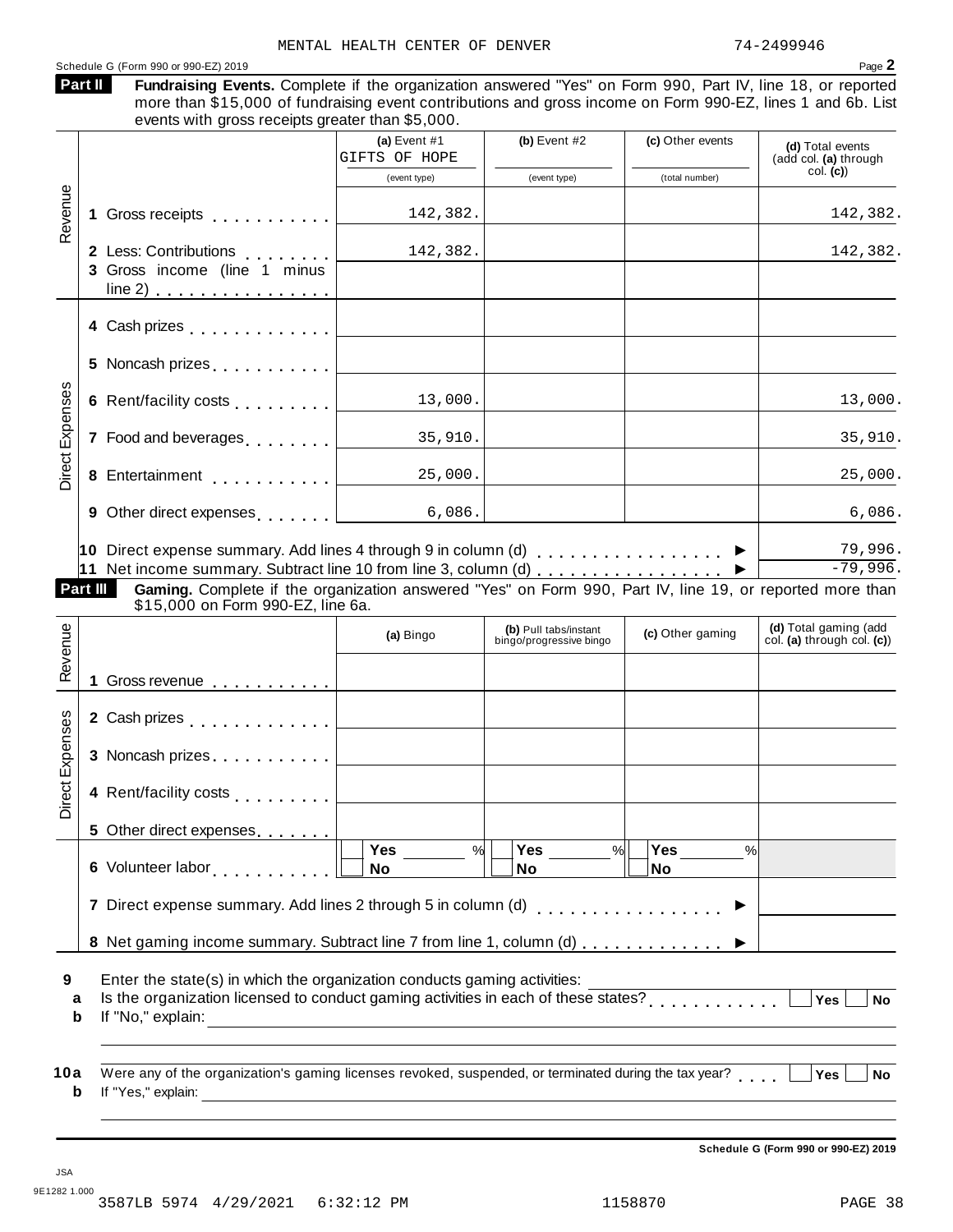| MENTAL HEALTH CENTER OF DENVER |
|--------------------------------|
|--------------------------------|

|                | MENIAL HEALIH CENIER OF DENVER                                                                                                                                                                                                                |                 |           |
|----------------|-----------------------------------------------------------------------------------------------------------------------------------------------------------------------------------------------------------------------------------------------|-----------------|-----------|
|                | Schedule G (Form 990 or 990-EZ) 2019                                                                                                                                                                                                          | Page 3          |           |
| 11             |                                                                                                                                                                                                                                               | <b>Yes</b>      | <b>No</b> |
| $12 \,$        | Is the organization a grantor, beneficiary or trustee of a trust or a member of a partnership or other entity                                                                                                                                 |                 |           |
|                |                                                                                                                                                                                                                                               | Yes             | No        |
| 13             | Indicate the percentage of gaming activity conducted in:                                                                                                                                                                                      |                 |           |
| a              |                                                                                                                                                                                                                                               |                 | %         |
|                |                                                                                                                                                                                                                                               |                 | %         |
| 14             | Enter the name and address of the person who prepares the organization's gaming/special events books and<br>records:                                                                                                                          |                 |           |
|                |                                                                                                                                                                                                                                               |                 |           |
|                |                                                                                                                                                                                                                                               |                 |           |
|                | 15a Does the organization have a contract with a third party from whom the organization receives gaming                                                                                                                                       |                 |           |
|                |                                                                                                                                                                                                                                               | $Yes$    <br>No |           |
|                | <b>b</b> If "Yes," enter the amount of gaming revenue received by the organization $\triangleright$ \$______________ and the                                                                                                                  |                 |           |
|                | amount of gaming revenue retained by the third party $\triangleright$ \$ _______________.                                                                                                                                                     |                 |           |
|                | c If "Yes," enter name and address of the third party:                                                                                                                                                                                        |                 |           |
|                |                                                                                                                                                                                                                                               |                 |           |
|                |                                                                                                                                                                                                                                               |                 |           |
| 16             | Gaming manager information:                                                                                                                                                                                                                   |                 |           |
|                |                                                                                                                                                                                                                                               |                 |           |
|                | Gaming manager compensation $\triangleright$ \$ ________________                                                                                                                                                                              |                 |           |
|                | Description of services provided ▶                                                                                                                                                                                                            |                 |           |
|                | Director/officer<br>Employee<br>Independent contractor                                                                                                                                                                                        |                 |           |
| 17             | Mandatory distributions:                                                                                                                                                                                                                      |                 |           |
| a              | Is the organization required under state law to make charitable distributions from the gaming proceeds to                                                                                                                                     |                 |           |
|                |                                                                                                                                                                                                                                               | Yes<br>No       |           |
| b              | Enter the amount of distributions required under state law to be distributed to other exempt organizations                                                                                                                                    |                 |           |
|                | or spent in the organization's own exempt activities during the tax year $\triangleright$ \$                                                                                                                                                  |                 |           |
| <b>Part IV</b> | Supplemental Information. Provide the explanation required by Part I, line 2b, columns (iii) and (v), and<br>Part III, lines 9, 9b, 10b, 15b, 15c, 16, and 17b, as applicable. Also provide any additional information<br>(see instructions). |                 |           |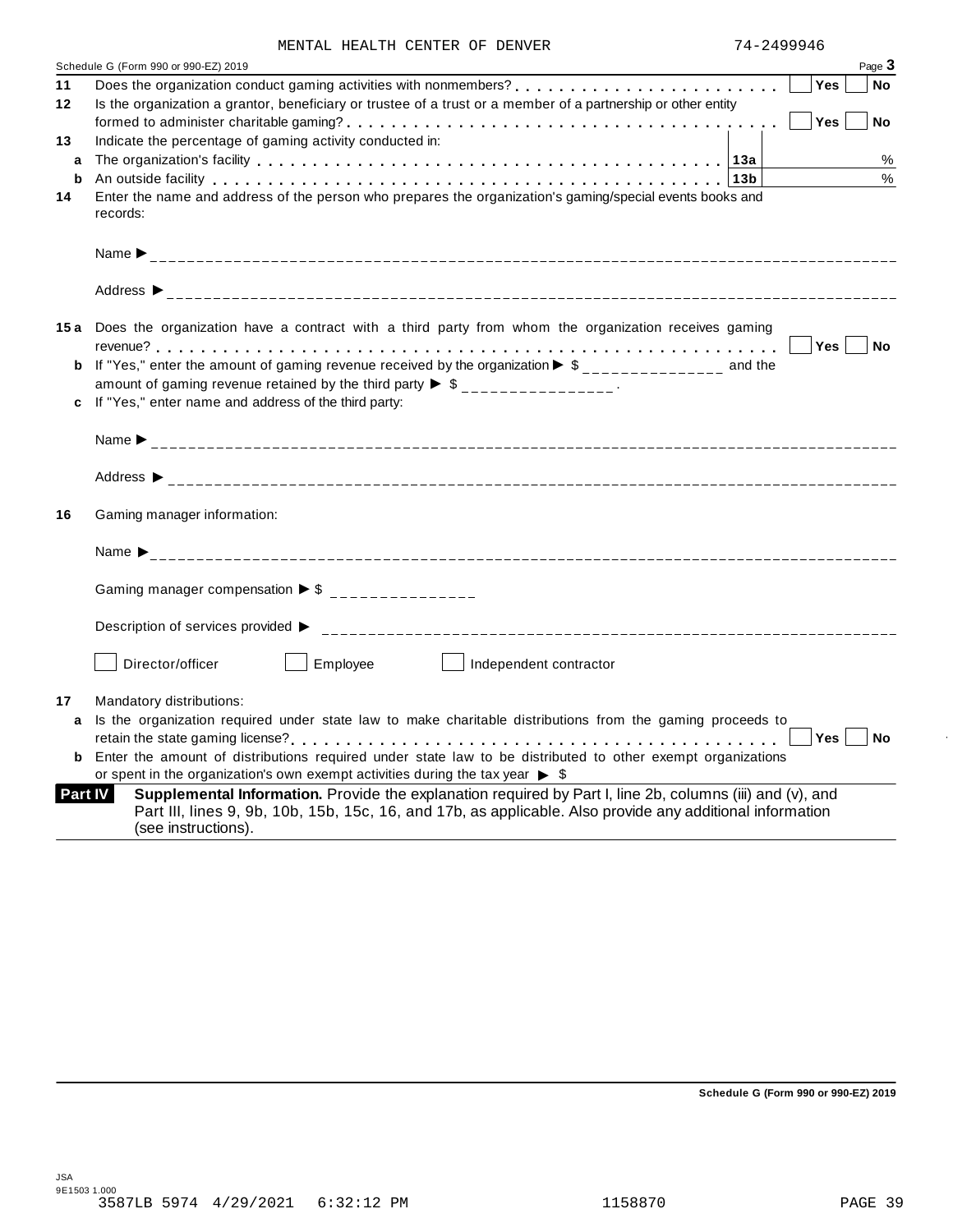## 990, SCHEDULE G, PART I - HIGHEST PAID FUNDRAISER

<span id="page-38-0"></span>

| NAME AND ADDRESS OF<br>FUNDRAISER                                 | ACTIVITY    | DID FUNDRAISER HAVE<br>CUSTODY OR CONTROL<br>OF CONTRIBUTIONS?<br>NO<br>YES | GROSS RECEIPTS<br>FROM ACTIVITY | AMOUNT PAID TO<br>(OR RETAINED BY<br>FUNDRAISER | AMOUNT PAID TO<br>(OR RETAINED BY<br>ORGANIZATION |
|-------------------------------------------------------------------|-------------|-----------------------------------------------------------------------------|---------------------------------|-------------------------------------------------|---------------------------------------------------|
| MARILYN SPINNER<br>9142 S CEDAR HILL WAY<br>LONE TREE<br>CO 80124 | CONSULTING  | Χ                                                                           |                                 | 13,313.                                         | $-13, 313.$                                       |
| RDM COMMUNICATIONS<br>7582 E 8TH PLACE<br>DENVER<br>CO 80230      | COMMUNICATI | Χ                                                                           |                                 | 37,706.                                         | $-37,706.$                                        |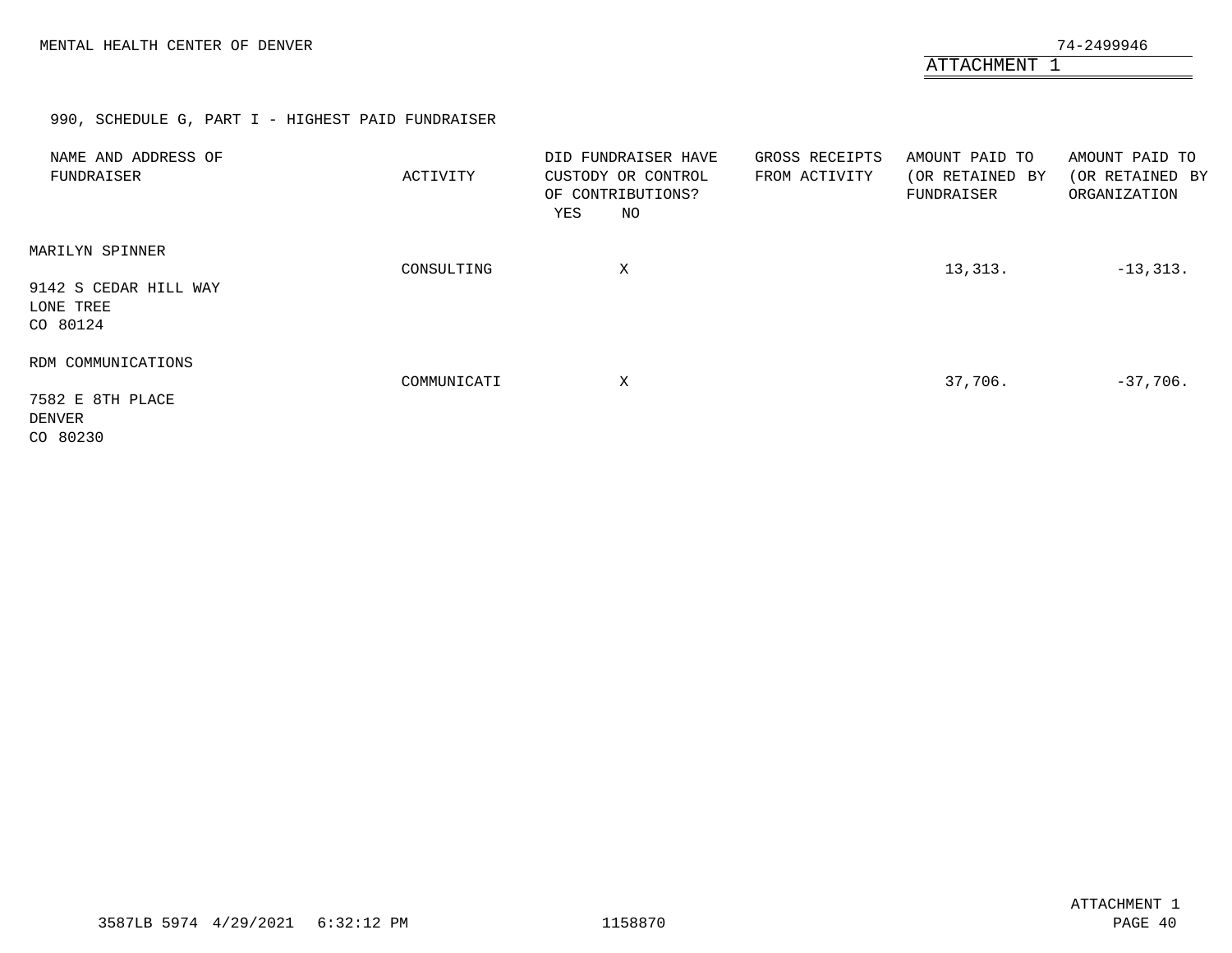|              | <b>SCHEDULE J</b>               |                                                  | <b>Compensation Information</b>                                                                                                                                                                                   |                                              | OMB No. 1545-0047     |                              |
|--------------|---------------------------------|--------------------------------------------------|-------------------------------------------------------------------------------------------------------------------------------------------------------------------------------------------------------------------|----------------------------------------------|-----------------------|------------------------------|
|              | (Form 990)                      |                                                  | For certain Officers, Directors, Trustees, Key Employees, and Highest                                                                                                                                             |                                              | 19                    |                              |
|              |                                 |                                                  | <b>Compensated Employees</b><br>> Complete if the organization answered "Yes" on Form 990, Part IV, line 23.                                                                                                      |                                              |                       |                              |
|              | Department of the Treasury      |                                                  | Attach to Form 990.                                                                                                                                                                                               |                                              | <b>Open to Public</b> |                              |
|              | <b>Internal Revenue Service</b> |                                                  | Go to www.irs.gov/Form990 for instructions and the latest information.                                                                                                                                            |                                              | <b>Inspection</b>     |                              |
|              | Name of the organization        | MENTAL HEALTH CENTER OF DENVER                   |                                                                                                                                                                                                                   | Employer identification number<br>74-2499946 |                       |                              |
| Part I       |                                 | <b>Questions Regarding Compensation</b>          |                                                                                                                                                                                                                   |                                              |                       |                              |
|              |                                 |                                                  |                                                                                                                                                                                                                   |                                              | <b>Yes</b>            | No                           |
|              |                                 |                                                  | 1a Check the appropriate box(es) if the organization provided any of the following to or for a person listed on Form                                                                                              |                                              |                       |                              |
|              |                                 |                                                  | 990, Part VII, Section A, line 1a. Complete Part III to provide any relevant information regarding these items.                                                                                                   |                                              |                       |                              |
|              |                                 | First-class or charter travel                    | Housing allowance or residence for personal use                                                                                                                                                                   |                                              |                       |                              |
|              |                                 | Travel for companions                            | Payments for business use of personal residence                                                                                                                                                                   |                                              |                       |                              |
|              |                                 | Tax indemnification and gross-up payments        | Health or social club dues or initiation fees                                                                                                                                                                     |                                              |                       |                              |
|              |                                 | Discretionary spending account                   | Personal services (such as maid, chauffeur, chef)                                                                                                                                                                 |                                              |                       |                              |
|              |                                 |                                                  |                                                                                                                                                                                                                   |                                              |                       |                              |
|              |                                 |                                                  | If any of the boxes on line 1a are checked, did the organization follow a written policy regarding payment<br>or reimbursement or provision of all of the expenses described above? If "No," complete Part III to |                                              |                       |                              |
|              |                                 |                                                  |                                                                                                                                                                                                                   |                                              | 1b                    |                              |
| $\mathbf{2}$ |                                 |                                                  | Did the organization require substantiation prior to reimbursing or allowing expenses incurred by all                                                                                                             |                                              |                       |                              |
|              |                                 |                                                  | directors, trustees, and officers, including the CEO/Executive Director, regarding the items checked on line                                                                                                      |                                              |                       |                              |
|              |                                 |                                                  |                                                                                                                                                                                                                   |                                              | 2                     |                              |
| 3            |                                 |                                                  | Indicate which, if any, of the following the organization used to establish the compensation of the                                                                                                               |                                              |                       |                              |
|              |                                 |                                                  | organization's CEO/Executive Director. Check all that apply. Do not check any boxes for methods used by a                                                                                                         |                                              |                       |                              |
|              |                                 |                                                  | related organization to establish compensation of the CEO/Executive Director, but explain in Part III.                                                                                                            |                                              |                       |                              |
|              |                                 | Compensation committee                           | Written employment contract                                                                                                                                                                                       |                                              |                       |                              |
|              | X                               | Independent compensation consultant              | $\mathbf{x}$<br>Compensation survey or study                                                                                                                                                                      |                                              |                       |                              |
|              |                                 | Form 990 of other organizations                  | $\overline{\mathbf{x}}$<br>Approval by the board or compensation committee                                                                                                                                        |                                              |                       |                              |
| 4            |                                 |                                                  | During the year, did any person listed on Form 990, Part VII, Section A, line 1a, with respect to the filing                                                                                                      |                                              |                       |                              |
|              |                                 | organization or a related organization:          |                                                                                                                                                                                                                   |                                              |                       |                              |
| a            |                                 |                                                  |                                                                                                                                                                                                                   |                                              | 4a                    | Χ<br>$\overline{\mathbf{x}}$ |
| b            |                                 |                                                  | Participate in, or receive payment from, a supplemental nonqualified retirement plan?                                                                                                                             |                                              | 4b                    | $\mathbf X$                  |
| c            |                                 |                                                  | Participate in, or receive payment from, an equity-based compensation arrangement?                                                                                                                                |                                              | 4c                    |                              |
|              |                                 |                                                  | If "Yes" to any of lines 4a-c, list the persons and provide the applicable amounts for each item in Part III.                                                                                                     |                                              |                       |                              |
|              |                                 |                                                  | Only section $501(c)(3)$ , $501(c)(4)$ , and $501(c)(29)$ organizations must complete lines 5-9.                                                                                                                  |                                              |                       |                              |
| 5            |                                 |                                                  | For persons listed on Form 990, Part VII, Section A, line 1a, did the organization pay or accrue any                                                                                                              |                                              |                       |                              |
|              |                                 | compensation contingent on the revenues of:      |                                                                                                                                                                                                                   |                                              |                       |                              |
| a            |                                 |                                                  |                                                                                                                                                                                                                   |                                              | 5a                    | Χ                            |
| b            |                                 |                                                  |                                                                                                                                                                                                                   |                                              | 5b                    | Χ                            |
|              |                                 | If "Yes" on line 5a or 5b, describe in Part III. |                                                                                                                                                                                                                   |                                              |                       |                              |
| 6            |                                 |                                                  | For persons listed on Form 990, Part VII, Section A, line 1a, did the organization pay or accrue any                                                                                                              |                                              |                       |                              |
|              |                                 | compensation contingent on the net earnings of:  |                                                                                                                                                                                                                   |                                              |                       |                              |
| a            |                                 |                                                  |                                                                                                                                                                                                                   |                                              | 6a                    | Χ                            |
| b            |                                 |                                                  |                                                                                                                                                                                                                   |                                              | 6b                    | X                            |
|              |                                 | If "Yes" on line 6a or 6b, describe in Part III. |                                                                                                                                                                                                                   |                                              |                       |                              |
| 7            |                                 |                                                  | For persons listed on Form 990, Part VII, Section A, line 1a, did the organization provide any nonfixed                                                                                                           |                                              |                       |                              |
|              |                                 |                                                  | payments not described on lines 5 and 6? If "Yes," describe in Part III.                                                                                                                                          |                                              | 7                     | X                            |
| 8            |                                 |                                                  | Were any amounts reported on Form 990, Part VII, paid or accrued pursuant to a contract that was subject                                                                                                          |                                              |                       |                              |
|              |                                 |                                                  | to the initial contract exception described in Regulations section 53.4958-4(a)(3)? If "Yes," describe                                                                                                            |                                              |                       |                              |
|              |                                 |                                                  |                                                                                                                                                                                                                   |                                              | 8                     | Χ                            |
|              |                                 |                                                  | If "Yes" on line 8, did the organization also follow the rebuttable presumption procedure described in                                                                                                            |                                              |                       |                              |
| 9            |                                 |                                                  |                                                                                                                                                                                                                   |                                              | 9                     |                              |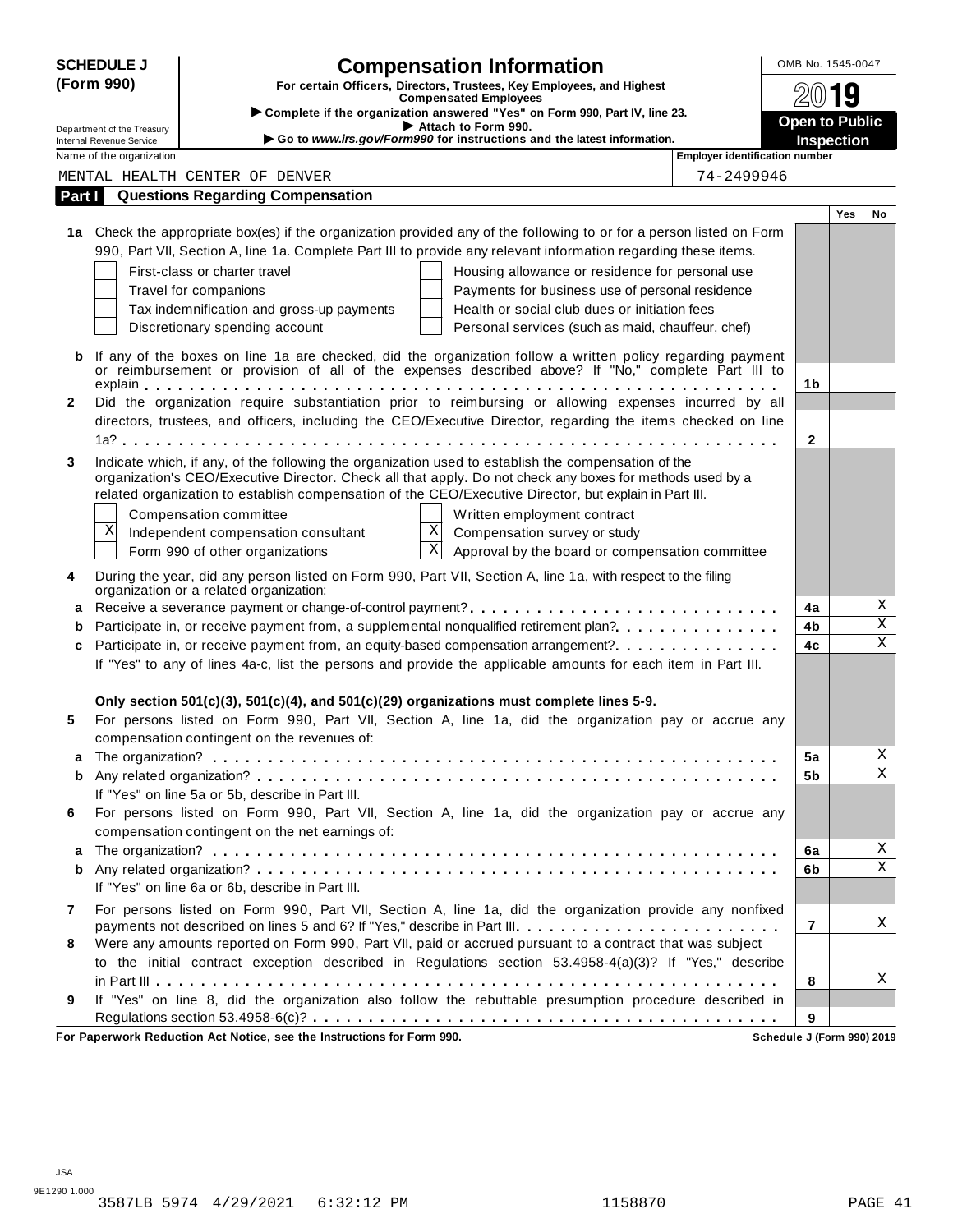## **Part II Officers, Directors, Trustees, Key Employees, and Highest Compensated Employees.** Use duplicate copies ifadditional space is needed.

For each individual whose compensation must be reported on Schedule J, report compensation from the organization on row (i) and from related organizations, described in the instructions, on row (ii). Do not list any individuals that aren't listed on Form 990, Part VII.

Note: The sum of columns (B)(i)-(iii) for each listed individual must equal the total amount of Form 990, Part VII, Section A, line 1a, applicable column (D) and (E) amounts for that individual.

|                                              |      |                          | (B) Breakdown of W-2 and/or 1099-MISC compensation |                                           | (C) Retirement and             | (D) Nontaxable | (E) Total of columns | (F) Compensation                                           |
|----------------------------------------------|------|--------------------------|----------------------------------------------------|-------------------------------------------|--------------------------------|----------------|----------------------|------------------------------------------------------------|
| (A) Name and Title                           |      | (i) Base<br>compensation | (ii) Bonus & incentive<br>compensation             | (iii) Other<br>reportable<br>compensation | other deferred<br>compensation | benefits       | $(B)(i)-(D)$         | in column (B) reported<br>as deferred on prior<br>Form 990 |
| CARL CLARK, MD                               | (i)  | 466,532                  | 331,585.                                           | 366                                       | 9,800                          | 11,057.        | 819,340              |                                                            |
| PRESIDENT AND CEO                            | (i)  | $\Omega$                 | $\Omega$                                           | $\mathbf 0$                               | 0                              | $0$ .          | 0                    |                                                            |
| ANGELA OAKLEY                                | (i)  | 283,681                  | 108,082                                            | 127                                       | 9,625                          | 27,770.        | 429,285.             |                                                            |
| $2^{\text{VP}$ AND CFO                       | (ii) | $\Omega$                 | $\Omega$                                           | $\Omega$                                  | <sup>n</sup>                   | $\Omega$ .     | $\Omega$             |                                                            |
| KRISTI MOCK                                  | (i)  | 249,263                  | 141,698                                            | 366                                       | 8,995                          | 27,170.        | 427,492              |                                                            |
| $3^{VP}$ AND COO                             | (ii) | 0                        | $\Omega$ .                                         | $\mathbf{0}$                              | 0                              | 0.             | $\Omega$ .           |                                                            |
| KENNETH J. MACINTYRE                         | (i)  | 271,441                  | 31,462                                             | 127                                       | 9,301                          | 8,457.         | 320,788              |                                                            |
| <b>A</b> <sup>PSYCHIATRIST</sup>             | (i)  | $\Omega$                 | $\Omega$ .                                         | $\Omega$                                  | $\Omega$ .                     | $0$ .          | $\mathbf{0}$ .       |                                                            |
| JAMES D. BAKER                               | (i)  | 260,218                  | 31,307                                             | 566                                       | 9,148                          | 8,879.         | 310, 118             |                                                            |
| 5 <sup>PSYCHIATRIST</sup>                    | (i)  | 0                        | 0                                                  | $\mathbf{0}$                              | 0.                             | 0.             | $\mathbf 0$ .        |                                                            |
| DAVID M. WEISS                               | (i)  | 260,526                  | 31,320                                             | 1,141                                     | 9,262                          | 17,279.        | 319,528              |                                                            |
| 6 <sup>PSYCHIATRIST</sup>                    | (ii) | 0                        | $\mathbf{0}$                                       | 0                                         | $\mathbf{0}$                   | 0.             | $\mathbf{0}$ .       |                                                            |
| CASEY H. WOLF                                | (i)  | 258,018                  | 53,130.                                            | 55                                        | 9,322                          | 23,129.        | 343,654.             |                                                            |
| PSYCHIATRIST                                 | (ii) | $\Omega$                 | $\Omega$                                           | $\Omega$                                  | $\Omega$                       | $0$ .          | $\Omega$ .           |                                                            |
| JASON W. RODRIGUEZ                           | (i)  | 252,655                  | 42,286.                                            | 255                                       | 8,741                          | 8,457.         | 312,394.             |                                                            |
| $\boldsymbol{8}^{\text{PSYCHIATRIST}}$       | (ii) | $\Omega$                 | $\Omega$                                           | $\Omega$                                  | $\Omega$                       | $\Omega$ .     | $\Omega$             |                                                            |
| CHERYL A. CLARK                              | (i)  | 342,663                  | 174,469                                            | 366                                       | 9,800                          | 16,601.        | 543,899              |                                                            |
| OVP AND CHIEF MEDICAL OFFICER                | (ii) | $\Omega$                 | $\Omega$ .                                         | $\mathbf{0}$                              | 0                              | 0.             | $\Omega$             |                                                            |
| JODY T. RYAN                                 | (i)  | 301,112                  | 68,419                                             | 127                                       | 9,800                          | 17,279.        | 396,737.             |                                                            |
| 10 <sup>ADULT</sup> SERVICES MEDICAL DIRECTO | (i)  | $\Omega$                 | $\Omega$ .                                         | $\Omega$                                  | $\Omega$                       | $\Omega$ .     | $\Omega$ .           |                                                            |
| YVETTE BUXTON                                | (i)  | 333,590                  | 76,175                                             | 238                                       | 9,800                          | 887            | 420,690              |                                                            |
| 11 <sup>CHILD</sup> AND FAMILY MEDICAL DIREC | (ii) | $\Omega$                 | $\Omega$                                           | $\Omega$                                  | $\Omega$                       | 0.             | $\Omega$             |                                                            |
| JOHN FLYNN                                   | (i)  | 175,932                  | 95,629                                             | 238                                       | 6,110.                         | 25,127.        | 303,036.             |                                                            |
| 12 <sup>VP OF</sup> ADULT SERVICES           | (ii) | 0                        | $\Omega$                                           | $\Omega$                                  | $\Omega$                       | 0.             | $\Omega$ .           |                                                            |
| DAWN WILSON                                  | (i)  | 152,632                  | 77,315.                                            | 283                                       | 5,569                          | 25, 292.       | 261,091              |                                                            |
| 13 <sup>VP</sup> OF CHILD AND FAMILY SERVICE | (ii) | 0                        | $\Omega$ .                                         | $\mathbf 0$                               | $\Omega$                       | 0.             | $\overline{0}$ .     |                                                            |
| WESLEY M. WILLIAMS                           | (i)  | 181,730                  | 82,037.                                            | 83                                        | 6, 424.                        | 9,429.         | 279,703.             |                                                            |
| 14 <sup>VP</sup> AND CHIEF INFORMATION TECHN | (ii) | 0                        | 0.                                                 | $\mathbf 0$ .                             | 0.                             | 0.             | 0.                   |                                                            |
|                                              | (i)  |                          |                                                    |                                           |                                |                |                      |                                                            |
| 15                                           | (ii) |                          |                                                    |                                           |                                |                |                      |                                                            |
|                                              | (i)  |                          |                                                    |                                           |                                |                |                      |                                                            |
| 16                                           | (ii) |                          |                                                    |                                           |                                |                |                      |                                                            |

**Schedule J (Form 990) 2019**

JSA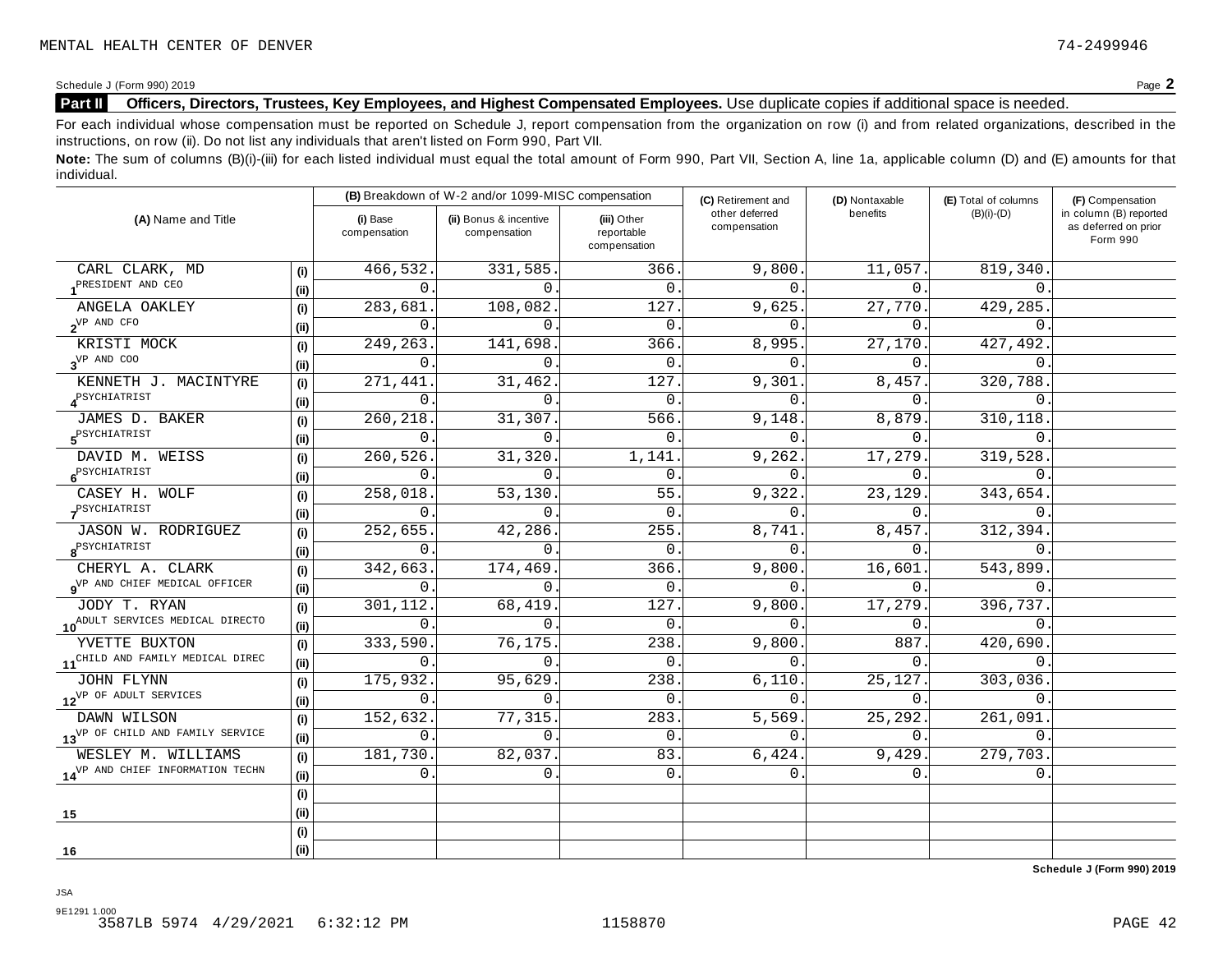## **Part III Supplemental Information**

Provide the information, explanation, or descriptions required for Part I, lines 1a, 1b, 3, 4a, 4b, 4c, 5a, 5b, 6a, 6b, 7, and 8, and for Part II. Also complete this part for any additional information.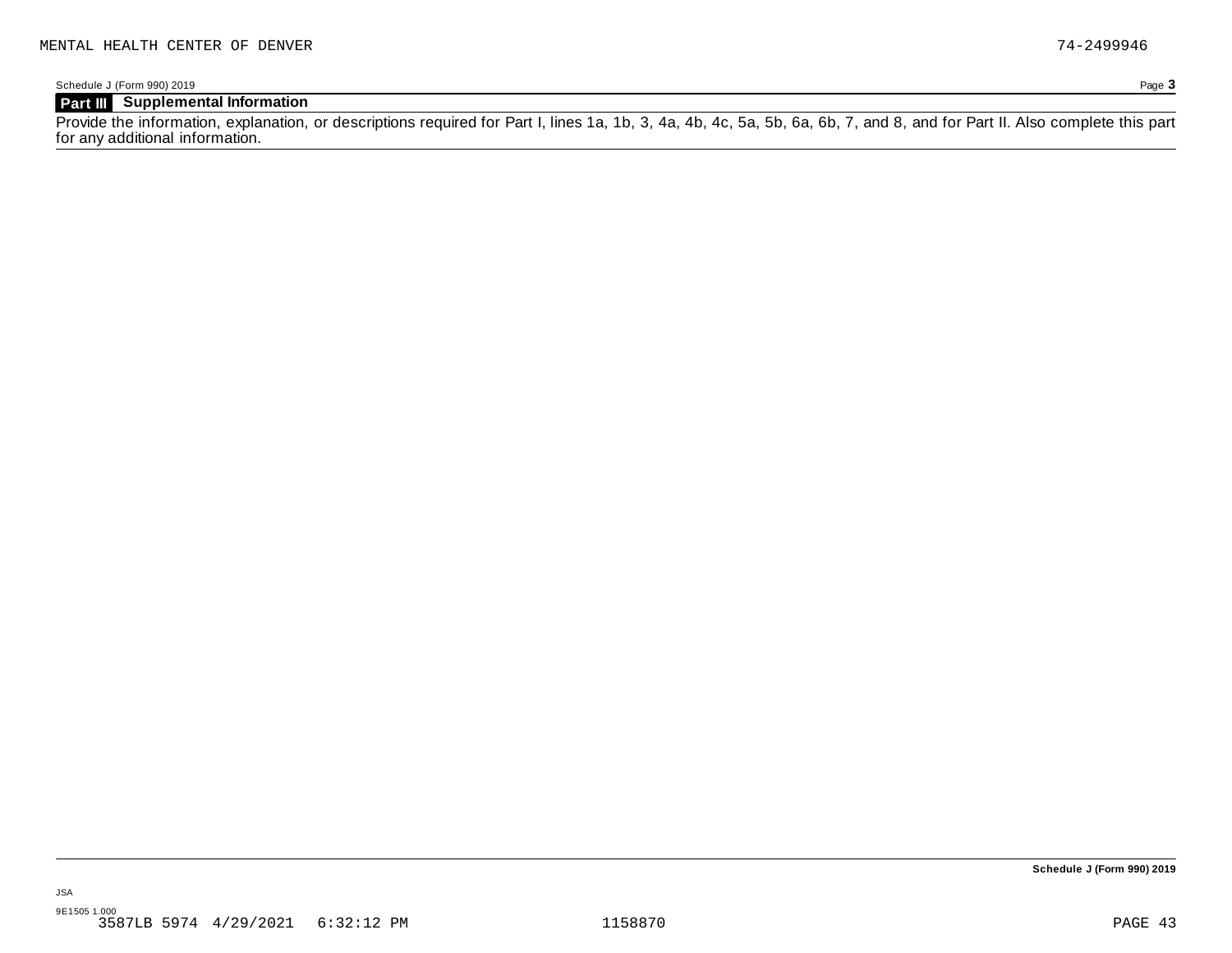## **(Form 990)**

## SCHEDULE K  $\bigcup_{\text{OMB No. 1545-0047}}$  **Supplemental Information on Tax-Exempt Bonds**

 $\triangleright$  Complete if the organization answered "Yes" on Form 990, Part IV, line 24a. Provide descriptions,<br>explanations, and any additional information in Part VI.

Department of the Treasury<br>Internal Revenue Service

Department of the Treasury<br>
Inspection<br>
Name of the organization<br>
Name of the organization

MENTAL HEALTH CENTER OF DENVER 74-2499946

| (a) Issuer name                            | (b) Issuer EIN | $\left( c\right)$ CUSIP $\#$ | (d) Date issued | (e) Issue price | (f) Description of purpose                      | $ $ (g) Defeased $ $ |    |     | (h) On<br>behalf of<br>issuer | (i) Pooled<br>financing |  |
|--------------------------------------------|----------------|------------------------------|-----------------|-----------------|-------------------------------------------------|----------------------|----|-----|-------------------------------|-------------------------|--|
|                                            |                |                              |                 |                 |                                                 | $Yes \mid$           | No | Yes | No                            | Yes No                  |  |
| A COLORADO HEALTH AND FACILITIES AUTHORITY | 84-0752932     | 19648AS30                    | 02/19/2014      |                 | 23, 285, 000. CONSTRUCTION AND REFUNDING SERIES |                      | Χ  |     | A                             |                         |  |
|                                            |                |                              |                 |                 |                                                 |                      |    |     |                               |                         |  |
| B                                          |                |                              |                 |                 |                                                 |                      |    |     |                               |                         |  |
|                                            |                |                              |                 |                 |                                                 |                      |    |     |                               |                         |  |
| C                                          |                |                              |                 |                 |                                                 |                      |    |     |                               |                         |  |
|                                            |                |                              |                 |                 |                                                 |                      |    |     |                               |                         |  |
| D                                          |                |                              |                 |                 |                                                 |                      |    |     |                               |                         |  |

|                |                                                                             |            | A           |            | в         |            | C.        |            | D         |
|----------------|-----------------------------------------------------------------------------|------------|-------------|------------|-----------|------------|-----------|------------|-----------|
|                |                                                                             |            | 2,055,000.  |            |           |            |           |            |           |
| $\overline{2}$ |                                                                             |            |             |            |           |            |           |            |           |
| $\overline{3}$ |                                                                             |            | 22,963,180. |            |           |            |           |            |           |
| 4              | Gross proceeds in reserve funds                                             |            | 1,658,061.  |            |           |            |           |            |           |
| 5              |                                                                             |            |             |            |           |            |           |            |           |
| 6              |                                                                             |            |             |            |           |            |           |            |           |
| $\overline{7}$ |                                                                             |            | 402,087.    |            |           |            |           |            |           |
| 8              |                                                                             |            |             |            |           |            |           |            |           |
| 9              |                                                                             |            |             |            |           |            |           |            |           |
| 10             |                                                                             |            | 8,607,043.  |            |           |            |           |            |           |
| 11             |                                                                             |            | 12,299,050. |            |           |            |           |            |           |
| 12             |                                                                             |            |             |            |           |            |           |            |           |
| 13             |                                                                             | 2015       |             |            |           |            |           |            |           |
|                |                                                                             | <b>Yes</b> | <b>No</b>   | <b>Yes</b> | <b>No</b> | <b>Yes</b> | <b>No</b> | <b>Yes</b> | <b>No</b> |
| 14             | Were the bonds issued as part of a refunding issue of tax-exempt bonds (or, |            |             |            |           |            |           |            |           |
|                |                                                                             | X          |             |            |           |            |           |            |           |
| 15             | Were the bonds issued as part of a refunding issue of taxable bonds (or, if |            |             |            |           |            |           |            |           |
|                | issued prior to 2018, an advance refunding issue)?                          |            | X           |            |           |            |           |            |           |
| 16             |                                                                             | X          |             |            |           |            |           |            |           |
| 17             | Does the organization maintain adequate books and records to support the    |            |             |            |           |            |           |            |           |
|                |                                                                             | X          |             |            |           |            |           |            |           |

JSA

9E1295 1.000

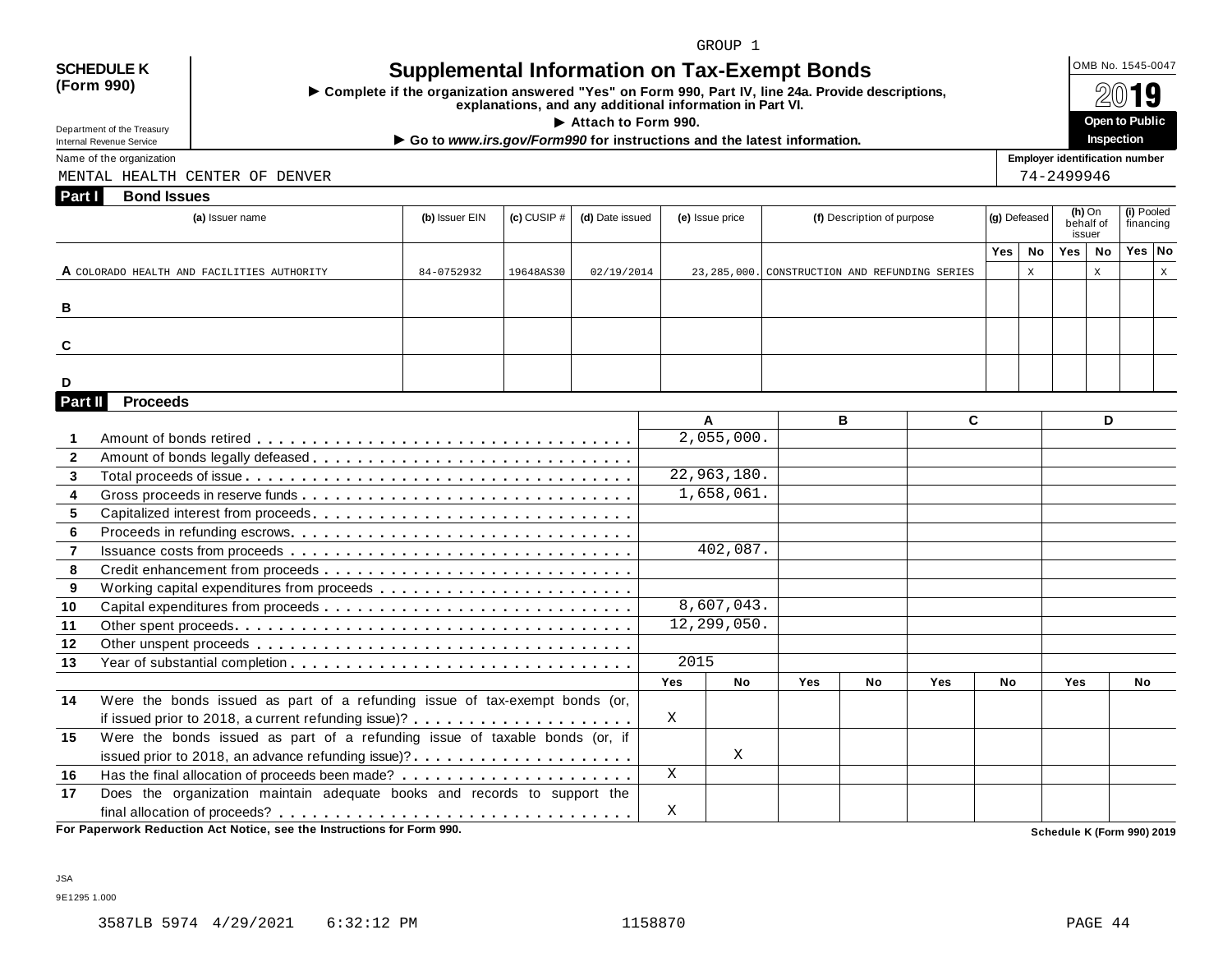### MENTAL HEALTH CENTER OF DENVER 74-2499946

| Schedule K (Form 990) 2019 | Dogo<br>-aue . |
|----------------------------|----------------|
|                            |                |

| Part III       | <b>Private Business Use</b>                                                                                                                                                                                                                                | GROUP 1      |                 |            |      |     |               |            |    |
|----------------|------------------------------------------------------------------------------------------------------------------------------------------------------------------------------------------------------------------------------------------------------------|--------------|-----------------|------------|------|-----|---------------|------------|----|
|                |                                                                                                                                                                                                                                                            |              | A               |            | B    |     | C             |            | D  |
| 1.             | Was the organization a partner in a partnership, or a member of an LLC,                                                                                                                                                                                    | Yes          | No              | <b>Yes</b> | No   | Yes | No            | <b>Yes</b> | No |
|                |                                                                                                                                                                                                                                                            |              | X               |            |      |     |               |            |    |
|                | 2 Are there any lease arrangements that may result in private business use of                                                                                                                                                                              |              | X               |            |      |     |               |            |    |
|                | 3a Are there any management or service contracts that may result in private                                                                                                                                                                                |              | Χ               |            |      |     |               |            |    |
|                | <b>b</b> If "Yes" to line 3a, does the organization routinely engage bond counsel or other outside<br>counsel to review any management or service contracts relating to the financed property?                                                             |              |                 |            |      |     |               |            |    |
|                | c Are there any research agreements that may result in private business use of                                                                                                                                                                             |              | Χ               |            |      |     |               |            |    |
|                | d If "Yes" to line 3c, does the organization routinely engage bond counsel or other<br>outside counsel to review any research agreements relating to the financed property?                                                                                |              |                 |            |      |     |               |            |    |
| 4              | Enter the percentage of financed property used in a private business use by entities<br>other than a section 501(c)(3) organization or a state or local government $\dots \dots$                                                                           |              | %               |            | %    |     | %             |            | %  |
| 5              | Enter the percentage of financed property used in a private business use as a<br>result of unrelated trade or business activity carried on by your organization,<br>another section 501(c)(3) organization, or a state or local government $\ldots \ldots$ |              | %               |            | %    |     | %             |            | ℅  |
| 6              |                                                                                                                                                                                                                                                            |              | $\overline{\%}$ |            | %    |     | $\frac{0}{0}$ |            |    |
| $\overline{7}$ | Does the bond issue meet the private security or payment test?                                                                                                                                                                                             |              | X               |            |      |     |               |            |    |
|                | 8a Has there been a sale or disposition of any of the bond-financed property to a<br>nongovernmental person other than a 501(c)(3) organization since the bonds were issued?                                                                               |              | X               |            |      |     |               |            |    |
|                | <b>b</b> If "Yes" to line 8a, enter the percentage of bond-financed property sold or                                                                                                                                                                       |              | %               |            | $\%$ |     | %             |            |    |
|                | c If "Yes" to line 8a, was any remedial action taken pursuant to Regulations                                                                                                                                                                               |              |                 |            |      |     |               |            |    |
| 9              | Has the organization established written procedures to ensure that all<br>nonqualified bonds of the issue are remediated in accordance with the                                                                                                            |              |                 |            |      |     |               |            |    |
|                | requirements under Regulations sections 1.141-12 and 1.145-2?                                                                                                                                                                                              | X            |                 |            |      |     |               |            |    |
|                | <b>Part IV Arbitrage</b>                                                                                                                                                                                                                                   |              |                 |            |      |     |               |            |    |
|                |                                                                                                                                                                                                                                                            |              | A               |            | B    |     | C             |            | D  |
| 1.             | Has the issuer filed Form 8038-T, Arbitrage Rebate, Yield Reduction and                                                                                                                                                                                    | Yes          | No<br>X         | Yes        | No   | Yes | No            | <b>Yes</b> | No |
|                | 2 If "No" to line 1, did the following apply?                                                                                                                                                                                                              |              |                 |            |      |     |               |            |    |
|                |                                                                                                                                                                                                                                                            | $\mathbf{X}$ |                 |            |      |     |               |            |    |
|                |                                                                                                                                                                                                                                                            |              | Χ               |            |      |     |               |            |    |
|                |                                                                                                                                                                                                                                                            |              | X               |            |      |     |               |            |    |
|                | If "Yes" to line 2c, provide in Part VI the date the rebate computation was                                                                                                                                                                                |              |                 |            |      |     |               |            |    |
|                |                                                                                                                                                                                                                                                            |              | Χ               |            |      |     |               |            |    |

JSA

9E1296 1.000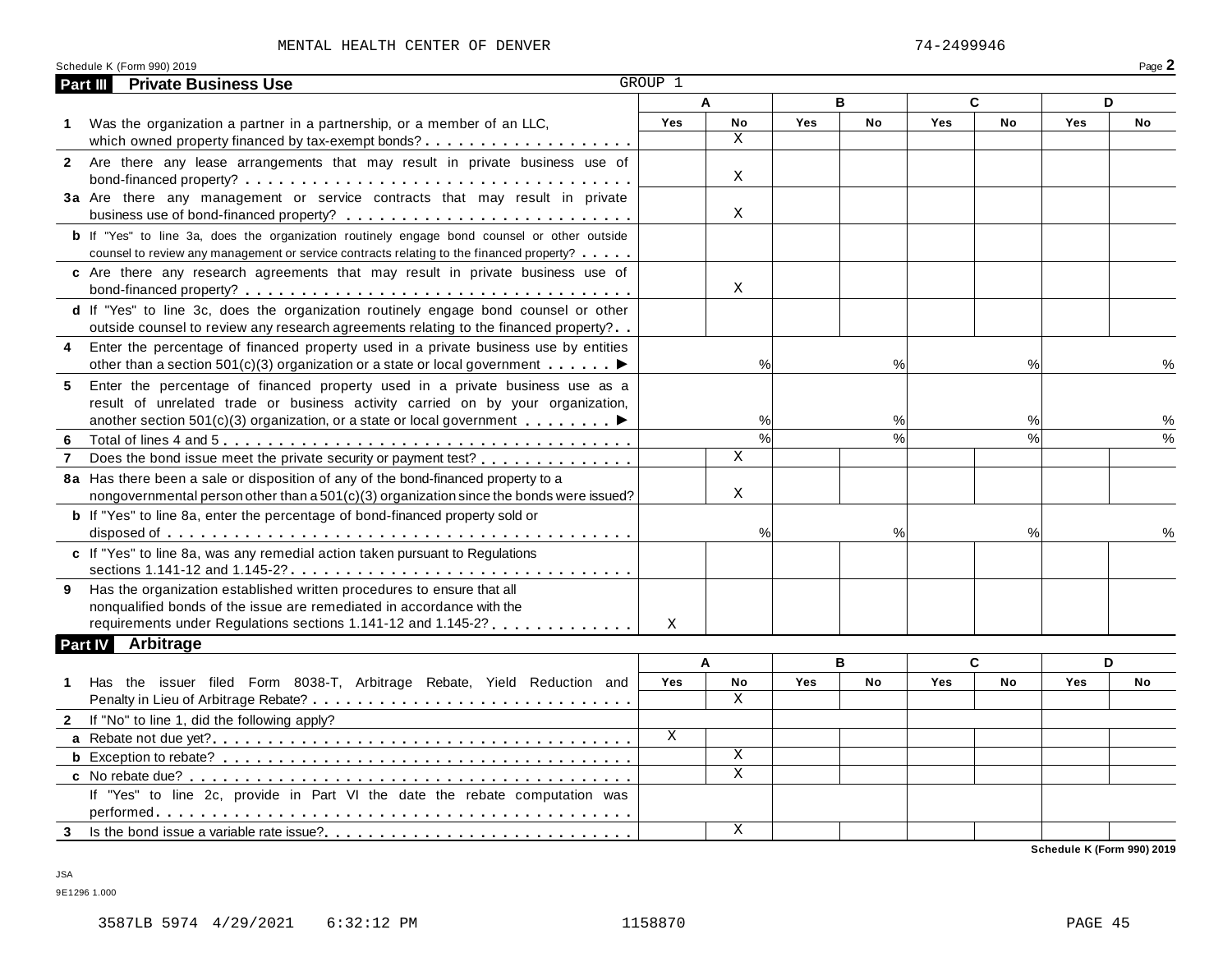### MENTAL HEALTH CENTER OF DENVER 74-2499946

| Arbitrage (continued)<br><b>Part IV</b>                                                       |            |           |     |    |                                                                                                                     |              |     |     |
|-----------------------------------------------------------------------------------------------|------------|-----------|-----|----|---------------------------------------------------------------------------------------------------------------------|--------------|-----|-----|
|                                                                                               |            | A         |     | B  |                                                                                                                     | C            |     | D   |
| 4a Has the organization or the governmental issuer entered into a qualified                   | <b>Yes</b> | No        | Yes | No | Yes                                                                                                                 | <b>No</b>    | Yes | No  |
|                                                                                               |            | X         |     |    |                                                                                                                     |              |     |     |
|                                                                                               |            |           |     |    |                                                                                                                     |              |     |     |
|                                                                                               |            |           |     |    |                                                                                                                     |              |     |     |
|                                                                                               |            |           |     |    |                                                                                                                     |              |     |     |
|                                                                                               |            |           |     |    |                                                                                                                     |              |     |     |
| 5a Were gross proceeds invested in a guaranteed investment contract (GIC)?                    |            | X         |     |    |                                                                                                                     |              |     |     |
|                                                                                               |            |           |     |    |                                                                                                                     |              |     |     |
|                                                                                               |            |           |     |    |                                                                                                                     |              |     |     |
| d Was the regulatory safe harbor for establishing the fair market value of the GIC satisfied? |            |           |     |    |                                                                                                                     |              |     |     |
| 6 Were any gross proceeds invested beyond an available temporary period?                      |            | X         |     |    |                                                                                                                     |              |     |     |
| Has the organization established written procedures to monitor the<br>$\mathbf{7}$            |            |           |     |    |                                                                                                                     |              |     |     |
|                                                                                               | Χ          |           |     |    |                                                                                                                     |              |     |     |
| <b>Procedures To Undertake Corrective Action</b><br><b>Part V</b>                             |            |           |     |    |                                                                                                                     |              |     |     |
|                                                                                               |            | A         |     | B  |                                                                                                                     | $\mathbf{C}$ |     | D   |
| Has the organization established written procedures to ensure that violations                 | <b>Yes</b> | <b>No</b> | Yes | No | Yes                                                                                                                 | No           | Yes | No. |
| of federal tax requirements are timely identified and corrected through the                   |            |           |     |    |                                                                                                                     |              |     |     |
| voluntary closing agreement program if self-remediation isn't available under                 |            |           |     |    |                                                                                                                     |              |     |     |
|                                                                                               | X          |           |     |    |                                                                                                                     |              |     |     |
|                                                                                               |            |           |     |    | Supplemental Information. Provide additional information for responses to questions on Schedule K. See instructions |              |     |     |
|                                                                                               |            |           |     |    |                                                                                                                     |              |     |     |
|                                                                                               |            |           |     |    |                                                                                                                     |              |     |     |
|                                                                                               |            |           |     |    |                                                                                                                     |              |     |     |
|                                                                                               |            |           |     |    |                                                                                                                     |              |     |     |
|                                                                                               |            |           |     |    |                                                                                                                     |              |     |     |
|                                                                                               |            |           |     |    |                                                                                                                     |              |     |     |
|                                                                                               |            |           |     |    |                                                                                                                     |              |     |     |
|                                                                                               |            |           |     |    |                                                                                                                     |              |     |     |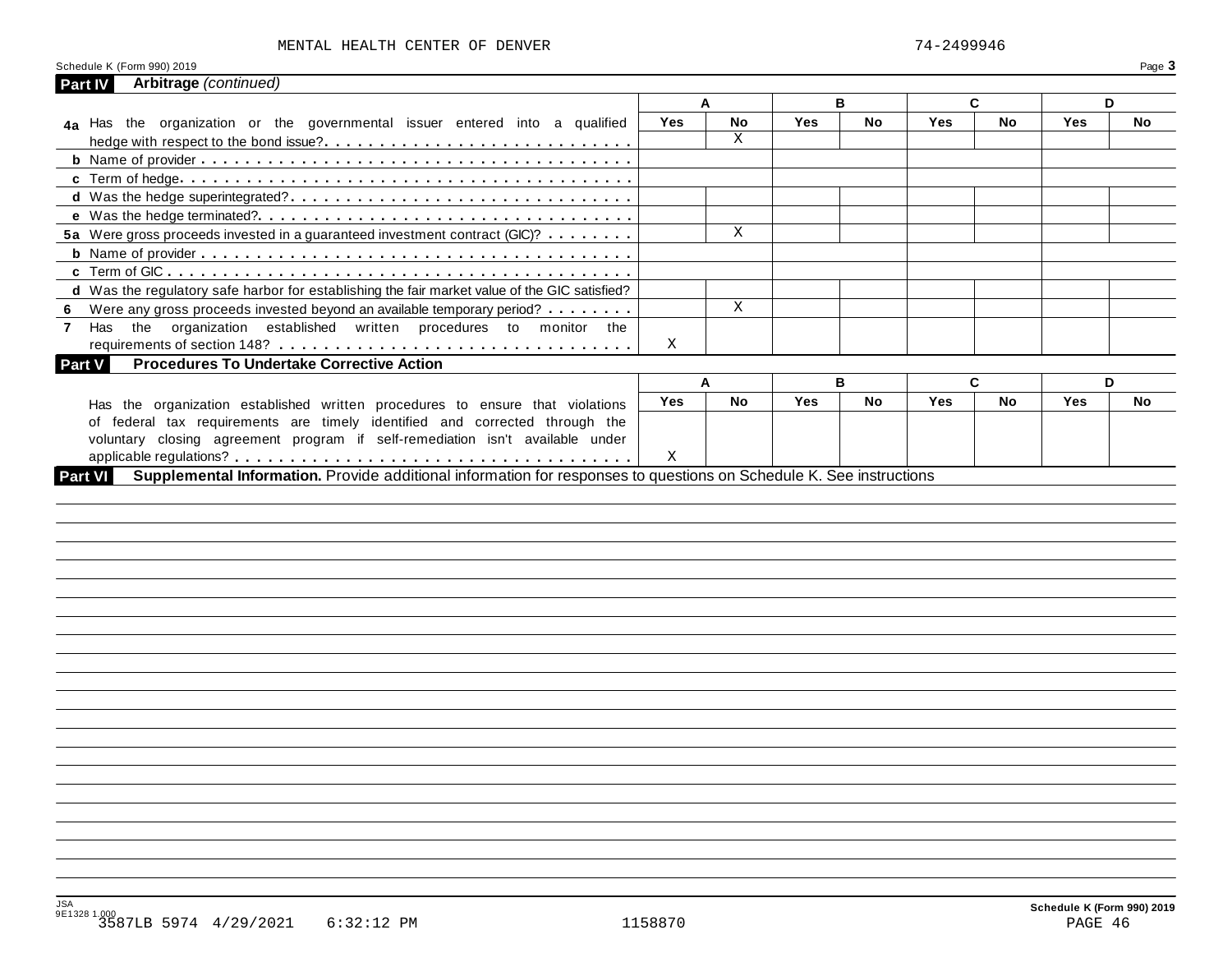**Part VI Supplemental Information.** Provide additional information for responses to questions on Schedule K (see instructions) *(Continued)*

SCHEDULE K, PART II, LINE 3, COLUMN (A)

ALTHOUGH THE ISSUE PRICE PER FORM 8038 WAS AUTHORIZED TO BE \$23,285,000,

THE BOND INSTEAD ISSUED PROCEEDS OF \$22,963,180, EQUAL TO ITS STATED

REDEMPTION PRICE AT MATURITY.

SCHEDULE K, PART II, LINE 11, COLUMN (A)

THE AMOUNT REPORTED ON LINE 11 (\$12,299,050) REPRESENTS THE AMOUNT USED

TO CURRENTLY REFUND A PRIOR ISSUE.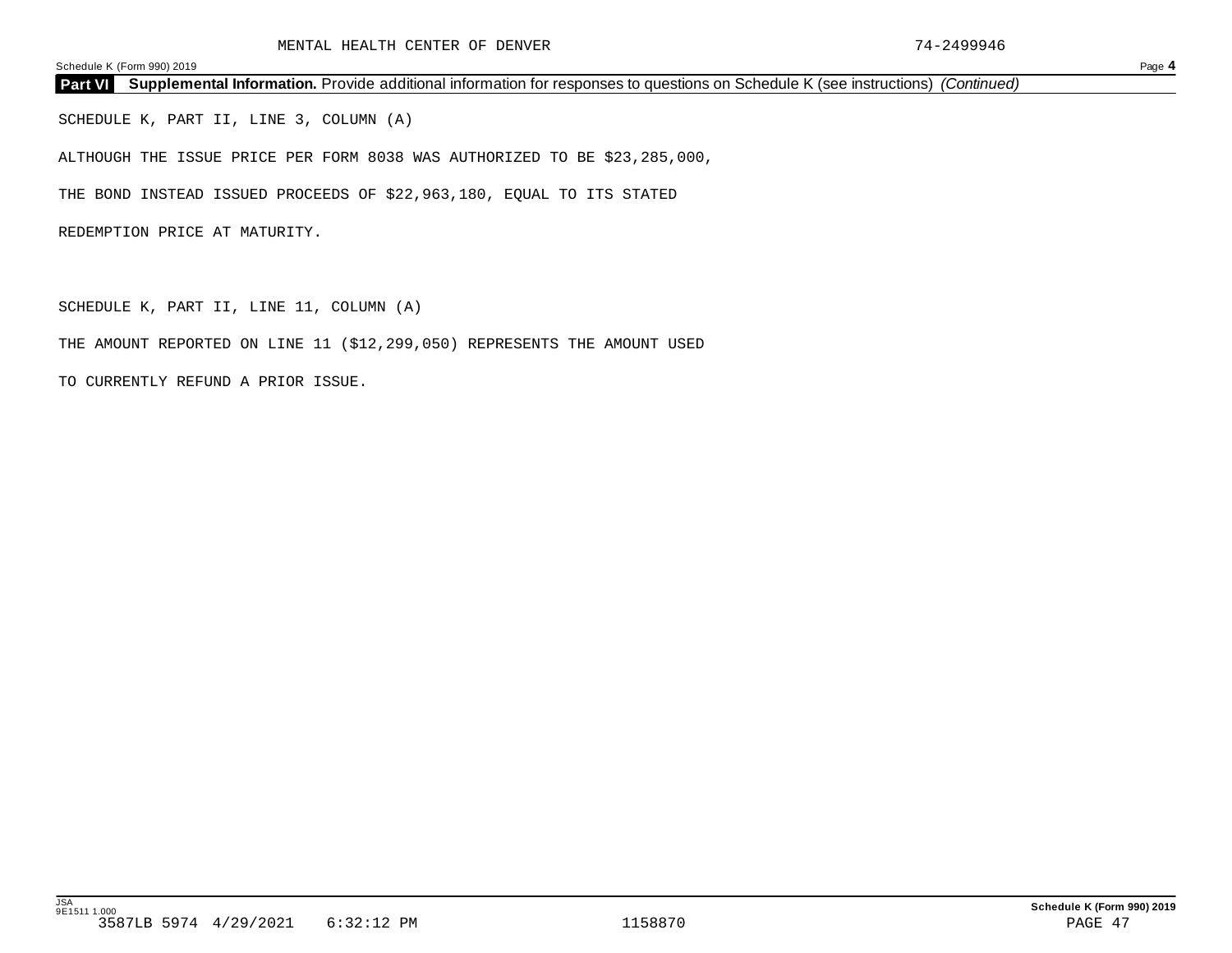## **SCHEDULE O** Supplemental Information to Form 990 or 990-EZ DAMB No. 1545-0047

**(Form 990 or 990-EZ) Complete to provide information for responses to specific questions on** plete to provide information for responses to specific questions on  $\mathbb{Z}^{0}$  **19**  $\triangleright$  **Attach to Form 990 or 990-EZ.**<br> **Exercise 200 or 990-EZ.**<br>
and the second of the second of the second of the second of the second of the second of the second of the second of the second of the second of the second



Department of the Treasury<br>Internal Revenue Service Department of the Treasury <br>Depen to Public<br>Name of the organization<br>Name of the organization<br>Name of the organization<br>Name of the organization<br>Name of the organization<br>Name of the organization<br>Name of the organization<br>Na MENTAL HEALTH CENTER OF DENVER 74-2499946

FORM 990, PART III, LINE 3

IN RESPONSE TO THE COVID-19 PANDEMIC, WE SHIFTED TO A PREDOMINANTLY TELEHEALTH SERVICE DELIVERY MODEL AND A REMOTE EMPLOYEE MODEL FOR THE SAFETY OF OUR STAFF AND THE PEOPLE WE SERVE. WHILE MOST OF OUR SITES WERE CLOSED, WE CONTINUED PROVIDING SERVICES THROUGH VIRTUAL CARE AND WITH A LIMITED NUMBER OF FACE-TO-FACE OFFERINGS INCLUDING RESIDENTIAL SERVICES, MEDICATION DELIVERY AND FOOD BOX DISTRIBUTION. WE HELPED PEOPLE ACCESS DEVICES AND NAVIGATE THE NEW TECHNOLOGY INVOLVED WITH TELEHEALTH. WE DEVELOPED AND IMPLEMENTED SAFETY PROTOCOLS, PURCHASED AND DISTRIBUTED PERSONAL PROTECTIVE EQUIPMENT (PPE) AND PROVIDED GUIDANCE TO ENSURE THE SAFETY OF OUR STAFF AND THE PEOPLE WE SERVE. AS THE PANDEMIC EVOLVED OVER THE SUBSEQUENT MONTHS, WE BEGAN OFFERING MORE SERVICES IN PERSON WHILE MAINTAINING A SAFE AND EFFECTIVE TREATMENT ENVIRONMENT. WE WILL CONTINUE ADAPTING TO CHANGING CIRCUMSTANCES TO ADVANCE PUBLIC HEALTH AND THE SAFETY AND WELL-BEING OF OUR COMMUNITY.

FORM 990, PART VI, SECTION A, LINES 6, 7A, 7B ORGANIZATION'S MEMBERS OR STOCKHOLDERS: ACCORDING TO THE BYLAWS, THE MAYOR OF THE CITY AND COUNTY OF DENVER APPOINTED ONE THIRD OF THE DIRECTORS OF MENTAL HEALTH CENTER OF DENVER. ANY CHANGE OR AMENDMENT TO THE BYLAWS REGARDING THE MAYOR'S POWER TO APPOINT DIRECTORS MUST ALSO BE APPROVED IN WRITING BY THE MAYOR OF THE CITY AND COUNTY OF DENVER.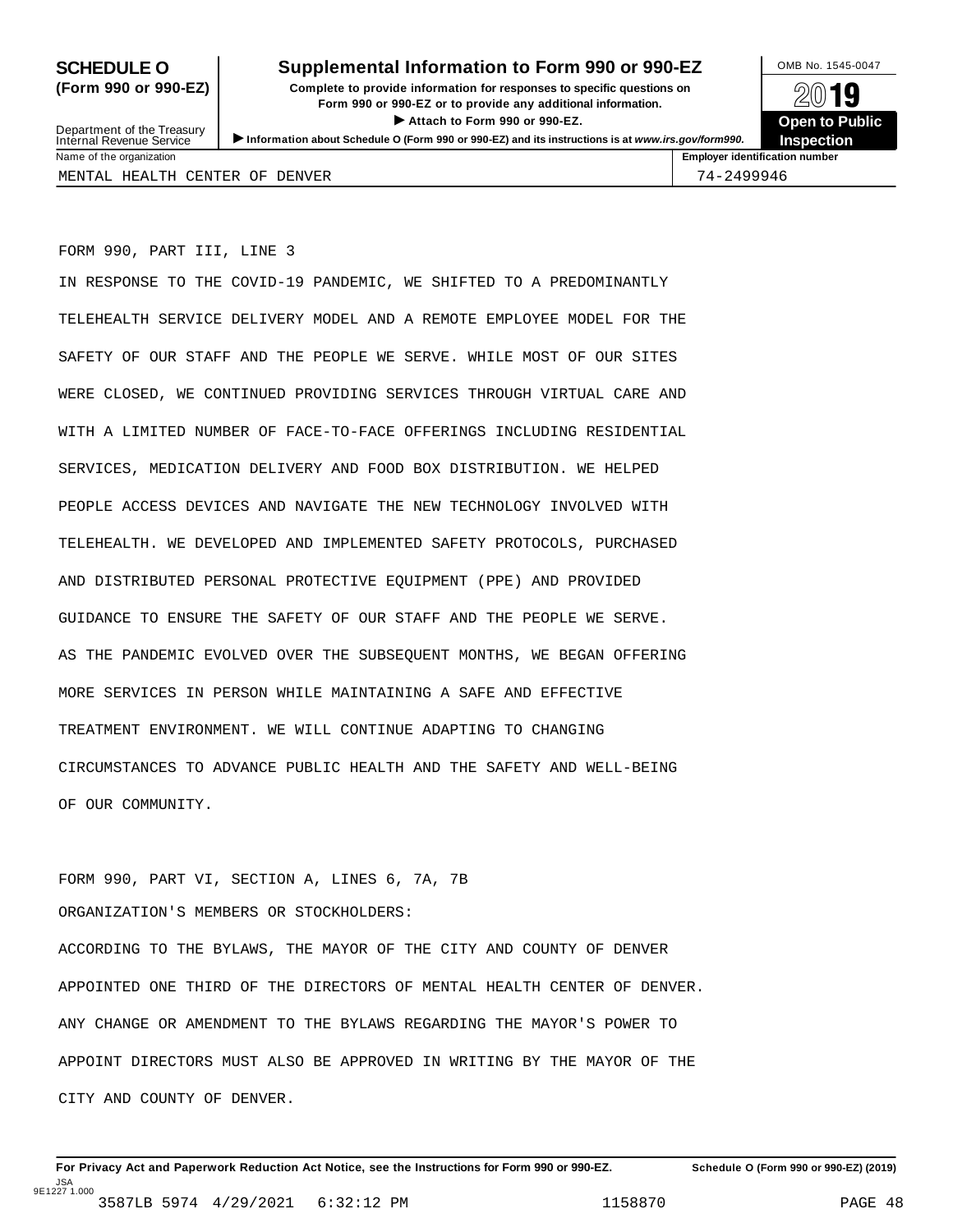FORM 990, PART VI, SECTION B, LINE 11B FORM 990 REVIEW PROCESS: THE AUDIT/FINANCE COMMITTEE WILL REVIEW THE COMPLETED FORM 990 WITH THE PREPARER, AN OUTSIDE CPA FIRM. THE COMPLETED FORM 990 IS THEN PRESENTED

TO THE ENTIRE BOARD PRIOR TO FILING.

# FORM 990, PART VI, SECTION B, LINE 12C HOW THE CONFLICT OF INTEREST POLICY IS MONITORED AND ENFORCED: MHCD ANNUALLY REQUIRES ALL BOARD MEMBERS TO COMPLETE A CONFLICT OF INTEREST FORM. CONFLICTS ARE REVIEWED BY THE EXECUTIVE COMMITTEE OF THE BOARD. BOARD MEMBERS WHO DISCLOSE CONFLICTS ARE REQUIRED TO REFRAIN FROM DISCUSSING OR VOTING ON THE PARTICULAR TRANSACTION IN WHICH HE/SHE HAS AN INTEREST, OR OTHERWISE ATTEMPTING TO EXERT ANY INFLUENCE ON MHCD OR ITS COMPONENTS TO AFFECT A DECISION TO PARTICIPATE OR NOT PARTICIPATE IN SUCH TRANSACTION. ALL PROCEEDINGS RELATED TO CONFLICTS OF INTEREST ARE DOCUMENTED IN THE MEETING MINUTES.

FORM 990, PART VI, SECTION B, LINE 15A, 15B EXECUTIVE COMPENSATION POLICY AND PROCEDURES:

THE BOARD RETAINED THE FIRM OF HARLON GROUP TO COMPLETE A SALARY COMPARABILITY STUDY FOR THE CEO IN 2020. HARLON GROUP USES A NUMBER OF SURVEYS, COMPARING SALARIES BASED ON THE SIZE OF THE ORGANIZATION, HEALTHCARE, MENTAL HEALTH, NONPROFIT, REGION, AND OTHER FACTORS. THE BOARD HAS A CEO COMPENSATION SUBCOMMITTEE WHICH IS COMPRISED OF THE PERSONNEL COMMITTEE AND EXECUTIVE COMMITTEE MEMBERS WHO CONSIDER THE DATA REPORTED FROM HARLON GROUP AS WELL AS MSEC DATA AND OTHER SOURCES OF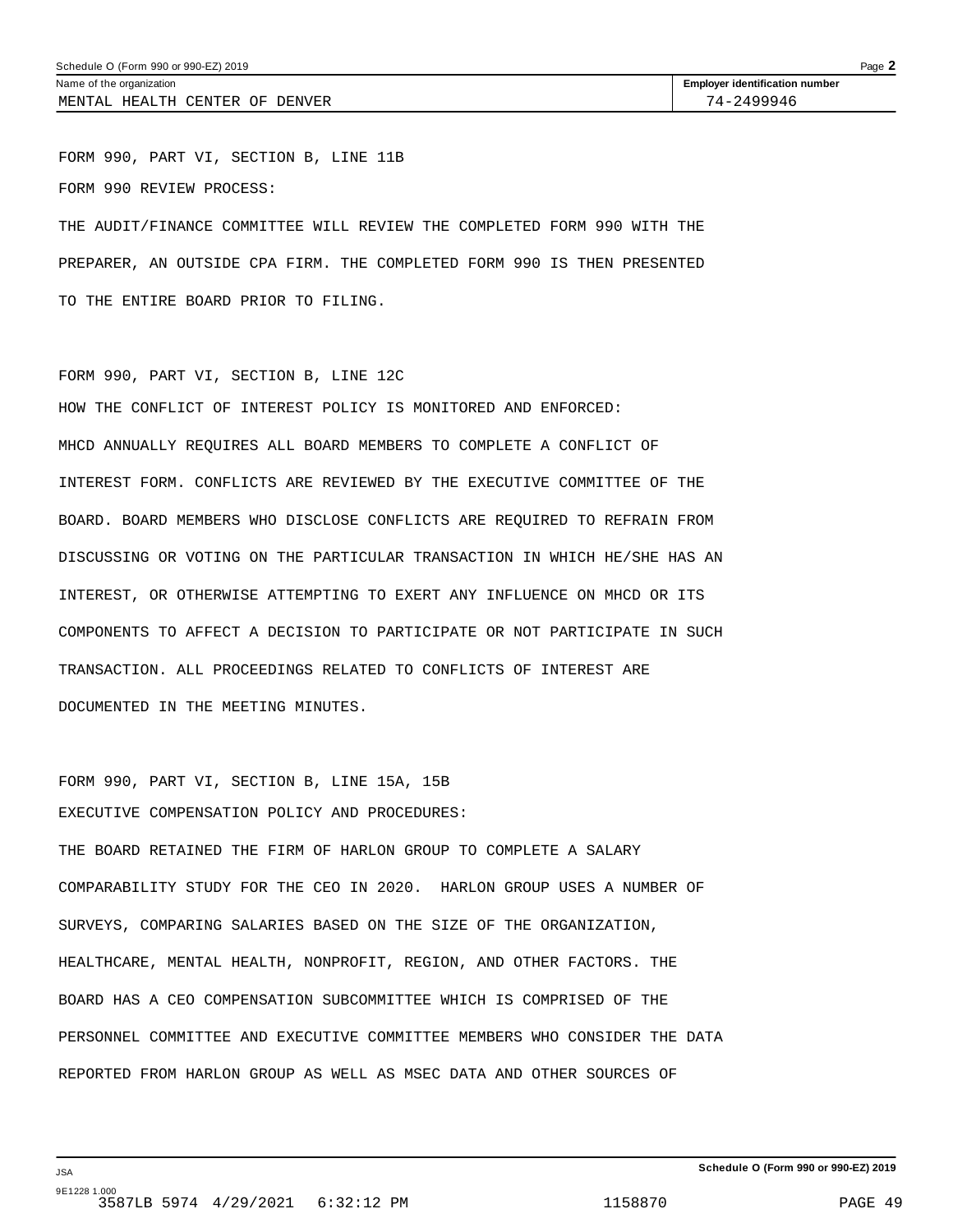<span id="page-48-0"></span>INFORMATION IN DETERMINING THE CEO'S SALARY AND INCENTIVE COMPENSATION. THE BOARD THEN HAS OVERSIGHT AND COMMUNICATION WITH THE CEO OVER THE EXECUTIVE TEAM COMPENSATION PACKAGES, REVIEWS PERFORMANCE METRICS WITHIN THE COMPENSATION PACKAGE QUARTERLY, AND AUTHORIZES THE CEO TO OPERATE WITHIN THE PARAMETERS OF THE AGREED UPON COMPENSATION STRUCTURE.

FORM 990, PART VI, SECTION C, LINE 19 HOW DOCUMENTS ARE MADE AVAILABLE TO THE PUBLIC: THE ORGANIZATION MAKES ITS GOVERNING DOCUMENTS, CONFLICT OF INTEREST POLICY, AND FINANCIAL STATEMENTS AVAILABLE TO THE PUBLIC UPON REQUEST. PREVIOUSLY FILED 990 FORMS ARE AVAILABLE TO THE PUBLIC ON THE ORGANIZATION'S WEBSITE.

## FORM 990, PART III, LINE 1 - ORGANIZATION'S MISSION

THE DRIVING FORCE BEHIND THE WORK WE DO IS THE BELIEF THAT PEOPLE WITH MENTAL ILLNESS CAN LIVE PRODUCTIVE AND FULFILLING LIVES WHICH IS EMBODIED IN OUR MISSION STATEMENT: ENRICHING LIVES AND MINDS BY FOCUSING ON STRENGTHS AND WELL-BEING. OUR EFFORTS TO EXPAND ACCESS TO CARE FOR EVERYONE IN DENVER WHO NEEDS IT ARE TRANSFORMING HOW BEHAVIORAL HEALTH CARE IS DELIVERED IN OUR COMMUNITY. THE MENTAL HEALTH CENTER OF DENVER HAS A STRONG COMMITMENT TO DIVERSITY AND UNDERSTANDS THAT PEOPLE ARE ROOTED IN CULTURES THAT GIVE THEIR LIVES MEANING, TEXTURE AND DIRECTION. WE BELIEVE THAT THESE MULTIPLE PERSPECTIVES FOSTER COMMUNITY, DRIVE INNOVATION, INSPIRE EXCELLENCE, AND WE PROUDLY HOLD DIVERSITY AS AN INTEGRAL PART OF OUR MISSION AND GOALS.

## ATTACHMENT 1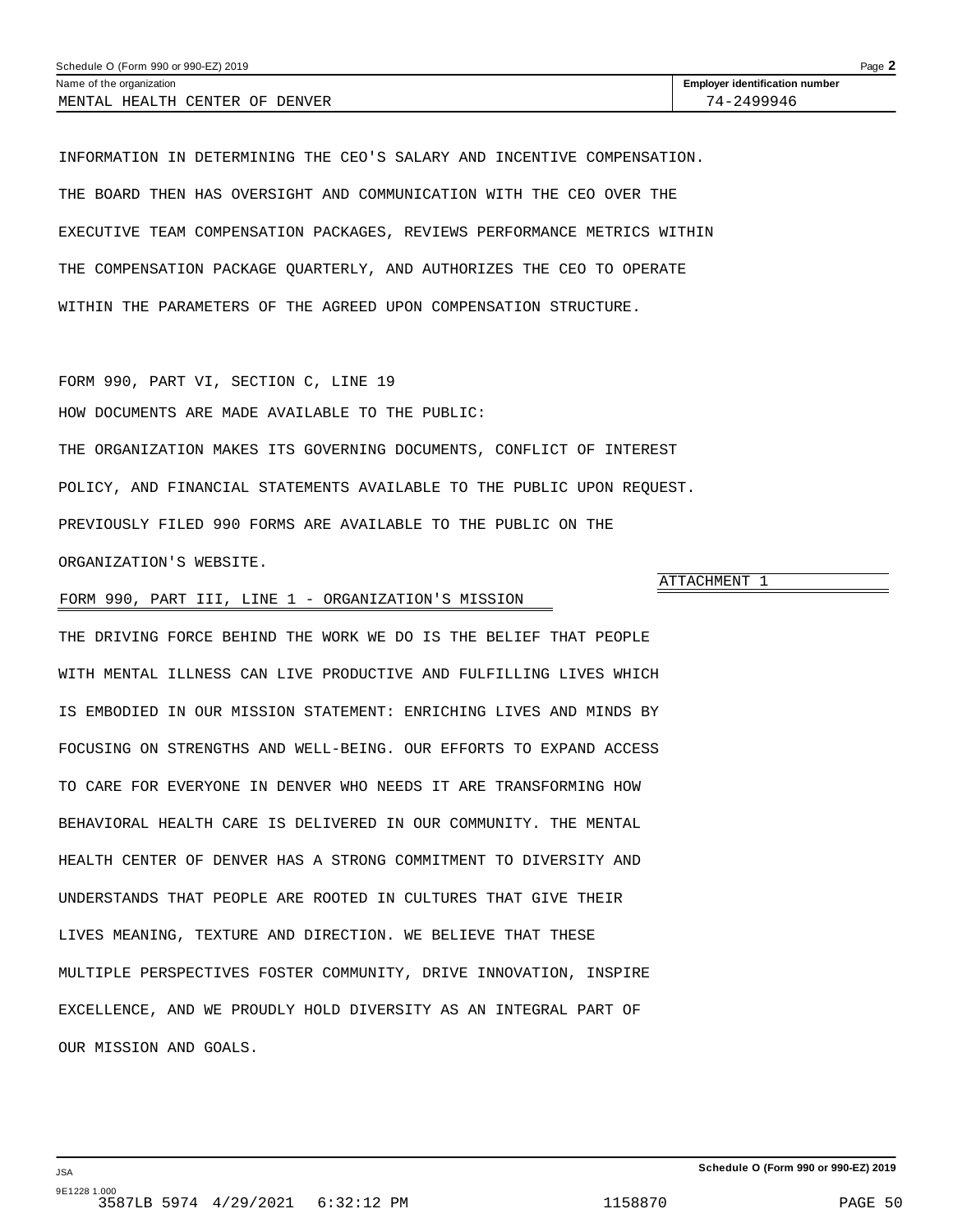### <span id="page-49-0"></span>FORM 990, PART III - PROGRAM SERVICE, LINE 4B

CHILD AND FAMILY SERVICES:

PROVIDES SERVICES TO CHILDREN AND THEIR FAMILIES WHICH SUPPORT THEIR OVERALL HEALTH AND WELL-BEING. OUR TRAINED AND EXPERIENCED STAFF PROVIDE RESPONSIVE, EFFECTIVE AND INDIVIDUALIZED COMMUNITY-BASED CARE FOR CHILDREN UP TO 18 AND THEIR FAMILIES. SERVICES INCLUDE: CLINICAL PROGRAMS FOR MENTAL ILLNESS AND BEHAVIORAL HEALTH CONCERNS. SERVICES ARE PROVIDED IN OUTPATIENT CLINICS, PEDIATRIC PRIMARY CARE CLINICS, FAMILIES' HOMES, EARLY LEARNING CENTERS, COMMUNITY CENTERS, SCHOOLS, YOUTH JUSTICE SYSTEM, AND AN INTENSIVE DAY TREATMENT CLASSROOM. OTHER PROGRAMS ADDRESS YOUTH SUICIDE, BEHAVIORAL HEALTH NEEDS OF PEOPLE WHO ARE DEAF OR HARD OF HEARING, AND FAMILIES WHOSE PRIMARY LANGUAGE MAY BE SPANISH OR LANGUAGES OTHER THAN ENGLISH. DAHLIA CAMPUS FOR HEALTH AND WELL-BEING WAS DEVELOPED TO ADDRESS THE NEEDS OF THE NEIGHBORHOOD TO ALLOW COMMUNITY MEMBERS OF ALL AGES TO CONNECT, LEARN NEW SKILLS, AND FIND SUPPORTS NEEDED TO INCREASE THEIR HEALTH AND WELL-BEING. DAHLIA CAMPUS PROVIDES ACCESS TO FRESH PRODUCE AND HEALTHY PROTEIN FROM AN URBAN FARM AND AQUAPONICS GREENHOUSE. WE PARTNER WITH COMMUNITY ORGANIZATIONS TO OFFER SERVICES SUCH AS A FOOD PANTRY, PEDIATRIC DENTISTRY AND PRESCHOOL THAT ALLOW THE COMMUNITY TO THRIVE.

JSA 9E1228 1.000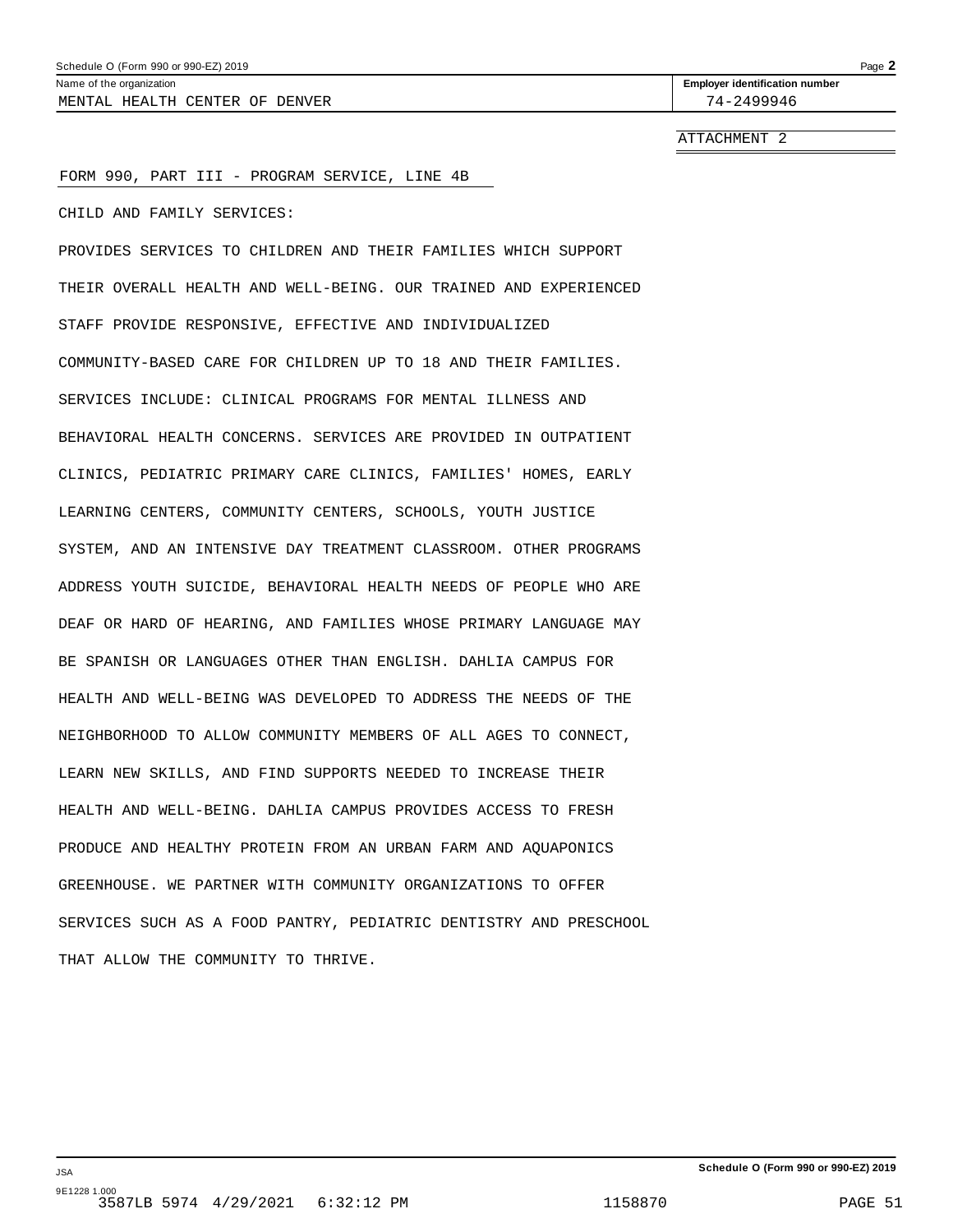### <span id="page-50-0"></span>FORM 990, PART III - PROGRAM SERVICE, LINE 4C

RESIDENTIAL SERVICES:

OFFERS ASSISTED LIVING RESIDENTIAL CARE FOR PEOPLE EXPERIENCING A MENTAL HEALTH DISORDER, CO-OCCURING DISORDERS AND SUBSTANCE USE DISORDERS. WE PROVIDE LONGER-TERM LIVING SOLUTIONS FOR PEOPLE WHO CONTINUE TO NEED INDEPENDENT LIVING SKILL ASSISTANCE. ALL RESIDENTIAL HOUSING OPTIONS PROVIDE A SAFE, SECURE ENVIRONMENT MODELED ON TRAUMA-INFORMED CARE PRINCIPLES AND SUPPORT RESIDENTS TO LIVE SUCCESSFULLY IN THE COMMUNITY. THE PROGRAM OPERATES 14 RESIDENTIAL TREATMENT HOUSES AND NINE APARTMENT BUILDINGS. WE ALSO PARTICIPATE WITH CITY, STATE AND FEDERAL AGENCIES TO HELP MORE THAN 600 HOUSEHOLDS FIND HOUSING THAT MEETS THEIR NEEDS AND EXPECTATIONS THROUGH VOUCHER PROGRAMS. AND WE OFFER THESE HOMES IN CONJUNCTION WITH A COMPREHENSIVE ARRAY OF CLINICAL AND SUPPORTIVE SERVICES TO MEET THE INDIVIDUAL NEEDS OF THE PEOPLE WE SERVE, INCLUDING: PSYCHIATRY, FINANCIAL COACHING AND SUPPORT, ALTERNATIVES TO HOSPITALIZATION, EMPLOYMENT ASSISTANCE, MEDICAL CARE, SUBSTANCE USE COUNSELING, ACQUISITION OF PUBLIC BENEFITS, SUPPORT FOR FAMILY LIFE AND ENGAGEMENT WITH ACTIVITIES OF DAILY LIVING. SERVICES ARE DESIGNED TO CREATE A STRONG LINK BETWEEN STABLE HOUSING AND EFFECTIVE SUPPORTIVE SERVICES THAT ENABLE PEOPLE TO LIVE PRODUCTIVE AND HEALTHY LIVES.

ATTACHMENT 4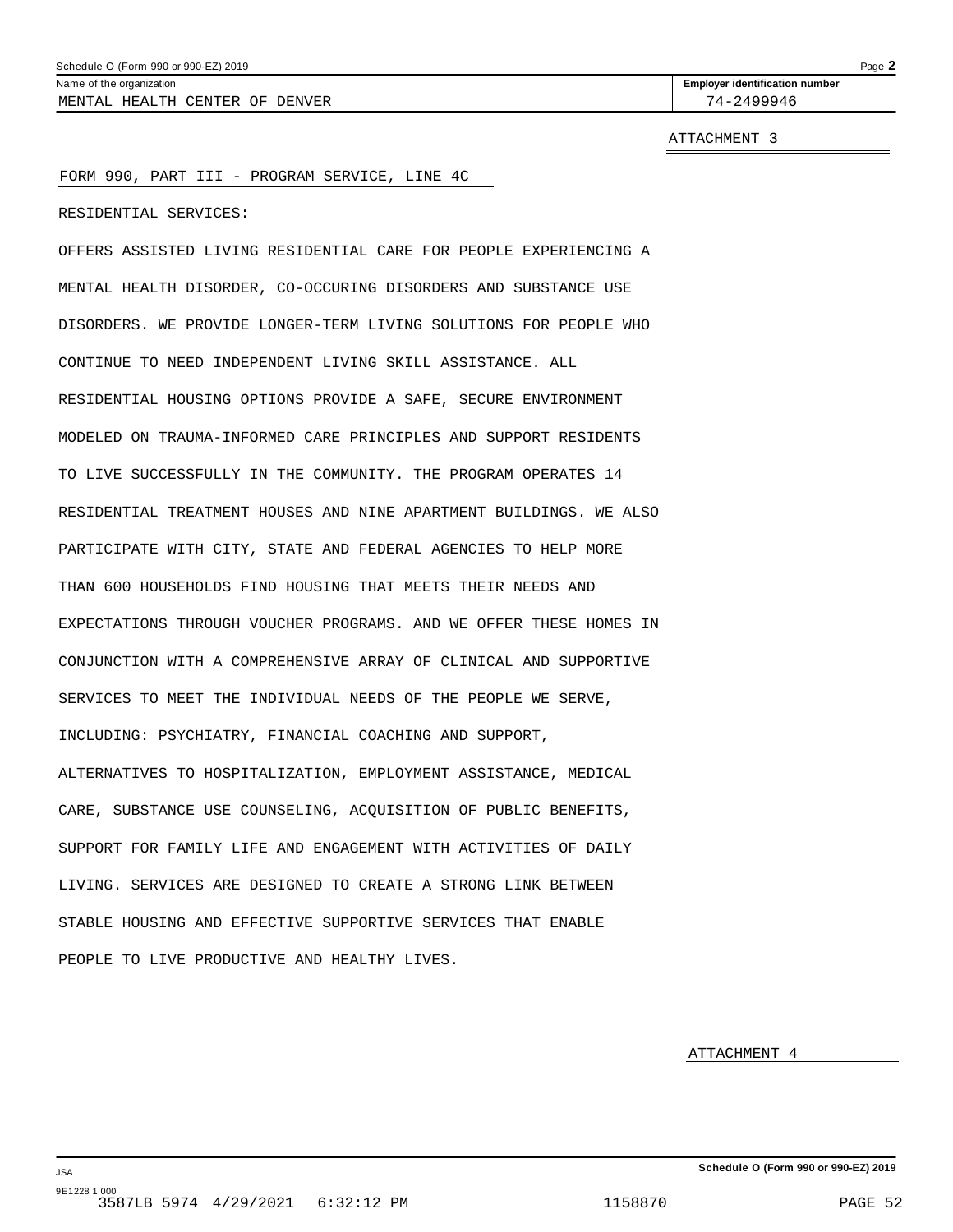<span id="page-51-0"></span>

| Schedule O (Form 990 or 990-EZ) 2019                 |        |                                       | Page 2     |
|------------------------------------------------------|--------|---------------------------------------|------------|
| Name of the organization                             |        | <b>Employer identification number</b> |            |
| MENTAL HEALTH CENTER OF DENVER                       |        | 74-2499946                            |            |
|                                                      |        | ATTACHMENT 4 (CONT'D)                 |            |
| FORM 990, PART III, LINE 4D - OTHER PROGRAM SERVICES |        |                                       |            |
| DESCRIPTION                                          | GRANTS | EXPENSES                              | REVENUE    |
| REHABILITATION SERVICES:                             |        | 8,072,167.                            | 8,851,443. |
| OUR 2SUCCEED IN EDUCATION AND EMPLOYMENT             |        |                                       |            |
| PROGRAMS ARE DESIGNED TO PROVIDE THE PEOPLE WE       |        |                                       |            |
| SERVE IN OUR COMMUNITY WITH THE EDUCATION AND        |        |                                       |            |
| EMPLOYMENT THEY NEED TO LEAD SUCCESSFUL,             |        |                                       |            |
| EMPOWERED LIVES. 2SUCCEED IN EDUCATION IS A          |        |                                       |            |
| PSYCHIATRIC REHABILITATION AND SUPPORTED             |        |                                       |            |
| EDUCATION PROGRAM THAT SUPPORTS INDIVIDUALS IN       |        |                                       |            |
| THEIR RECOVERY AND PROMOTES WELL-BEING. OUR          |        |                                       |            |
| PROGRAM ACTS AS A BRIDGE TO THE GREATER              |        |                                       |            |
| COMMUNITY, OFFERING OPPORTUNITIES FOR INDIVIDUAL     |        |                                       |            |
| TO PARTICIPATE IN EDUCATIONAL AND WELLNESS           |        |                                       |            |
| PURSUITS. 2SUCCEED IN EMPLOYMENT TEACHES             |        |                                       |            |
| RECOVERING PEOPLE PROFESSIONAL SKILLS, PROVIDES      |        |                                       |            |
| CAREER ASSESSMENTS, AND MATCHES DENVER AREA          |        |                                       |            |
| BUSINESSES WITH PRODUCTIVE AND MOTIVATED             |        |                                       |            |
| EMPLOYEES.                                           |        |                                       |            |
| TOTALS                                               |        | 8,072,167.                            | 8,851,443. |

## 990, PART VII- COMPENSATION OF THE FIVE HIGHEST PAID IND. CONTRACTORS NAME AND ADDRESS  $\hfill$  DESCRIPTION OF SERVICES  $\hfill$  COMPENSATION NETSMART TECHNOLOGIES INC IT - MEDICAL RECORD 1,583,906. PO BOX 823519 PHILADEPHIA, PA 19182-3519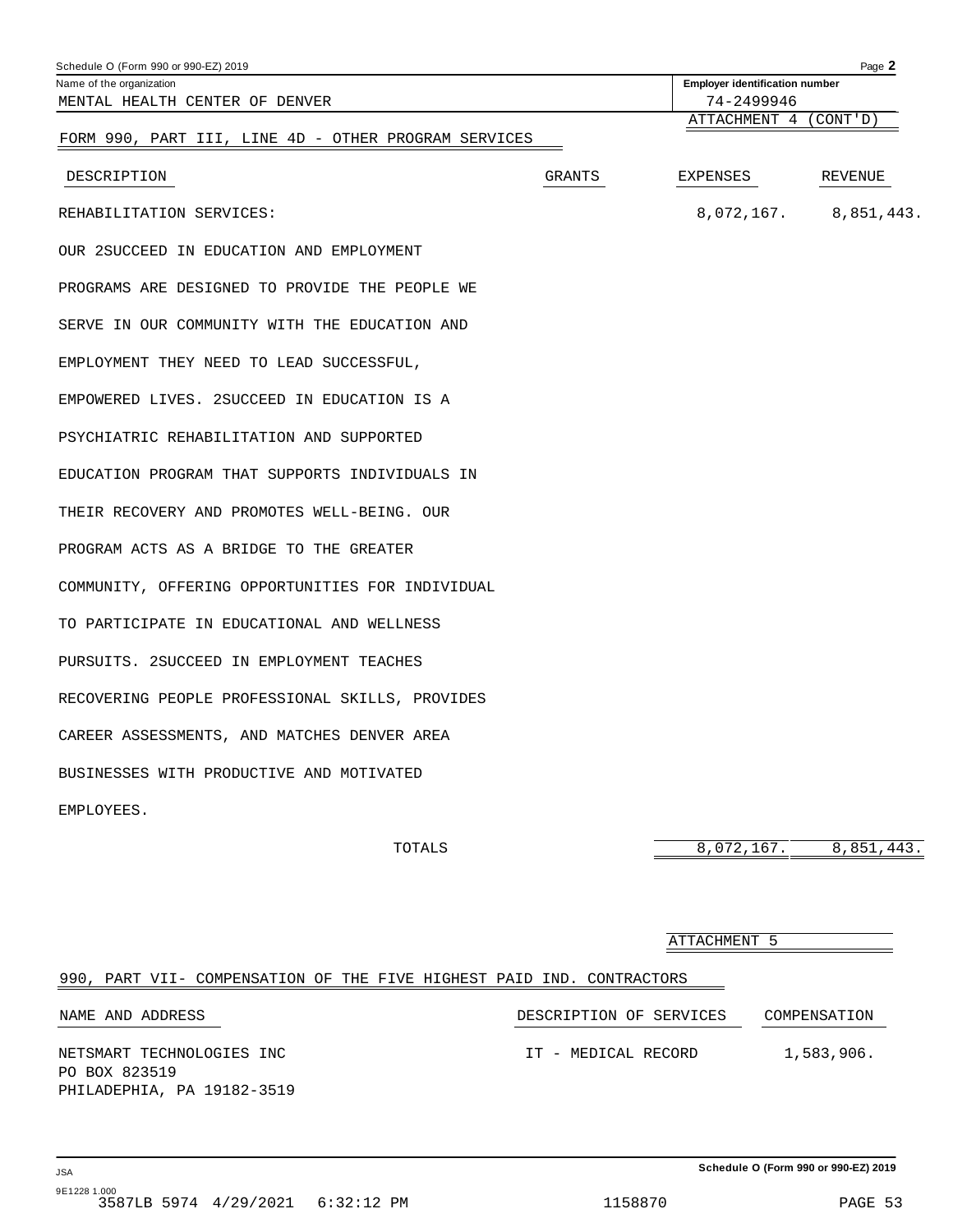Schedule O (Form 990 or 990-EZ) 2019 Page **2**

MENTAL HEALTH CENTER OF DENVER 74-2499946

Name of the organization **identification Employer identification number** 

## ATTACHMENT 5 (CONT'D)

## 990, PART VII- COMPENSATION OF THE FIVE HIGHEST PAID IND. CONTRACTORS

| NAME AND ADDRESS                                                              | DESCRIPTION OF SERVICES | COMPENSATION |
|-------------------------------------------------------------------------------|-------------------------|--------------|
| DIZZION, INC<br>600 17TH STREET, SUITE 2600S<br>DENVER, CO 80202              | IT NETWORK SERVICES     | 901,777.     |
| MICHAEL'S OF DENVER CATERING<br>6385 W 52ND AVE, SUITE 3A<br>ARVADA, CO 80002 | CLIENT FOOD CATERER     | 570,392.     |
| NEUDESIC LLC<br>200 SPECTRUM CENTER DR, SUITE 2000<br>IRVINE, CA 92618        | FHIR API PROJECT        | 550,762.     |
| DENVER HEALTH & HOSPITAL AUTHORITY<br>PO BOX 17093<br>DENVER, CO 80217-0093   | IN-PATIENT MOBILE CR    | 530,270.     |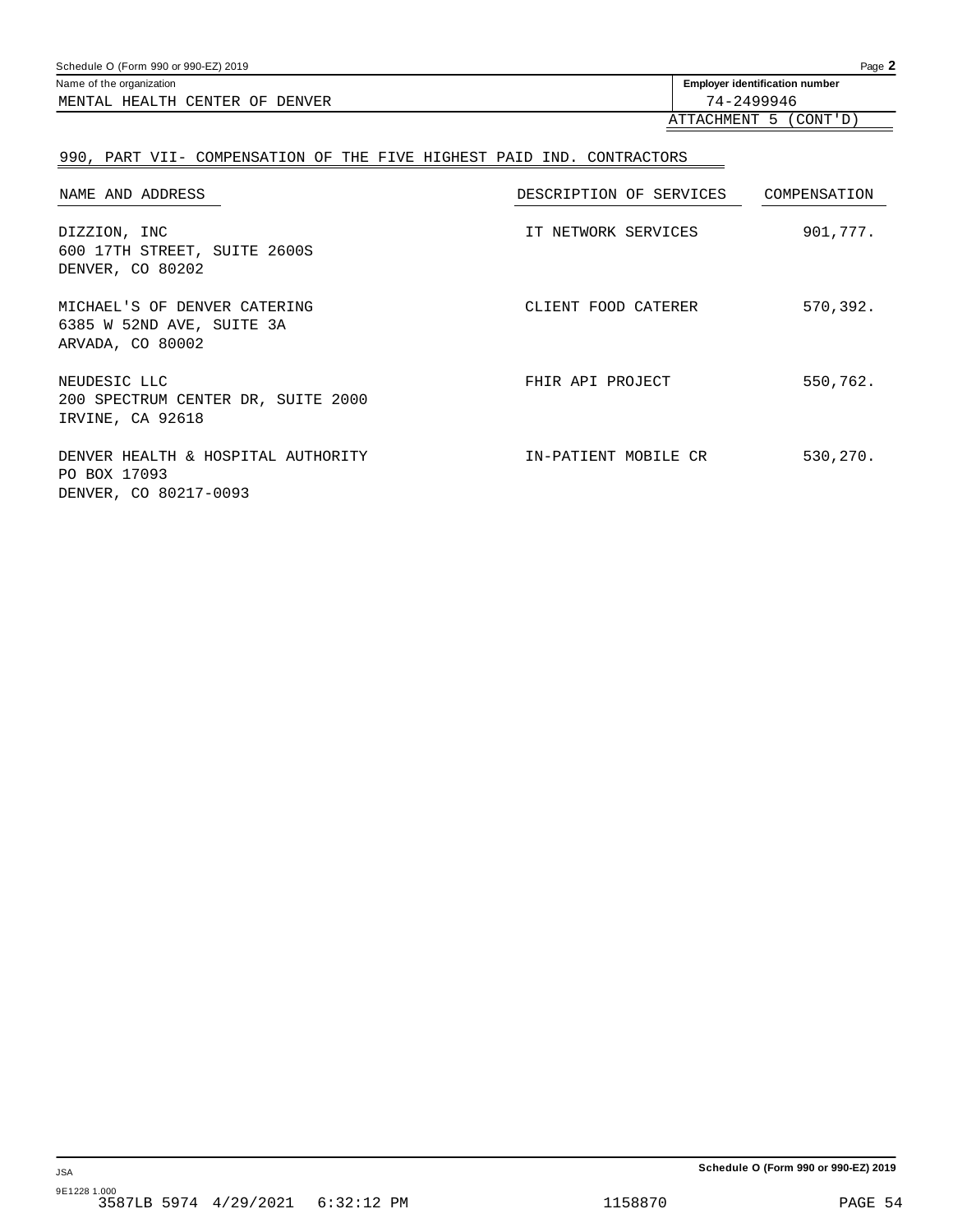# OMB No. 1545-0047 **SCHEDULE R (Form 990) Related Organizations and Unrelated Partnerships**

 $\triangleright$  Complete if the organization answered "Yes" on Form 990, Part IV, line 33, 34, 35b, 36, or 37.



Department of the Treasury

MENTAL HEALTH CENTER OF DENVER 74-2499946

## **Part I Identification of Disregarded Entities.** Complete if the organization answered "Yes" on Form 990, Part IV, line 33.

|                         | (a)<br>Name, address, and EIN (if applicable) of disregarded entity | (b)<br>Primary activity | (c)<br>Legal domicile (state<br>or foreign country) | (d)<br>Total income | (e)<br>End-of-year assets | (f)<br>Direct controlling<br>entity |
|-------------------------|---------------------------------------------------------------------|-------------------------|-----------------------------------------------------|---------------------|---------------------------|-------------------------------------|
| (1) SANDERSON LLC       | 81-0823822                                                          |                         |                                                     |                     |                           |                                     |
| 4141 E. DICKENSON PLACE | DENVER, CO 80222                                                    | HOUSG PROJECT   CO      |                                                     |                     |                           | $185.$ MHCD                         |
| (2)                     |                                                                     |                         |                                                     |                     |                           |                                     |
|                         |                                                                     |                         |                                                     |                     |                           |                                     |
| (3)                     |                                                                     |                         |                                                     |                     |                           |                                     |
|                         |                                                                     |                         |                                                     |                     |                           |                                     |
| (4)                     |                                                                     |                         |                                                     |                     |                           |                                     |
|                         |                                                                     |                         |                                                     |                     |                           |                                     |
| (5)                     |                                                                     |                         |                                                     |                     |                           |                                     |
|                         |                                                                     |                         |                                                     |                     |                           |                                     |
| (6)                     |                                                                     |                         |                                                     |                     |                           |                                     |
|                         |                                                                     |                         |                                                     |                     |                           |                                     |

**Identification of Related Tax-Exempt Organizations.** Complete if the organization answered "Yes" on Form 990, Part IV, line 34, because it had **Part II** one or more related tax-exempt organizations during the tax year.

| (a)<br>Name, address, and EIN of related organization |                  | (b)<br>Primary activity | (c)<br>Legal domicile (state<br>or foreign country) | (d)<br>Exempt Code section | (e)<br>Public charity status<br>(if section $501(c)(3)$ ) | (f)<br>Direct controlling<br>entity | (g)<br>Section 512(b)(13)<br>controlled<br>entity? |    |
|-------------------------------------------------------|------------------|-------------------------|-----------------------------------------------------|----------------------------|-----------------------------------------------------------|-------------------------------------|----------------------------------------------------|----|
|                                                       |                  |                         |                                                     |                            |                                                           |                                     | <b>Yes</b>                                         | No |
| SABIN GROUP INC<br>(1)                                | 74-2510947       |                         |                                                     |                            |                                                           |                                     |                                                    |    |
| 4141 EAST DICKENSON PLACE                             | DENVER, CO 80222 | HOUSING                 | CO                                                  | 501(C)(3)                  | LINE 10                                                   | MHCD                                | Χ                                                  |    |
| SABIN GROUP I<br>(2)                                  | 84-1171536       |                         |                                                     |                            |                                                           |                                     |                                                    |    |
| 4141 EAST DICKENSON PLACE                             | DENVER, CO 80222 | HOUSING                 | CO                                                  | 501(C)(3)                  | LINE 10                                                   | SABINGRP<br>INC                     | Χ                                                  |    |
| PARK EAST HOUSE INC<br>(3)                            | 74-2374685       |                         |                                                     |                            |                                                           |                                     |                                                    |    |
| 4141 EAST DICKENSON PLACE                             | DENVER, CO 80222 | HOUSING                 | <b>CO</b>                                           | 501(C)(3)                  | LINE 10                                                   | SABINGRP INC                        | Χ                                                  |    |
| LOWELL TERRACE CORP<br>(4)                            | 31-1601975       |                         |                                                     |                            |                                                           |                                     |                                                    |    |
| 4141 EAST DICKENSON PLACE                             | DENVER, CO 80222 | HOUSING                 | CO                                                  | 501(C)(3)                  | LINE 10                                                   | SABINGRP INC                        | Χ                                                  |    |
| WESLEY HOUSE INC.<br>(5)                              | 47-2677053       |                         |                                                     |                            |                                                           |                                     |                                                    |    |
| 4141 EAST DICKENSON PLACE                             | DENVER, CO 80222 | HOUSING                 | <b>CO</b>                                           | 501(C)(3)                  | LINE 10                                                   | SABINGRP INC                        | Χ                                                  |    |
| (6)                                                   |                  |                         |                                                     |                            |                                                           |                                     |                                                    |    |
|                                                       |                  |                         |                                                     |                            |                                                           |                                     |                                                    |    |
| (7)                                                   |                  |                         |                                                     |                            |                                                           |                                     |                                                    |    |
|                                                       |                  |                         |                                                     |                            |                                                           |                                     |                                                    |    |

**For Paperwork Reduction Act Notice, see the Instructions for Form 990. Schedule R (Form 990) 2019**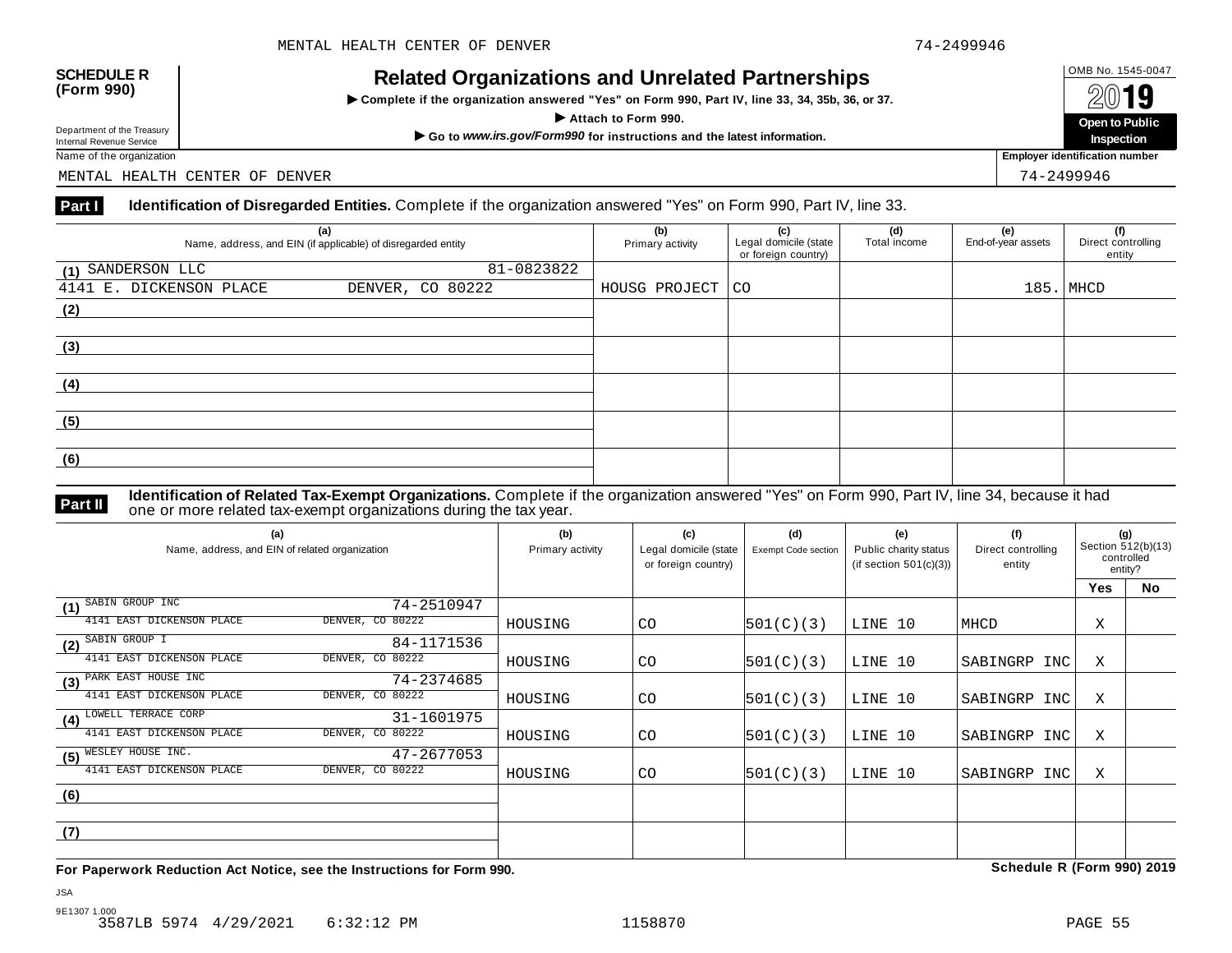**Part III** Identification of Related Organizations Taxable as a Partnership. Complete if the organization answered "Yes" on Form 990, Part IV, line 34,<br>because it had one or more related organizations treated as a partners

| (a)<br>Name, address, and EIN of<br>related organization | ັ<br>(b)<br>Primary activity | (c)<br>Legal<br>domicile<br>(state or<br>foreign<br>country) | (d)<br>Direct controlling<br>entity | ັ<br>(e)<br>Predominant<br>income (related,<br>unrelated,<br>excluded from<br>tax under<br>sections 512 - 514) | (f)<br>(g)<br>Share of end-of-<br>Share of total<br>income<br>year assets |        | (h)<br>(i)<br>Code V - UBI<br>Disproportionate<br>amount in box 20<br>allocations?<br>of Schedule K-1<br>(Form 1065) |   |  | (i)<br>General or<br>managing<br>partner? | (k)<br>Percentage<br>ownership |       |
|----------------------------------------------------------|------------------------------|--------------------------------------------------------------|-------------------------------------|----------------------------------------------------------------------------------------------------------------|---------------------------------------------------------------------------|--------|----------------------------------------------------------------------------------------------------------------------|---|--|-------------------------------------------|--------------------------------|-------|
|                                                          |                              |                                                              |                                     |                                                                                                                |                                                                           |        | Yes No                                                                                                               |   |  |                                           | Yes No                         |       |
| $(1)$ SANDERSON LLLP 37-1799349                          |                              |                                                              |                                     |                                                                                                                |                                                                           |        |                                                                                                                      |   |  |                                           |                                |       |
| 4141 E. DICKENSON PLACE DENVER   HOUSING PROJET          |                              | CO                                                           | SANDERSON LLC                       | RELATED (HOUSING)                                                                                              | $-61.$                                                                    | 1,467. |                                                                                                                      | X |  | X                                         |                                | .0100 |
| (2)                                                      |                              |                                                              |                                     |                                                                                                                |                                                                           |        |                                                                                                                      |   |  |                                           |                                |       |
| (3)                                                      |                              |                                                              |                                     |                                                                                                                |                                                                           |        |                                                                                                                      |   |  |                                           |                                |       |
| (4)                                                      |                              |                                                              |                                     |                                                                                                                |                                                                           |        |                                                                                                                      |   |  |                                           |                                |       |
| (5)                                                      |                              |                                                              |                                     |                                                                                                                |                                                                           |        |                                                                                                                      |   |  |                                           |                                |       |
| (6)                                                      |                              |                                                              |                                     |                                                                                                                |                                                                           |        |                                                                                                                      |   |  |                                           |                                |       |
| (7)                                                      |                              |                                                              |                                     |                                                                                                                |                                                                           |        |                                                                                                                      |   |  |                                           |                                |       |

# **Part IV** Identification of Related Organizations Taxable as a Corporation or Trust. Complete if the organization answered "Yes" on Form 990, Part IV,<br>line 34, because it had one or more related organizations treated as a

| (a)<br>Name, address, and EIN of related organization | (b)<br>Primary activity | (c)<br>Legal domicile<br>(state or foreign<br>country) | (d)<br>Direct controlling<br>entity | (e)<br>Type of entity<br>(C corp, S corp, or trust) | (f)<br>Share of total<br>income | (g) $\left\{\n\begin{array}{c}\n\text{(g)}\n\end{array}\n\right.\n\left\{\n\begin{array}{c}\n\text{(h)}\n\end{array}\n\right.\n\left\{\n\begin{array}{c}\n\text{(i)}\n\end{array}\n\right.\n\left\{\n\begin{array}{c}\n\text{(j)}\n\end{array}\n\right.\n\left\{\n\begin{array}{c}\n\text{(j)}\n\end{array}\n\right.\n\left\{\n\begin{array}{c}\n\text{(j)}\n\end{array}\n\right.\n\left\{\n\begin{array}{c}\n\text{(j)}\n\end{array}\n\right.\n\left\{\n\$ |        |
|-------------------------------------------------------|-------------------------|--------------------------------------------------------|-------------------------------------|-----------------------------------------------------|---------------------------------|-------------------------------------------------------------------------------------------------------------------------------------------------------------------------------------------------------------------------------------------------------------------------------------------------------------------------------------------------------------------------------------------------------------------------------------------------------------|--------|
|                                                       |                         |                                                        |                                     |                                                     |                                 |                                                                                                                                                                                                                                                                                                                                                                                                                                                             | Yes No |
| (1)                                                   |                         |                                                        |                                     |                                                     |                                 |                                                                                                                                                                                                                                                                                                                                                                                                                                                             |        |
| (2)                                                   |                         |                                                        |                                     |                                                     |                                 |                                                                                                                                                                                                                                                                                                                                                                                                                                                             |        |
| (3)                                                   |                         |                                                        |                                     |                                                     |                                 |                                                                                                                                                                                                                                                                                                                                                                                                                                                             |        |
| (4)                                                   |                         |                                                        |                                     |                                                     |                                 |                                                                                                                                                                                                                                                                                                                                                                                                                                                             |        |
| (5)                                                   |                         |                                                        |                                     |                                                     |                                 |                                                                                                                                                                                                                                                                                                                                                                                                                                                             |        |
| (6)                                                   |                         |                                                        |                                     |                                                     |                                 |                                                                                                                                                                                                                                                                                                                                                                                                                                                             |        |
| (7)                                                   |                         |                                                        |                                     |                                                     |                                 |                                                                                                                                                                                                                                                                                                                                                                                                                                                             |        |

**Schedule R (Form 990) 2019**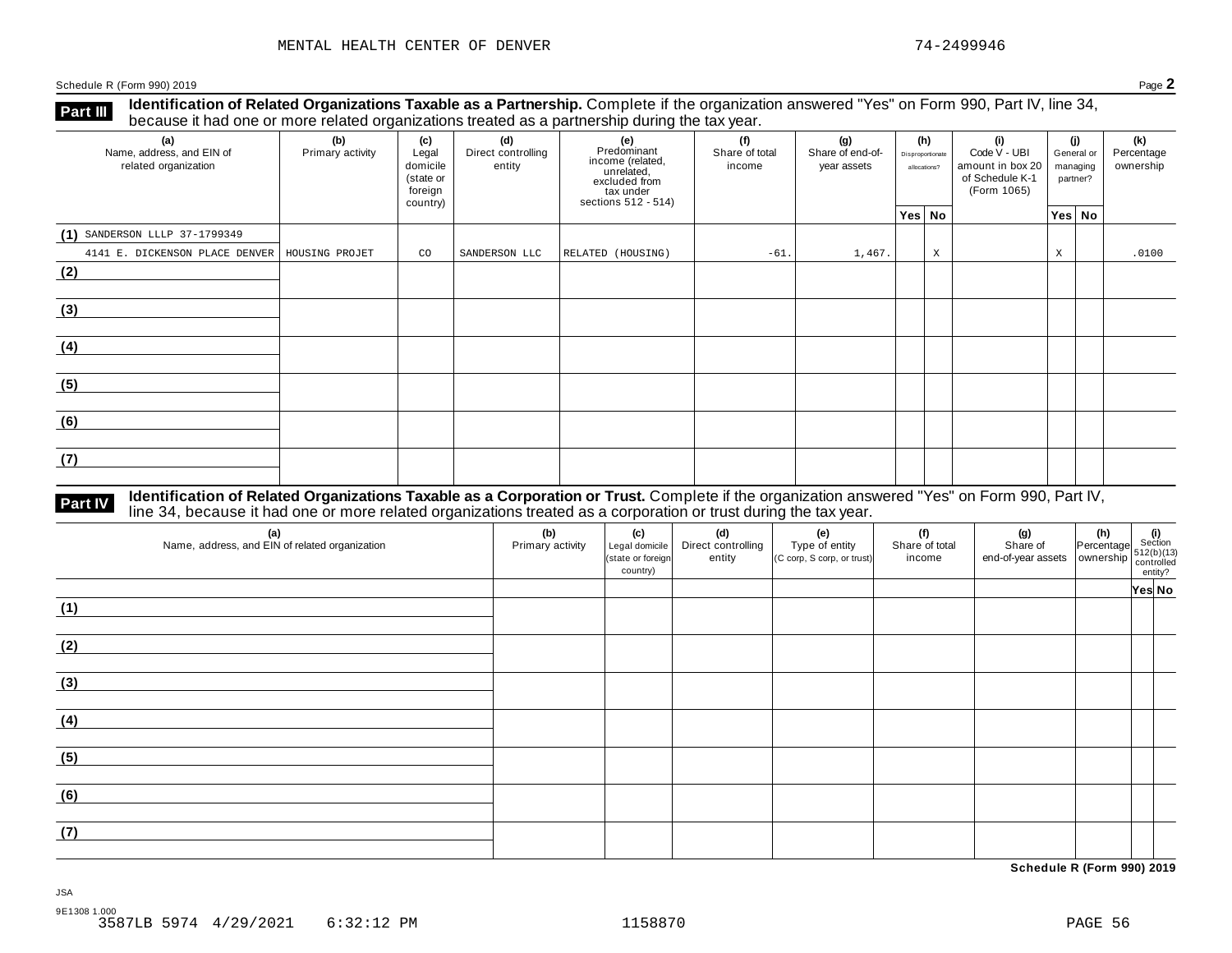| MENTAL HEALTH CENTER OF DENVER |  |  |  |  |
|--------------------------------|--|--|--|--|
|--------------------------------|--|--|--|--|

| Part V     | Transactions With Related Organizations. Complete if the organization answered "Yes" on Form 990, Part IV, line 34, 35b, or 36.                                              |                                   |                        |                                                 |                                             |
|------------|------------------------------------------------------------------------------------------------------------------------------------------------------------------------------|-----------------------------------|------------------------|-------------------------------------------------|---------------------------------------------|
|            | Note: Complete line 1 if any entity is listed in Parts II, III, or IV of this schedule.                                                                                      |                                   |                        |                                                 | Yes No                                      |
|            | During the tax year, did the organization engage in any of the following transactions with one or more related organizations listed in Parts II-IV?                          |                                   |                        |                                                 |                                             |
|            |                                                                                                                                                                              |                                   |                        |                                                 | $\boldsymbol{\mathrm{X}}$<br>1a             |
| b          |                                                                                                                                                                              |                                   |                        |                                                 | $\boldsymbol{\mathrm{X}}$<br>1b             |
|            |                                                                                                                                                                              |                                   |                        |                                                 | $\mathbf X$<br>1 <sub>c</sub>               |
|            |                                                                                                                                                                              |                                   |                        |                                                 | $\mathbf{X}$<br>1 <sub>d</sub>              |
|            |                                                                                                                                                                              |                                   |                        |                                                 | $\boldsymbol{\mathrm{X}}$<br>1e             |
| f          |                                                                                                                                                                              |                                   |                        |                                                 | X<br>1f                                     |
| g          |                                                                                                                                                                              |                                   |                        |                                                 | $\mathbf x$<br>1 <sub>g</sub>               |
| h.         |                                                                                                                                                                              |                                   |                        |                                                 | $\boldsymbol{\mathrm{X}}$<br>1 <sub>h</sub> |
|            |                                                                                                                                                                              |                                   |                        |                                                 | $\mathbf X$<br>11                           |
|            |                                                                                                                                                                              |                                   |                        |                                                 | $\boldsymbol{\mathrm{X}}$<br>1ј             |
|            |                                                                                                                                                                              |                                   |                        |                                                 | Х<br>1k                                     |
|            |                                                                                                                                                                              |                                   |                        |                                                 | $\overline{\mathbf{x}}$<br>11               |
|            |                                                                                                                                                                              |                                   |                        |                                                 | X<br>1m                                     |
| n.         |                                                                                                                                                                              |                                   |                        |                                                 | $\boldsymbol{\mathrm{X}}$<br>1n             |
|            |                                                                                                                                                                              |                                   |                        |                                                 | $\mathbf{X}$<br>1 <sub>o</sub>              |
| p          |                                                                                                                                                                              |                                   |                        |                                                 | Χ<br>1 <sub>p</sub>                         |
| a          |                                                                                                                                                                              |                                   |                        |                                                 | X<br>1q                                     |
|            |                                                                                                                                                                              |                                   |                        |                                                 | X<br>1r                                     |
|            |                                                                                                                                                                              |                                   |                        |                                                 | $\mathbf{X}$<br>1s                          |
|            | If the answer to any of the above is "Yes," see the instructions for information on who must complete this line, including covered relationships and transaction thresholds. |                                   |                        |                                                 |                                             |
|            | (a)<br>Name of related organization                                                                                                                                          | (b)<br>Transaction<br>$type(a-s)$ | (c)<br>Amount involved | (d)<br>Method of determining<br>amount involved |                                             |
| (1)        | SABIN GROUP INC                                                                                                                                                              | D                                 | 470,159.               | INTERCOMPANY                                    |                                             |
| (2)        | SABIN GROUP I                                                                                                                                                                | D                                 | 293,069.               | INTERCOMPANY                                    |                                             |
| (3)        | LOWELL TERRACE CORP                                                                                                                                                          | D                                 | 310,828.               | INTERCOMPANY                                    |                                             |
| (4)        | PARK EAST HOUSE                                                                                                                                                              | $\mathbb D$                       | 236,548.               | INTERCOMPANY                                    |                                             |
| (5)        | WESLEY HOUSE                                                                                                                                                                 | D                                 | 108,699.               | INTERCOMPANY                                    |                                             |
| (6)        | SABIN GROUP I                                                                                                                                                                | R                                 | 113,218.               | CASH/ALLOCATION                                 |                                             |
| <b>JSA</b> |                                                                                                                                                                              |                                   |                        | Schedule R (Form 990) 2019                      |                                             |

Schedule R (Form 990) 2019 **Page 3**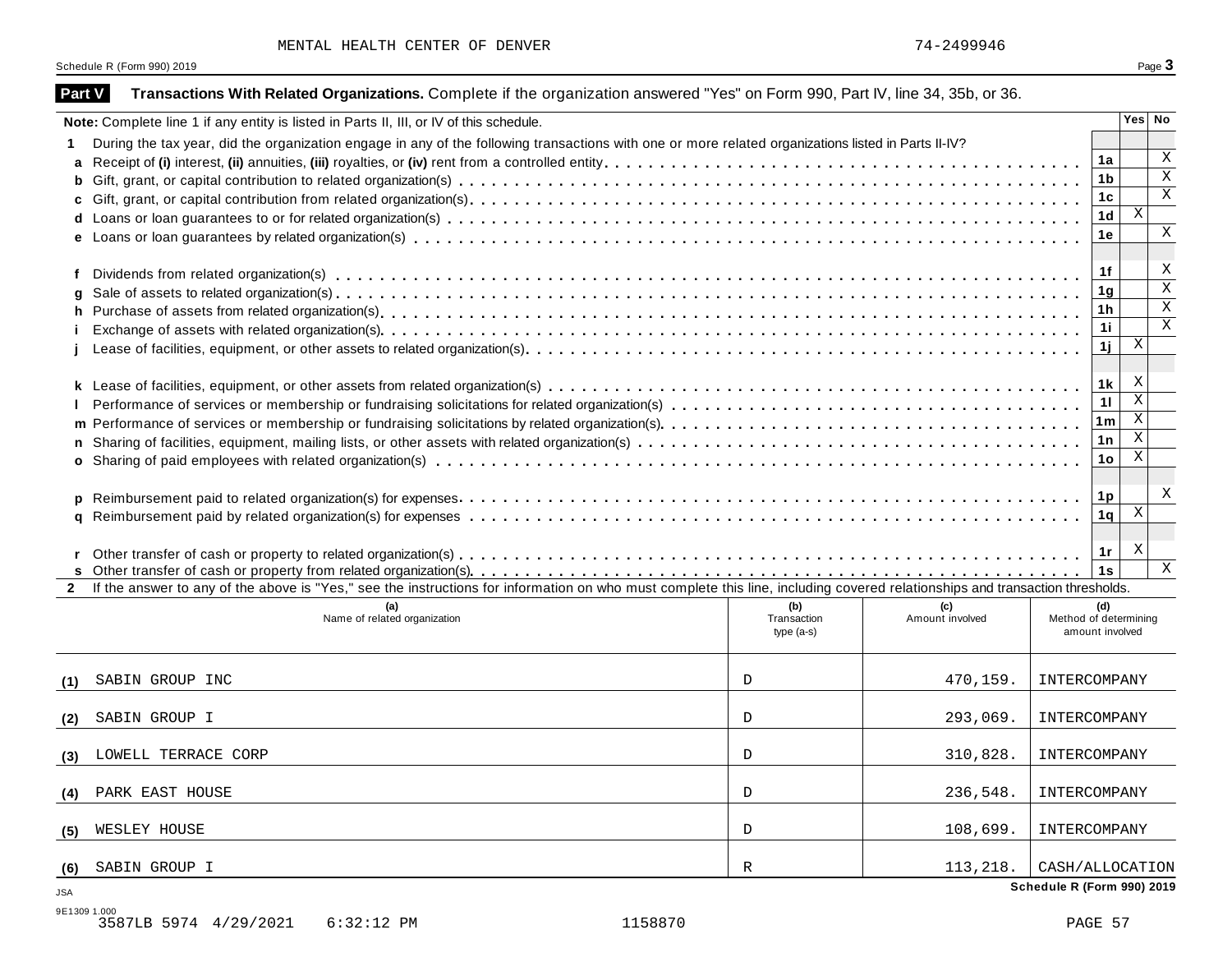| Part V       | Transactions With Related Organizations. Complete if the organization answered "Yes" on Form 990, Part IV, line 34, 35b, or 36.                                              |             |                 |                            |
|--------------|------------------------------------------------------------------------------------------------------------------------------------------------------------------------------|-------------|-----------------|----------------------------|
|              | Note: Complete line 1 if any entity is listed in Parts II, III, or IV of this schedule.                                                                                      |             |                 | Yes No                     |
|              | During the tax year, did the organization engage in any of the following transactions with one or more related organizations listed in Parts II-IV?                          |             |                 |                            |
| a            |                                                                                                                                                                              |             |                 | 1a                         |
| b            |                                                                                                                                                                              |             |                 | 1 <sub>b</sub>             |
| C            |                                                                                                                                                                              |             |                 | 1 <sub>c</sub>             |
| d            |                                                                                                                                                                              |             |                 | 1 <sub>d</sub>             |
|              |                                                                                                                                                                              |             |                 | 1e                         |
| f            |                                                                                                                                                                              |             |                 | 1f                         |
| g            |                                                                                                                                                                              |             |                 | 1 <sub>g</sub>             |
| h            |                                                                                                                                                                              |             |                 | 1 <sub>h</sub>             |
|              |                                                                                                                                                                              |             |                 | 11                         |
|              |                                                                                                                                                                              |             |                 | 1j                         |
|              |                                                                                                                                                                              |             |                 | 1 k                        |
|              |                                                                                                                                                                              |             |                 | 11                         |
|              |                                                                                                                                                                              |             |                 | 1m                         |
| n            |                                                                                                                                                                              |             |                 | 1n                         |
|              |                                                                                                                                                                              |             |                 | 1o                         |
|              |                                                                                                                                                                              |             |                 |                            |
|              |                                                                                                                                                                              |             |                 | 1 <sub>p</sub>             |
| р            |                                                                                                                                                                              |             |                 | 1q                         |
| q            |                                                                                                                                                                              |             |                 |                            |
|              |                                                                                                                                                                              |             |                 | 1 $r$                      |
|              |                                                                                                                                                                              |             |                 | 1s                         |
|              | If the answer to any of the above is "Yes," see the instructions for information on who must complete this line, including covered relationships and transaction thresholds. |             |                 |                            |
|              | (a)                                                                                                                                                                          | (b)         | (c)             | (d)                        |
|              | Name of related organization                                                                                                                                                 | Transaction | Amount involved | Method of determining      |
|              |                                                                                                                                                                              | $type(a-s)$ |                 | amount involved            |
| (1)          | PARK EAST HOUSE                                                                                                                                                              | R           | 50, 596.        | CASH/ALLOCATION            |
| (2)          | SABIN GROUP INC                                                                                                                                                              | R           | 376,909.        | CASH/ALLOCATION            |
|              |                                                                                                                                                                              |             |                 |                            |
| (3)          | LOWELL TERRACE CORP                                                                                                                                                          | R           | 86,806.         | CASH/ALLOCATION            |
| (4)          | WESLEY HOUSE                                                                                                                                                                 | R           | 31,400.         | CASH/ALLOCATION            |
| (5)          |                                                                                                                                                                              |             |                 |                            |
| (6)          |                                                                                                                                                                              |             |                 |                            |
| <b>JSA</b>   |                                                                                                                                                                              |             |                 | Schedule R (Form 990) 2019 |
| 9E1309 1.000 | 1158870<br>3587LB 5974 4/29/2021<br>$6:32:12$ PM                                                                                                                             |             |                 | PAGE 58                    |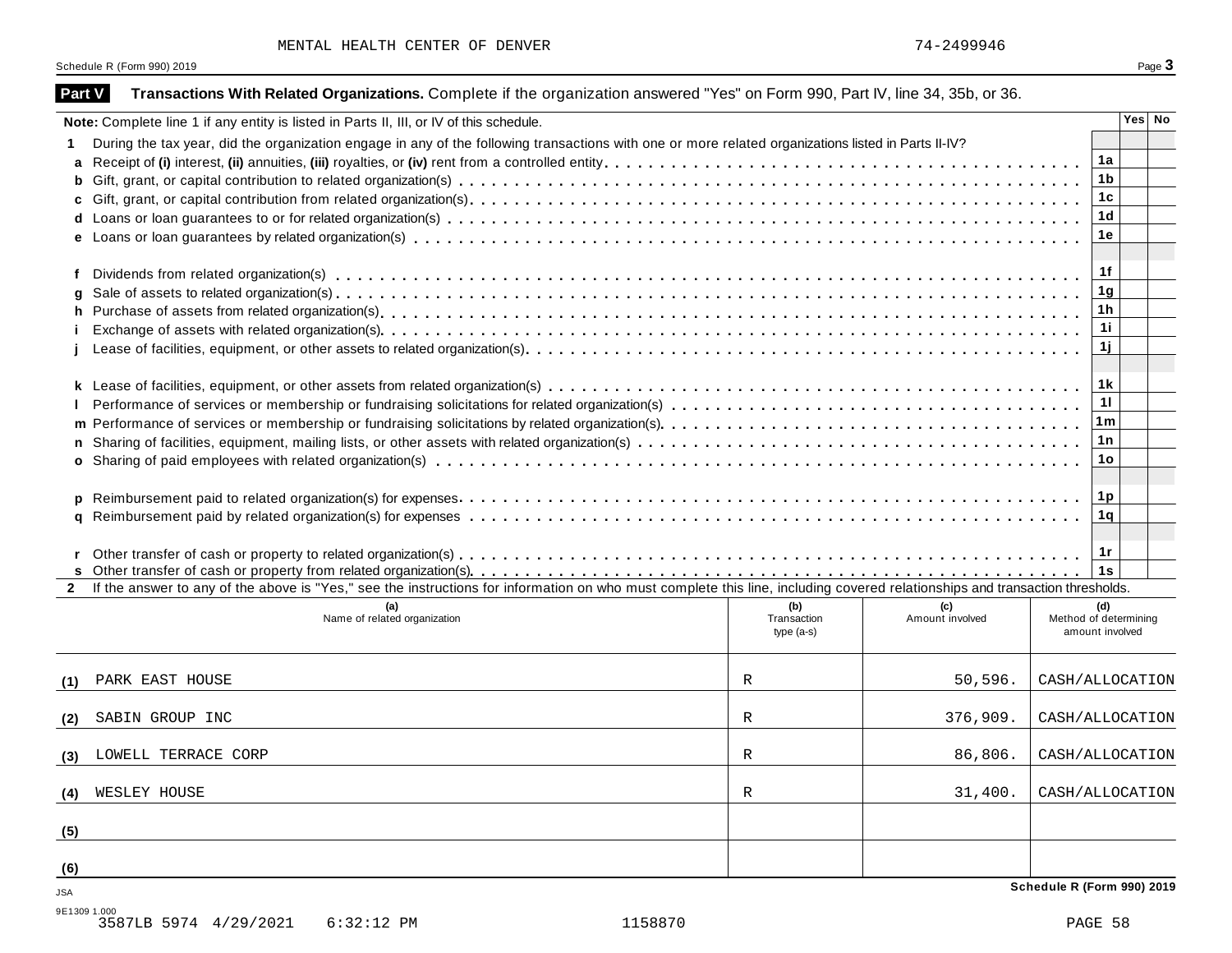## **Part VI Unrelated Organizations Taxable as a Partnership.** Complete if the organization answered "Yes" on Form 990, Part IV, line 37.

Provide the following information for each entity taxed as a partnership through which the organization conducted more than five percent of its activities (measured by total assets or gross revenue) that was not a related organization. See instructions regarding exclusion for certain investment partnerships.

| $\mathbf{z}$<br>(a)<br>Name, address, and EIN of entity                                                                       | ັ<br>(b)<br>Primary activity<br>(c)<br>Legal domicile<br>(state or foreign<br>country) |  | (d)<br>Predominant<br>income (related, and all particulared and the section<br>unrelated, excluded 501(c)<br>from tax under organizat<br>sections 512-514) | Are all partners<br>section<br>501(c)(3)<br>organizations? |           | (f)<br>Share of<br>(g)<br>Share of<br>end-of-year<br>assets<br>total income |  | (h)<br>Disproportionate<br>allocations? |               | (i)<br>Code $V$ - UBI<br>amount in box 20<br>of Schedule K-1<br>(Form 1065) | managing<br>partner? |  | (i)<br>General or Percentage<br>managing ownership |
|-------------------------------------------------------------------------------------------------------------------------------|----------------------------------------------------------------------------------------|--|------------------------------------------------------------------------------------------------------------------------------------------------------------|------------------------------------------------------------|-----------|-----------------------------------------------------------------------------|--|-----------------------------------------|---------------|-----------------------------------------------------------------------------|----------------------|--|----------------------------------------------------|
|                                                                                                                               |                                                                                        |  |                                                                                                                                                            |                                                            | <b>No</b> |                                                                             |  |                                         | $Yes \mid No$ |                                                                             | $Yes \mid No$        |  |                                                    |
| (1)<br><u> 1989 - Jan Barbara Barat, prima politik po</u>                                                                     |                                                                                        |  |                                                                                                                                                            |                                                            |           |                                                                             |  |                                         |               |                                                                             |                      |  |                                                    |
| (2)                                                                                                                           |                                                                                        |  |                                                                                                                                                            |                                                            |           |                                                                             |  |                                         |               |                                                                             |                      |  |                                                    |
| (3)                                                                                                                           |                                                                                        |  |                                                                                                                                                            |                                                            |           |                                                                             |  |                                         |               |                                                                             |                      |  |                                                    |
| (4)                                                                                                                           |                                                                                        |  |                                                                                                                                                            |                                                            |           |                                                                             |  |                                         |               |                                                                             |                      |  |                                                    |
| (5)                                                                                                                           |                                                                                        |  |                                                                                                                                                            |                                                            |           |                                                                             |  |                                         |               |                                                                             |                      |  |                                                    |
| (6)<br><u>and the community of the community of the community</u>                                                             |                                                                                        |  |                                                                                                                                                            |                                                            |           |                                                                             |  |                                         |               |                                                                             |                      |  |                                                    |
| (7)<br><u> 1999 - Jan Stein Stein Stein Stein Stein Stein Stein Stein Stein Stein Stein Stein Stein Stein Stein Stein S</u>   |                                                                                        |  |                                                                                                                                                            |                                                            |           |                                                                             |  |                                         |               |                                                                             |                      |  |                                                    |
| (8)                                                                                                                           |                                                                                        |  |                                                                                                                                                            |                                                            |           |                                                                             |  |                                         |               |                                                                             |                      |  |                                                    |
| (9)<br><u> 1989 - Andrea Station, amerikansk politiker (</u>                                                                  |                                                                                        |  |                                                                                                                                                            |                                                            |           |                                                                             |  |                                         |               |                                                                             |                      |  |                                                    |
| (10)                                                                                                                          |                                                                                        |  |                                                                                                                                                            |                                                            |           |                                                                             |  |                                         |               |                                                                             |                      |  |                                                    |
| (11)<br><u> 1990 - Jan Barbara Barat, prima populație de la proprietat de la proprietat de la proprietat de la proprietat</u> |                                                                                        |  |                                                                                                                                                            |                                                            |           |                                                                             |  |                                         |               |                                                                             |                      |  |                                                    |
| (12)                                                                                                                          |                                                                                        |  |                                                                                                                                                            |                                                            |           |                                                                             |  |                                         |               |                                                                             |                      |  |                                                    |
| (13)                                                                                                                          |                                                                                        |  |                                                                                                                                                            |                                                            |           |                                                                             |  |                                         |               |                                                                             |                      |  |                                                    |
| (14)                                                                                                                          |                                                                                        |  |                                                                                                                                                            |                                                            |           |                                                                             |  |                                         |               |                                                                             |                      |  |                                                    |
| (15)                                                                                                                          |                                                                                        |  |                                                                                                                                                            |                                                            |           |                                                                             |  |                                         |               |                                                                             |                      |  |                                                    |
|                                                                                                                               |                                                                                        |  |                                                                                                                                                            |                                                            |           |                                                                             |  |                                         |               |                                                                             |                      |  |                                                    |
| (16)                                                                                                                          |                                                                                        |  |                                                                                                                                                            |                                                            |           |                                                                             |  |                                         |               |                                                                             |                      |  |                                                    |

**Schedule R (Form 990) 2019**